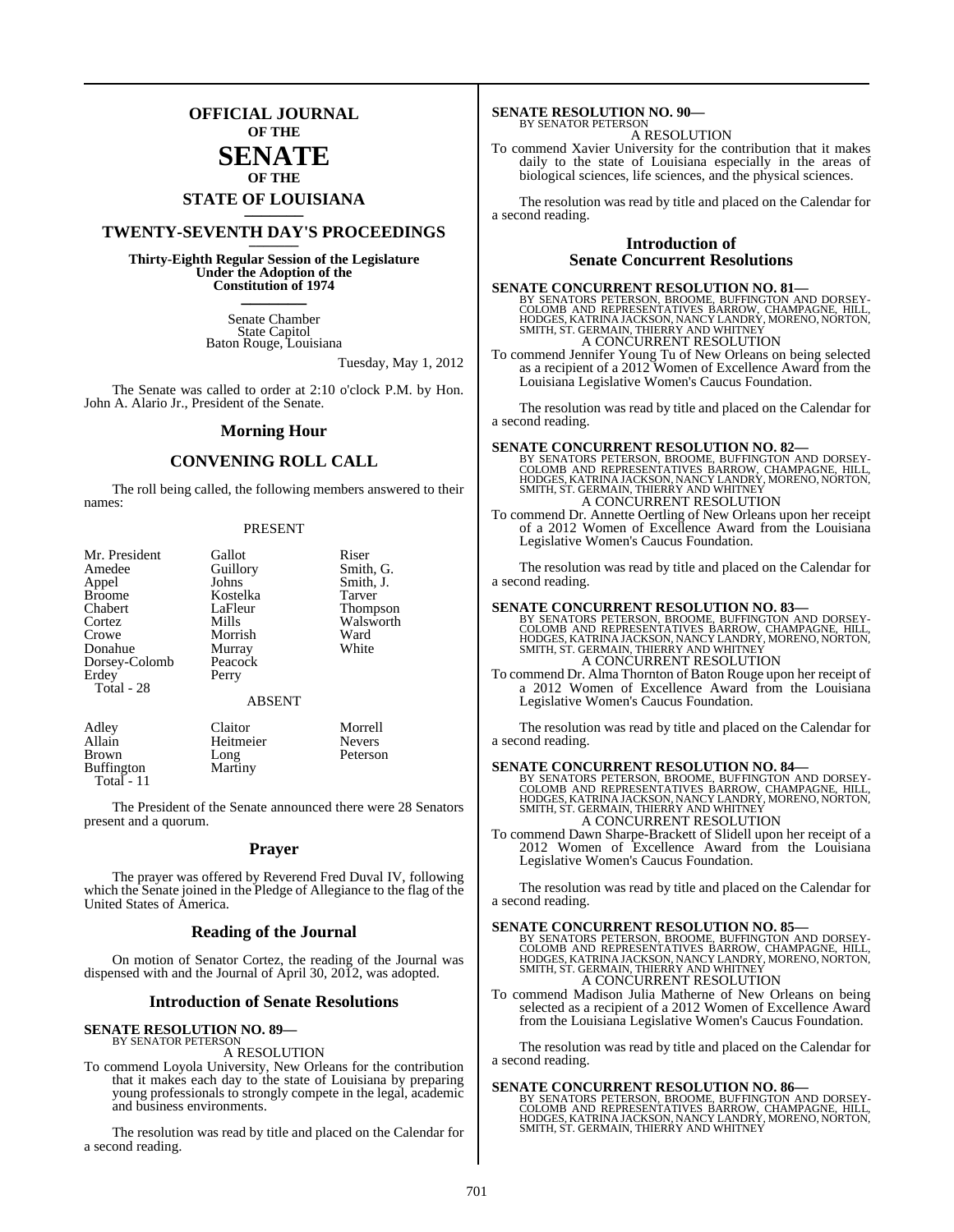# **Page 2 SENATE 27th DAY'S PROCEEDINGS**

## May 1, 2012

#### A CONCURRENT RESOLUTION

To commend Danielle Lauren Borel of Baton Rouge on being selected as a recipient of a 2012 Women of Excellence Award from the Louisiana Legislative Women's Caucus Foundation.

The resolution was read by title and placed on the Calendar for a second reading.

SENATE CONCURRENT RESOLUTION NO. 87—BY SENATORS PETERSON, BROOME, BUFFINGTON AND DORSEY-COLOMB AND HORE SARROW, CHAMPAGNE, HILL, HOOGES, KATRINA JACKSON, NANCY LANDRY, MORENO, NORTON, SMITH, ST. GERMAIN, THIERRY AND WHITNE

A CONCURRENT RESOLUTION

To commend Shelly Deckert Dick of Baton Rouge on being selected as a recipient of a 2012 Women of Excellence Award from the Louisiana Legislative Women's Caucus Foundation.

The resolution was read by title and placed on the Calendar for a second reading.

#### **Senate Resolutions on Second Reading**

SENATE RESOLUTION NO. 85—<br>BY SENATORS GARY SMITH, ADLEY, ALARIO, ALLAIN, AMEDEE, BROOME, BROWE, DROWE, DENETINGTON, CHABERT, CLAITOR,<br>CORTEZ, CROWE, DONAHUE, DORSEY-COLOMB, ERDEY, GALLOT,<br>GUILLORY, HEITMEIER, JOHNS, KOSTEL A RESOLUTION

To commend the River Region Caucus and its member parishes for their cooperative efforts toward improving the quality of life in the river region.

On motion of Senator Gary Smith the resolution was read by title and adopted.

#### **SENATE RESOLUTION NO. 86—** BY SENATOR APPEL

A RESOLUTION

To commend the Ambassador of the Republic of Hungary to the United States of America, György Szapáry, and to welcome him to the Louisiana Senate.

On motion of Senator Appel the resolution wasread by title and adopted.

## **SENATE RESOLUTION NO. 87—** BY SENATOR PETERSON

A RESOLUTION

To commend Tulane University for the work and research it does in critical areas such as bioenvironmental, cancer and research involving women's issues, and for its contributions to the state of Louisiana.

#### **Floor Amendments**

Senator LaFleur proposed the following amendments.

#### **SENATE FLOOR AMENDMENTS**

Amendments proposed by Senator LaFleur to Original Senate Resolution No. 87 by Senator Peterson

#### AMENDMENT NO. 1

On page 1, lines 13 and 14, change "four thousand four hundred" to "five thousand seven hundred twenty-seven"

## AMENDMENT NO. 2

On page 1, between lines 14 and 15 insert the following:

"WHEREAS, Tulane, as New Orleans' largest private employer, is a major economic driver in the region, accounting for approximately nine hundred twenty million dollars in annual economic activity and directly and indirectly creating ten thousand six hundred jobs throughout Louisiana; and"

#### AMENDMENT NO. 3

On page 2, between lines 25 and 26, insert the following:

"WHEREAS, Tulane's Center for Public Service piloted the "Together for Tomorrow" program in 2011 to engage AmeriCorps VISTA members with area schools to form innovative partnerships with the community and elementary and secondary schools, contributing more than ten thousand hours of service; and

WHEREAS, Tulane students have contributed thirty-nine thousand service hours to educational programs in New Orleans; and

WHEREAS, the Cowen Institute for Public Education's AdvanceNola program has more than doubled the number of students taking Advanced Placement math, science, and English courses in high schools with more than six hundred students enrolled in 2012; and

WHEREAS, thirty-three percent of African American students in Louisiana taking Advanced Placement tests in 2012 are participants in Tulane's AdvanceNola program; and

WHEREAS, the Ruth U. Fertel Tulane Community Health Center has opened in the location of the original Ruth's Chris Steakhouse and will provide care to those in New Orleans who are underinsured or uninsured; and

WHEREAS, Tulane is at the forefront of university-led efforts to incorporate social entrepreneurship into both academic and research programs, as well as through community engagement; and

WHEREAS, beginning in 2012, Tulane will offer the first university-wide undergraduate minor in social innovation and social entrepreneurship; and

WHEREAS, the new Tulane Stadium is returning to campus after a thirty-year absence, and it will be a point of pride and economic stimulus for New Orleans and give the Green Wave a true home field advantage; and"

On motion of Senator LaFleur, the amendments were adopted.

On motion of Senator Peterson the amended resolution was read by title and adopted.

#### **SENATE RESOLUTION NO. 88—**

BY SENATOR PETERSON A RESOLUTION

To commend Ted Ellis for his many contributions to the greater New Orleans area and to the world of art.

On motion of Senator Peterson the resolution was read by title and adopted.

#### **Senate Concurrent Resolutions on Second Reading**

## **SENATE CONCURRENT RESOLUTION NO. 79—** BY SENATOR MURRAY A CONCURRENT RESOLUTION

To urge and request that the hospitals and behavioral health treatment facilities in the parishes of Orleans, Jefferson, Plaquemines, and St. Bernard report to the president of the Louisiana Senate, the speaker of the Louisiana House of Representatives, the Senate Committee on Health and Welfare, the House of Representatives Committee on Health and Welfare, and the Senate Select Committee on Women and Children certain information regarding the quantity of behavioral health treatment, including both mental illness and substance abuse, sought in the four parishes during specific time frames.

The resolution was read by title and referred by the President to the Committee on Health and Welfare.

#### **SENATE CONCURRENT RESOLUTION NO. 80—** BY SENATOR WHITE

A CONCURRENT RESOLUTION

To commemorate the two hundred twenty-fifth anniversary of the signing of the Constitution of the United States of America and to recognize the contributions of the National Society, Sons of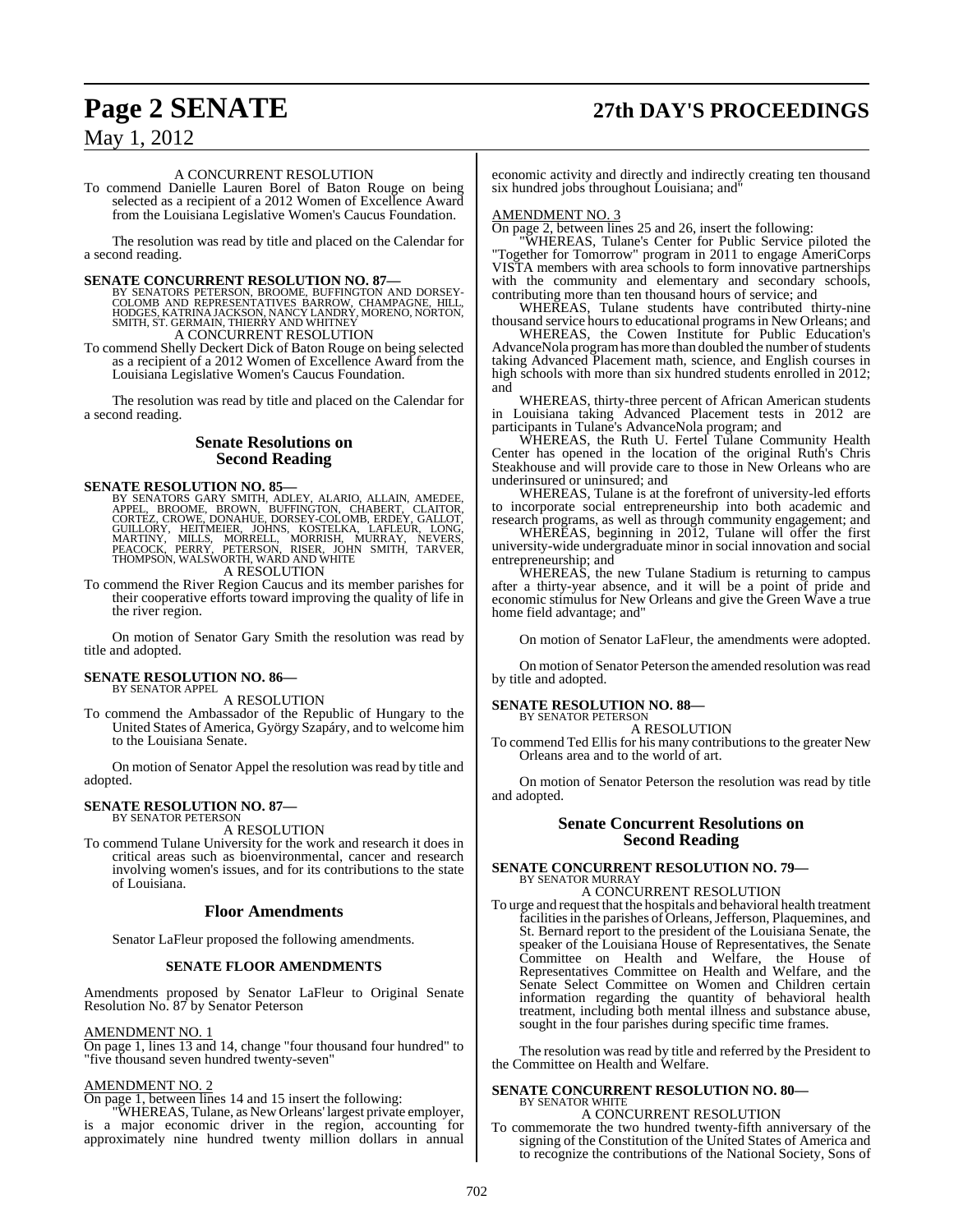# **27th DAY'S PROCEEDINGS Page 3 SENATE**

the American Revolution and the Daughters of the American Revolution National Society.

The concurrent resolution was read by title. Senator White moved to adopt the Senate Concurrent Resolution.

### **ROLL CALL**

The roll was called with the following result:

YEAS

| Mr. President<br>Adley<br>Allain<br>Amedee<br>Appel<br><b>Buffington</b><br>Chabert<br>Cortez<br>Crowe<br>Dorsey-Colomb<br>Erdey<br>Total - 32 | Gallot<br>Guillory<br>Johns<br>Kostelka<br>LaFleur<br>Martiny<br>Mills<br>Morrell<br>Morrish<br>Murray<br>Peacock | Perry<br>Peterson<br>Riser<br>Smith, G.<br>Smith, J.<br>Tarver<br><b>Thompson</b><br>Walsworth<br>Ward<br>White |
|------------------------------------------------------------------------------------------------------------------------------------------------|-------------------------------------------------------------------------------------------------------------------|-----------------------------------------------------------------------------------------------------------------|
|                                                                                                                                                | <b>NAYS</b>                                                                                                       |                                                                                                                 |
| Total - 0                                                                                                                                      |                                                                                                                   |                                                                                                                 |

#### ABSENT

| Broome    | Donahue   | <b>Nevers</b> |
|-----------|-----------|---------------|
| Brown     | Heitmeier |               |
| Claitor   | Long      |               |
| Total - 7 |           |               |

The Chair declared the Senate adopted the Senate Concurrent Resolution and ordered it sent to the House.

#### **Message from the House**

#### **ASKING CONCURRENCE IN HOUSE BILLS AND JOINT RESOLUTIONS**

#### April 30, 2012

To the Honorable President and Members of the Senate:

I am directed to inform your honorable body that the House of Representatives has finally passed and asks your concurrence in the following House Bills and Joint Resolutions:

| <b>HB NO. 49</b>  | <b>HB NO. 249</b> | <b>HB NO. 325</b>  |
|-------------------|-------------------|--------------------|
| <b>HB NO. 334</b> | <b>HB</b> NO. 656 | <b>HB NO. 1072</b> |

Respectfully submitted, ALFRED W. SPEER Clerk of the House of Representatives

#### **House Bills and Joint Resolutions on First Reading**

#### **HOUSE BILL NO. 49—** BY REPRESENTATIVES ABRAMSON AND LEGER

AN ACT

To amend and reenact R.S. 14:46.2(D), 46.3(D)(1) and (2), 81.1(A)(1), (D), and (E)(1), (2), and (4), 81.3(C), 82.1, 83, 83.1(B), 83.2(B), 84, 85, 86(B)(1), 89(B), 89.2(B)(3), 104, 105, 282, and 403.3(A)(1)(introductory paragraph) and (C), R.S. 15:541(12)(c) and (25)(l), R.S. 40:2521, R.S. 46:1433 and 1809(B)(3)(d) and (4)(a), Code of Criminal Procedure Article 571.1 and Children's Code Articles 804(3) and (5) and 1015(3)(l) and to enact R.S. 14:46.2(E), 46.3(A)(6) and (C)(3), 82(C)(4) and (5) and (G), 83.3(D), 83.4(C), 86(C), 89(C), and 89.2(D), R.S. 15:541(12)(d) and (25)(k), (m), (n), and (o), and

# May 1, 2012

1308(A)(2)(q) and (r), and Children's Code Articles 603(10)(r) and (s),  $606(A)(6)$ ,  $918(D)$ , and  $1015(3)(m)$ , relative to human trafficking, trafficking of children for sexual purposes, and the commercial sexual exploitation of children; to amend certain crimes involving the prostitution and trafficking of children for sexual purposes; to provide for increased penalties for certain prostitution and trafficking offenses when the offense involves persons of a certain age; to provide for affirmative defenses; to prohibit certain defenses to certain crimes; to authorize the use of wiretaps for trafficking investigations; to require the reporting of rescued children; to provide relative to victim reparations; to provide with respect to limitations on the institution of prosecution forspecific offenses; to provide access of child sex trafficking victims to certain services; to authorize the expungement of certain juvenile adjudication records; and to provide for related matters.

The bill was read by title and placed on the Calendar for a second reading.

#### **HOUSE BILL NO. 249—**

BY REPRESENTATIVE THOMPSON

- AN ACT To enact R.S. 15:542.1(D), relative to sex offender registration and notification; to provide relative to sex offender notification
	- requirements; to require certain sex offenders and child predators to provide notification for certain networking websites; to provide for the contents of such notification; to provide for definitions; and to provide for related matters.

The bill was read by title and placed on the Calendar for a second reading.

## **HOUSE BILL NO. 325—** BY REPRESENTATIVE ARNOLD

AN ACT

To amend and reenact R.S. 15:168(B)(1), relative to the judicial district indigent defender fund; to increase the special cost assessed in criminal cases in each judicial district court for the district indigent defender fund; to provide for effectiveness; and to provide for related matters.

The bill was read by title and placed on the Calendar for a second reading.

**HOUSE BILL NO. 334—** BY REPRESENTATIVES BROSSETT AND LEGER AN ACT

To amend and reenact R.S. 33:9613(A)(3) and 9614(B) and (C) and to enact R.S. 33:9613(A)(4) and  $9614(D)$ , relative to local ethics entities, including but not limited to an ethics review board or office of inspector general in the parishes of East Baton Rouge, Jefferson, and Orleans; to provide relative to subpoena powers; to provide for protective orders; to provide relative to enforcement of subpoenas; to provide relative to the privileged nature of certain documents; to provide relative to public access to public documents; and to provide for related matters.

The bill was read by title and placed on the Calendar for a second reading.

## **HOUSE BILL NO. 656—** BY REPRESENTATIVE DOVE

AN ACT

To amend and reenact R.S. 49:214.24(C) and (D) and 214.34(A)(introductory paragraph), (1), and (5) and (B) and to enact R.S. 49:214.34(C), relative to the coastal zone boundary; to redraw the coastal zone boundary; to provide relative to determination of fastlands within the coastal zone; to provide relative to required coastal use permits within the coastal zone; and to provide for related matters.

The bill was read by title and placed on the Calendar for a second reading.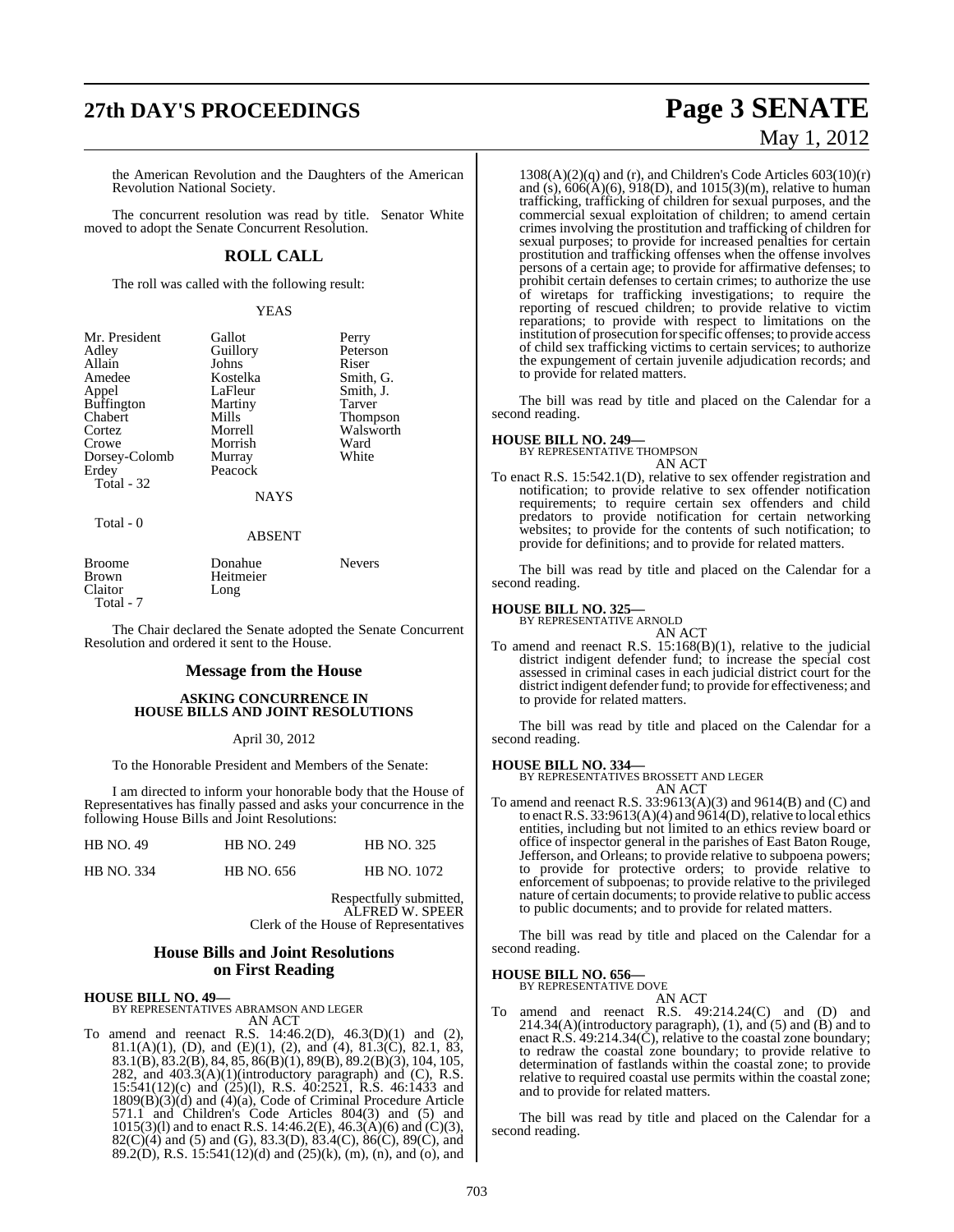# **Page 4 SENATE 27th DAY'S PROCEEDINGS**

May 1, 2012

## **HOUSE BILL NO. 1072—** BY REPRESENTATIVE HENRY

AN ACT

To amend and reenact R.S. 51:2454(B), relative to tax rebates; to provide for contracts under the Quality Jobs Program; to authorize contract renewals for certain franchises of the National Basketball Association; to provide for conditions of contract renewals; to provide for limitations; to provide for effectiveness; and to provide for related matters.

The bill was read by title and placed on the Calendar for a second reading.

#### **Message from the House**

#### **ASKING CONCURRENCE IN HOUSE CONCURRENT RESOLUTIONS**

April 30, 2012

To the Honorable President and Members of the Senate:

I am directed to inform your honorable body that the House of Representatives has finally passed and asks your concurrence in the following House Concurrent Resolutions:

HCR NO. 116 HCR NO. 114 HCR NO. 115

Respectfully submitted, ALFRED W. SPEER Clerk of the House of Representatives

#### **House Concurrent Resolutions on First Reading**

# **HOUSE CONCURRENT RESOLUTION NO. 114—** BY REPRESENTATIVE MACK

A CONCURRENT RESOLUTION

To commend Clay Parker of Hammond for his accomplishments upon being selected to participate in the National Rifle Association's annual National Youth Education Summit.

The resolution was read by title and placed on the Calendar for a second reading.

#### **HOUSE CONCURRENT RESOLUTION NO. 115—** BY REPRESENTATIVE THOMPSON

A CONCURRENT RESOLUTION

To memorialize the United States Congress to take such actions as are necessary to prevent the retirement of A-10 aircraft assigned to the 917<sup>th</sup> Fighter Group, based at Barksdale Air Force Base.

The resolution was read by title and placed on the Calendar for a second reading.

**HOUSE CONCURRENT RESOLUTION NO. 116—** BY REPRESENTATIVES BURRELL, WESLEY BISHOP, DIXON, JEFFERSON, AND PIERRE AND SENATORS BROWN AND GUILLORY A CONCURRENT RESOLUTION

To commend Alpha Phi Alpha Fraternity, Incorporated, upon the celebration of its one hundred sixth anniversary as an organization.

The resolution was read by title and placed on the Calendar for a second reading.

#### **House Bills and Joint Resolutions on Second Reading**

**HOUSE BILL NO. 65—** BY REPRESENTATIVE BROSSETT

AN ACT

To amend and reenact R.S. 14:62.8(B), relative to the crime of home invasion; to provide for increased penalties when the offender

is armed with a dangerous weapon; and to provide for related matters.

The bill was read by title and referred by the President to the Committee on Judiciary C.

## **HOUSE BILL NO. 86—** BY REPRESENTATIVE LOPINTO

AN ACT

To amend and reenact R.S. 15:587.1(J), relative to criminal history information; to provide relative to the provision of information to protect children; to amend provisions relative to criminal history requests made to the Federal Bureau of Investigation; and to provide for related matters.

The bill was read by title and referred by the President to the Committee on Judiciary B.

#### **HOUSE BILL NO. 167—**

BY REPRESENTATIVE DIXON

AN ACT To amend and reenact R.S. 15:572.8(N)(1) and to enact R.S. 15:572.8(R) and (S), relative to compensation for wrongful conviction and imprisonment; to provide for the administration of the Innocence Compensation Fund; to require reporting; and to provide for related matters.

The bill was read by title and referred by the President to the Committee on Judiciary B.

#### **HOUSE BILL NO. 179—**

BY REPRESENTATIVE LEGER AN ACT

To amend and reenact R.S. 25:745(A)(2) and 1238.1(B) and to enact R.S. 25:1238.2(B)(1)(f) and (g), relative to historic preservation and commemoration; to provide relative to historic preservation districts and landmark commissions in New Orleans and the commemoration of historic events therein; to provide relative to certain exemptions from the application of laws relative to such districts and commissions; to provide relative to the application of Sections 15 and 16 of Act No. 804 of the 1975 Regular Session of the Legislature; to provide relative to the Battle of New Orleans Bicentennial Commission; and to provide for related matters.

The bill was read by title and referred by the President to the Committee on Local and Municipal Affairs.

## **HOUSE BILL NO. 228—** BY REPRESENTATIVE SMITH

AN ACT To amend and reenact R.S. 15:828(C) and to enact R.S. 15:571.3(E), relative to diminution of sentence for good behavior; to authorize certain inmates to earn good time for participation in certified treatment and rehabilitation programs; to provide for

The bill was read by title and referred by the President to the Committee on Judiciary B.

exceptions; and to provide for related matters.

**HOUSE BILL NO. 314—** BY REPRESENTATIVE BERTHELOT

AN ACT

To amend and reenact R.S. 25:380.145(A) and R.S. 39:21.3(A)(2)(e) and  $(B)(2)(e)$  and  $22(1)$  and to repeal R.S.  $17:2758(A)(4)$ , 3129.2, 3138, and 3453(F), R.S. 25:380.142 and 380.143, R.S.  $36:4(B)(1)(q)$ ,  $209(J)(3)$  and (Y),  $309(C)(3)$ ,  $650(B)$ ,  $651(N)$ ,  $(R)$ , and  $(V)$ , and  $769(K)$ , and  $R.S. 49:667$ , relative to boards, commissions, authorities, districts, and like entities; to provide relative to the functional organization of state government by abolishing certain boards, commissions, authorities, and like entities; to transfer certain powers, functions, and duties; to remove references to certain abolished entities; to remove references to, provisions for, and the powers, functions, and duties of the Advisory Council of the Louisiana Universities Marine Consortium for Research and Education, Board of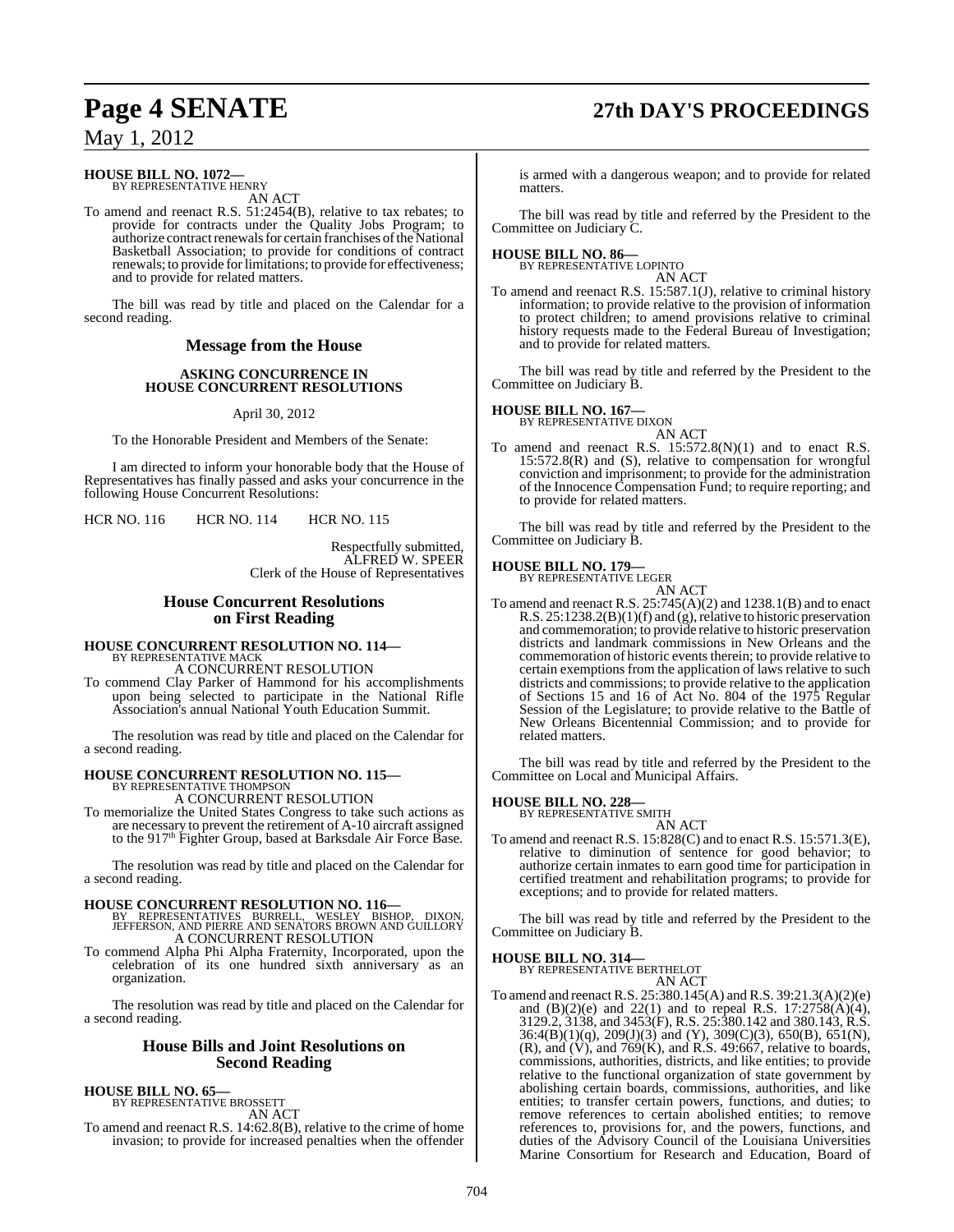# **27th DAY'S PROCEEDINGS Page 5 SENATE**

# May 1, 2012

Directors for the Louisiana Infrastructure Bank, Board of Directors for Regional Education Service Centers, Council of 100, Executive Committee of the Louisiana Systemic Initiatives ProgramCouncil, Governor's StateManpower Services Council, Louisiana Higher Education Executive Advisory Committee, Louisiana Political Museum and Hall of Fame Advisory Board, Minority Health Professions Education Foundation, Ozarks Regional Commission, and Postsecondary Education Review Commission; and to provide for related matters.

The bill was read by title and referred by the President to the Committee on Senate and Governmental Affairs.

#### **HOUSE BILL NO. 319—**

BY REPRESENTATIVE MONTOUCET AN ACT

To enactR.S. 47:1907(A)(4), relative to assessors; to provide relative to the salary for the assessor of Lafayette Parish; to provide for an effective date; and to provide for related matters.

The bill was read by title and referred by the President to the Committee on Revenue and Fiscal Affairs.

#### **HOUSE BILL NO. 512—**

BY REPRESENTATIVE MORENO AN ACT

To amend and reenact Code of Evidence Article 803(8)(b)(i), relative to the admission of evidence; to provide with respect to hearsay; to prohibit the notification of administrative sanctions form from being introduced as evidence; and to provide for related matters.

The bill was read by title and referred by the President to the Committee on Judiciary A.

#### **HOUSE BILL NO. 565—**

BY REPRESENTATIVE DOVE AND SENATOR LONG AN ACT

To enact R.S. 49:191(6)(a) and to repeal R.S. 49:191(4)(d), relative to the Department of Natural Resources, including provisionsto provide for the re-creation of the Department of Natural Resources and the statutory entities made a part of the department by law; to provide for the effective termination date for all statutory authority for the existence of such statutory entities; and to provide for related matters.

The bill was read by title and referred by the President to the Committee on Natural Resources.

## **HOUSE BILL NO. 570—** BY REPRESENTATIVE MONTOUCET

AN ACT

To amend and reenact R.S. 56:253(C)(1) and to enact R.S. 44:4(45), relative to shipping alligator parts and skins; provides that the Public Records Law shall not apply to certain records received and held by the Department of Wildlife and Fisheries relative to the alligator industry; to require certain shipper and receiver information be attached to alligator parts or skins prior to shipping; and to provide for related matters.

The bill was read by title and referred by the President to the Committee on Natural Resources.

#### **HOUSE BILL NO. 602—**

BY REPRESENTATIVE CHANEY AN ACT

To amend and reenact R.S. 3:2093(6) through (10), to enact R.S. 3:2093(11) and 2135, and to repeal R.S. 3:2095, 2096, 2099, Part III of Chapter 16 of Title 3 of the Louisiana Revised Statutes of 1950, comprised of R.S. 3:2171 through 2188,  $2221(C)$ ,  $2228$ , and Part V of Chapter 16 of Title  $3$  of the Louisiana Revised Statutes of 1950, comprised of R.S. 3:2261 through 2264, relative to diseases of animals; to provide for the Louisiana Board of Animal Health; to provide for powers; to provide for technical correction; to repeal the sale of hog cholera serum; to repeal cattle fever tick eradication; to repeal parishwide testing; to repealsheep scab infection; to provide for

the redesignation of certain provisions of Title 3 of the Louisiana Revised Statutes of 1950 and to direct the Louisiana State Law Institute with respect to such redesignations; and to provide for related matters.

The bill was read by title and referred by the President to the Committee on Agriculture, Forestry, Aquaculture, and Rural Development.

#### **HOUSE BILL NO. 693—**

BY REPRESENTATIVES CROMER, ADAMS, ANDERS, ARNOLD,<br>BILLIOT,BROSSETT,HENRYBURNS,DIXON,EDWARDS,HARRISON,<br>HAZEL, HENRY,HUNTER,HUVAL,JOHNSON,JONES,HARRISON,<br>TERRY LANDRY,LEGER,LIGI,LOPINTO,LORUSSO,MONTOUCET,<br>MORENO,PIERRE,PONTI AN ACT

To enact R.S. 22:999.1, relative to health insurance issuers which provide coverage for cancer treatment; to require that such issuers provide for parity for orally administered anti-cancer medications with intravenously administered or injected anticancer medications; to provide for definitions; to provide for applicability; and to provide for related matters.

The bill was read by title and referred by the President to the Committee on Insurance.

## **HOUSE BILL NO. 900—** BY REPRESENTATIVE DIXON

AN ACT

To enact Subpart J of Part I of Chapter 14 of Title 33 of the Louisiana Revised Statutes of 1950, to be comprised of R.S. 33:4780.81 through 4780.91, relative to Rapides Parish; to authorize the governing authority of the parish to provide zoning regulations and restrictions in a certain district within the parish; to provide procedures relative to the amendment and enforcement of any such regulation or restriction; to provide relative to the applicability of the Act; and to provide for related matters.

The bill was read by title and referred by the President to the Committee on Local and Municipal Affairs.

# **HOUSE BILL NO. 956—** BY REPRESENTATIVE BADON

AN ACT

To amend and reenact R.S. 33:9100.12(A) and to enact R.S. 33:9100.10, relative to Orleans Parish; to provide relative to the East New Orleans Neighborhood Advisory Commission; to authorize the governing authority of the city of New Orleans to levy and collect a parcel fee within the area of the commission; to provide relative to the disposition of the proceeds of the fee; to require the executive board of the commission to propose an annual budget to the commission; and to provide for related matters.

The bill was read by title and referred by the President to the Committee on Local and Municipal Affairs.

#### **HOUSE BILL NO. 1063—**

BY REPRESENTATIVES SIMON AND ORTEGO AN ACT

To enact R.S. 37:158, relative to the practice of architecture; to provide for firm practices; to provide for licensure by the State Board of Architectural Examiners; to provide for promulgation of rules; to provide an effective date; and to provide for related matters.

The bill was read by title and referred by the President to the Committee on Commerce, Consumer Protection, and International Affairs.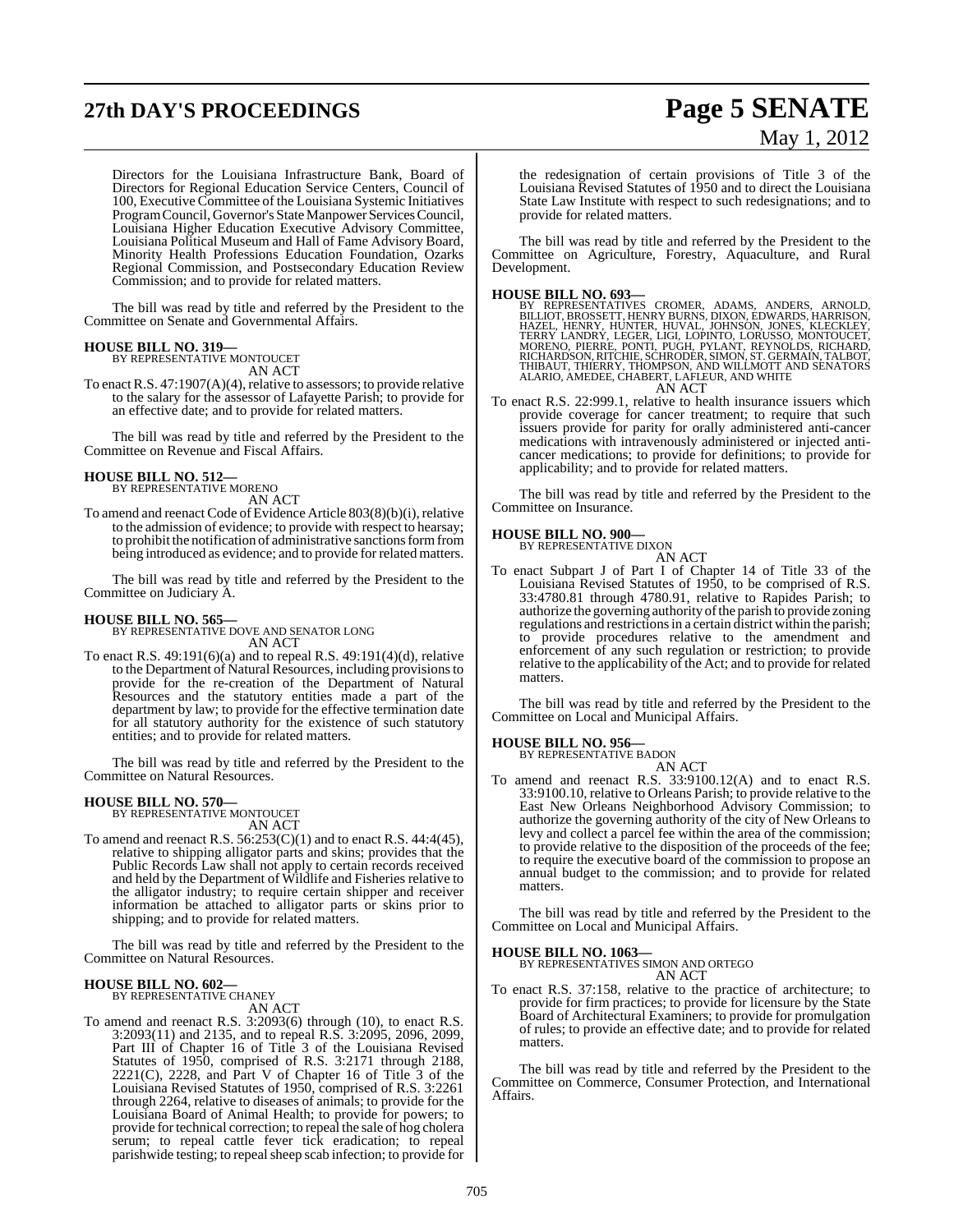# **Page 6 SENATE 27th DAY'S PROCEEDINGS**

## May 1, 2012

#### **HOUSE BILL NO. 1135—** BY REPRESENTATIVE BILLIOT

AN ACT

To enact R.S. 32:83, relative to driving on certain highways; to provide for method of driving on multiple-lane highways with left-turn lanes; and to provide for related matters.

The bill was read by title and referred by the President to the Committee on Transportation, Highways and Public Works.

**HOUSE BILL NO. 1154—**<br>BY REPRESENTATIVES THOMPSON, ANDERS, BARRAS, BERTHELOT,<br>WESLEY BISHOP, BURFORD, HENRY BURNS, BURRELL, CARMODY,<br>CHANEY, COX, DIXON, EDWARDS, FANNIN, GAINES, GAROFALO,<br>HARRIS, HODGES, HOFFMANN, HOWARD,

AN ACT

To enact R.S. 47:463.155, relative to motor vehicle special prestige plates; to provide for creation, issuance, and design of such license plates; to provide relative to the fee and distribution of fees for such plates; to authorize promulgation of rules and regulations; and to provide for related matters.

The bill was read by title and referred by the President to the Committee on Transportation, Highways and Public Works.

#### **Reports of Committees**

The following reports of committees were received and read:

#### **REPORT OF COMMITTEE ON**

### **JUDICIARY B**

Senator Jean-Paul "JP" Morrell, Chairman on behalf of the Committee on Judiciary B, submitted the following report:

#### May 1, 2012

To the President and Members of the Senate:

I am directed by your Committee on Judiciary B to submit the following report:

#### **SENATE BILL NO. 265—** BY SENATOR MORRELL

AN ACT

To amend and reenact R.S. 33:4769 and to enact R.S. 40:1563(L) and Subpart E of Part III of Chapter 7 of Title 40 of the Louisiana Revised Statutes of 1950, to be comprised of R.S. 40:1651 through 1658, relative to condemnation of buildings and structures; to authorize the state fire marshal to condemn and order demolition or removal of certain buildings and structures in parishes and municipalities; to provide certain procedures, terms, and conditions; to provide for notice of condemnation hearing; to provide for service of notice; to provide for appeal process; to provide for costs and fees attributed to demolition or removal of a building or structure; to provide for repairs of the building or structure; to provide for funding; to provide for liens; and to provide for related matters.

Reported with amendments.

**SENATE BILL NO. 517—** BY SENATOR MORRELL

#### AN ACT

To amend and reenact Children's Code Art. 813(C) and to enact Children's Code Art. 814(G), relative to taking a child into custody; to require the notification of certain school officials when a child has been taken into custody; to provide for the confidentiality of such notification; to provide relative to violations of confidentiality; and to provide for related matters.

Reported by substitute.

#### **HOUSE BILL NO. 158—**

BY REPRESENTATIVE BADON

AN ACT To amend and reenact R.S. 15:81(H)(1), relative to bond for release of municipal ordinances; to provide for an increase in the maximum amount of the bond which can be set in the Municipal Court of New Orleans; and to provide for related matters.

Reported favorably.

## **HOUSE BILL NO. 191—** BY REPRESENTATIVE GREENE

AN ACT

To amend and reenact Code of Criminal Procedure Article 415.1, relative to additional grand juries; to authorize the impaneling of one or more additional grand juries; to provide for an effective date; and to provide for related matters.

Reported favorably.

#### **HOUSE BILL NO. 215—** BY REPRESENTATIVE SMITH

AN ACT

To amend and reenact R.S. 46:1846, relative to communication between offender and victim; to amend provisions relative to prohibited communication between an offender and a victim; to amend procedures by which an offender and victim may communicate; and to provide for related matters.

Reported favorably.

## **HOUSE BILL NO. 338—** BY REPRESENTATIVE JOHNSON

AN ACT

To amend and reenact Code of Criminal Procedure Article 895(I), (J), (K), (L), and (M) and to enact R.S. 15:538(E) and 574.4.3(F) and Code of Criminal Procedure Article 895(N), relative to sex offenders; to provide relative to conditions of probation and parole for certain sex offenders; to authorize the use of truth verification examinations; to provide relative to the administration of truth verification examinations; to prohibit the use of test results for certain purposes; to provide for definitions; and to provide for related matters.

Reported with amendments.

**HOUSE BILL NO. 355—** BY REPRESENTATIVE POPE

AN ACT

To enact R.S. 15:85.3, relative to posting of criminal bonds; to provide for an increase in fees assessed for criminal bonds in Denham Springs; to provide for collection of fees by the marshal of the Denham Springs City Court; to provide for allocation of funds to the marshal's general fund; to provide for use of funds for the operational expenses of the marshal's office; and to provide for related matters.

Reported favorably.

## **HOUSE BILL NO. 432—** BY REPRESENTATIVE LOPINTO

AN ACT

To repeal R.S. 15:308(C) and 574.22, relative to the Louisiana Risk Review Panel; to repeal the statutory authority for the panel.

Reported favorably.

## **HOUSE BILL NO. 433—** BY REPRESENTATIVE GREENE

AN ACT

To amend and reenact Children's Code Article 877(A), relative to juvenile adjudication hearings; to amend procedures relative to adjudication hearings for juvenile offenders charged with a crime of violence; and to provide for related matters.

Reported favorably.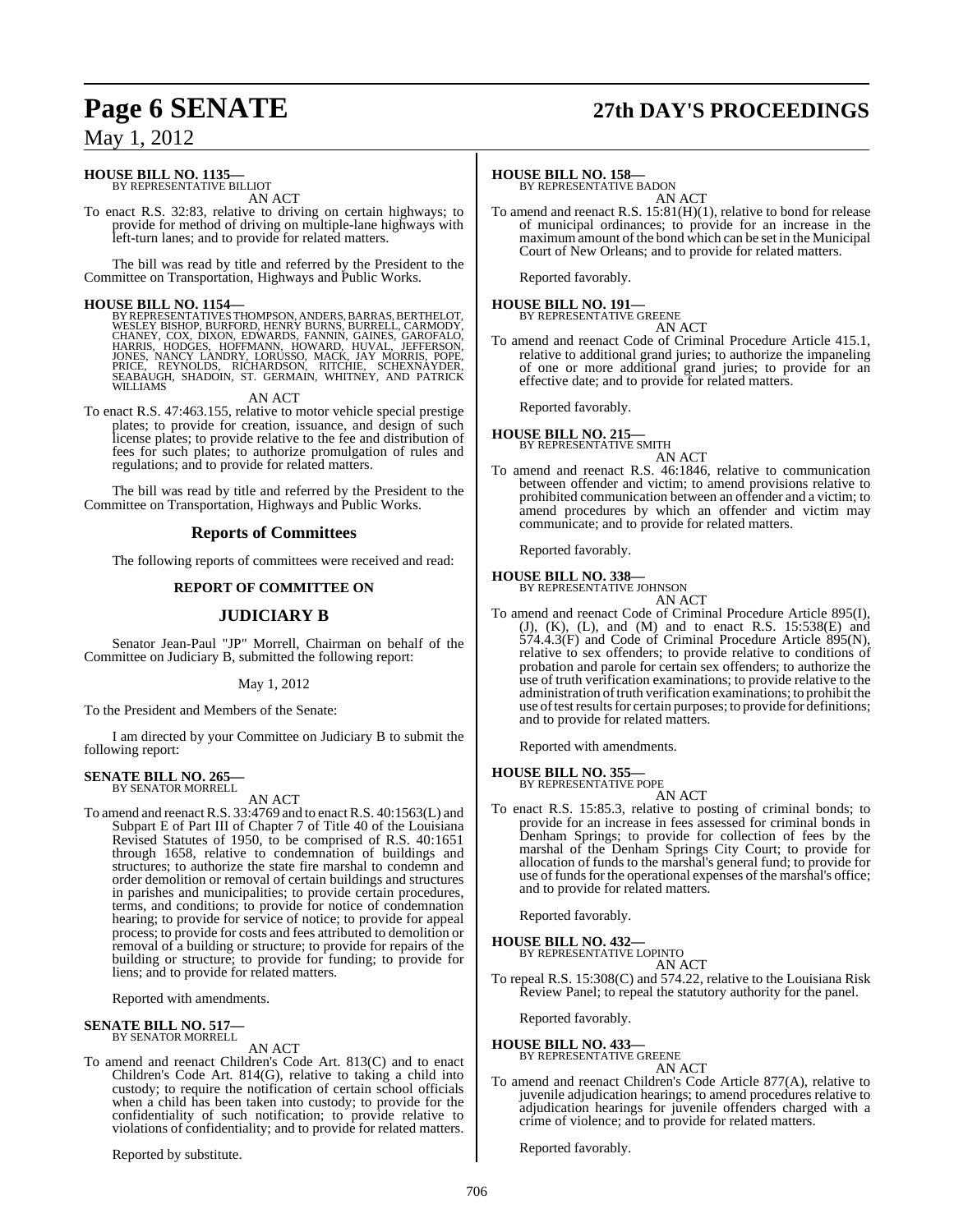# **27th DAY'S PROCEEDINGS Page 7 SENATE**

#### **HOUSE BILL NO. 558—**

BY REPRESENTATIVES LOPINTO AND NORTON AN ACT

To amend and reenact R.S. 15:542.1.3(A) and (B)(2) and 544(C), (D), and (E) and to enact R.S. 15:544(F), relative to sex offender registration and notification; to provide relative to sex offenders convicted under the laws of another state; to provide for court documentation; to provide for the duration of sex offender registration and notification for certain offenders; to provide relative to the frequency of in-person registration renewals; to provide with respect to certification on an offender's registration history; to provide for an effective date; to provide for prospective application; and to provide for related matters.

Reported favorably.

#### **HOUSE BILL NO. 592—**

BY REPRESENTATIVE JAY MORRIS AN ACT

To amend and reenact R.S. 13:587.2(A) and 587.4(A), relative to district courts; to provide relative to designation of speciality divisions or sections in district courts; to provide relative to the designation of a special division or section of the Fourth Judicial District Court; and to provide for related matters.

Reported favorably.

#### **HOUSE BILL NO. 932—** BY REPRESENTATIVE ANDERS

AN ACT

To amend and reenact R.S. 33:1947(A) and to enact R.S. 33:2201(F), relative to law enforcement; to provide for a member of the Law Enforcement Officers and Firemen's Survivor Benefit Review Board; to provide with respect to the eligibility of the surviving spouses and children of certain deceased law enforcement officials to receive benefits; to authorize that benefits may be paid if certain officers were in the course of traveling at the time of death; and to provide for related matters.

Reported favorably.

**HOUSE BILL NO. 1082—** BY REPRESENTATIVE THIBAUT AN ACT

To amend and reenact R.S.  $26:71.1(1)(h)$  and  $271.2(1)(h)$ , relative to Class A-General retail permits for low and high alcoholic beverages; to require a Class A-General retail establishment to adhere to certain guidelines relative to public restrooms; to require the retail establishment to obtain proof of compliance from the office of public health; and to provide for related matters.

Reported favorably.

#### **HOUSE BILL NO. 1098—**

BY REPRESENTATIVE CHAMPAGNE AN ACT

To amend and reenactR.S. 26:902 through 905, 906(B),(C),(D), and (E), 912, 913, 918(B), and 919(A), (E), and (F) and to repeal R.S. 26:907 and 915, relative to tobacco product permits for retail dealers; to eliminate requirements relative to registration certificates for tobacco retail dealers and all references thereto; to provide for a single class of permits for tobacco retail dealers; to provide for a decrease in retail dealer permit fees; and to provide for related matters.

Reported favorably.

## **HOUSE BILL NO. 1164—** BY REPRESENTATIVE HAZEL

AN ACT

To amend and reenact R.S. 26:80(A) and (F)(2)(introductory paragraph) and 280(A) and (F)(2)(introductory paragraph), relative to qualifications of applicants for low and high alcoholic beverage permits; to prohibit any applicant from obtaining a state or local permit who has been convicted of crimes involving

# May 1, 2012

distribution or possession with intent to distribute certain substances; and to provide for related matters.

Reported favorably.

Respectfully submitted, JEAN-PAUL "JP" MORRELL Chairman

#### **REPORT OF COMMITTEE ON**

### **REVENUE AND FISCAL AFFAIRS**

Senator Neil Riser, Chairman on behalf of the Committee on Revenue and Fiscal Affairs, submitted the following report:

April 30, 2012

To the President and Members of the Senate:

I am directed by your Committee on Revenue and Fiscal Affairs to submit the following report:

#### **SENATE BILL NO. 337—** BY SENATOR AMEDEE

A JOINT RESOLUTION

Proposing to amend Article VII, Section  $21(K)(1)$  of the Constitution of Louisiana, relative to ad valorem property tax exemptions of certain property owned by certain disabled veterans and their spouses; to provide for eligibility for claiming the exemption; to provide for an effective date; and to specify an election for submission of the proposition to electors and provide a ballot proposition.

Reported favorably.

#### **SENATE BILL NO. 350—** BY SENATOR MURRAY

AN ACT

To amend and reenact R.S. 47:551(A), relative to local taxes; to continue the levy of a local tax on the gross proceeds derived from the lease or rental of an automobile pursuant to an automobile rental contract; and to provide for related matters.

Reported with amendments.

#### **SENATE BILL NO. 351—** BY SENATOR MURRAY

AN ACT To amend and reenact R.S. 47:551(A), relative to local taxes; to authorize a parish or municipality to continue the levy of a local tax on the gross proceeds derived from the lease or rental of an automobile pursuant to an automobile rental contract; and to provide for related matters.

Reported with amendments.

#### **SENATE BILL NO. 397** BY SENATOR GALLOT

AN ACT

To amend and reenact R.S. 47:1991(A), relative to ad valorem property tax assessments; to provide relative to the cancellation of certain assessments; and to provide for related matters.

Reported favorably.

**SENATE BILL NO. 475—** BY SENATOR DORSEY-COLOMB AND REPRESENTATIVE BARROW AN ACT

To enact R.S. 39:469, relative to the rebate of sales and use tax of the state and its political subdivisions; to provide for performance based tax rebates for musical or other entertainment events held in public facilities under certain conditions; to provide for the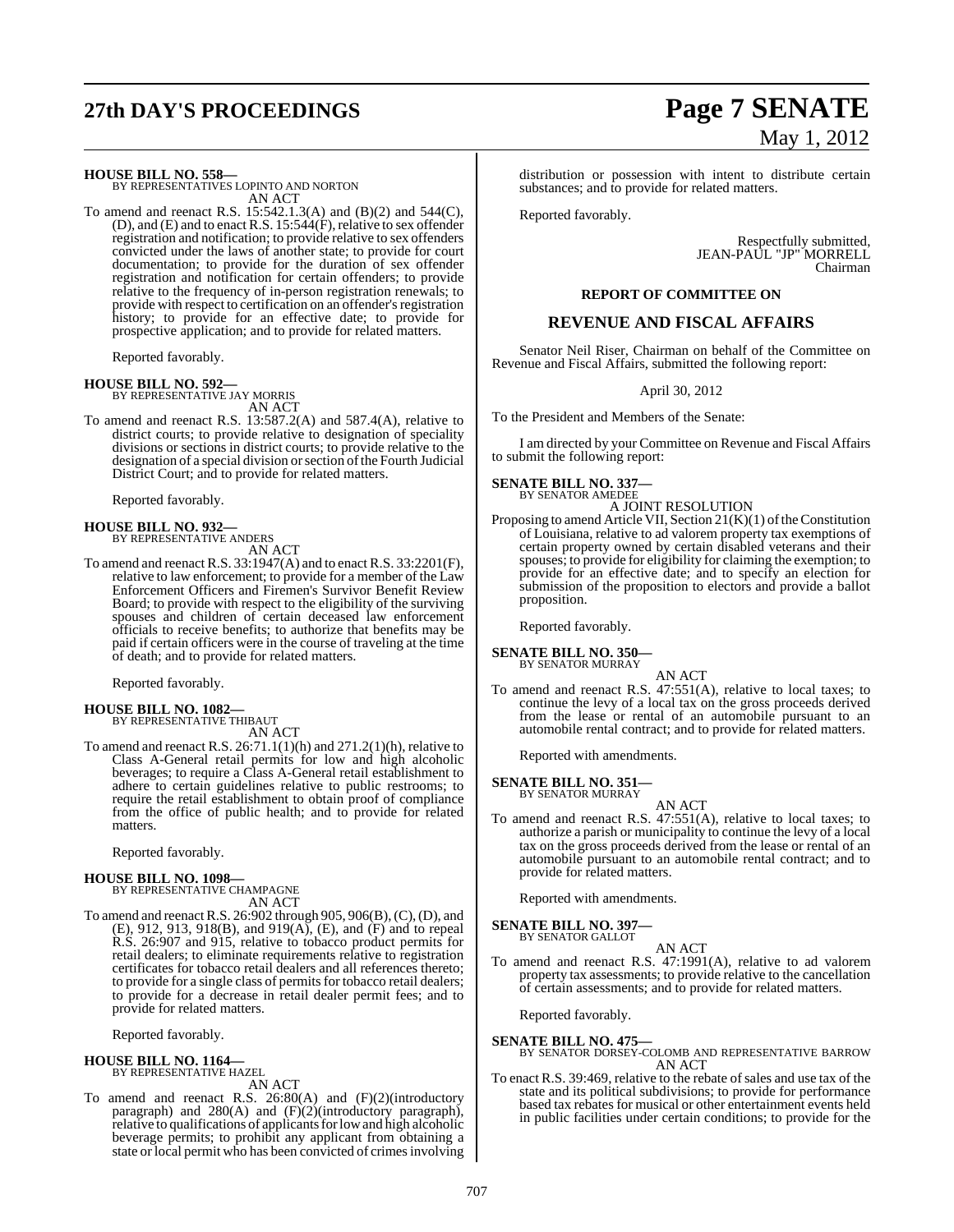# **Page 8 SENATE 27th DAY'S PROCEEDINGS**

qualifications of the rebate; to provide for definitions; to provide for an effective date; and to provide for related matters.

Reported with amendments.

#### **SENATE BILL NO. 574—** BY SENATOR GALLOT

AN ACT

To amend and reenact R.S. 47:2161 and to enact R.S. 47:2164, relative to ad valorem taxes; to require the payment of ad valorem taxes during the redemptive period after a tax sale; to provide for the liability for the payment of such taxes; and to provide for related matters.

Reported with amendments.

## **SENATE BILL NO. 605—** BY SENATOR GALLOT

AN ACT

To amend and reenact R.S. 47:2126, 2153(A), (B)(1)(a) and (C), 2154, and 2286, and to enact R.S. 47:1993(D)(3) and 2153(B)(8), and to repeal R.S. 47:2122(10) and 2156, relative to ad valorem tax; to provide with respect to property subject to tax sale; to require assessors to compile certain information relative to transferred property; to provide relative to information included on tax rolls; to provide for tax sale procedures and notifications; to provide for the assessment of property sold at a tax sale; to repeal the right to a redemption nullity for a tax debtor; and to provide for related matters.

Reported with amendments.

# **SENATE BILL NO. 653—** BY SENATOR MILLS

AN ACT

To amend and reenact R.S. 47:338.1(D), relative to sales tax of political subdivisions; to provide for the use of the tax proceeds of a sales tax district in the municipality of Breaux Bridge; and to provide for related matters.

Reported favorably.

#### **SENATE BILL NO. 680—** BY SENATOR ERDEY

AN ACT

To amend and reenact R.S. 47:1835(A), relative to the tax commission; to provide with respect to the employment of a secretary; and to provide for related matters.

Reported favorably.

#### **HOUSE BILL NO. 225—**

BY REPRESENTATIVES LORUSSO, ADAMS, AND WESLEY BISHOP AN ACT

To amend and reenact R.S. 47:1851(B), relative to ad valorem taxation; to provide for the definition of public service property for purposes of assessment; to provide forthe definition of barge lines, towing, and other water transportation companies; and to provide for related matters.

Reported favorably.

#### **HOUSE BILL NO. 300—**

BY REPRESENTATIVES LEGER, BARROW, WESLEY BISHOP,<br>BROADWATER, BURFORD, HAZEL, HOFFMANN, JOHNSON,<br>LAMBERT,LORUSSO,RITCHIE,ROBIDEAUX,THIBAUT,WHITNEY,<br>PATRICKWILLIAMS,ANDWILLMOTT AN ACT

- To enact Subpart DD of Part I of Chapter 1 of Subtitle II of Title 47
- of the Louisiana Revised Statutes of 1950, to be comprised of R.S. 47:120.106, relative to state individual income tax return checkoffs for certain donations; to provide for a method for individuals to donate all or a portion of any refund due to them to the American Red Cross; to provide for the administration and disbursement of donated monies; to provide for reporting;

to provide for an effective date; and to provide for related matters.

Reported favorably.

#### **HOUSE BILL NO. 302—** BY REPRESENTATIVE DIXON

AN ACT

To enact R.S. 47:2129.1, relative to the collection of ad valorem taxes in Rapides Parish; to authorize the collector to accept quarterly payment of certain taxes and statutory impositions subject to approval of the governing body of the taxing authority; to provide for effectiveness; and to provide forrelated matters.

Reported favorably.

#### **HOUSE BILL NO. 650—**

BY REPRESENTATIVES PATRICK WILLIAMS AND FOIL AN ACT

To enact Subpart DD of Part I of Chapter 1 of Subtitle II of Title 47 of the Louisiana Revised Statutes of 1950, to be comprised of R.S. 47:120.105, relative to state individual income tax return checkoffs for certain donations; to provide for a method for individuals to donate a portion of any refund due them to the Odyssey Foundation for the Arts, LLC for purposes of the Center of Excellence for Autism Spectrum Disorder; to authorize the secretary of the Department of Revenue to administer and disburse donated monies; to provide for an effective date; and to provide for related matters.

Reported favorably.

HOUSE BILL NO. 754—<br>BY REPRESENTATIVES ROBIDEAUX, ABRAMSON, ADAMS, ARMES, BADON, BARRAS, BERTHELOT, BILLIOT, STUART BISHOP, WESLEY<br>BISHOP, BROADWATER, BROWN, BURFORD, HENRY BURNS, TIM<br>BURNS, CARMODY, CARTER, CHAMPAGNE, CHA WILLIAMS, AND WILLMOTT

### AN ACT

To enact Subpart R of Part II-A of Chapter 1 of Subtitle I of Title 39 of the Louisiana Revised Statutes of 1950, to be comprised of R.S. 39:100.126, and Chapter 3 of Subtitle VII of Title 47 of the Louisiana Revised Statutes of 1950, to be comprised of R.S. 47:6301, relative to rebates; to authorize contracts for certain state sales and use tax rebates; to provide for definitions, requirements, and limitations; to provide for the amount, approval, and issuance of rebates; to provide for the recapture of rebates under certain circumstances; to provide relative to the payment of certain taxes in error; to provide with respect to administrative expenses; to provide forthe disposition of certain state revenues; to establish the Specialized Educational Institutions Support Fund; to provide for the deposit, use, and investment of monies in the fund; to authorize the promulgation of rules and regulations; to provide for an effective date; and to provide for related matters.

Reported favorably.

#### **HOUSE BILL NO. 835—** BY REPRESENTATIVE MILLER

AN ACT

To amend and reenact R.S. 13:5121(2), 5124(B), and 5125, relative to bond validation suits; to provide for an online database for posting notice of filing bond validation suits; to provide for the information to be posted thereon; to provide for proof of posting; to provide for an effective date; and to provide for related matters.

Reported favorably.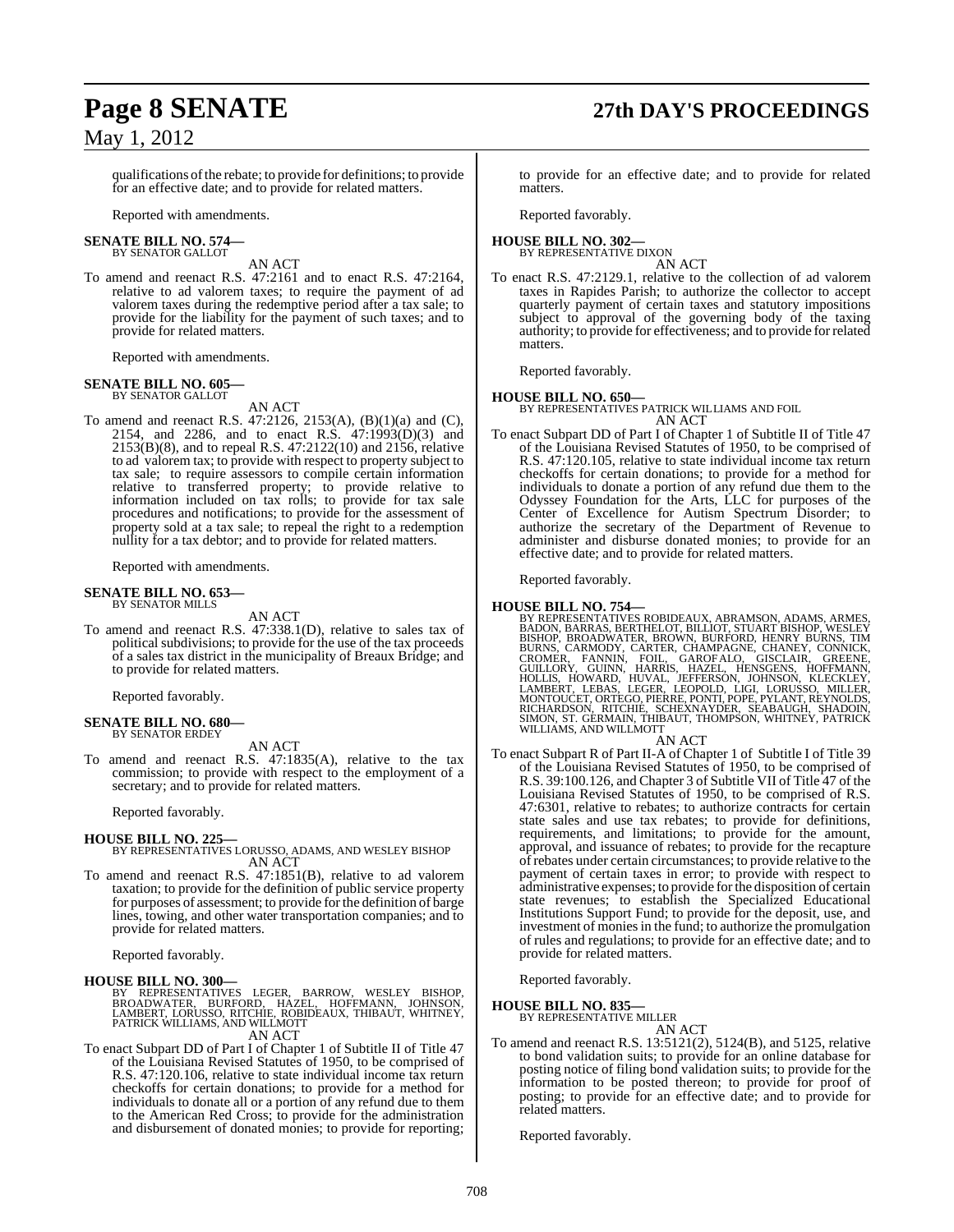# **27th DAY'S PROCEEDINGS Page 9 SENATE**

# May 1, 2012

#### **HOUSE BILL NO. 898—**

BY REPRESENTATIVE ROBIDEAUX AN ACT

To amend and reenact R.S. 47:114(A) through (H), relative to tax administration; to provide forthe quarterly filing of withholding tax returns; to provide for the due date of payments of the withholding return; to authorize rulemaking; and to provide for related matters.

Reported favorably.

Respectfully submitted, NEIL RISER Chairman

#### **REPORT OF COMMITTEE ON**

#### **JUDICIARY C**

Senator Robert W. Kostelka, Chairman on behalf of the Committee on Judiciary C, submitted the following report:

#### May 1, 2012

To the President and Members of the Senate:

I am directed by your Committee on Judiciary C to submit the following report:

#### **SENATE BILL NO. 649—** BY SENATOR GARY SMITH

AN ACT

To enact Code of Criminal Procedure Article 334.4, relative to bail; to provide for the use of global positioning system monitoring of persons charged with certain offenses; to provide for definitions; and to provide for related matters.

Reported favorably.

#### **SENATE BILL NO. 687—** BY SENATOR PERRY

AN ACT

To amend and reenact R.S. 14:98(B),  $(C)$ ,  $(D)(1)$ ,  $(E)(1)$ ,  $(I)$ , and  $(K)(3)(a)$ , relative to the crime of operating a vehicle while intoxicated; to provide relative to sentencing guidelines for conviction of operating a vehicle while intoxicated; and to provide for related matters.

Reported with amendments.

#### **HOUSE BILL NO. 18—**

BY REPRESENTATIVE JAY MORRIS AND SENATOR KOSTELKA AN ACT

To amend and reenact R.S. 14:34, 34.1(B) and (C), and 34.7, relative to the crime of battery; to provide for increased penalties for certain crimes of battery when the victim is an active member of the United States Armed Forces or a disabled veteran of the United States Armed Forces; to provide for definitions; and to provide for related matters.

Reported favorably.

**HOUSE BILL NO. 70—** BY REPRESENTATIVE ST. GERMAIN AN ACT

To enact R.S. 14:91.9, relative to sexual offenders; to prohibit sex offenders from residing or being physically present within a certain distance of a former victim; to prohibit sex offenders from communicating with a former victim; to provide for penalties; to provide for affirmative defenses; and to provide for related matters.

Reported favorably.

## **HOUSE BILL NO. 90—**

BY REPRESENTATIVE MACK AN ACT

To enact Code of Criminal Procedure Article 162.2, relative to search warrants; to provide for the issuance of search warrants upon electronic testimony; to provide procedures for the issuance of warrants upon electronic testimony; to provide for definitions; and to provide for related matters.

Reported favorably.

## **HOUSE BILL NO. 96—** BY REPRESENTATIVE MORENO

AN ACT

To enact R.S. 14:73.10, relative to computer-related crime; to create the crime of online impersonation; to provide for definitions; to provide for penalties; to provide for exceptions; and to provide for related matters.

Reported favorably.

#### **HOUSE BILL NO. 99—** BY REPRESENTATIVE HENRY

AN ACT

To enact R.S. 15:1352(A)(30) through (44), relative to racketeering; to add enumerated crimes to the definition of "racketeering activity"; and to provide for related matters.

Reported favorably.

## **HOUSE BILL NO. 219—** BY REPRESENTATIVE WILLMOTT

AN ACT

To amend and reenact R.S. 14:202.1(D)(1) and (3), (E)(1) and (3), and  $(F)(1)$  and  $(3)$ , relative to the crime of home improvement fraud; to increase the values associated with the amount of damage caused by home improvement fraud or the amount contracted to conduct the home improvements; and to provide for related matters.

Reported favorably.

#### **HOUSE BILL NO. 231—** BY REPRESENTATIVE LIGI

AN ACT

To enact R.S. 14:102.27, relative to offenses affecting public sensibility; to create the crime of unlawful sale of a live dog or cat at certain locations; to provide for definitions; to provide for penalties; to provide for exceptions; and to provide for related matters.

Reported favorably.

## **HOUSE BILL NO. 616—**

BY REPRESENTATIVE ANDERS AN ACT

To enact R.S. 14:133.6, relative to offenses affecting organized government; to create the crime of filing a false lien against a law enforcement or court officer; to provide for criminal penalties; to authorize restitution; to provide for definitions; and to provide for related matters.

Reported favorably.

**HOUSE BILL NO. 620—**<br>BY REPRESENTATIVES THIERRY, ADAMS, BADON, BROWN,<br>BURRELL, GUILLORY, HAZEL, HODGES, HONORE, HOWARD, TERRY<br>LANDRY, MACK, MORENO, AND PYLANT AN ACT

To amend and reenact R.S. 14:91.5 and R.S. 15:543.1, relative to the unlawful use of a social networking website; to provide relative to the crime of unlawful use of a social networking website; to provide for definitions; to remove the exception regarding permission by the court or the probation or parole officer; to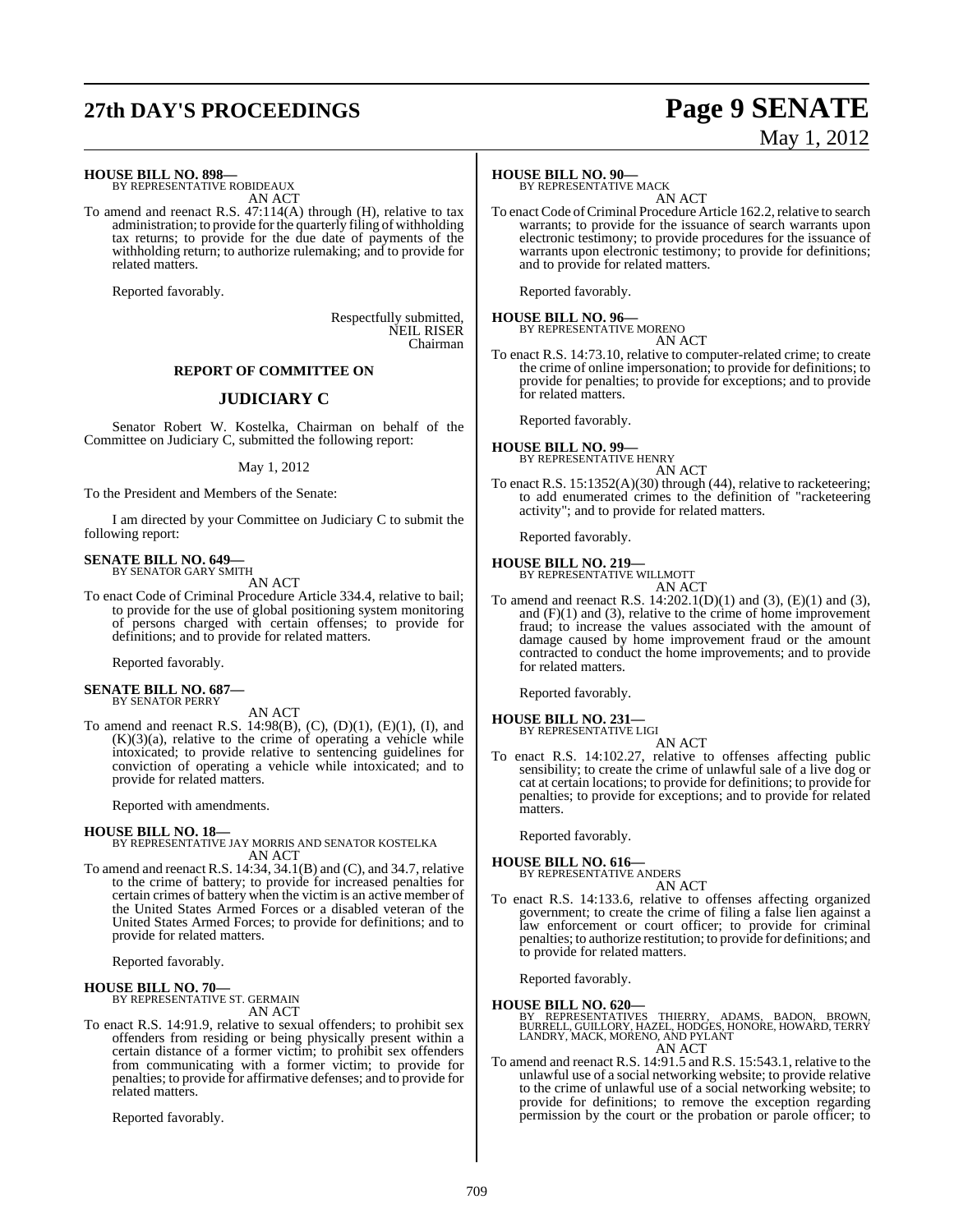#### provide notice of this crime to sex offenders; and to provide for related matters.

Reported favorably.

#### **HOUSE BILL NO. 980—** BY REPRESENTATIVE MACK

AN ACT

To amend and reenact Code of Criminal Procedure Article 496, relative to procedure after indictment; to provide relative to warrants of arrest on indictment or information; to require affidavits establishing probable cause for the issuance of warrants of arrest based on indictment or information; and to provide for related matters.

Reported favorably.

Respectfully submitted, ROBERT W. KOSTELKA Chairman

#### **REPORT OF COMMITTEE ON**

#### **JUDICIARY A**

Senator Ben W. Nevers, Chairman on behalf of the Committee on Judiciary A, submitted the following report:

#### May 1, 2012

To the President and Members of the Senate:

I am directed by your Committee on Judiciary A to submit the following report:

#### **SENATE BILL NO. 133—** BY SENATOR KOSTELKA

AN ACT

To amend and reenact R.S. 13:587.2(A) and 587.4(A), relative to courts and judicial procedure; to provide relative to district courts; to provide relative to designation by judges of speciality divisions or sections; to provide certain procedures, terms and conditions; to provide relative to the Fourth Judicial District Court; and to provide for related matters.

Reported favorably.

#### **SENATE BILL NO. 519—** BY SENATOR MARTINY

#### AN ACT

To amend and reenact Children's Code Articles 407(A), 412(A) and 879, relative to juvenile proceedings; to provide relative to the confidentiality of delinquency hearings and the records thereof; and to provide for related matters.

Reported with amendments.

#### **SENATE BILL NO. 596—** BY SENATOR KOSTELKA

#### AN ACT

To enact Code of Evidence Article 519, relative to testimonial privileges for judges in civil and criminal cases; to prohibit the issuance of a subpoena requiring a judge to testify in a civil, criminal, or juvenile proceeding without a hearing to determine privilege; to provide for specific requirements regarding the information being sought through the judge's testimony; to provide for a waiver for failure of a judge to timely object to a subpoena; to extend privilege to any judge or commissioner provided for in the constitution of Louisiana; and to provide for related matters.

Reported favorably.

# **Page 10 SENATE 27th DAY'S PROCEEDINGS**

#### **HOUSE BILL NO. 12—**

BY REPRESENTATIVE ABRAMSON AN ACT

To amend and reenact Code of Civil Procedure Article  $592(A)(3)(a)(ii)$ , relative to certification of class actions; to provide for discovery and admissibility of expert witness testimony and evidence under certain circumstances; and to provide for related matters.

Reported favorably.

## **HOUSE BILL NO. 16—** BY REPRESENTATIVE JAY MORRIS

AN ACT

To enact R.S. 33:447.9, relative to the mayor's court in the town of Sterlington; to authorize an increase in court costs for violations of municipal ordinances; to provide for the allocation of additional funds; and to provide for related matters.

Reported favorably.

#### **HOUSE BILL NO. 132—** BY REPRESENTATIVE LIGI

AN ACT

To amend and reenact Code of Civil Procedure Article 1314(B), relative to service of process; to provide for service of pleadings; to provide with respect to service on an attorney; and to provide for related matters.

Reported with amendments.

## **HOUSE BILL NO. 224—** BY REPRESENTATIVE ARMES

AN ACT

To amend and reenact R.S.  $46:236.3(E)(1)(a)$ , (G), and (O), relative to child support enforcement; to provide for withholdings for support; to provide with respect to civil liability of persons who honor an income assignment order; and to provide for related matters.

Reported favorably.

### **HOUSE BILL NO. 361—**

BY REPRESENTATIVE PONTI AN ACT

To amend and reenact R.S. 35:191(A)(2), relative to notaries; to provide for parish commissioned notary jurisdiction; and to provide for related matters.

Reported favorably.

#### **HOUSE BILL NO. 439—**

BY REPRESENTATIVE ABRAMSON AN ACT

To repeal R.S. 9:2448, relative to testaments; to repeal the statutory authorization for the designation in a will of an attorney to handle an estate.

Reported favorably.

**HOUSE BILL NO. 459—** BY REPRESENTATIVE ABRAMSON

AN ACT

To amend and reenact Code of Civil Procedure Article 966(B), (E), and (F), relative to motions for summary judgment; to provide for evidence which may be considered under certain circumstances; to provide for the inclusion of certain information in judgments; and to provide for related matters.

Reported with amendments.

## **HOUSE BILL NO. 462—** BY REPRESENTATIVE ABRAMSON

AN ACT

To amend and reenact Code of Civil Procedure Article 42(4), relative to venue of foreign corporations and limited liability companies;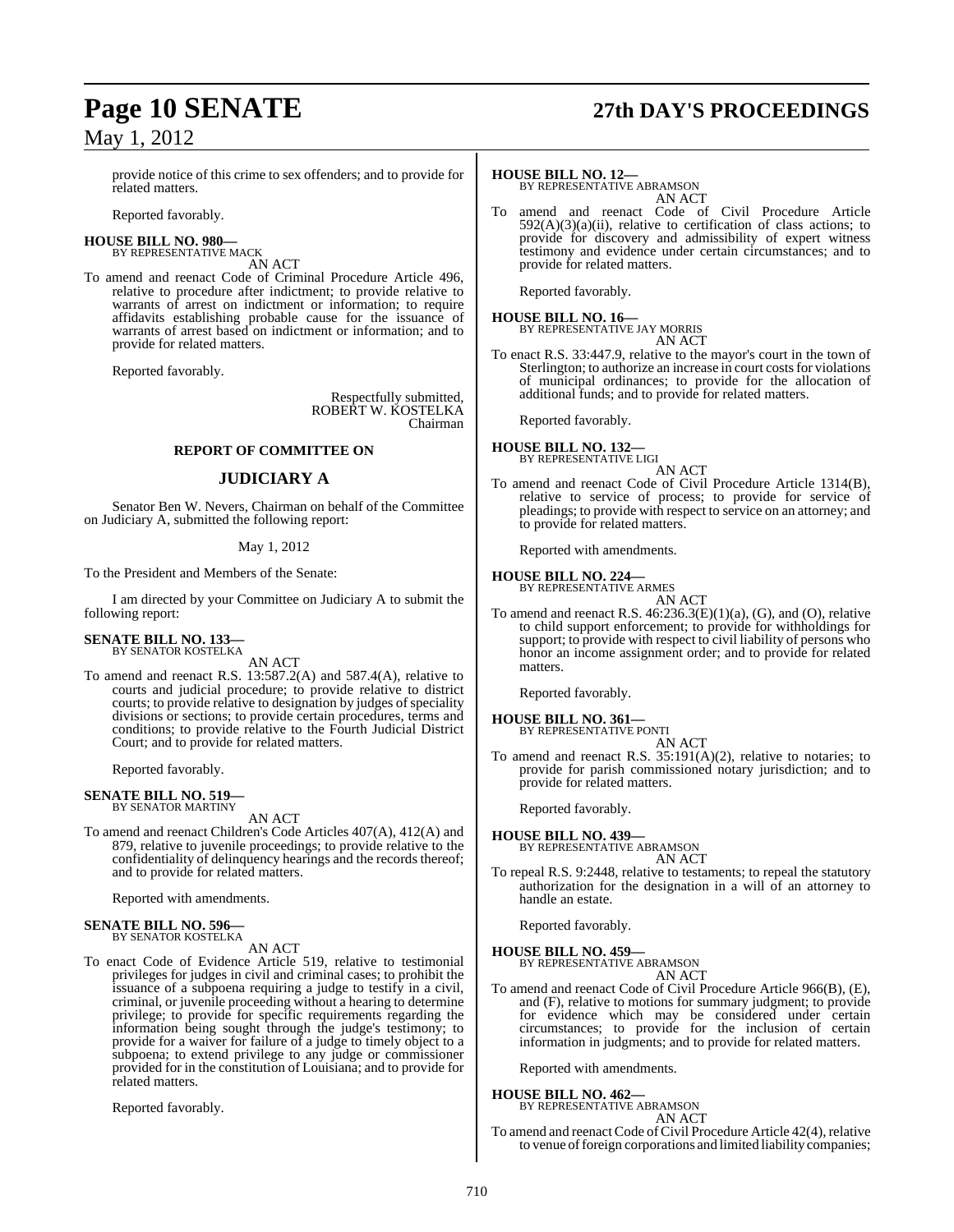# **27th DAY'S PROCEEDINGS Page 11 SENATE** May 1, 2012

to provide for venue in certain parishes; and to provide for related matters.

Reported favorably.

#### **HOUSE BILL NO. 467—** BY REPRESENTATIVE ABRAMSON

AN ACT

To amend and reenact Code of Civil Procedure Article 2724(A), relative to notice in executory process proceedings; to provide for notice to certain persons; and to provide for related matters.

Reported favorably.

#### **HOUSE BILL NO. 929—** BY REPRESENTATIVE MILLER

AN ACT

To amend and reenact R.S. 35:191(A)(1)(d) and (e), 191.2(3), 191.4(B) through (H), and  $192(A)$  and to enact R.S.  $35:191(A)(1)(f)$  and  $(g)$ , 191.1(C), and 191.4(I), relative to notaries; to provide for qualifications of notaries; to provide for education of notaries; to provide for fees; to provide for requirements for instructors; to provide for bonding requirements for certain notaries; and to provide for related matters.

Reported with amendments.

Respectfully submitted, BEN W. NEVERS Chairman

### **Senate Bills and Joint Resolutions on Second Reading Reported by Committees**

**SENATE BILL NO. 1—** BY SENATOR LONG

AN ACT

To amend and reenact R.S. 11:102.2(B)(4) and 883.1(A)(2)(a), (C)(4)(a)(introductory paragraph), (b)(introductory paragraph), and (c)(i), and (G), and to repeal R.S.  $11:883.1(C)(4)(d)$  and (e), relative to application of excess investment earnings of the Teachers' Retirement System of Louisiana; to provide for postretirement benefit increases funded from such earnings; and to provide for related matters.

Reported with amendments by the Committee on Retirement.

#### **SENATE COMMITTEE AMENDMENTS**

Amendments proposed by Senate Committee on Retirement to Original Senate Bill No. 1 by Senator Long

#### AMENDMENT NO. 1

On page 1, line 2 after "To" delete the remainder of the line and delete lines 3 through 5 in their entirety and at the beginning of line 6 delete "increases" and insert: "enact R.S. 11:883.1.2, relative to application of excess interest earnings of the Teachers' Retirement System of Louisiana; to provide for a lump-sum benefit supplement"

#### AMENDMENT NO. 2

On page 1 delete lines 9 and 10 in their entirety and insert: "Section 1. R.S. 11:883.1.2 is hereby enacted to read"

#### AMENDMENT NO. 3

On page 1, delete lines 12 through 17 and delete page 2 in its entirety and on page 3 delete lines 1 through 16 and insert in lieu thereof the following:

#### "**§883.1.2 Lump sum benefit supplement**

**A. Notwithstanding any provision of law to the contrary, a nonrecurring lump sum benefit supplement shall be paid from funds allocated to the experience account as further provided in this Section. The benefit supplement shall be paid before or**

**concurrent with any permanent benefit increase paid from experience account funds pursuant to R.S. 11:883.1 or any other law.**

**B. The supplement shall be granted to the following persons:**

**(1) Retirees who, on June 30, 2012:**

**(a) Are at least seventy-five years of age.**

**(b) Have thirty or more years of service credit, exclusive of unused leave.**

**(c) Have been retired for twenty years or more.**

**(d) Have not participated in the Deferred Retirement Option Plan pursuant to R.S. 11:786 and did not select an Initial Lump Sum Benefit pursuant to R.S. 11:783(A)(3).**

**(2) Any beneficiary who receives a benefit from the system based on the service of a deceased member who, if he had lived to the date the benefit is granted, would fulfill the requirements of Paragraph (1) of this Subsection.**

**C. The supplement shall be the greater of three hundred dollars or two percent of the normal annual benefit, payable in a single lump sum following the adoption by the Public Retirement Systems' Actuarial Committee of the first valuation dated on or after June 30, 2012, in which the balance of the experience account is sufficient to fund the supplement on an actuarial basis. The enactment of this Section shall serve as legislative authorization to grant the supplement and no additional action by the legislature shall be necessary to authorize the payment.**

#### **D. Authority to grant a supplement pursuant to this Section shall terminate after one supplement has been granted.**

Section 2. This Act shall become effective on June 30, 2012; if vetoed by the governor and subsequently approved by the legislature, this Act shall become effective on June 30, 2012, or on the day following such approval by the legislature, whichever is later."

On motion of Senator Guillory, the committee amendment was adopted. The amended bill was read by title, ordered engrossed and passed to a third reading.

## **SENATE BILL NO. 7—**<br>BY SENATOR GUILLORY

AN ACT To amend and reenact R.S. 11:1732(15) and 1763(J)(1), (2), and (3), relative to the Municipal Employees' Retirement System; to provide for final average compensation; to provide for calculation of additional benefits following participation in the Deferred Retirement Option Plan; to provide for transitional provisions; to provide an effective date; and to provide for related matters.

Reported favorably by the Committee on Retirement. The bill was read by title, ordered engrossed and passed to a third reading.

## **SENATE BILL NO. 9—**<br>BY SENATOR GUILLORY

- AN ACT
- To amend and reenact R.S. 11:62(7), 1786, and 1806, relative to the MunicipalEmployees'Retirement System; to provide forranges for employee contributions; to provide for board authority to set the employee contributions for Plan A and Plan B within the ranges for each fiscal year; to provide for an effective date; and to provide for related matters.

Reported favorably by the Committee on Retirement. The bill was read by title, ordered engrossed and passed to a third reading.

#### **SENATE BILL NO. 12—** BY SENATOR GUILLORY

AN ACT

To amend and reenact R.S. 11:2031(5), relative to the Registrars of Voters Employees' Retirement System; to provide for final average compensation; to provide for transitional provisions; to provide an effective date; and to provide for related matters.

Reported favorably by the Committee on Retirement. The bill was read by title, ordered engrossed and passed to a third reading.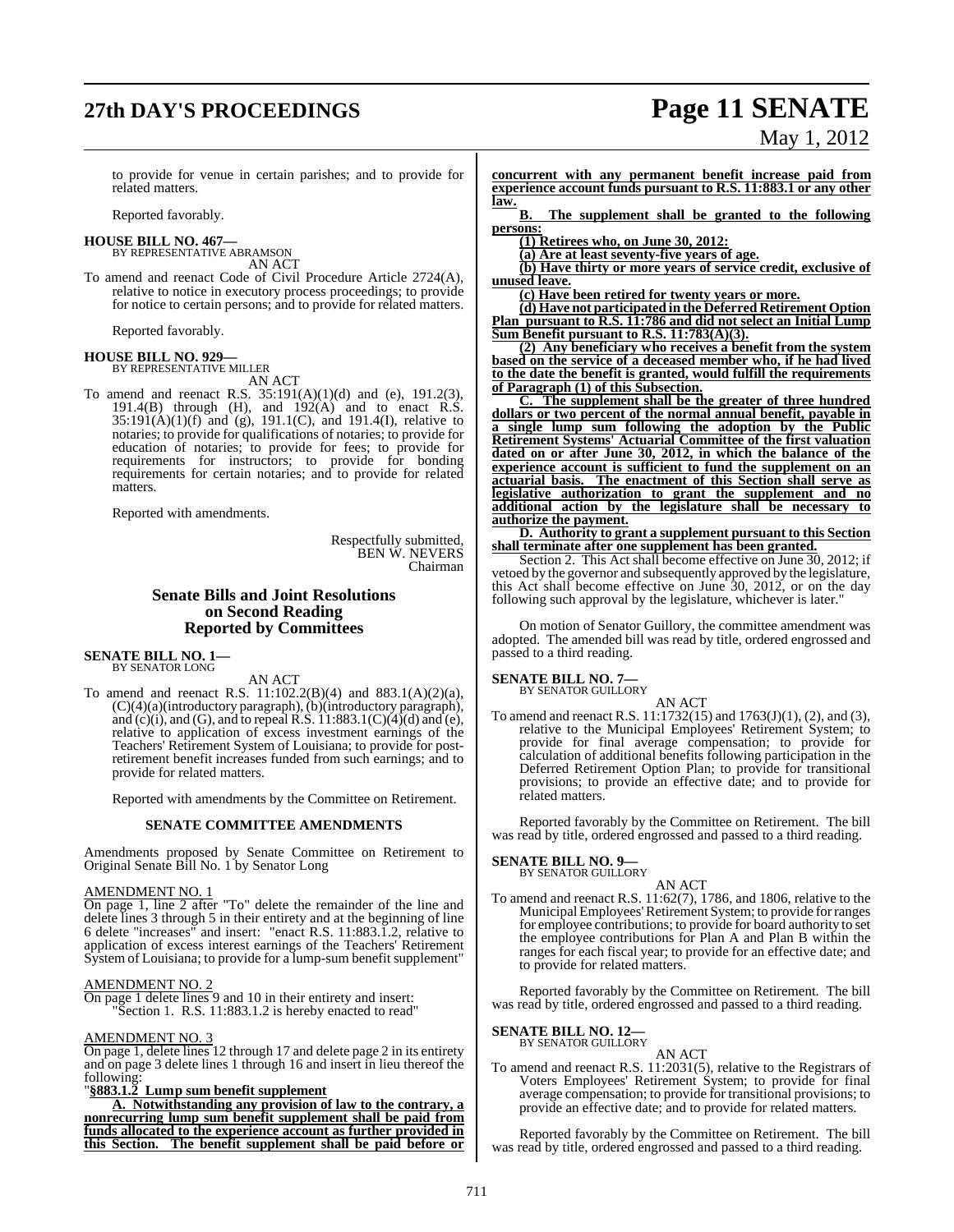# **Page 12 SENATE 27th DAY'S PROCEEDINGS**

## May 1, 2012

## **SENATE BILL NO. 14—**<br>BY SENATOR GUILLORY

AN ACT

To amend and reenact R.S. 11:2072(A) and (B) and 2074(B) and to repeal R.S. 11:2072(C), relative to the Registrars of Voters Employees' Retirement System; to provide for calculation of the annual amount of retirement allowance; to provide for calculation of disability benefits; to provide for an effective date; and to provide for related matters.

Reported favorably by the Committee on Retirement. The bill was read by title, ordered engrossed and passed to a third reading.

#### **SENATE BILL NO. 22—** BY SENATOR GUILLORY

AN ACT

To enact R.S. 11:2174(B)(1)(b)(iv) and (d), relative to the Sheriffs' Pension and Relief Fund; to provide for membership for parttime employees; to provide for an effective date; and to provide for related matters.

Reported favorably by the Committee on Retirement. The bill was read by title, ordered engrossed and passed to a third reading.

# **SENATE BILL NO. 35—**<br>BY SENATOR GUILLORY

AN ACT

To amend and reenact R.S. 11:207 and 2178(B) and (G) and to enact R.S. 11:2186, relative to the Sheriffs' Pension and Relief Fund; to provide for benefits; to provide for an effective date; and to provide for related matters.

Reported favorably by the Committee on Retirement. The bill was read by title, ordered engrossed and passed to a third reading.

## **SENATE BILL NO. 36—**<br>BY SENATOR GUILLORY

AN ACT

To enactR.S.11:1755(G), 1769(F), 1785(D), and 1805(C),relative to Municipal Employees' Retirement System of Louisiana; to provide for compliance with applicable federal tax qualification requirements; to provide an effective date; and to provide for related matters.

Reported favorably by the Committee on Retirement. The bill was read by title, ordered engrossed and passed to a third reading.

## **SENATE BILL NO. 37—**<br>BY SENATOR GUILLORY

AN ACT

To enact R.S. 11:2178.1(C)(9)(c), relative to the Sheriffs' Pension and Relief Fund; to provide for surviving spouse annuities; to provide for an effective date; and to provide for related matters.

Reported favorably by the Committee on Retirement. The bill was read by title, ordered engrossed and passed to a third reading.

#### **SENATE BILL NO. 38—** BY SENATOR GUILLORY

AN ACT

To amend and reenact R.S. 11:2144(A) and to enact Part X of Chapter 6 of Subtitle III of Title 11 of the Louisiana Revised Statutes of 1950, to be comprised of R.S. 11:2165.1 through 2165.7, relative to the Registrars of Voters Employees' Retirement System; to provide relative to membership, benefit calculation, retirement eligibility, and disability benefits for certain members; to provide an effective date; and to provide for related matters.

Reported favorably by the Committee on Retirement. The bill was read by title, ordered engrossed and passed to a third reading.

#### **SENATE BILL NO. 41—**

BY SENATOR GUILLORY

AN ACT To enact R.S. 11:542.1.2 and 542.1.3, relative to the Louisiana State Employees' Retirement System; to provide for a minimum benefit for certain retirees, beneficiaries, and survivors; to provide for a one-time benefit supplement; to provide for funding; to provide an effective date; and to provide for related matters.

Reported with amendments by the Committee on Retirement.

#### **SENATE COMMITTEE AMENDMENTS**

Amendments proposed by Senate Committee on Retirement to Original Senate Bill No. 41 by Senator Guillory

AMENDMENT NO. 1 On page 1, line 2, after "R.S.11:542.1.2" delete "and 11:542.1.3"

AMENDMENT NO. 2

On page 1, line 3 change "a minimum benefit" to "benefits"

#### AMENDMENT NO. 3

On page 1, line 8, after "R.S.11:542.1.2" delete "and 11:542.1.3" and change "are" to "is"

#### AMENDMENT NO. 4

On page 1, line 9 after "**§542.1.2**" delete the remainder ofthe line and delete lines 10 through 17 in their entirety and delete pages 2 and 3 in their entirety and on page 4 delete lines 1 through 3 in their entirety and at the beginning of line 4 delete "**§542.1.3**"

#### AMENDMENT NO. 5

On page 4, delete lines 5 and 6 in their entirety and insert in lieu thereof the following:

"**A. Notwithstanding any provision of law to the contrary, a**"

#### AMENDMENT NO. 6

On page 4, line 7 change "**may**" to "**shall**"

#### AMENDMENT NO. 7

On page 4, line 7 after "**paid**" and before the period "**.**" insert "**from funds allocated to the experience account as further provided in this Section**"

#### AMENDMENT NO. 8

On page 4, line 7 delete "**The benefit**" and delete lines 8 through 14 in their entirety and insert in lieu thereof the following: "**The benefit supplement shall be paid before or concurrent with any permanent benefit increase paid from experience account funds pursuant to R.S. 11:542 or any other law.**

**B. The supplement shall be granted to the following persons:**

**(1) Retirees who, on June 30, 2012:**

**(a) Are at least seventy-five years of age.**

**(b) Have thirty or more years of service credit, exclusive of unused leave.**

**(c) Have been retired for twenty years or more.**

**(d) Have not participated in the Deferred Retirement Option Plan pursuant to R.S. 11:447 and did not select an Initial Benefit Option pursuant to R.S. 11:446(A)(5).**

**(2) Any beneficiary who receives a benefit from the system based on the service of a deceased member who, if he had lived to the date the benefit is granted, would fulfill the requirements of Paragraph (1) of this Subsection.**

**C. The supplement shall be the greater of three hundred dollars or two percent of the normal annual benefit, payable in a single lump sum following the adoption by the Public Retirement Systems' Actuarial Committee of the first valuation dated on or after June 30, 2012, in which the balance of the experience account is sufficient to fund the supplement on an actuarial basis. The enactment of this Section shall serve as legislative authorization to grant the supplement and no**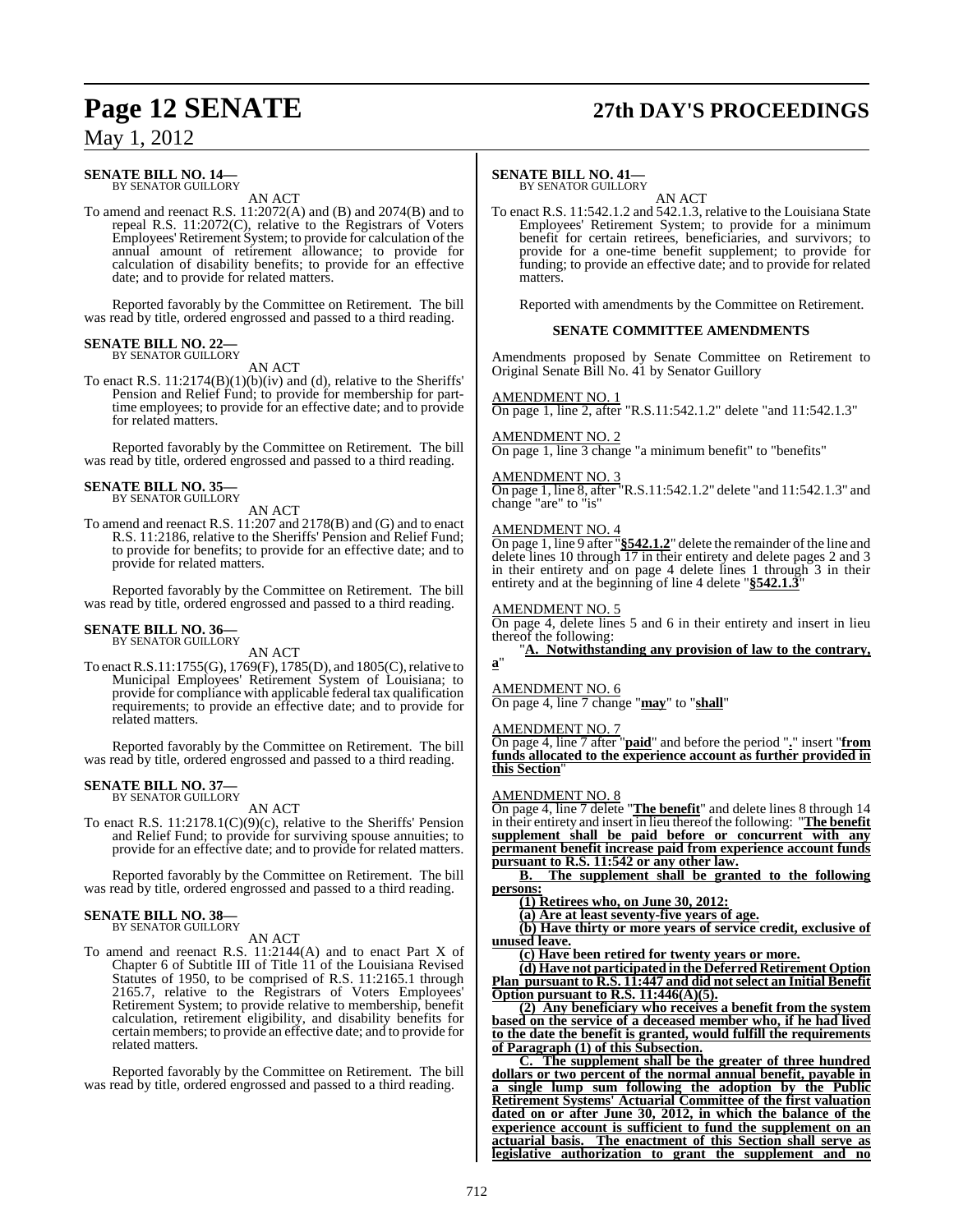# **27th DAY'S PROCEEDINGS Page 13 SENATE**

# May 1, 2012

#### **additional action by the legislature shall be necessary to authorize the payment.**

**D. Authority to grant a supplement pursuant to this Section shall terminate after one supplement has been granted.**"

On motion of Senator Guillory, the committee amendment was adopted. The amended bill was read by title, ordered engrossed and passed to a third reading.

#### **SENATE BILL NO. 49—** BY SENATOR GUILLORY

### AN ACT

To amend and reenact R.S. 11:1763(A) and to enact R.S. 11:1789 through 1789.5 and R.S. 11:1808 through 1808.5,relative to the Municipal Employees'Retirement System; to provide relative to membership, employee contributions, benefit calculation, survivor benefits, disability benefits, and retirement eligibility for future system members; to provide an effective date; and to provide for related matters.

Reported with amendments by the Committee on Retirement.

#### **SENATE COMMITTEE AMENDMENTS**

Amendments proposed by Senate Committee on Retirement to Original Senate Bill No. 49 by Senator Guillory

#### AMENDMENT NO. 1

 $\overline{\text{On page 1, line 2, after "R.S. 11:" and before "1763(A)" insert}}$  $"1732(22)$  and (23) and"

#### AMENDMENT NO. 2

On page 1, line 9, after "R.S." delete "11:2763(A) is" and insert "11:1732(22) and (23) and 1763(A) are"

#### AMENDMENT NO. 3

On page 1, between line 10 and 11, insert the following: "§1732. Definitions

The following words and phrases, as used in thisChapter, unless a different meaning is plainly required by the context, shall have the following meaning:

\* \* \* (22) "Plan A" means the revised plan to replace a combination of the regular and supplemental plans, to be effective October 1, 1978, as outlined in Part III. **"Plan A" shall be comprised of two subplans, Tier 1 for members hired on or before December 31, 2012 and Tier 2, for members hired on or after January 1, 2013.**

(23) "Plan B" means the revised plan to replace the regular plan, to be effective October 1, 1978, as outlined in Part IV. **"Plan B" shall be comprised of two subplans, Tier 1 for members hired on or before December 31, 2012 and Tier 2, for members hired on or after January 1, 2013.** \* \* \*"

#### AMENDMENT NO. 4 On page 5, line 7, change "**Plan A**" to "**Plan B**"

On motion of Senator Guillory, the committee amendment was adopted. The amended bill was read by title, ordered engrossed and passed to a third reading.

#### **SENATE BILL NO. 50—** BY SENATOR GUILLORY

#### AN ACT

To amend and reenact R.S. 11:242(E) and 2178(K) and to enact R.S. 11:2175.1(C)(4), relative to the Sheriffs' Pension and Relief Fund; to provide relative to permanent benefit increases; to provide for credits to the funding deposit account; to provide for an effective date; and to provide for related matters.

Reported favorably by the Committee on Retirement. The bill was read by title, ordered engrossed and recommitted to the Committee on Finance.

#### **SENATE BILL NO. 79—** BY SENATOR MORRISH

## AN ACT

To amend and reenact R. S.  $32:388(B)(1)(b)(i)$ , relative to trucks hauling concrete or construction aggregates; to authorize readymixed concrete trucks to exceed licensed gross vehicle weight under certain conditions; and to provide for related matters.

Reported with amendments by the Committee on Transportation, Highways and Public Works.

#### **SENATE COMMITTEE AMENDMENTS**

Amendments proposed by Senate Committee on Transportation, Highways and Public Works to Original Senate Bill No. 79 by Senator Morrish

#### AMENDMENT NO. 1

On page 1, line 2, change "amend and reenact R.S.  $32:388(B)(1)(b)(i)$ " to "enact R.S.  $32:388(B)(1)(b)(iv)$ "

#### <u>AMENDMENT NO. 2</u>

On page 1, line 6, change "R.S.  $32:388(B)(1)(b)(i)$  is hereby amended and reenacted" to "R.S.  $32:388(B)(1)(b)(iv)$  is hereby enacted"

#### AMENDMENT NO. 3

On page 1, line 11, after  $\lq(b)(i)$ " delete the remainder of line 11 and lines 12 through 17 and on page 2, delete lines 1 through 9, and insert the following:

"\* \* \* **(iv) Effective from August 1, 2012, through July 31, 2014, no truck hauling ready-mixed concrete shall be assessed a penalty for exceeding its maximum permissible gross weight, as determined by law, provided the total excess weight isten percent or less of such truck's maximum permissible gross weight, such truck contains a certificate evidencing its most recent mixer chipout of build-up occurred within the previous ninety days, such truck does not exceed the posted load while crossing a posted bridge, such truck is not operating on the interstate system, and no tire on such truck exceedsitstire weight rating.Ifsuch truck's total excess weight is greater than ten percent of its maximum permissible gross weight, as determined by law, such truck shall be assessed a penalty calculated on the total amount by which the truck's weight exceeds its maximum permissible gross weight, as determined by law. For the purposes of this Item, a**"

#### AMENDMENT NO. 4

On page 2, line 13, after "**concrete**" insert "**.**"

On motion of Senator Adley, the committee amendment was adopted. The amended bill was read by title, ordered engrossed and passed to a third reading.

#### **SENATE BILL NO. 168—**

BY SENATOR GARY SMITH

AN ACT To amend and reenact R. S. 32:57(A) and 125(D), to enact R.S. 32:171(F)(5), and to repeal R.S. 32:123(E), relative to penalties for traffic violations; to provide for enhanced penalties for various traffic violations resulting in injury or death; and to provide for related matters.

Reported favorably by the Committee on Transportation, Highways and Public Works. The bill was read by title, ordered engrossed and passed to a third reading.

## **SENATE BILL NO. 207—** BY SENATOR MORRISH

AN ACT

To enact R.S. 22:1098, relative to review of health coverage premium rates; to provide for definitions; to enact requirements that meet the provisions of effective rate review as defined by the U.S. Department of Health and Human Services; to provide for information to be filed by health insurance issuers; to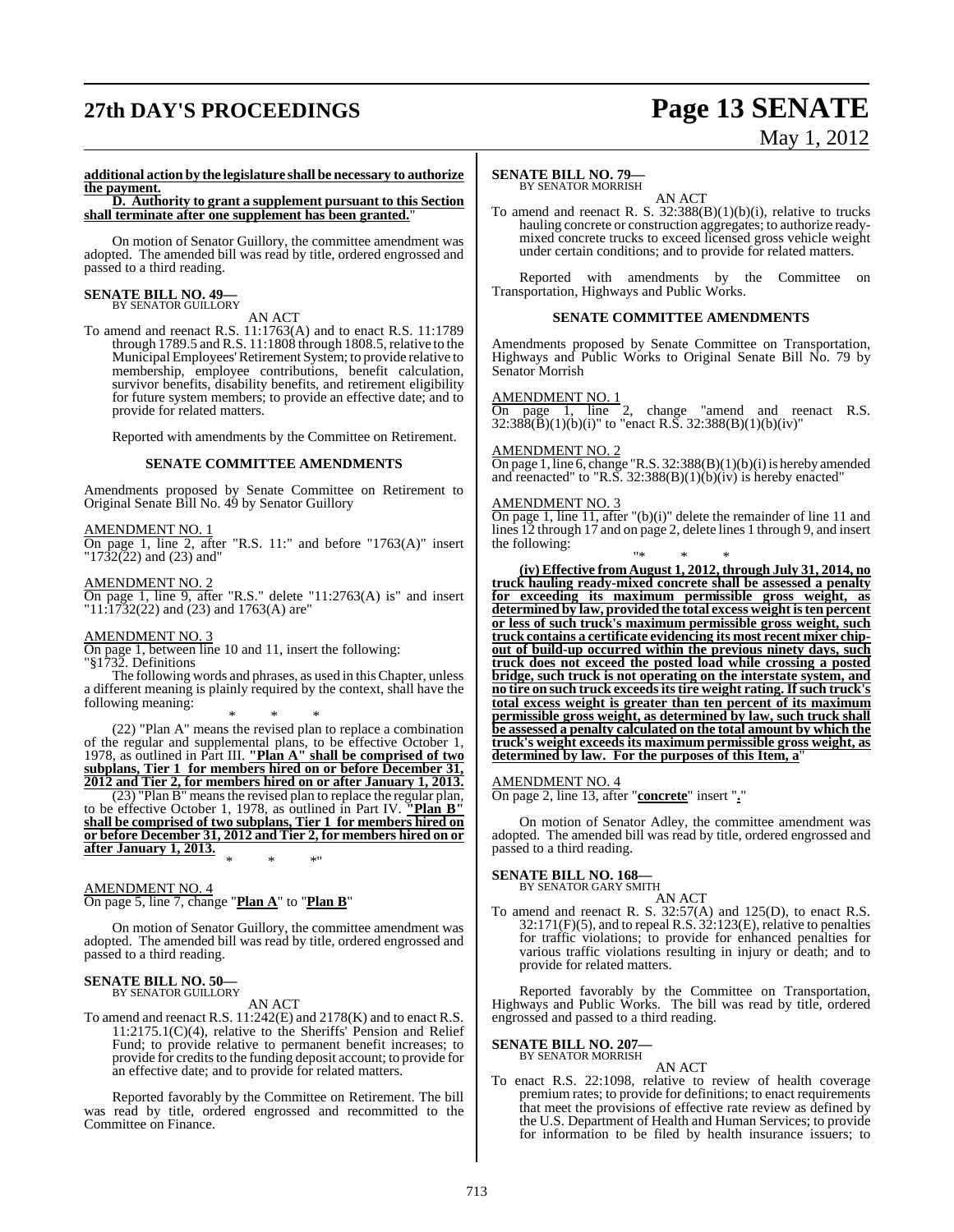## **Page 14 SENATE 27th DAY'S PROCEEDINGS**

## May 1, 2012

provide for review of filed information by the commissioner of insurance; and to provide for related matters.

Reported favorably by the Committee on Finance. The bill was read by title and passed to a third reading.

#### **SENATE BILL NO. 247—** BY SENATOR LONG

AN ACT

To amend and reenact R.S. 17:3217.1(A) and to enact R.S. 17:3232, relative to postsecondary education; to provide for the creation of the Central Louisiana Technical Community College; to provide with respect to the management, supervision, and operation of the institution; to provide with respect to program offerings; to provide for the awarding of certificates, diplomas, and degrees; to provide for the duties and responsibilities of the Board of Regents and the Board of Supervisors of Community and Technical Colleges; to provide relative to accreditation; to provide with respect to performance agreements with the Board of Regents; to provide reporting requirements; and to provide for related matters.

Reported favorably by the Committee on Finance. The bill was read by title and passed to a third reading.

**SENATE BILL NO. 284—** BY SENATORS CORTEZ, MILLS AND PERRY AND REPRESENTATIVES STUART BISHOP AND NANCY LANDRY AN ACT

To enact R.S. 17:1994(C) and 3217.3, relative to community and technical colleges; to provide for the merger of the certain Louisiana Technical College campuses with South Louisiana Community College; to provide relative to the transfer of the students, employees, funds, obligations, property, programs, facilities, and functions of such technical college campuses to South Louisiana Community College; to provide relative to performance agreements with the Board of Regents; to provide for effectiveness; and to provide for related matters.

Reported favorably by the Committee on Finance. The bill was read by title and passed to a third reading.

#### **SENATE BILL NO. 305—** BY SENATOR WHITE

A JOINT RESOLUTION

Proposing to amend Article VIII, Sections 9 and 13(B) and (C) and to enact Article VIII, Section 13(D)(3) of the Constitution of Louisiana, relative to the creation of school boards and school districts by the legislature; to remove provisions limiting the legislature's authority to define the geographic jurisdiction of school districts; to provide relative to funding for such school districts; to allow and to specify an election for submission of the proposition to electors and provide a ballot proposition.

Reported with amendments by the Committee on Education.

#### **SENATE COMMITTEE AMENDMENTS**

Amendments proposed by Senate Committee on Education to Original Senate Bill No. 305 by Senator White

AMENDMENT NO. 1

On page 1, line 4, between "legislature" and the semi-colon ";" insert ", subject to voter approval"

#### AMENDMENT NO. 2

On page 1, line 15, after "Boards." and before "The legislature" insert "**(1)**"

AMENDMENT NO. 3

On page 1, after line 17, insert:

"(**2)(a) On and after January 1, 2013, any act of the legislature creating a local public school board and providing for its school district shall become effective only if the proposed school board and school district as provided in the act have been** **approved by both of the following at an election held for the purpose:**

**(i) A majority of the electors of the proposed school district who vote on the proposition.**

**(ii) A majority of the electors of the entirety of each existing school district from which the proposed school district is to be created who vote on the proposition.**

**(b) For purposes of this Subparagraph, "proposition" shall mean the proposition on the ballot for approval of creation of the school board and its school district, and "school district" shall mean the geographic jurisdiction of a school board.**

**(c) The election shall be called and the proposition placed on the ballot as provided by law**."

#### AMENDMENT NO. 4

On page 4, at the end of line 11, change "December 1" to "November 6"

#### AMENDMENT NO. 5

On page 4, at the end of line 18, delete the comma "," and insert "and to provide for creation of local public school boards and school districts, subject to voter approval,

On motion of Senator Appel, the committee amendment was adopted. The amended bill was read by title, ordered engrossed and passed to a third reading.

#### **SENATE BILL NO. 338—** BY SENATOR APPEL

AN ACT To amend and reenactR.S. 38:2215(C) and to enactR.S. 38:2215 (D) and  $(E)$ , relative to certain public works; to provide for the time period between award of the contract and execution of the contract; to provide for an effective date; and to provide for related matters.

Reported with amendments by the Committee on Transportation, Highways and Public Works.

#### **SENATE COMMITTEE AMENDMENTS**

Amendments proposed by Senate Committee on Transportation, Highways and Public Works to Original Senate Bill No. 338 by Senator Appel

#### AMENDMENT NO. 1

On page 1, line 12, after "C." delete the remainder of line 12 and delete line 13 and insert the following:

"**If the contractor has provided all necessary documents to the public entity within ten days of the opening of bids and no bid protest has been submitted to the public entity, the contractor and public entity shall execute the contract not later than fortyfive days from the public entity's acceptance of the lowest responsible bid.**"

On motion of Senator Adley, the committee amendment was adopted. The amended bill was read by title, ordered engrossed and passed to a third reading.

#### **SENATE BILL NO. 376—**

BY SENATOR GARY SMITH AN ACT

To amend and reenact R.S. 32:1525(A)(1) and (3), relative to motor carrier violations; to provide for notice of a violation of provisions regarding the transportation of hazardous waste; and to provide for related matters.

Reported with amendments by the Committee on Transportation, Highways and Public Works.

#### **SENATE COMMITTEE AMENDMENTS**

Amendments proposed by Senate Committee on Transportation, Highways and Public Works to Original Senate Bill No. 376 by Senator Gary Smith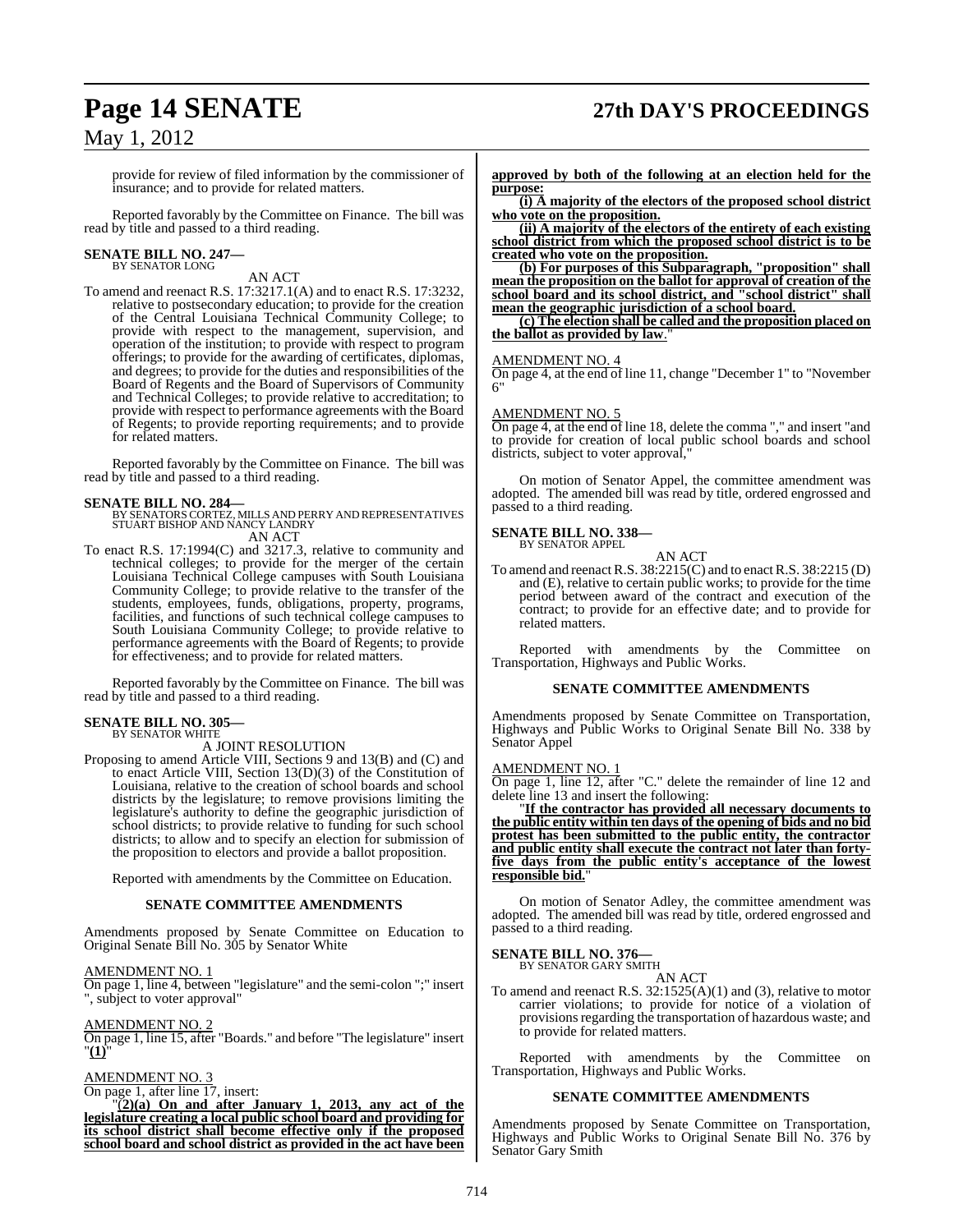# **27th DAY'S PROCEEDINGS Page 15 SENATE**

# May 1, 2012

#### AMENDMENT NO. 1

On page 1, line 15, delete "**upon completion**" and delete line 16 and insert the following: "of the violation**; however, whenever an incident involves hazardous materials and includes evacuations, fatalities, or serious injuries, the office of state police shall send the responsible party a "notice of violation" within sixty calender days of the violation.**"

On motion of Senator Adley, the committee amendment was adopted. The amended bill was read by title, ordered engrossed and passed to a third reading.

## **SENATE BILL NO. 420—** BY SENATOR MARTINY

AN ACT

To enact R.S. 9:2780.1(G), relative to contract provisions; to provide relative to motor carrier transportation contracts; and to provide for related matters.

Reported with amendments by the Committee on Transportation, Highways and Public Works.

#### **SENATE COMMITTEE AMENDMENTS**

Amendments proposed by Senate Committee on Transportation, Highways and Public Works to Original Senate Bill No. 420 by Senator Martiny

#### AMENDMENT NO. 1

On page 1, line 2, after "To" insert "amend and reenact R.S. 9:2780.1(D)," and after "R.S. 9:2780.1(G)," insert "and to repeal Section 2 of Act No. 492 of the 2010 Regular Session of the Legislature,"

#### AMENDMENT NO. 2

On page 1, line 3, after "contracts;" insert "to provide for application of certain laws;"

#### AMENDMENT NO. 3

On page 1, line 5, after "Section 1." insert "R.S. 9:2780.1(D) is hereby amended and reenacted and"

#### AMENDMENT NO. 4

On page 1, between lines 8 and 9, insert the following:

"D. Notwithstanding any contractual provision to the contrary, the laws of the state of Louisiana **this Section** shall apply to and govern any construction contract to be performed in this state and any motor carrier transportation contract relative to loading or unloading activities, or any services incidental thereto, which occur in this state. Any provision, covenant, or clause in such contracts which conflicts with the provisions of this Section shall be null, void, and unenforceable.

\* \* \*"

#### AMENDMENT NO. 5

On page 1, after line 10 insert the following:

"Section 2. Section 2 of Act No. 492 of the 2010 Regular Session of the Legislature is hereby repealed."

On motion of Senator Adley, the committee amendment was adopted. The amended bill was read by title, ordered engrossed and passed to a third reading.

## **SENATE BILL NO. 464—** BY SENATOR CORTEZ

AN ACT

To enact R.S. 39:2183 and to repeal Chapter 25 of Subtitle III of Title 39 of the Louisiana Revised Statutes of 1950, comprised of R.S. 39:2191 and 2192, relative to procurement; to allow for the prohibition of certain convicted felons from participating in the contract and procurement process; to provide for technical correctionsto certain Louisiana Revised Statute provisions; and to provide for related matters.

Reported favorably by the Committee on Finance. The bill was read by title, ordered engrossed and passed to a third reading.

## **SENATE BILL NO. 479—** BY SENATOR WALSWORTH

AN ACT

To amend and reenactR.S. 41:140(C) and the introductory paragraph of (D), and to enact R.S. 41:140(D)(4), relative to public lands; to provide for the procedure of the sale of immovable property; to provide an exception from public auction or sealed bids; to provide terms, conditions and requirements; and to provide for related matters.

Reported with amendments by the Committee on Natural Resources.

#### **SENATE COMMITTEE AMENDMENTS**

Amendments proposed by Senate Committee on Natural Resources to Original Senate Bill No. 479 by Senator Walsworth

AMENDMENT NO. 1 On page 1, line 2, delete "R.S. 41:140(C) and the" and insert "the" and after "paragraph of" insert "R.S. 41:140"

AMENDMENT NO. 2 On page 1, delete line 7, and insert: "Section 1. The introductory paragraph of R.S. 41:140(D) is hereby amended"

AMENDMENT NO. 3 On page 1, delete lines 11 through 15

AMENDMENT NO. 4 On page 2, line 3, after "**(4)**" insert "**(a)**"

AMENDMENT NO. 5 On page 2, line 6, delete "**or**" and insert a comma

AMENDMENT NO. 6 On page 2, line 14, change "**(a)**" to "**(b)**"

AMENDMENT NO. 7 On page 2, line 18, change "**(b)**" to "**(c)**"

On motion of Senator Ward, the committee amendment was adopted. The amended bill was read by title, ordered engrossed and passed to a third reading.

# **SENATE BILL NO. 507—** BY SENATOR MORRELL

AN ACT

To enact R.S. 17:176(H), relative to extracurricular interscholastic athletic activities; to provide relative to participation by student athletes in certain activities; and to provide for related matters.

Reported with amendments by the Committee on Education.

#### **SENATE COMMITTEE AMENDMENTS**

Amendments proposed by Senate Committee on Education to Original Senate Bill No. 507 by Senator Morrell

#### AMENDMENT NO. 1

On page 1, line 2, change "17:176(H)" to "17:176(H) and (I)"

#### AMENDMENT NO. 2

On page 1, line 6, change "17:176(H) is" to "17:176(H) and (I) are"

#### AMENDMENT NO. 3

On page 1, after line 17, insert the following:

"**I. Notwithstanding Subsection F of this Section or any policy, guideline, rule, or regulation to the contrary adopted by any legal entity that administers or regulates high school extracurricular interscholastic athletic programs in this state, if**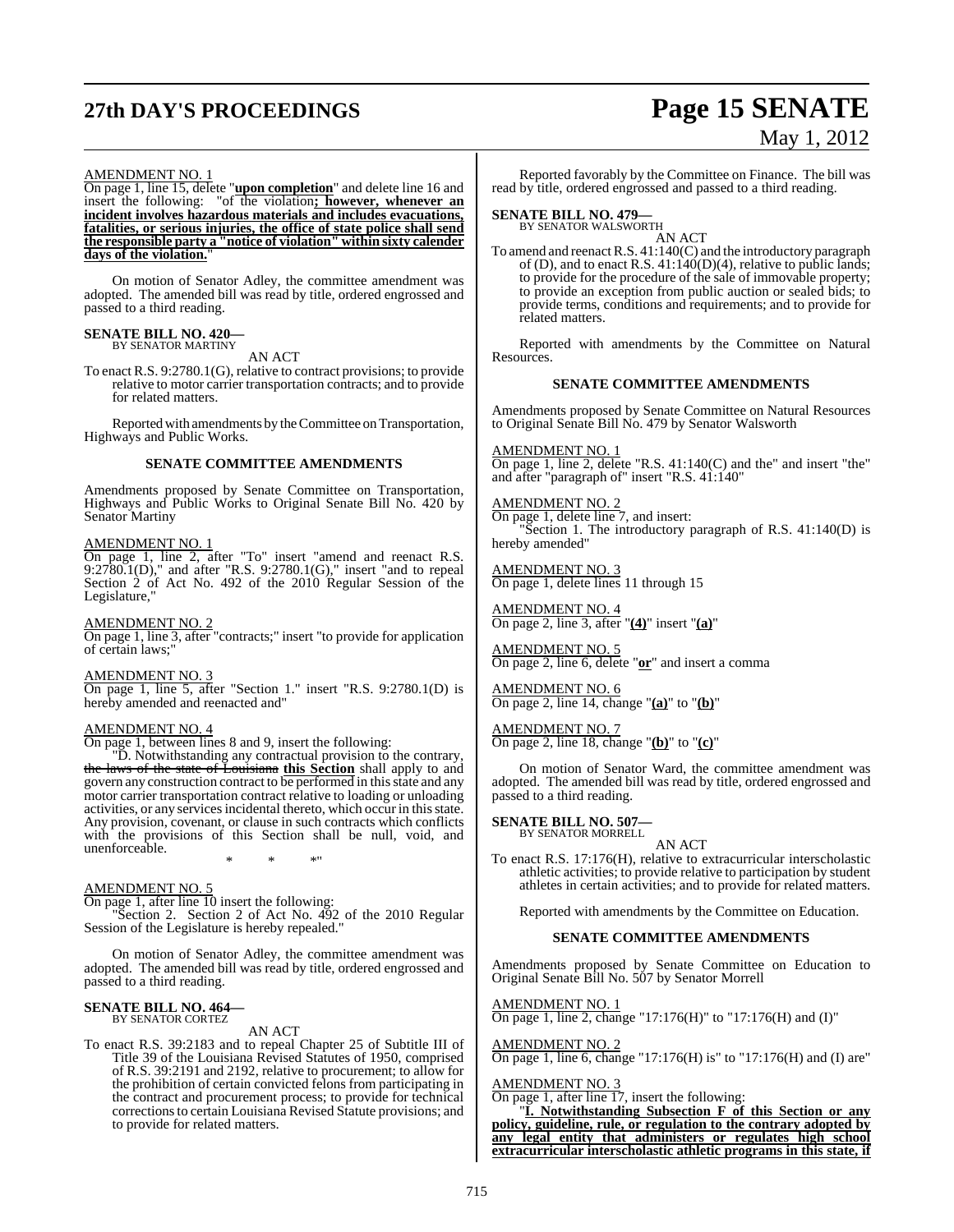# **Page 16 SENATE 27th DAY'S PROCEEDINGS**

## May 1, 2012

**a student transfers from a nonpublic school to another nonpublic school, the student shall be deemed eligible to participate in an extracurricular interscholastic athletic program immediately upon transfer, provided that the principal of the student'sformer school does not object in writing to the student's participation at the nonpublic school to which the student transferred within seven days of the student's transfer.**"

On motion of Senator Appel, the committee amendment was adopted. The amended bill was read by title, ordered engrossed and passed to a third reading.

## **SENATE BILL NO. 521—** BY SENATOR JOHNS

AN ACT

To amend and reenact R.S. 23:642, relative to employment; to prohibit a parish or municipality from establishing certain minimum, mandatory leave days; and to provide for related matters.

Reported with amendments by the Committee on Labor and Industrial Relations.

#### **SENATE COMMITTEE AMENDMENTS**

Amendments proposed by Senate Committee on Labor and Industrial Relations to Original Senate Bill No. 521 by Senator Johns

#### AMENDMENT NO. 1

On page 1, line 2, change "R.S. 23:642" to "the heading of R.S. 23:642 and 642"

AMENDMENT NO. 2 On page 1, line 6, change "R.S. 23:642 is" to "The heading of R.S. 23:642 and 642 are"

On motion of Senator Crowe, the committee amendment was adopted. The amended bill was read by title, ordered engrossed and passed to a third reading.

#### **SENATE BILL NO. 577** BY SENATOR PETERSON

AN ACT

To enact Part XIV of Chapter 9 of Title 23 of the Louisiana Revised Statutes of 1950, to be comprised of R.S. 1019 through 1019.2, relative to employment; to create the Louisiana Equal Pay Task Force; to provide for purpose; to provide for composition of the task force; to provide for duties and powers of the task force; to provide for reporting deadlines; and to provide for related matters.

Reported favorably by the Committee on Labor and Industrial Relations. The bill was read by title, ordered engrossed and passed to a third reading.

#### **SENATE BILL NO. 589—** BY SENATOR LAFLEUR

AN ACT

To amend and reenact R.S. 33:4562.3(D), relative to the Evangeline-Ville Platte Recreation District; to remove certain requirements relative to the district's budget; and to provide for related matters.

Reported with amendments by the Committee on Local and Municipal Affairs.

#### **SENATE COMMITTEE AMENDMENTS**

Amendments proposed by Senate Committee on Local and Municipal Affairs to Original Senate Bill No. 589 by Senator LaFleur

#### AMENDMENT NO. 1

On page 1, line 2, after "R.S. 33:4562.3(D)" and before the comma "," insert "and to enact R.S. 33:4562.3(F)"

#### AMENDMENT NO. 2

On page 1, line 3, after "budget;" insert "to provide for district's authority and duties;"

#### AMENDMENT NO. 3

On page 1, line 7, after "reenacted" and before "to read" insert "and R.S. 33:4562.3(F) is hereby enacted"

#### AMENDMENT NO. 4

On page 2, after line 4, insert the following:

"**F. The district, acting through its board of commissioners, shall specifically have the following authority and duties:**

**(1) To hire a director and such other personnel as may be necessary to carry out the directions and instructions of the board and perform such other acts as may be directed by the board.**

**(2) To develop and implement a utilization policy for the assets of the district that supports the use of the assets by the residents of the district and limits the times at which access to the assets are restricted for private or exclusive functions.**

**(3) To adopt and implement a schedule for fees, rental, or service charges for the use of district assets for private or exclusive functions.**

**(4) To adopt and implement a policy regarding all revenue generated by the assets of the district, including concession sales, the sale of space for signage, and the reservation of ball parks, which shall provide that all proceeds from such assets shall be dedicated to the operation and maintenance of, equipment for, and improvements to the district.**

**(5) To develop and deliver recreational programming and enrichment activities that encourage the use of the district's assets by residents of the district.**"

On motion of Senator Dorsey-Colomb, the committee amendment was adopted. The amended bill was read by title, ordered engrossed and passed to a third reading.

#### **SENATE BILL NO. 604—**

BY SENATOR GARY SMITH

and to provide for related matters.

AN ACT To amend and reenact R.S. 23:1472(19)(a), relative to unemployment insurance benefits; to amend the definition of unemployment in the context of eligibility for unemployment insurance benefits;

Reported with amendments by the Committee on Labor and Industrial Relations.

#### **SENATE COMMITTEE AMENDMENTS**

Amendments proposed by Senate Committee on Labor and Industrial Relations to Original Senate Bill No. 604 by Senator Gary Smith

#### AMENDMENT NO. 1

On page 2, line 12, delete "**previous**" and insert "**first**", and after "**four**" insert "**of the last five**"

On motion of Senator Crowe, the committee amendment was adopted. The amended bill was read by title, ordered engrossed and passed to a third reading.

#### **SENATE BILL NO. 612—** BY SENATOR JOHNS

#### AN ACT

To amend and reenact R.S. 23:151, relative to the employment of minors; to provide for certain exceptions; and to provide for related matters.

Reported with amendments by the Committee on Labor and Industrial Relations.

#### **SENATE COMMITTEE AMENDMENTS**

Amendments proposed by Senate Committee on Labor and Industrial Relations to Original Senate Bill No. 612 by Senator Johns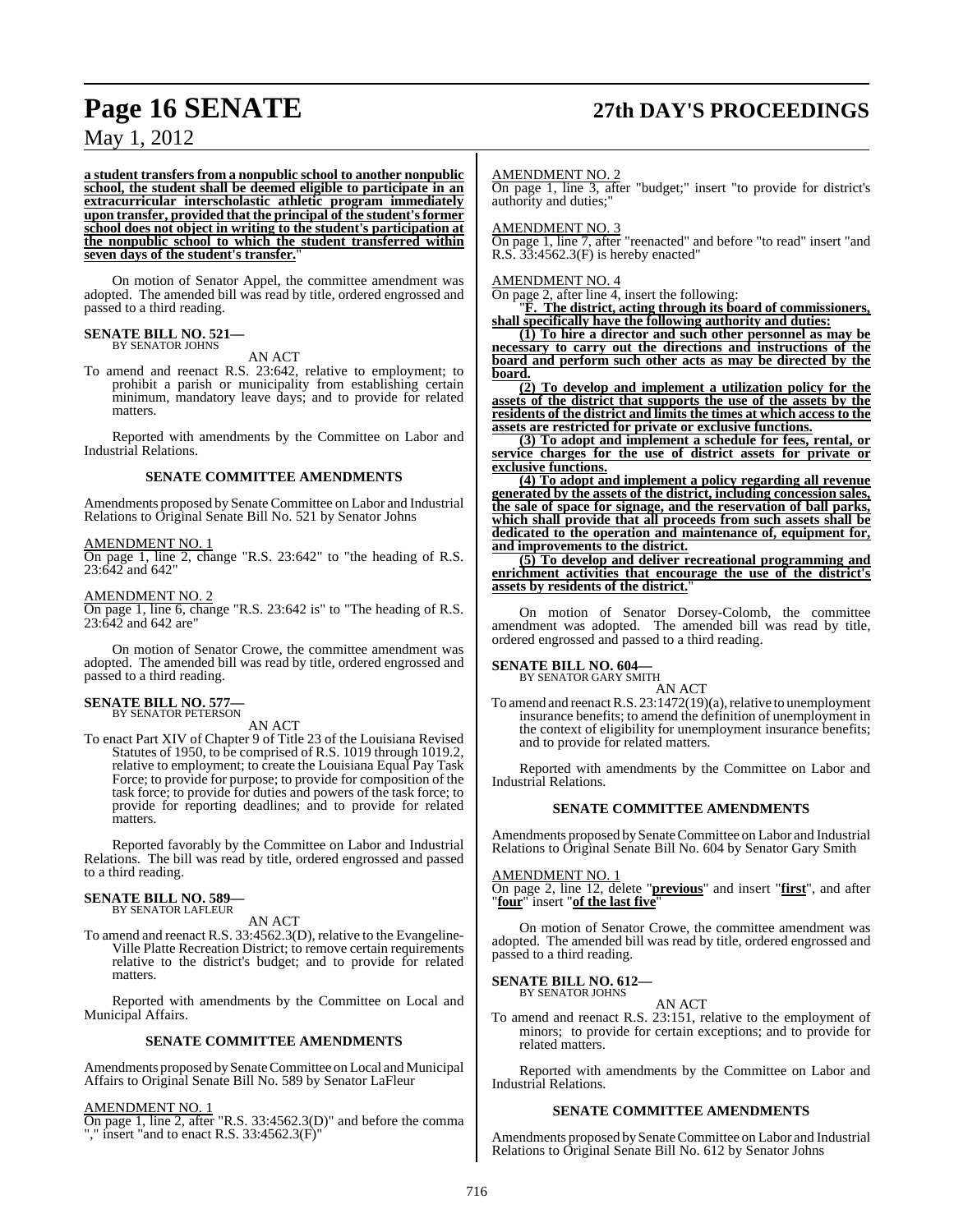## **27th DAY'S PROCEEDINGS Page 17 SENATE**

# May 1, 2012

AMENDMENT NO. 1

On page 1, line 2, after "R.S. 23:151" insert "and 183"

AMENDMENT NO. 2

On page 1, line 3, after "exceptions;" insert "to provide for employment certificates,"

AMENDMENT NO. 3

On page 1, line 5, after "R.S. 23:151" insert "and 183" and change "is" to "are"

AMENDMENT NO. 4

On page 1, after line  $\overline{11}$ , insert the following: "\* \* \*

§183. Persons authorized to issue

**A.** Employment **Except as provided in Subsection B of this Section, employment** certificates shall be issued by **any of the following:**

**(1)** the **The** parish or city **public** schoolsuperintendent or by his or her designated representative.

**(2) By the principal of a public or private school or by his or her designated representative.**

**(3) By a parent or legal guardian if the student is a home study program participant.**

**B. During the period of time, between June 1st and August 15th of 2012 and each year thereafter, employment certificates need only be signed by a parent or legal guardian.**

**C.** whose **The minor's** name shall be submitted in writing for approval to the executive director of the Louisiana Workforce Commission. The superintendent or his designeemust completely fill out and electronically submit the Employment Certificate Interactive Form located on the Louisiana Workforce Commission's website. The employment certificate shall be printed online from the website from the information that has been entered onto the department's employment certificate database. The original employment certificate shall be signed by the minor and the issuing authority and presented to the minor for delivery to his or her employer."

On motion of Senator Crowe, the committee amendment was adopted. The amended bill was read by title, ordered engrossed and passed to a third reading.

**SENATE BILL NO. 673—** BY SENATORS ERDEY, AMEDEE AND WHITE AN ACT

To enact R.S. 47:302.41.1, relative to the disposition of certain sales tax collections in Livingston Parish; to establish the Juban Crossing Economic Development District Fund as a special fund in the state treasury; to provide for the deposit of certain monies into the fund; to provide for the uses of monies in the fund; to provide for an effective date; and to provide for related matters.

Reported with amendments by the Committee on Finance.

#### **SENATE COMMITTEE AMENDMENTS**

Amendments proposed by Senate Committee on Finance to Original Senate Bill No. 673 by Senator Erdey

AMENDMENT NO. 1

On page 1, line 12, after "**Juban**" and before "**Economic**", insert "**Crossing**"

On motion of Senator Donahue, the committee amendment was adopted. The amended bill was read by title, ordered engrossed and passed to a third reading.

#### **SENATE BILL NO. 692—** BY SENATOR NEVERS

AN ACT

To enact Part LXXII of Chapter 5 of Title 40 of the Louisiana Revised Statutes of 1950, to be comprised of R.S. 40:1300.351 through 1300.361, relative to care of students with diabetes; to provide for diabetes management and treatment plan; to provide for individualized health plans; to provide for unlicensed

diabetes care assistants and training; to provide for self monitoring and treatment; to provide for immunity; to provide for reporting; to authorize the promulgation of rules and regulations; and to provide for related matters.

Reported by substitute by theCommittee on Education. The bill was read by title; the committee substitute bill was read.

## **SENATE BILL NO. — (Substitute of Senate Bill No. 692 by Senator Nevers**)<br>BY SENATOR NEVERS

AN ACT

To enact R.S. 17:436.3, relative to the care of students with diabetes; to provide for development of diabetes management and treatment plans; to provide relative to the provision of care by certain school personnel; to provide for the duties and responsibilities of the school principal and other school personnel; to provide for unlicensed diabetes care assistants, their duties and functions, and their training; to provide for student self-monitoring and treatment; to provide for immunity; to provide for rules and regulations; to provide for effectiveness; and to provide for related matters.

Be it enacted by the Legislature of Louisiana:

Section 1. R.S. 17:436.3 is hereby enacted to read as follows: **§436.3. Students with diabetes; management and treatment plans; provision of care; unlicensed diabetes care**

**assistants; student self-monitoring and treatment**

**A.(1) Beginning with the 2012-2013 school year, a diabetes management and treatment plan may be developed for each student with diabetes enrolled in a public or nonpublic elementary or secondary school who seeks care for his diabetes while at school or while participating in a school-related activity and shall be updated on an annual basis. Such plan shall be developed by the physician responsible for such student's diabetes treatment and a current copy of such plan shall be kept on file at the school in which the student is enrolled.**

**(2) A student's diabetes management and treatment plan shall contain:**

**(a) An evaluation of the student's level of understanding of his condition and his ability to manage his diabetes.**

**(b) The diabetes-related healthcare services the student may receive or self-administer at school or during a school-related activity.**

**(c) A timetable, including dosage instructions, of any diabetes medications to be administered to the student or selfadministered by the student.**

**(d) The signature of the student, the student's parent or legal guardian, and the physician responsible for the student's diabetes treatment.**

**(3) The parent or legal guardian of a student with diabetes shall annually submit a copy of the student's diabetes management and treatment plan to the principal of the school in which the student is enrolled. The plan shall be reviewed by the appropriate school personnel:**

**(a) Prior to or within five days after the beginning of each school year.**

**(b) Upon enrollment, if the student enrollsin the school after the beginning of the school year.**

**(c) As soon as practicable following the student's receipt of a diagnosis of diabetes.**

**B.(1) The school nurse may provide care to a student with diabetes, or assist a student with the self-care of his diabetes, in accordance with the student's diabetes management and treatment plan. If a school has no school nurse, or the school nurse is unavailable, an unlicensed diabetes care assistant may provide care to a student with diabetes, or assist a student with the self-care of his diabetes, as provided in this Section.**

**(2) Each school may adopt a policy to ensure that a school nurse, or at least one unlicensed diabetes care assistant, shall be present and available to provide care to a student with diabetes during the regular school day or during school-related activities, in accordance with the student's diabetes management and treatment plan.**

**(3) If a school does not have a school nurse, one of the following alternative procedures may be utilized:**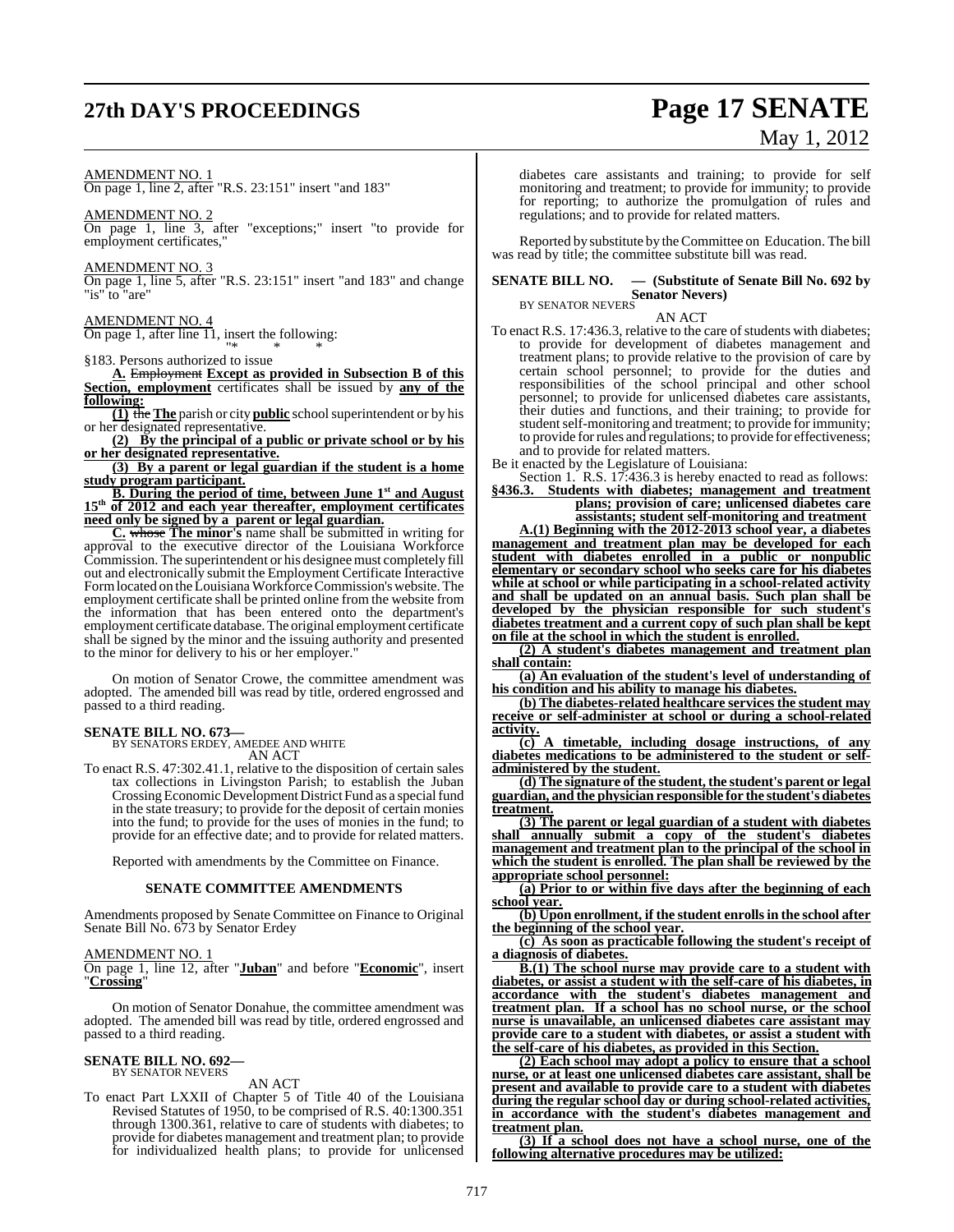**(a) An unlicensed diabetes care assistant may be provided access to an individual with expertise in diabetes care, such as a physician, a registered nurse, a certified diabetes educator, or a licensed dietitian.**

**(b) The principal may be provided access to the physician responsible for the student's diabetes treatment.**

**C.(1) For purposes of this Section, "unlicensed diabetes care assistant" means a school employee who volunteers to be trained in accordance with this Section.**

**(2) The principal of the school, in consultation with the school nurse if one is available, may:**

**(a) Seek school employees who are not healthcare professionals and who are willing to be trained to serve as unlicensed diabetes care assistants and provide care to students with diabetes pursuant to the provisions of this Section. A school employee shall not be subject to any penalty or disciplinary action for refusing to serve as an unlicensed diabetes care assistant.**

**(b) Make efforts to ensure that the school has at least one unlicensed diabetes care assistant, if the school has a full-time nurse, or at least three unlicensed diabetes care assistants if the school has no full-time nurse.**

**(3) An unlicensed diabetes care assistant shall serve under the supervision of the school nurse or the school principal.**

**(4) An unlicensed diabetes care assistant, in accordance with the diabetes management and treatment plan on file for a student, may provide diabetes care to a student, or assist a student in the self-care of his diabetes, including but not limited to:**

**(a) Checking and recording blood glucose and ketone levels. (b) Responding to blood glucose levels outside of the target range established for a student.**

**(c) Administering glucagon and other emergency treatments as prescribed in a student's diabetes management and treatment plan.**

**(d) Administering, or assisting a student in administering, insulin through the insulin delivery system prescribed in the student's diabetes management and treatment plan.**

**(e) Administering oral diabetes medications to a student as prescribed in the student's diabetes management and treatment plan.**

**(f) Assisting a student to follow the instructions in his diabetes management and treatment plan relative to meals, snacks, and physical activity.**

**(5)(a) An unlicensed diabetes care assistant may only provide diabetes care to a student in accordance with the student's diabetes management and treatment plan, and then only if the student's parent or legal guardian signs an agreement authorizing such care by the unlicensed diabetes care assistant and such agreement is on file with the school.**

**(b) An unlicensed diabetes care assistant shall exercise reasonable judgment in deciding whether to contact a healthcare professional in the event of a medical emergency involving a student with diabetes.**

**(c) An unlicensed diabetes care assistant who assists a student in compliance with a student's diabetes management and treatment plan as provided in this Section shall be exempt from any applicable state law or rule that restricts the activities that may be performed by a person who is not a healthcare professional.**

**(d) An unlicensed diabetes care assistant shall be immune from any liability for any act or omission to act related to the provision of care to a student with diabetes, or assisting a student with the self-care of his diabetes.**

**(6)(a) The Board of Elementary and Secondary Education may promulgate rules and regulations to provide for the training of unlicensed diabetes care assistants in accordance with the Administrative Procedure Act. In developing such rules and regulations, the board may consult:**

**(i) The Department of Health and Hospitals.**

**(ii) The American Diabetes Association.**

**(iii) The Juvenile Diabetes Research Foundation International.**

**(iv) The American Association of Diabetes Educators.**

**(v) The Louisiana State Board of Nursing.**

**(b) If the Board of Elementary and Secondary Education does not promulgate such rules and regulations, the governing authority of each elementary and secondary school may adopt policies to provide for the training of unlicensed diabetes care assistants.**

**(7) Training for an unlicensed diabetes care assistant may be provided by a healthcare professional with expertise in caring for persons with diabetes or by the school nurse and shall include:**

**(a) Recognizing the symptoms of hypoglycemia and hyperglycemia.**

**(b) Understanding the details of a student's diabetes management and treatment plan.**

**(c) Understanding the proper action to take if a student's blood glucose levels are outside the target ranges specified in his diabetes management and treatment plan.**

**(d) Performing finger sticks to check blood glucose levels, checking urine ketone levels, and properly recording the results. (e) Properly administering glucagon and insulin and**

**properly recording the results. (f) Recognizing complications which require emergency**

**assistance.**

**(g) Understanding the recommended schedules and food intake for meals and snacksfor a student with diabetes, the effect of physical activity on blood glucose levels, and the proper actions to be taken if a student's schedule is disrupted.**

**D. In accordance with a student's diabetes management and treatment plan, a school shall permit the student to attend to the self-management and care of his diabetes, which may include the following activities:**

**(a) Performing blood glucose level checks.**

**(b) Self-administration of insulin through the insulin delivery system specified in the student's diabetes management and treatment plan.**

**(c) Treatment of hypoglycemia and hyperglycemia as specified in the student's diabetes management and treatment plan.**

**(d) Possessing on the student's person, at any time, such supplies or equipment as are necessary to monitor and care for the student's diabetes.**

**(e) Otherwise attending to the management and care of the student's diabetes in the classroom, in any area of the school or school grounds, or at any school-related activity.**

**E. With written permission from a student's parent or legal guardian, a school may provide a school employee with responsibility for providing transportation for a student with diabetes, or supervising a student with diabetes during an off-campus activity, with an information sheet that provides the following information:**

**(a) The identity of the student with diabetes.**

**(b) A description of potential emergencies that may occur as a result of the student's diabetes and the appropriate responses to such emergencies.**

**(c) The telephone number of the person to be contacted in case of an emergency involving the student with diabetes.**

**F. A schoolshall not restrict the assignment of a student with diabetes to a particular school on the basis that the school does not have an unlicensed diabetes care assistant.**

**G. No physician, nurse, school employee, school, or school district shall be liable for civil damages or subject to disciplinary action under professional licensing regulations or school disciplinary policies as a result of the activities authorized by this Section.**

Section 2. This Act shall become effective upon signature by the governor or, if notsigned by the governor, upon expiration of the time for bills to become law without signature by the governor, as provided by Article III, Section 18 of the Constitution of Louisiana. If vetoed by the governor and subsequently approved by the legislature, this Act shall become effective on the day following such approval.

On motion of Senator Appel, the committee substitute bill was adopted and becomes Senate Bill No. 759 by Senator Nevers, substitute for Senate Bill No. 692 by Senator Nevers.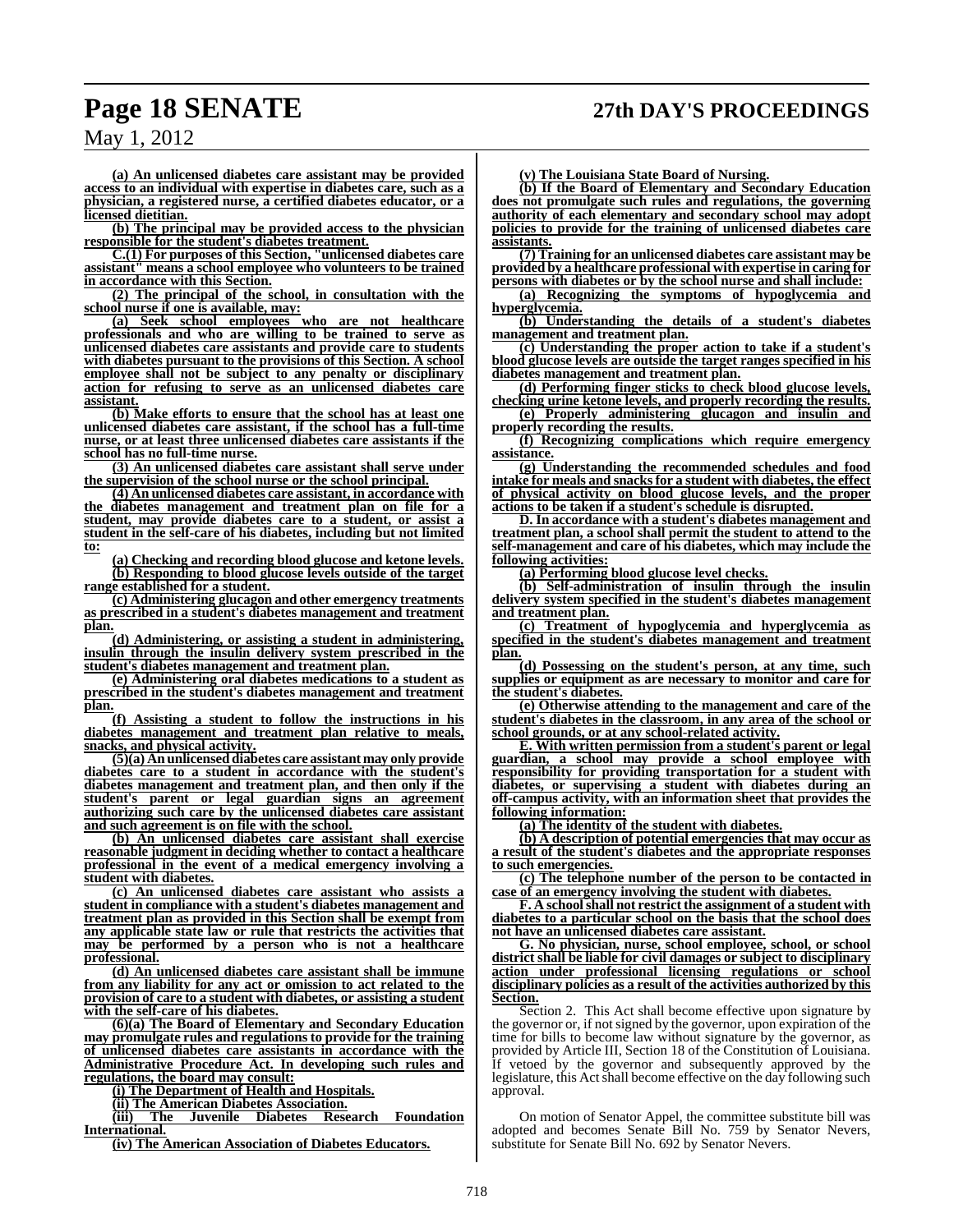# **27th DAY'S PROCEEDINGS Page 19 SENATE**

BY SENATOR NEVERS

**SENATE BILL NO. 759— (Substitute of Senate Bill No. 692 by Senator Nevers)**

# May 1, 2012

#### AN ACT To enact R.S. 17:436.3, relative to the care of students with diabetes: to provide for development of diabetes management and treatment plans; to provide relative to the provision of care by certain school personnel; to provide for the duties and responsibilities of the school principal and other school personnel; to provide for unlicensed diabetes care assistants, their duties and functions, and their training; to provide for student self-monitoring and treatment; to provide for immunity; to provide forrules and regulations; to provide for effectiveness; and to provide for related matters. The bill was read by title and placed on the Calendar for a second reading. **SENATE BILL NO. 693** BY SENATOR MORRELL AN ACT To amend and reenact R.S. 9:2780.1(A)(2)(a), (A)(5), (B), (C), and (D), to enact R.S. 9:2780.1(G), and to repeal Section 2 of Act No. 492 of the 2010 Regular Session of the Legislature, relative to construction contracts; to provide relative to definitions; to exclude certain contracts; to provide relative to the enforcement of certain clausesin construction contracts; to repeal a provision excluding certain contracts; and to provide for related matters. Reported with amendments by the Committee on Transportation, Highways and Public Works. **SENATE COMMITTEE AMENDMENTS** Amendments proposed by Senate Committee on Transportation, Highways and Public Works to Original Senate Bill No. 693 by Senator Morrell AMENDMENT NO. 1 On page 2, line 1, after "construction," delete "**major**" and before "renovation" delete "**major**" AMENDMENT NO. 2 On page 2, line 3, after "other" delete "**major**" and after "property" insert "**, or repair or maintenance of a highway, road, or bridge**" AMENDMENT NO. 3 On page 2, line 10, change "indemnities" to "**indemnitee**" AMENDMENT NO. 4 On page 2, line 11, change "**indemnities'**" to "**indemnitee's**" AMENDMENT NO. 5 On page 2, line 17, change "indemnities" to "**indemnitee**" AMENDMENT NO. 6 On page 2, line 19, change both occurrences of the word "indemnities" to "**indemnitee**" AMENDMENT NO. 7 On page 2, line 26, delete "**negligent or intentional**" AMENDMENT NO. 8 On page 2, line 27, change "indemnities" to "**indemnitee**" AMENDMENT NO. 9 On page 2, line 29, change "indemnities" to "**indemnitee**" **and the other party's**" AMENDMENT NO. 13 AMENDMENT NO. 14 **invitees.**" AMENDMENT NO. 15 AMENDMENT NO. 16 AMENDMENT NO. 17 AMENDMENT NO. 18 AMENDMENT NO. 19 **or quasi ex delicto**" AMENDMENT NO. 20 **or quasi ex delicto**" passed to a third reading. **SENATE BILL NO. 699—** BY SENATOR MURRAY related matters. Senator Murray

AMENDMENT NO. 10 On page 3, line 2, after "D." delete "**(1)**"

AMENDMENT NO. 11 On page 3, delete lines 8 and 9

#### AMENDMENT NO. 12

On page 3, line 13, after "**which**" delete the remainder of line 13, delete line 14, and on line 15, delete "**other's**" and insert: "**each party assumes responsibility for its own personnel and property and agreesto indemnify, defend, or hold harmlessthe other party**

On page 3, line 16, change "**property damage**" to "**damage to the indemnitor's personnel or property**"

On page 3, at the end of line 17, insert the following: "**The provisions of this Paragraph shall not apply to the intentional acts of any party, or any party's contractors, employees, and**

On page 3, line 19, change "**indemnities**" to "**indemnitee**"

On page 3, line 20, change "**indemnities**" to "**indemnitee**"

On page 3, line 23, after "**price**" insert "**; provided, however, that the indemnitor's liability under such clause shall be limited to the amount of the proceeds that were payable under the insurance policy or policies that the indemnitor was required to obtain**"

On page 3, line 25, change "**indemnities**" to "**indemnitee**"

On page 3, line 29, after "**Subsection**" insert "**; provided that such insurance coverage is only provided where the indemnitor is at least partially at fault or otherwise liable for damages ex delicto**

On page 4, line 2, after "**Subsection**" insert "**; provided that such insurance coverage is only provided where the indemnitor is at least partially at fault or otherwise liable for damages ex delicto**

On motion of Senator Adley, the committee amendment was adopted. The amended bill was read by title, ordered engrossed and

AN ACT

To amend and reenact R.S. 38:330.12.1(A) and to enact R.S. 38:330.12 and 330.12.2, relative to the New Orleans Lakefront Airport; to provide relative to the ownership, governance, management, and maintenance of the airport; and to provide for

Reported with amendments by the Committee on Transportation, Highways and Public Works.

#### **SENATE COMMITTEE AMENDMENTS**

Amendments proposed by Senate Committee on Transportation, Highways and Public Works to Original Senate Bill No. 699 by

AMENDMENT NO. 1

On page 1, line 2, after "To" delete "amend and reenact R.S. 38:330.12.1(A) and to" and delete "and 330.12.2"

#### AMENDMENT NO. 2

On page 1, line 3, after "Airport" insert "and other such non-flood protection assets, functions, and activities"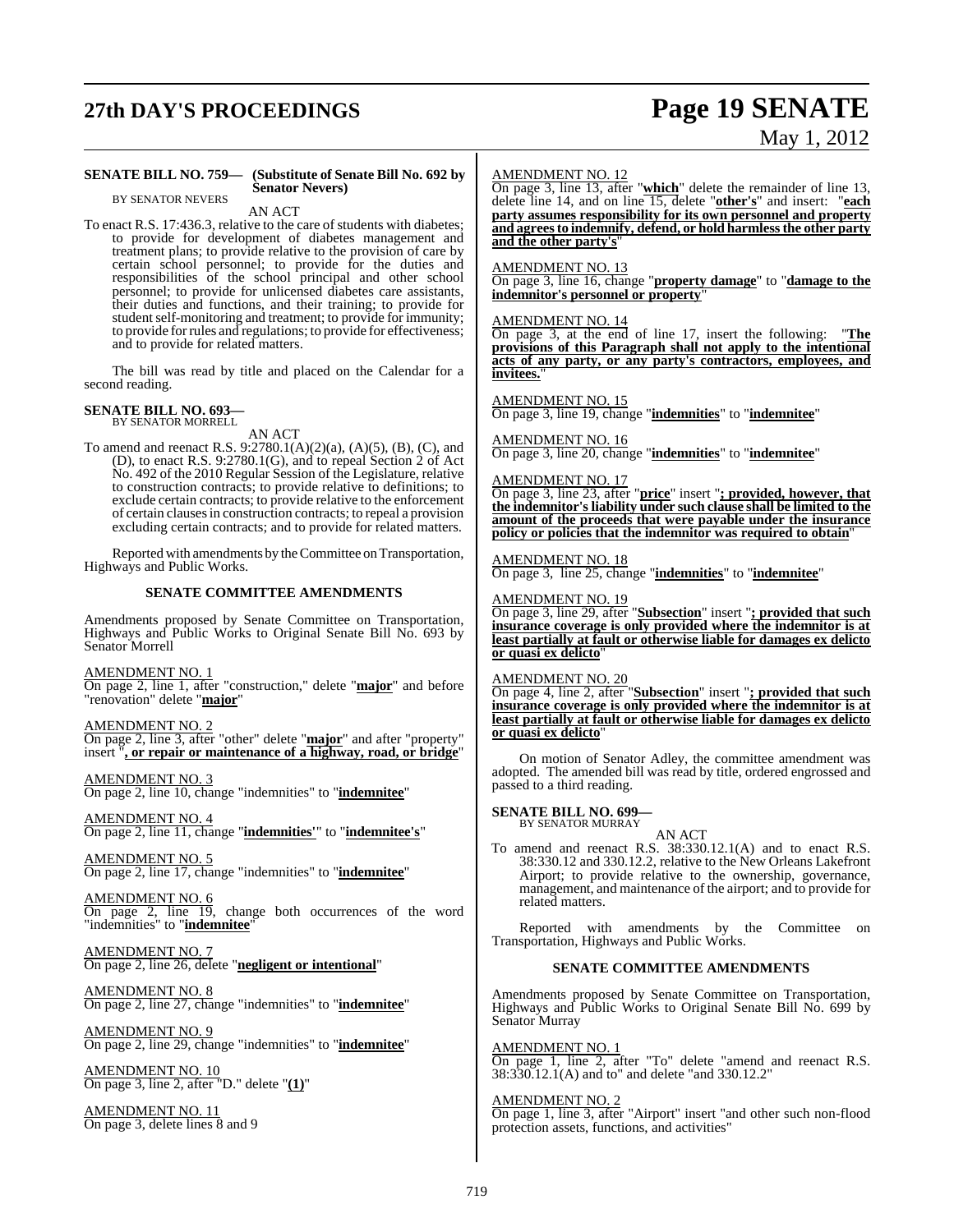## AMENDMENT NO. 3

On page 1, line 4, after "airport" insert "and other such non-flood assets, functions, and activities"

#### AMENDMENT NO. 4

On page 1, delete lines 7 and 8, and insert:

"Section 1. R.S. 38:330.l2 is hereby enacted to read as follows:"

AMENDMENT NO. 5

On page 1, line 11, change "**A. Except as provided in R.S. 38:330.12.2, any**" to "**A. Any**"

#### AMENDMENT NO. 6

On page 3, delete lines 22 through 29, delete page 4, and on page 5, delete lines 1 through 6

On motion of Senator Adley, the committee amendment was adopted. The amended bill was read by title, ordered engrossed and passed to a third reading.

## **SENATE BILL NO. 702—** BY SENATOR HEITMEIER

AN ACT

To authorize the Board of Supervisors of the Louisiana State University System and Agricultural and Mechanical College and LSU Health Sciences Center to transfer certain state property in Orleans Parish; to authorize the commissioner of administration to transfer certain state property in Orleans Parish; to provide for the property description; to provide for reservation of mineral rights; to provide terms and conditions; and to provide for related matters.

Reported favorably by the Committee on Natural Resources. The bill was read by title, ordered engrossed and passed to a third reading.

#### **SENATE BILL NO. 731—** BY SENATOR ALLAIN

### AN ACT

To amend and reenact R.S. 30:29, relative to remediation; to provide relative to remediation of certain sites by the Department of Natural Resources; to provide relative to the remediation of oil and gas and other sites; to provide terms, conditions, procedures, requirements, definitions, and standards; to provide relative to duties and responsibilities of certain agencies; to provide relative to certain actions or claims involving environmental damage; to provide relative to parties, proceedings, orders, judgments, and awards by the court; to provide relative to remediation and cleanup arising from such actions or claims; to provide relative to oilfield sites and exploration and productions sites; to provide for landowner notification of environmental testing; and to provide for related matters.

Reported by substitute by the Committee on Natural Resources. The bill was read by title; the committee substitute bill was read.

#### **SENATE BILL NO. — (Substitute of Senate Bill No. 731 by Senator Allain)** BY SENATOR ALLAIN

AN ACT

To enact R.S. 30:29.2, relative to remediation; to provide relative to remediation of oilfield sites and exploration and production sites; to provide for qualified admission of responsibility for environmental damage; to provide terms, conditions, procedures, requirements, definitions, and standards; to provide relative to duties and responsibilities of certain agency heads; to provide relative to certain actions or claims involving environmental damage; and to provide for related matters.

Be it enacted by the Legislature of Louisiana:

Section 1. R.S. 30:29.2 is hereby enacted to read as follows: **§29.2. Qualified admission of responsibility for environmental damage**

**A. Within one hundred and twenty days of being served with a claim under R.S. 30:29, any party may make a qualified admission of responsibility to fund the most feasible plan to**

## **Page 20 SENATE 27th DAY'S PROCEEDINGS**

**evaluate or remediate all or a portion of the environmental damage to applicable regulatory standards. This admission shall not be construed as an admission of liability for damages pursuant to R.S. 30:29(H). After the initial admission under the provisions of this Section, an admission by any other party to the litigation under the provisions of this Section shall be made within thirty days of the filing in the record of the first admission.**

**B. Within sixty days of a qualified admission of responsibility as to all or any portion of the environmental damage, and whether by one or more of the defendants, a party admitting responsibility shall file a plan of evaluation or remediation with the Department of Natural Resources, office of conservation, together with all facts and data necessary to support the plan. Any party may submit a plan, submittal or comment for consideration by the department. The department shall have sixty days after the filing of the plan of evaluation or remediation within which to approve the plan or structure a plan which the department determines to be the most feasible plan to evaluate or remediate the environmental damage to applicable regulatory standards. No plan for evaluation or remediation of environmental damage approved by the departmentshall include an exception from any existing regulations as to remediation of environmental media suitable for use in human consumption, the forestry industry, the fishing industry, the agriculture industry, the aquaculture industry, or coastal restoration, unless the exception has been approved by the commissioner of agriculture, the secretary of the Department of Natural Resources, the secretary of the Department of Wildlife and Fisheries, the secretary of the Department of Environmental Quality, the secretary of the Department of Health and Hospitals, and, if the environmental damage is within the coastal zone or impacts the master plan for coastal protection, the chairman of the Coastal Protection and Restoration Authority.**

**C. A qualified admission of responsibility, as provided for in this Section, for implementing the most feasible plan and the plan approved by the department shall be admissible as evidence in any action. The party admitting responsibility shall be required to deposit with the department sufficient funds to cover the cost of the department's review of the plans or submittals including the cost of holding a public hearing to approve or structure the feasible plan. The initial payment of these costs shall be in the amount of one hundred thousand dollars. This initial payment shall be deposited prior to or along with the submission of the plan by the party admitting responsibility. Within thirty days of the department's filing of the plan, the party admitting responsibility for implementing the most feasible plan shall reimburse the plaintiff for those costs which the court determines to be recoverable under R.S. 30:29(E)(1). Nothing in this Section shall delay the prosecution or defense of the action, including the conducting of discovery and pretrial motion practice.**

**D. Any party may subpoena, for purposes of deposition or trial, any employee, contractor or representative of the department involved in the formulation of the feasible plan approved by the department.**

**E. The provisions of this Section shall not establish primary jurisdiction with the Department of Natural Resources.**

**F. The definitions in R.S. 30:29 shall apply to the provisions of this Section.**

**G.(1) Any party admitting responsibility under the provisions of this Section shall waive any and all legal or contractual rights to indemnity or contribution from any party to the litigation, or any other person, for the cost of implementing the feasible plan. Any agreement granting indemnity or contribution to any such party admitting responsibility shall become null and void upon the filing of a qualified admission of responsibility. Any party who accepts all or part of any payment of any legal or contractual indemnity obligation in violation of the provisions of this Paragraph shall be liable to the indemnitor for the return of such payment. A qualified admission of responsibility and the resulting waiver of indemnity shall be limited to the extent of the qualified admission of responsibility. The waiver of indemnity shall not apply to indemnity against acts or omissions of the assignee or successor operator, occurring**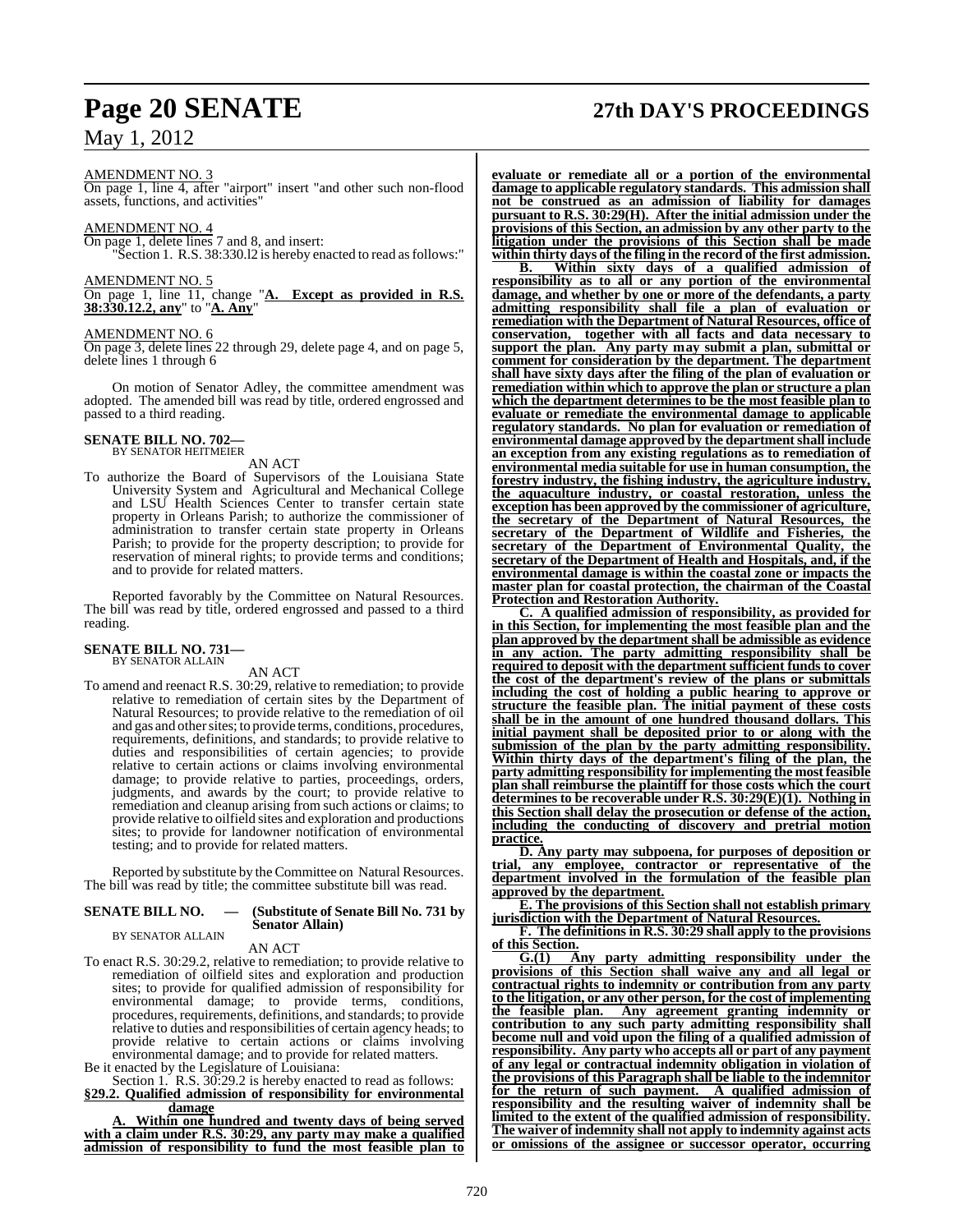# **27th DAY'S PROCEEDINGS Page 21 SENATE**

# May 1, 2012

#### **after any assignment, or for any damages beyond the jurisdiction of the department.**

**(2) Nothing in this Section shall prohibit or invalidate any insurance agreement governed by the provisions of Title 22 of the Louisiana Revised Statutes of 1950.**

Section 2. The provisions of this Section shall not apply to any case in which the court on or before the effective date of this Act has issued or signed an order setting the case for trial, regardless of whether such trial setting is continued.

On motion of Senator Ward, the committee substitute bill was adopted and becomes Senate Bill No. 760 by Senator Allain, substitute for Senate Bill No. 731 by Senator Allain.

#### **SENATE BILL NO. 760— (Substitute of Senate Bill No. 731 by Senator Allain)** BY SENATOR ALLAIN

#### AN ACT

To enact R.S. 30:29.2, relative to remediation; to provide relative to remediation of oilfield sites and exploration and production sites; to provide for qualified admission of responsibility for environmental damage; to provide terms, conditions, procedures, requirements, definitions, and standards; to provide relative to duties and responsibilities of certain agency heads; to provide relative to certain actions or claims involving environmental damage; and to provide for related matters.

The bill was read by title and placed on the Calendar for a second reading.

### **House Bills and Joint Resolutions on Second Reading Reported by Committees**

## **HOUSE BILL NO. 78—** BY REPRESENTATIVE POPE

AN ACT

To amend and reenact R.S. 13:5556(C), (D), and (E), relative to the Livingston Parish Retired Employees' Insurance Fund; to provide relative to the administration of the Livingston Parish Retired Employees' Insurance Fund; to provide for the investment of fund monies; to authorize the use of fund monies for the LREIF Board; and to provide for related matters.

Reported with amendments by the Committee on Finance.

#### **SENATE COMMITTEE AMENDMENTS**

Amendments proposed by Senate Committee on Finance to Reengrossed House Bill No. 78 by Representative Pope

#### AMENDMENT NO. 1

On page 1, line 2, change "13:5556(C)" to "13:5554.2(C)"

AMENDMENT NO. 2

On page 1, line 8, change "13:5556(C)" to "13:5554.2(C)"

#### AMENDMENT NO. 3

On page 1, line 10, change "§5556." to "§5554.2."

On motion of Senator Donahue, the committee amendment was adopted. The amended bill was read by title and referred to the Legislative Bureau.

**HOUSE BILL NO. 101—** BY REPRESENTATIVES EDWARDS AND MACK AN ACT

To amend and reenact R.S. 13:996.6, relative to court costs for the Twenty-First Judicial District Court; to authorize an increase in civil and criminal court costs in the Twenty-First Judicial District Court; to provide for the allocation of funds to the judicial expense fund; to require the sheriffs in the Twenty-First Judicial District to collect court costs in criminal cases; and to provide for related matters.

Reported favorably by the Committee on Finance. The bill was read by title and referred to the Legislative Bureau.

**HOUSE BILL NO. 131—** BY REPRESENTATIVE BROADWATER

AN ACT

To amend and reenact R.S. 33:108(D) and 4724, relative to planning and zoning; to provide relative to master plans adopted by municipal or parish planning commissions; to provide relative to the filing of certified copies of any such plan; to provide relative to zoning regulations and restrictions established by municipal governing authorities; to provide relative to public hearings held by any such governing authorities relative to the establishment and amendment of such regulations and restrictions; to change the notice requirements relative to such public hearings; and to provide for related matters.

Reported favorably by the Committee on Local and Municipal Affairs. The bill was read by title and referred to the Legislative Bureau.

## **HOUSE BILL NO. 143—** BY REPRESENTATIVE GISCLAIR

AN ACT

To authorize and provide for the transfer of certain state property; to authorize the transfer of certain state property in Lafourche Parish; to provide for the property description; to provide for reservation of mineral rights; to provide terms and conditions; to provide an effective date; and to provide for related matters.

Reported favorably by the Committee on Natural Resources. The bill was read by title and referred to the Legislative Bureau.

## **HOUSE BILL NO. 181—** BY REPRESENTATIVE GEYMANN

AN ACT

To amend and reenact R.S. 40:1496.5, relative to Beauregard Parish; to provide relative to the governing board of the Beauregard Parish Fire Protection District Number 2; to increase the membership of the governing board; and to provide for related matters.

Reported favorably by the Committee on Local and Municipal Affairs. The bill was read by title and referred to the Legislative Bureau.

**HOUSE BILL NO. 216—** BY REPRESENTATIVES HARRISON, ARMES, BILLIOT, GISCLAIR, GUINN, LAMBERT, LEOPOLD, MONTOUCET, JIM MORRIS, ORTEGO, RICHARDSON, AND SCHEXNAYDER AN ACT

To enact R.S. 56:301.9, relative to issuance of licenses associated with the commercial fishing industry; to authorize the Department of Wildlife and Fisheries to issue such licenses via the Internet; and to provide for related matters.

Reported favorably by the Committee on Natural Resources. The bill was read by title and referred to the Legislative Bureau.

**HOUSE BILL NO. 230—** BY REPRESENTATIVES THIBAUT, ARMES, CHANEY, CONNICK, GISCLAIR, GUINN, HARRISON, LAMBERT, LEOPOLD, AND SCHEXNAYDER AND SENATORS LAFLEUR AND RISER AN ACT

To amend and reenact R.S. 56:116(C)(1), relative to weapons used during primitive firearms season; to provide for the minimum caliber of certain rifles used in primitive firearms season; to provide for the authority of the Wildlife and Fisheries Commission; and to provide for related matters.

Reported favorably by the Committee on Natural Resources. The bill was read by title and referred to the Legislative Bureau.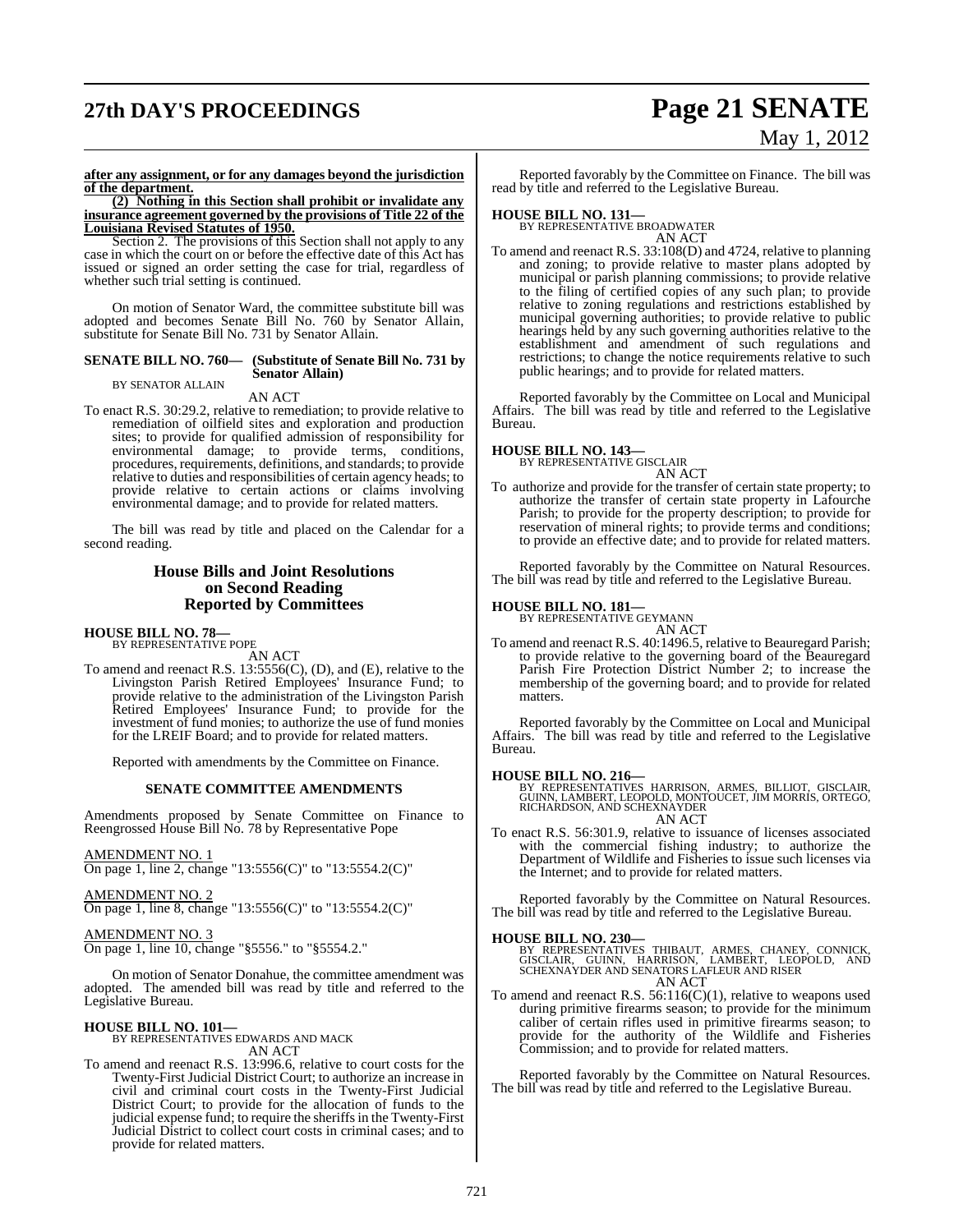# **Page 22 SENATE 27th DAY'S PROCEEDINGS**

## May 1, 2012

## **HOUSE BILL NO. 234—** BY REPRESENTATIVE HODGES

AN ACT

To enact R.S. 47:463.155, relative to motor vehicle special prestige plates; to provide for the creation, issuance, and design of such license plates; to provide relative to the fee and distribution of fees for such plates; to authorize the promulgation of rules and regulations; and to provide for related matters.

Reported favorably by the Committee on Transportation, Highways and Public Works. The bill was read by title and referred to the Legislative Bureau.

**HOUSE BILL NO. 245—** BY REPRESENTATIVE HARRISON AND SENATOR MORRELL AN ACT

To amend and reenact R.S. 56:700.2(A)(4) and to repeal R.S. 30:101.11, relative to the Underwater Obstruction Removal Fund and the Fishermen's Gear Compensation Fund; to remove the termination date for deposits from the Fishermen's Gear Compensation Fund to the Underwater Obstruction Fund; to remove the termination date from the Underwater Obstruction Removal Fund; and to provide for related matters.

Reported favorably by the Committee on Finance. The bill was read by title and referred to the Legislative Bureau.

## **HOUSE BILL NO. 250—** BY REPRESENTATIVE ANDERS

AN ACT

To amend and reenact R.S. 33:130.472(I)(1), relative to the Concordia Economic and Industrial Development District; to provide relative to meetings of the board of commissioners of the district; and to provide for related matters.

Reported favorably by the Committee on Local and Municipal Affairs. The bill was read by title and referred to the Legislative Bureau.

## **HOUSE BILL NO. 252—** BY REPRESENTATIVE PONTI

AN ACT

To amend and reenact R.S.  $33:9097.8(B)$ , (E)(8), and (F)(1)(b), relative to the Broadmoor Crime Prevention and Improvement District in East Baton Rouge Parish; to modify the boundaries of the district; to provide with respect to the parcel fee that the parish is authorized to impose on behalf of the district; and to provide for related matters.

Reported with amendments by the Committee on Local and Municipal Affairs.

#### **SENATE COMMITTEE AMENDMENTS**

Amendments proposed by Senate Committee on Local and Municipal Affairs to Reengrossed House Bill No. 252 by Representative Ponti

#### AMENDMENT NO. 1

On page 1, line 2, delete "and" and after  $"(\mathrm{F})(1)(\mathrm{b})$ ," and before "relative" insert "and (G)(1),"

#### AMENDMENT NO. 2

On page 1, line 10, after "(E)(8)," and before "(F)(1)(b)" delete "and" and after  $\sqrt{T}$ (F)(1)(b)" and before "are" insert ", and (G)(1)"

#### AMENDMENT NO. 3

On page 2, between lines 21 and 22 insert the following:

"G. Budget. (1) The board of commissioners shall adopt an annual budget in accordance with the Louisiana Local Government Budget Act, R.S. 39:1301 et seq. The budget and all amendments shall be submitted to the East Baton Rouge Metropolitan Council. \* \* \*"

On motion of Senator Dorsey-Colomb, the committee amendment was adopted. The amended bill was read by title and referred to the Legislative Bureau.

**HOUSE BILL NO. 255—** BY REPRESENTATIVES LEGER, ABRAMSON, BROSSETT, LORUSSO, AND MORENO AND SENATORS MORRELL AND MURRAY AN ACT

To authorize and provide for the transfer of certain property of the Orleans Parish School Board; to specify the property which may be transferred and the authorized recipient of the property; to provide terms and conditions; and to provide for related matters.

Reported favorably by the Committee on Natural Resources. The bill was read by title and referred to the Legislative Bureau.

#### **HOUSE BILL NO. 256—**

BY REPRESENTATIVE ANDERS AN ACT

To enact R.S. 46:1053(Q)(3), relative to the parish of Concordia; to provide relative to the governing board of Concordia Parish Hospital Service District Number One; to increase the maximum per diem authorized to be paid to members of such board for attending board meetings; to provide relative to the number of meetings for which board members may be paid; and to provide for related matters.

Reported favorably by the Committee on Local and Municipal Affairs. The bill was read by title and referred to the Legislative Bureau.

## **HOUSE BILL NO. 271—** BY REPRESENTATIVE LOPINTO

AN ACT

To amend and reenact R.S. 27:44.1(D)(1)(a), relative to alternative inspections for riverboats; to provide with respect to inspection standards utilizing United States Coast Guard criteria; and to provide for related matters.

Reported favorably by the Committee on Labor and Industrial Relations. The bill was read by title and referred to the Legislative Bureau.

**HOUSE BILL NO. 285—** BY REPRESENTATIVE BROADWATER AN ACT

To amend and reenact R.S. 49:327(B)(2), relative to funds on deposit in the state treasury; to provide relative to the investment of funds in the state treasury; to provide relative to the maturity of securities purchased as investments; and to provide for related matters.

Reported favorably by the Committee on Finance. The bill was read by title and referred to the Legislative Bureau.

## **HOUSE BILL NO. 296—** BY REPRESENTATIVE LEGER

AN ACT

To amend and reenact R.S. 39:197(1) and 200(F), relative to data processing procurement; to provide for definitions; to provide for contract forms; and to provide for related matters.

Reported favorably by the Committee on Finance. The bill was read by title and referred to the Legislative Bureau.

#### **HOUSE BILL NO. 346—**

BY REPRESENTATIVE CHANEY AN ACT

To authorize and provide for the transfer of certain state property; to authorize the transfer of certain state property in Ouachita Parish; to provide for the property description; to provide for reservation of mineral rights; to provide terms and conditions; to provide an effective date; and to provide for related matters.

Reported with amendments by the Committee on Natural Resources.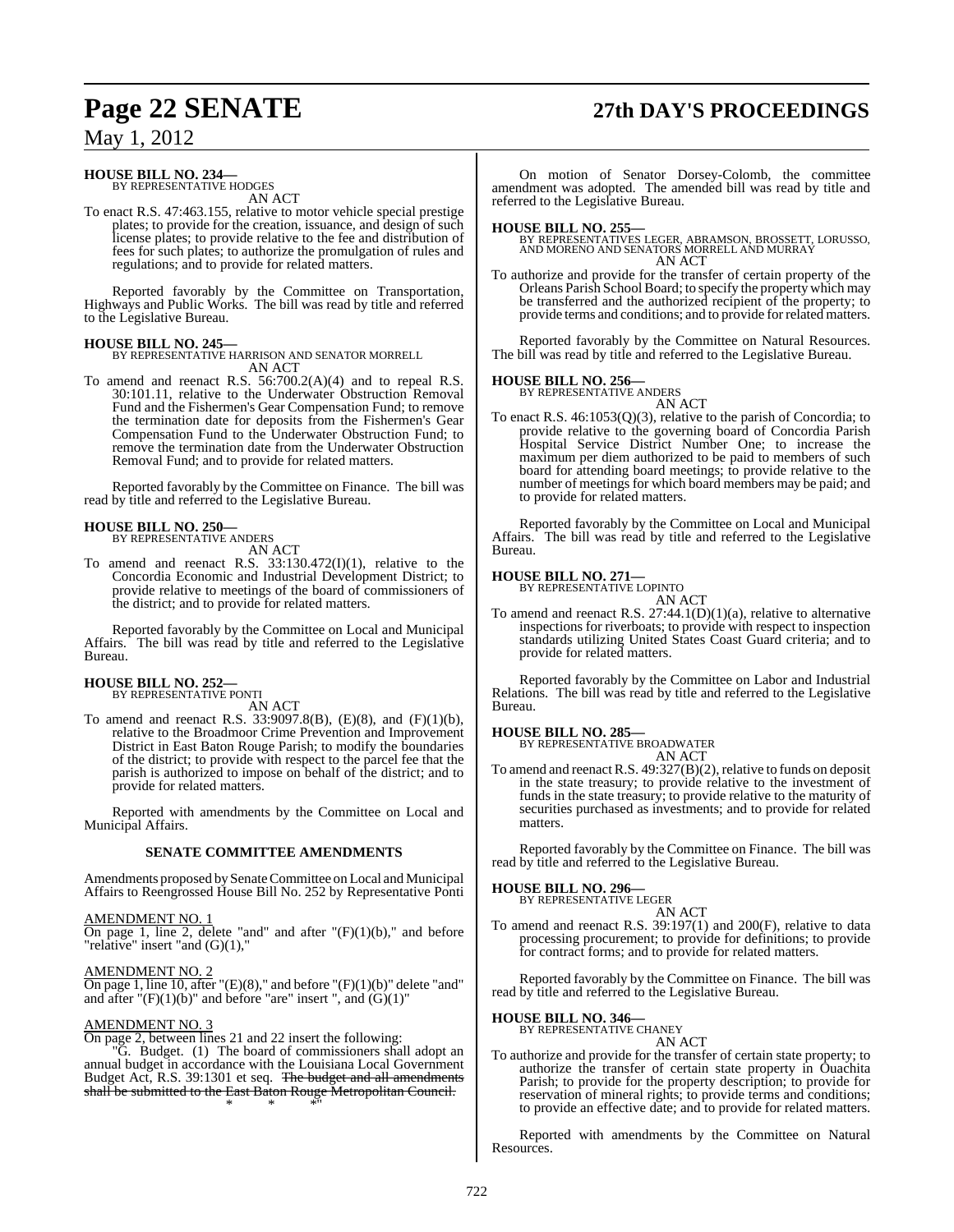# **27th DAY'S PROCEEDINGS Page 23 SENATE**

# May 1, 2012

#### **SENATE COMMITTEE AMENDMENTS**

Amendments proposed by Senate Committee on Natural Resources to Engrossed House Bill No. 346 by Representative Chaney

#### AMENDMENT NO. 1

On page 1, line 3, after "Ouachita" insert "and Union" and change "Parish" to "parishes"

#### AMENDMENT NO. 2

On page 2, between lines 8 and 9, insert:

Section 4. The commissioner of administration, notwithstanding any other provision of law to the contrary, is hereby authorized and empowered to convey, transfer, assign, lease or deliver any interest, excluding mineral rights, the state may have to all or any portion of the following described parcel of property to the Girl Scouts of Louisiana-Pines to the Gulf:

A certain tract of land, including all improvements located thereon situated on Lot 7, Section 9, Township 20 North, Range 4 East, Union Parish, containing 6.72 acres, more or less.

Section 5. The commissioner of administration is hereby authorized to enter into any such agreements, covenants, conditions, and stipulations and to execute such documents as are necessary to properly effectuate any conveyance, transfer, assignment, lease or delivery of title, excluding mineral rights, to the property described in Section 4 herein, and as more specifically described in any such agreement entered into and documents executed by and between the division of administration and the Girl Scouts of Louisiana-Pines to the Gulf, in exchange of consideration proportionate to at least the appraised value of the property."

#### AMENDMENT NO. 3 On page 2, line 9, change "4" to "6"

On motion of Senator Ward, the committee amendment was adopted. The amended bill was read by title and referred to the Legislative Bureau.

## **HOUSE BILL NO. 352—** BY REPRESENTATIVE BURFORD

AN ACT

To enact R.S. 13:5557.1, relative to payment of group health insurance premiums for retired sheriffs and deputy sheriffs; to create the DeSoto Parish Retired Employees' Insurance Fund to fund premium costs for eligible retired sheriffs and retired deputy sheriffs; to provide for the total amount of principal and earnings in the DeSoto Parish Retired Employees' Insurance Fund; to provide for the limitations on withdrawal and appropriation of monies; to provide for limitations of equity and fixed income investments; to provide for the membership and election on the investment advisory board; and to provide for related matters.

Reported favorably by the Committee on Finance. The bill was read by title and referred to the Legislative Bureau.

#### **HOUSE BILL NO. 363—**

BY REPRESENTATIVE THOMPSON AN ACT

To enact R.S. 47:120, relative to overtime compensation; to require employers to retain a record of overtime compensation paid; to provide for employee receipt of overtime data; to provide a time period for retention of the data; to provide for effectiveness; and to provide for related matters.

Reported favorably by the Committee on Labor and Industrial Relations. The bill was read by title and referred to the Legislative Bureau.

#### **HOUSE BILL NO. 401—**

BY REPRESENTATIVE GISCLAIR AN ACT

To amend and reenact R.S.  $56:497(A)(2)$  and  $(C)(1)$ , relative to management and taking of shrimp; to authorize the Wildlife and Fisheries Commission to set shrimp seasons, including bait

shrimp seasons; to provide relative to a bait shrimp permit and rules and regulations therefor; and to provide for related matters.

Reported favorably by the Committee on Natural Resources. The bill was read by title and referred to the Legislative Bureau.

# **HOUSE BILL NO. 406—** BY REPRESENTATIVE GREENE

AN ACT

To enact R.S. 56:805, relative to recreational reef sites; to authorize the Wildlife and Fisheries Commission to establish such sites; to authorize the commission to regulate fishing from such reef sites; to provide for penalties; and to provide for related matters.

Reported favorably by the Committee on Natural Resources. The bill was read by title and referred to the Legislative Bureau.

#### **HOUSE BILL NO. 431—**



To amend and reenact R.S.  $56:433.1(A)(2)$ , relative to the oyster seed ground vessel permit; to extend the application period for such permit; and to provide for related matters.

Reported favorably by the Committee on Natural Resources. The bill was read by title and referred to the Legislative Bureau.

**HOUSE BILL NO. 486—** BY REPRESENTATIVE HENRY BURNS AN ACT

To amend and reenact R.S. 56:1832(B), relative to the Wild Louisiana Stamp; to provide for the use of proceeds from the sale of the Wild Louisiana Stamp; and to provide for related matters.

Reported favorably by the Committee on Natural Resources. The bill was read by title and referred to the Legislative Bureau.

#### **HOUSE BILL NO. 498—**

BY REPRESENTATIVE DIXON AN ACT

To amend and reenact R.S. 23:1293(A)(1) and to enact R.S. 23:1291.2, relative to workers' compensation; to provide that payors shall make certain information available; to provide for confidentiality; and to provide for related matters.

Reported favorably by the Committee on Labor and Industrial Relations. The bill was read by title and referred to the Legislative Bureau.

#### **HOUSE BILL NO. 557—**

BY REPRESENTATIVE HENSGENS

- AN ACT
- To amend and reenact R.S. 56:116.1(D)(1), relative to hunting; to provide for the authority of the Wildlife and Fisheries Commission and the secretary of the Department of Wildlife and Fisheries; to provide fortrapping outlaw quadrupeds; and to provide for related matters.

Reported favorably by the Committee on Natural Resources. The bill was read by title and referred to the Legislative Bureau.

**HOUSE BILL NO. 585—**

#### BY REPRESENTATIVE ST. GERMAIN AN ACT

To amend and reenactR.S. 32:898(A) and 901, relative to certificates of insurance; to provide for method of filing proof and notice of cancellation or termination; and to provide for related matters.

Reported with amendments by the Committee on Transportation, Highways and Public Works.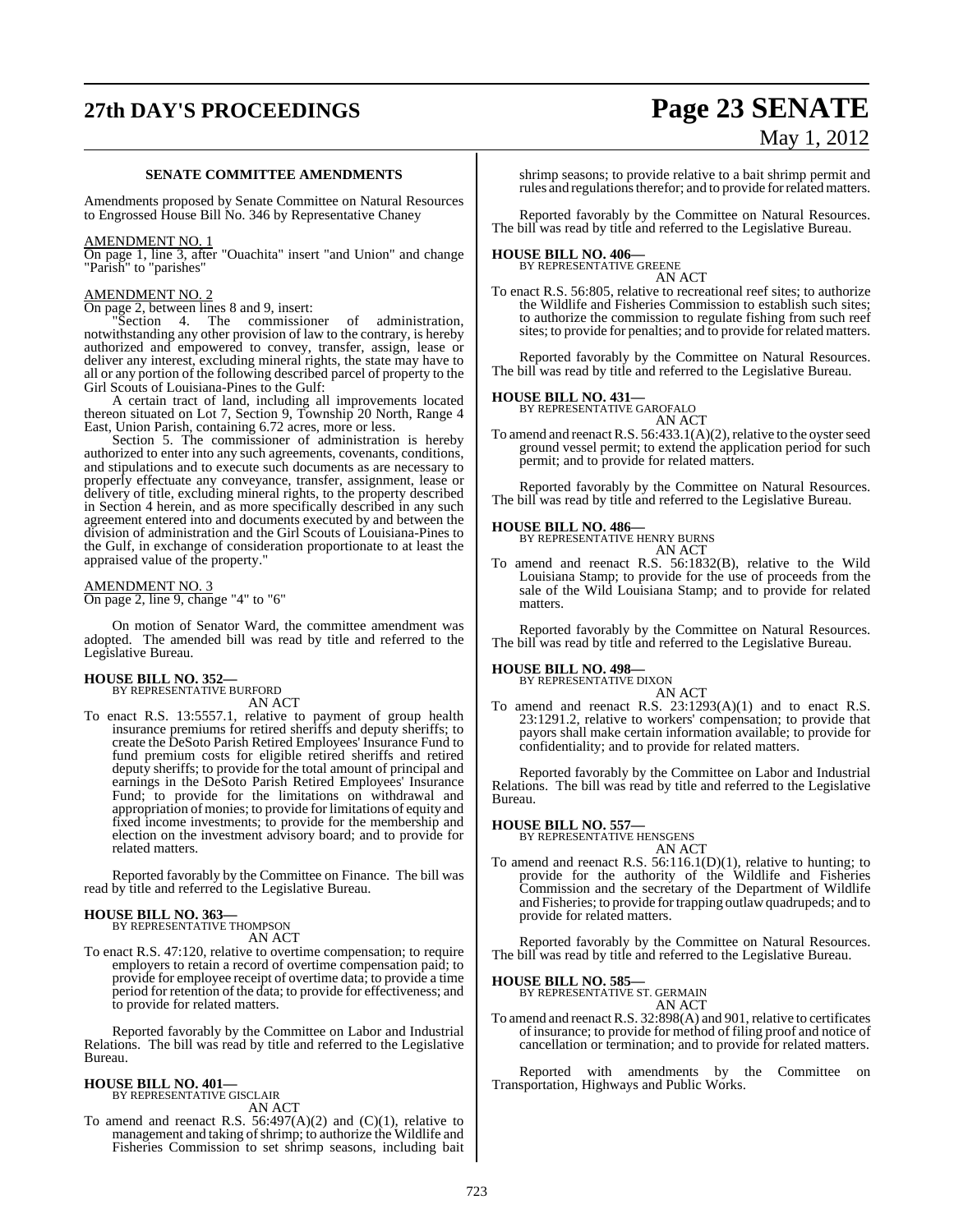## **Page 24 SENATE 27th DAY'S PROCEEDINGS**

## May 1, 2012

#### **SENATE COMMITTEE AMENDMENTS**

Amendments proposed by Senate Committee on Transportation, Highways and Public Works to Engrossed House Bill No. 585 by Representative St. Germain

#### AMENDMENT NO. 1

On page 1, at the end of line 17, insert: "However, if the insurance" carrier is experiencing a problem with its electronic transmission equipment, the carrier shall have ten days to provide the certificate to the department; provided that the carrier shall not utilize such option more than three times in a calendar year.

#### AMENDMENT NO. 2

On page 2, after line 6, insert:

"Section 2. This Actshall become effective on January 1, 2013."

On motion of Senator Adley, the committee amendment was adopted. The amended bill was read by title and referred to the Legislative Bureau.

## **HOUSE BILL NO. 588—**

BY REPRESENTATIVE ST. GERMAIN AN ACT

To amend and reenact R.S. 47:519(L)(2), relative to temporary registration plates; to extend the time for which temporary registration plates and markers are valid; and to provide for related matters.

Reported favorably by the Committee on Transportation, Highways and Public Works. The bill was read by title and referred to the Legislative Bureau.

## **HOUSE BILL NO. 590—** BY REPRESENTATIVE ST. GERMAIN

AN ACT

To amend and reenact R.S. 32:412.2, relative to veterans; to exempt disabled veterans from the payment of fees for special identification cards; to provide for certain exceptions; and to provide for related matters.

Reported favorably by the Committee on Transportation, Highways and Public Works. The bill was read by title and referred to the Legislative Bureau.

## **HOUSE BILL NO. 633—** BY REPRESENTATIVE ST. GERMAIN

AN ACT

To amend and reenact R.S. 32:390(C), relative to commercial motor vehicles; to provide relative to the Weigh-In-Motion System; and to provide for related matters.

Reported favorably by the Committee on Transportation, Highways and Public Works. The bill was read by title and referred to the Legislative Bureau.

**HOUSE BILL NO. 643—** BY REPRESENTATIVE MONTOUCET AN ACT

To amend and reenact R.S.  $56:279(A), (B)(1)$ , and  $(C)(1)$ , relative to the Louisiana Alligator Resource Fund; to change the recipient of certain monies from the fur and refuge division to the office of wildlife; to provide for revenue to the fund; and to provide for related matters.

Reported favorably by the Committee on Natural Resources. The bill was read by title and referred to the Legislative Bureau.

## **HOUSE BILL NO. 651—** BY REPRESENTATIVE LAMBERT

AN ACT

To repeal R.S. 56:410.4, 410.5, 410.7(C), 410.8, 410.9, and 410.11, relative to fishing; to remove certain provisions relative to yoyos or trigger devices and trotlines on certain bodies of water; and to provide for related matters.

Reported favorably by the Committee on Natural Resources. The bill was read by title and referred to the Legislative Bureau.

## **HOUSE BILL NO. 832—** BY REPRESENTATIVE HAZEL

AN ACT To enact R.S. 47:463.155, relative to motor vehicle special prestige plates; to provide for creation, issuance, and design of such license plates; to provide relative to the fee and distribution of fees for such plates; to authorize promulgation of rules and regulations; and to provide for related matters.

Reported favorably by the Committee on Transportation, Highways and Public Works. The bill was read by title and referred to the Legislative Bureau.

## **HOUSE BILL NO. 926—** BY REPRESENTATIVE SIMON

AN ACT

To enact R.S. 17:3048.1(C)(2)(h)(i)(cc); to provide for guidelines and procedures permitting the Louisiana Student Financial Assistance Commission to receive and consider certain test scores submitted by an applicant for a Taylor Opportunity Program for Students award after statutorily established deadlines; to provide applicability; to provide limitations; to provide for the adoption of certain program rules by the administering agency; to provide an effective date; and to provide for related matters.

Reported favorably by the Committee on Education. The bill was read by title and referred to the Legislative Bureau.

## **HOUSE BILL NO. 931—** BY REPRESENTATIVE STUART BISHOP

AN ACT To amend and reenact R.S. 23:1306(B), relative to workers' compensation job injury data; to require the submission of reports to the office of workers' compensation administration; and to provide for related matters.

Reported favorably by the Committee on Labor and Industrial Relations. The bill was read by title and referred to the Legislative Bureau.

## **HOUSE BILL NO. 960—** BY REPRESENTATIVE JOHNSON

- AN ACT
- To enact R.S. 13:852 and 853, relative to court costs, to provide relative to court costs in the Twelfth Judicial District Court; to provide for additional court costs for criminal cases including traffic offensesin the Twelfth Judicial District Court; to provide relative to court costs in the Twenty-Second Judicial District Court; to provide for additional court costs for criminal cases in the Twenty-Second Judicial District Court; to provide for use of additional funds; and to provide for related matters.

Reported with amendments by the Committee on Finance.

#### **SENATE COMMITTEE AMENDMENTS**

Amendments proposed by Senate Committee on Finance to Reengrossed House Bill No. 960 by Representative Johnson

#### AMENDMENT NO. 1

On page 1, line 2, after "853, relative to court" and before "to provide" change "costs," to "costs and filing fees,"

#### AMENDMENT NO. 2

On page 1, line 2, after "provide relative to court costs" and before "in the" insert "filing fees"

#### AMENDMENT NO. 3

On page 1, line 4, after "Court;" and before "to provide" insert "to provide for additional fees for civil filings in the Twelfth Judicial District Court;"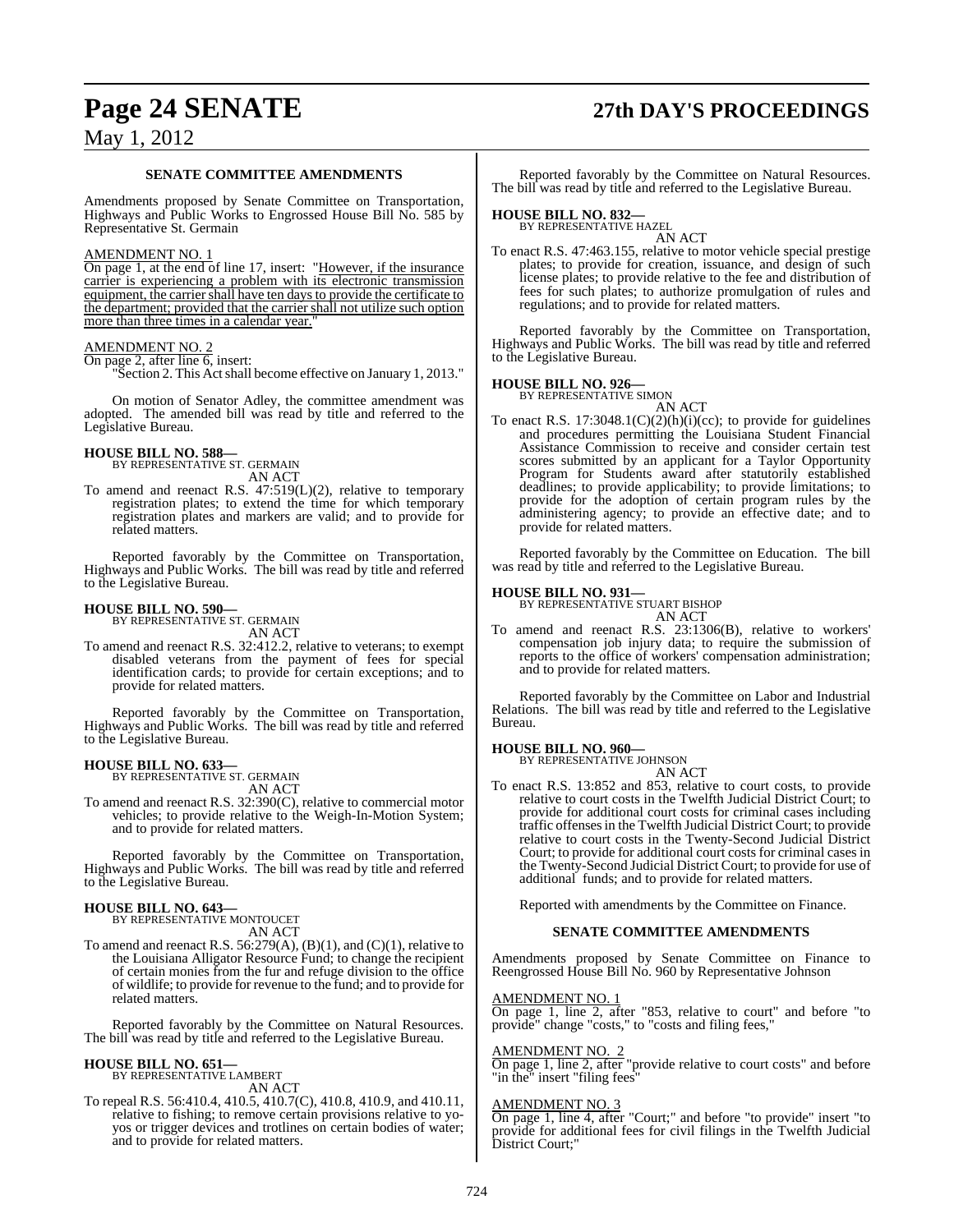# **27th DAY'S PROCEEDINGS Page 25 SENATE**

# May 1, 2012

#### AMENDMENT NO. 4

On page 1, line 6, after "cases" and before "in the" insert "including traffic offenses"

#### AMENDMENT NO. 5

On page 1, line 10, after "costs;" and before "Twelfth" insert 'additional fees for civil filings;

#### AMENDMENT NO. 6

On page 1, line 11, after " $\underline{A}$ ." and before "In all" insert " $(1)$ "

#### AMENDMENT NO. 7

On page 1, between lines 17 and 18, insert the following:

 $(2)$  In addition to all other fees or costs now or hereafter provided by law, the clerk of court of the Twelfth Judicial District Court shall collect from every person the sum of ten dollars for every civil filing.

#### AMENDMENT NO. 8

On page 2, line 5, change "misdemeanor offenses," to "criminal cases, including traffic offenses,"

#### AMENDMENT NO. 9

On page 2, at the end of line 7, change "the" to "a"

AMENDMENT NO. 10 On page 2, line 8, after "sum" and before "fifty" change "of" to "not to exceed"

#### AMENDMENT NO. 11

On page 2, line 10, change "clerk of court" to "sheriff"

On motion of Senator Donahue, the committee amendment was adopted. The amended bill was read by title and referred to the Legislative Bureau.

#### **HOUSE BILL NO. 996—**

BY REPRESENTATIVE HOFFMANN AN ACT

To amend and reenact R.S. 38:2212.10(F) and to enact R.S. 38:2212.10(G), relative to public works contracts; to clarify the application of E-Verify; and to provide for related matters.

Reported favorably by the Committee on Transportation, Highways and Public Works. The bill was read by title and referred to the Legislative Bureau.

#### **HOUSE BILL NO. 998—**

BY REPRESENTATIVE GIROD JACKSON AN ACT

To amend and reenact R.S.  $33:2955(A)(1)(j)$  and (k), relative to investments by political subdivisions; to provide relative to the power of municipalities, parishes, school boards, and other political subdivisions to invest their monies; to provide requirements relative to the investment of such monies; and to provide for related matters.

Reported favorably by the Committee on Local and Municipal Affairs. The bill was read by title and referred to the Legislative Bureau.

#### **HOUSE BILL NO. 1028— (Substitute for HouseBill No. 323 by Representative Hoffman)** BY REPRESENTATIVE HOFFMANN

AN ACT

To enact R.S. 47:463.2(E), relative to the advertisement of special prestige license plates; to provide for advertisements for special prestige license plates; to provide rule making authority; to provide for deadlines; and to provide for related matters.

Reported favorably by the Committee on Transportation, Highways and Public Works. The bill was read by title and recommitted to the Committee on Finance.

## **HOUSE BILL NO. 1190— (Substitute for House Bill No. 683 by Representative Dove)**<br>BY REPRESENTATIVE DOVE

AN ACT

To amend and reenact 49:214.34(A)(3) and to enact R.S. 41:1705(16) and R.S. 56:431.2, relative to alternative oyster culture; to authorize the Department of Wildlife and Fisheries to issue permits for alternative oyster culture activities; to provide parameters for such permits; to provide relative to coastal use permits necessary for such activities; to provide relative to penalties; and to provide for related matters.

Reported favorably by the Committee on Natural Resources. The bill was read by title and referred to the Legislative Bureau.

#### **Senate Resolutions on Second Reading Reported by Committees**

**SENATE RESOLUTION NO. 32—** BY SENATOR MURRAY

A RESOLUTION

To establish and provide for the Major Event Funding Study Committee to conduct a study of the feasibility of establishing trust funds to support the hosting of major events in Louisiana.

Reported favorably by the Committee on Finance.

The resolution was read by title. On motion of Senator Murray, the Senate Resolution was adopted.

#### **Senate Concurrent Resolutions on Second Reading Reported by Committees**

#### **SENATE CONCURRENT RESOLUTION NO. 16—** BY SENATOR CORTEZ A CONCURRENT RESOLUTION

To amend the Department of Wildlife and Fisheries, Louisiana Wildlife and Fisheries Commission rule (LAC 76:V.115(E)(1) and (F)(2)), to provide exemptions from the department's rules governing private possession of potentially dangerous quadrupeds, exotic cats and nonhuman primates; to include in those exemptions, facilities certified by the Zoological Association of America; and to direct the office of the state register to print the amendments in the Louisiana Administrative Code.

Reported with amendments by the Committee on Natural Resources.

#### **SENATE COMMITTEE AMENDMENTS**

Amendments proposed by Senate Committee on Natural Resources to Original Senate Concurrent Resolution No. 16 by Senator Cortez

AMENDMENT NO. 1 On page 1, line 2, delete ", Louisiana Wildlife and Fisheries"

AMENDMENT NO. 2 On page 1, line 3, delete "Commission" and "and  $(F)(2)$ "

AMENDMENT NO. 3 On page 1, line 5, delete "facilities"

#### AMENDMENT NO. 4

On page 1, line 6, delete "certified by the Zoological Association of America" and insert "the Zoo of Acadiana so long as it meets the American Zoo and Aquarium standards for enclosures"

#### AMENDMENT NO. 5

On page 1, line 9, delete "Department of Wildlife and Fisheries, Louisiana'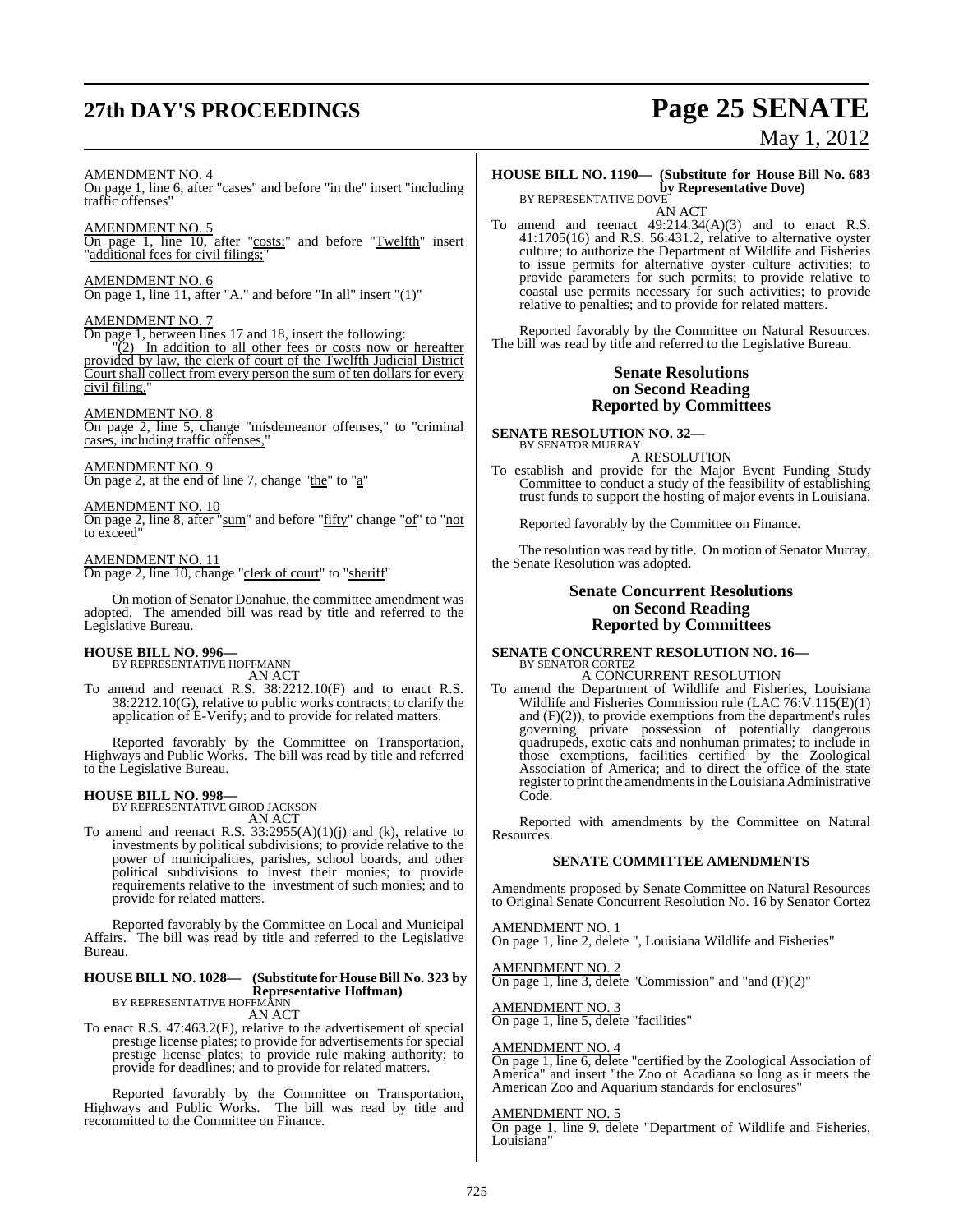AMENDMENT NO. 6 On page 1, line 10, after "Commission to" insert ""..."

AMENDMENT NO. 7 On page 1, line 11, after "cats" insert "..."; and" and delete the remainder of the line

AMENDMENT NO. 8 On page 1, delete line 12

AMENDMENT NO. 9 On page 1, line 13, after "for" insert ""..."

AMENDMENT NO. 10 On page 1, line 15, after "organizations" insert ".""

AMENDMENT NO. 11 On page 1, delete lines 16 through 18

AMENDMENT NO. 12 On page 2, delete lines 1 through 6

AMENDMENT NO. 13 On page 2, line 7 delete "Department of Wildlife and Fisheries,"

AMENDMENT NO. 14 On page 2, delete line 8 and insert "Wildlife and Fisheries Commission provide those "...zoos accredited""

AMENDMENT NO. 15 On page 2, line 9, delete "zoos or those entities" and insert "or"

#### AMENDMENT NO. 16

On page 2, delete lines 10 through 12 and insert: "WHEREAS, accreditation and exacting standards are important to ensure the well-being and safety of the animals held in captivity and the safety of the people who are caring for and viewing the animals."

AMENDMENT NO. 17 On page 2, line 14, delete "and (F)(2) are" and insert "is"

AMENDMENT NO. 18 On page 2, line 21, after "(AZA)" delete the remainder of the line and insert "and the Zoo of Acadiana so long as it meets the American Zoo and Aquarium Association standards for enclosures;

AMENDMENT NO. 19 On page 2, delete lines 23 through 30

AMENDMENT NO. 20 On page 3, delete lines 1 through 7

AMENDMENT NO. 21 On page 3, line 11, delete "amendment" and insert "amendments" and delete "and  $(F)(2)$ "

AMENDMENT NO. 22 On page 3, delete lines 12 and 13 and insert "Louisiana Administrative Code."

On motion of Senator Ward, the committee amendment was adopted.

The resolution was read by title. Senator Cortez moved to adopt the amended Senate Concurrent Resolution.

## **ROLL CALL**

The roll was called with the following result:

# **Page 26 SENATE 27th DAY'S PROCEEDINGS**

#### YEAS

| Mr. President<br>Adlev | Dorsey-Colomb<br>Erdey | Perry<br>Peterson |
|------------------------|------------------------|-------------------|
| Allain                 | Gallot                 | Riser             |
| Amedee                 | Johns                  | Smith, G.         |
| Appel                  | Kostelka               | Smith, J.         |
| Broome                 | LaFleur                | Tarver            |
| Brown                  | Mills                  | Thompson          |
| Buffington             | Morrell                | Walsworth         |
| Chabert                | Morrish                | Ward              |
| Claitor                | Murray                 | White             |
| Cortez                 | Peacock                |                   |
| Total - 32             |                        |                   |
|                        | <b>NAYS</b>            |                   |
| Total - 0              |                        |                   |
|                        | <b>ABSENT</b>          |                   |
| Crowe                  | Heitmeier              | <b>Nevers</b>     |
| Donahue                | Long                   |                   |
| Guillory               | Martiny                |                   |
| Total - 7              |                        |                   |

The Chair declared the Senate had adopted the amended Senate Concurrent Resolution and ordered it engrossed and sent to the House.

#### **SENATE CONCURRENT RESOLUTION NO. 40—** BY SENATOR PERRY

A CONCURRENT RESOLUTION

To urge and request the Coastal Protection and Restoration Authority, in conjunction with appropriate member agencies, to jointly study the freshwater needs of the Mermentau Basin and the feasibility of diverting Atchafalaya River water into the Mermentau Basin.

Reported favorably by the Committee on Natural Resources.

The resolution was read by title. Senator Perry moved to adopt the Senate Concurrent Resolution.

## **ROLL CALL**

The roll was called with the following result:

#### YEAS

| Mr. President<br>Adley<br>Allain<br>Amedee<br>Appel<br><b>Broome</b><br>Brown<br><b>Buffington</b><br>Chabert<br>Claitor | Dorsey-Colomb<br>Erdey<br>Gallot<br>Guillory<br>Johns<br>Kostelka<br>LaFleur<br>Mills<br>Morrell<br>Morrish<br>Murray | Peacock<br>Perry<br>Peterson<br>Riser<br>Smith, G.<br>Smith, J.<br>Tarver<br><b>Thompson</b><br>Walsworth<br>Ward<br>White |
|--------------------------------------------------------------------------------------------------------------------------|-----------------------------------------------------------------------------------------------------------------------|----------------------------------------------------------------------------------------------------------------------------|
| Total - 33                                                                                                               | <b>NAYS</b>                                                                                                           |                                                                                                                            |
| Total - 0                                                                                                                | <b>ABSENT</b>                                                                                                         |                                                                                                                            |
| Crowe<br>Donahue                                                                                                         | Heitmeier<br>Long                                                                                                     | Martiny<br><b>Nevers</b>                                                                                                   |

The Chair declared the Senate had adopted the Senate Concurrent Resolution and ordered it sent to the House.

Total - 6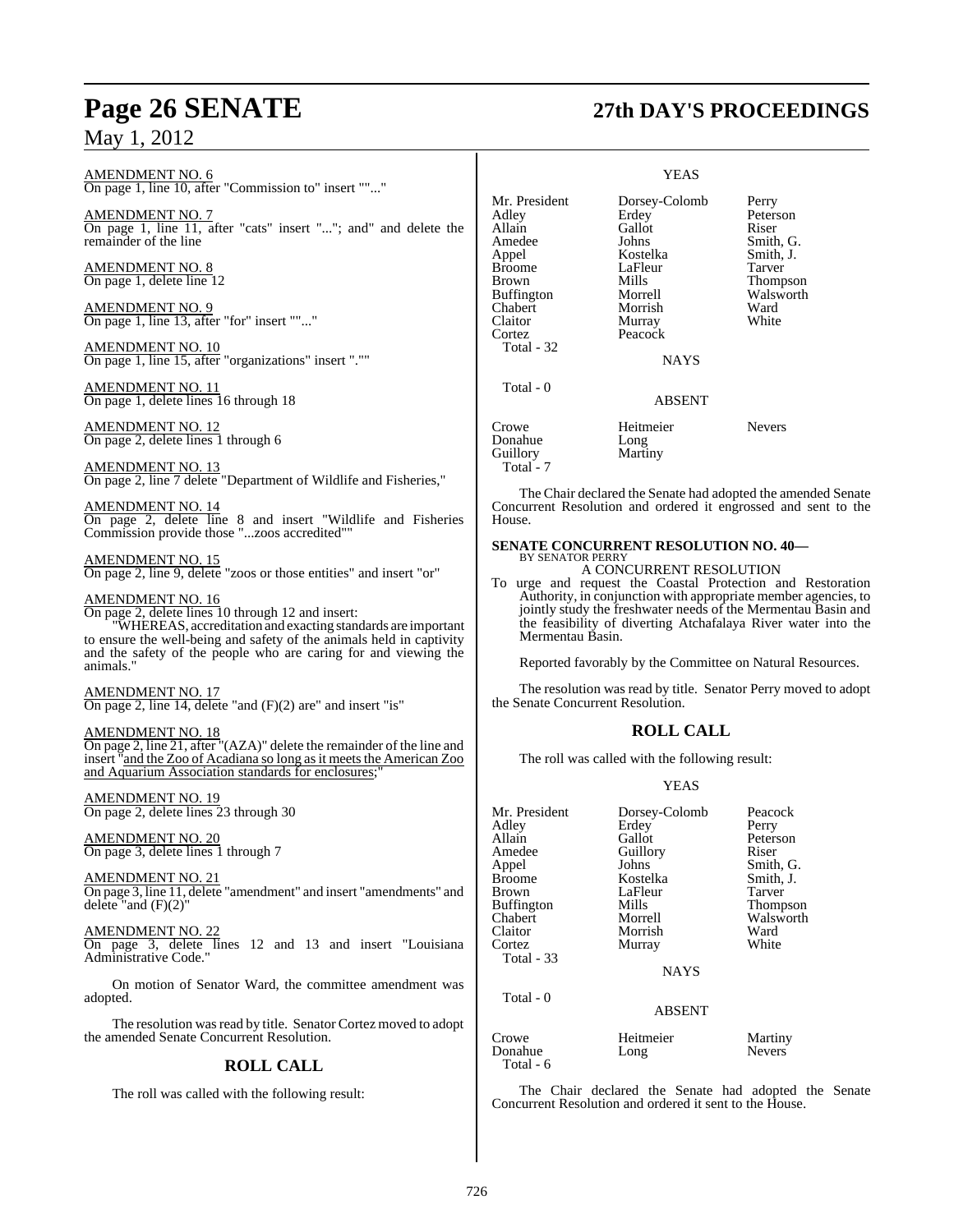# **27th DAY'S PROCEEDINGS Page 27 SENATE**

#### **SENATE CONCURRENT RESOLUTION NO. 41—**

BY SENATOR MORRISH A CONCURRENT RESOLUTION

To approve the annual integrated coastal protection plan for Fiscal Year 2012-2013, as adopted by the Coastal Protection and Restoration Authority.

Reported favorably by the Committee on Transportation, Highways and Public Works.

The resolution was read by title. Senator Morrish moved to adopt the Senate Concurrent Resolution.

#### **ROLL CALL**

The roll was called with the following result:

#### YEAS

| Mr. President     | Donahue       | Peacock   |
|-------------------|---------------|-----------|
| Adley             | Dorsey-Colomb | Perry     |
|                   |               |           |
| Allain            | Erdey         | Peterson  |
| Amedee            | Guillory      | Riser     |
| Appel             | Johns         | Smith, G. |
| <b>Broome</b>     | Kostelka      | Smith, J. |
| <b>Brown</b>      | LaFleur       | Tarver    |
| <b>Buffington</b> | Mills         | Thompson  |
| Chabert           | Morrell       | Walsworth |
| Claitor           | Morrish       | Ward      |
| Cortez            | Murray        | White     |
| Total - 33        |               |           |
|                   | <b>NAYS</b>   |           |
| Total - 0         |               |           |

#### **ABSENT**

| Crowe     | Heitmeier | Martiny       |
|-----------|-----------|---------------|
| Gallot    | Long      | <b>Nevers</b> |
| Total - 6 |           |               |

The Chair declared the Senate had adopted the Senate Concurrent Resolution and ordered it sent to the House.

**SENATE CONCURRENT RESOLUTION NO. 46—<br>BY SENATORS MORRISH, BROWN, BUFFINGTON, HEITMEIER AND GARY SMITH** 

A CONCURRENT RESOLUTION

To approve the comprehensive master plan for integrated coastal protection projects, as adopted by the Coastal Protection and Restoration Authority.

Reported favorably by the Committee on Transportation, Highways and Public Works.

The resolution was read by title. Senator Morrish moved to adopt the Senate Concurrent Resolution.

## **ROLL CALL**

The roll was called with the following result:

#### YEAS

| Mr. President     | Dorsey-Colomb | Perry         |
|-------------------|---------------|---------------|
| Adley             | Erdey         | Peterson      |
| Allain            | Gallot        | Riser         |
| Amedee            | Guillory      | Smith, G.     |
| Appel             | Johns         | Smith, J.     |
| <b>Broome</b>     | Kostelka      | <b>Tarver</b> |
| <b>Brown</b>      | LaFleur       | Thompson      |
| <b>Buffington</b> | Mills         | Walsworth     |
| Chabert           | Morrell       | Ward          |
| Claitor           | Morrish       | White         |
|                   |               |               |

# May 1, 2012

Cortez Murray<br>Donahue Peacock Donahue Total - 34

Total - 0

ABSENT

NAYS

Crowe Long Devers<br>
Heitmeier Martiny Heitmeier Total - 5

The Chair declared the Senate had adopted the Senate Concurrent Resolution and ordered it sent to the House.

#### **Rules Suspended**

Senator Donahue asked for and obtained a suspension of the rules to recommit a bill.

#### **SENATE BILL NO. 52—** BY SENATOR GUILLORY

AN ACT

To amend and reenact R.S.  $11:62(5)(a)$ , (c), and (e) and (11)(c) and to enact R.S. 11:62(11)(d), R.S. 11:102(D), and Subpart P of Part II of Chapter 4 of Subtitle I of Title 11 of the Louisiana Revised Statutes of 1950, to be comprised of R.S. 11:331, relative to certain members of the Louisiana State Employees' Retirement System and certain postsecondary education members of the Teachers' Retirement System of Louisiana; to increase employee contribution rates; and to provide for related matters.

On motion of Senator Donahue the bill, which was on Third Reading and Final Passage, Subject to Call, was read by title and recommitted to the Committee on Finance.

#### **Senate Concurrent Resolutions to be Adopted, Subject to Call**

#### **Called from the Calendar**

Senator Adley asked that Senate Concurrent Resolution No. 38 be called from the Calendar.

#### **SENATE CONCURRENT RESOLUTION NO. 38—** BY SENATOR ADLEY

A CONCURRENT RESOLUTION

To urge and request the Department of Transportation and Development to study the feasibility of authorizing the collection of tolls to complete I-49 South.

The concurrent resolution was read by title. Senator Adley moved to adopt the Senate Concurrent Resolution.

#### **ROLL CALL**

The roll was called with the following result:

#### YEAS

| Mr. President     | Donahue       | Peacock   |
|-------------------|---------------|-----------|
| Adley             | Dorsey-Colomb | Perry     |
| Allain            | Erdey         | Peterson  |
| Amedee            | Gallot        | Riser     |
| Appel             | Guillory      | Smith, G. |
| <b>Broome</b>     | Johns         | Smith, J. |
| <b>Brown</b>      | Kostelka      | Tarver    |
| <b>Buffington</b> | LaFleur       | Thompson  |
| Chabert           | Mills         | Walsworth |
| Claitor           | Morrish       | Ward      |
| Cortez            | Murray        | White     |
| Total - 33        |               |           |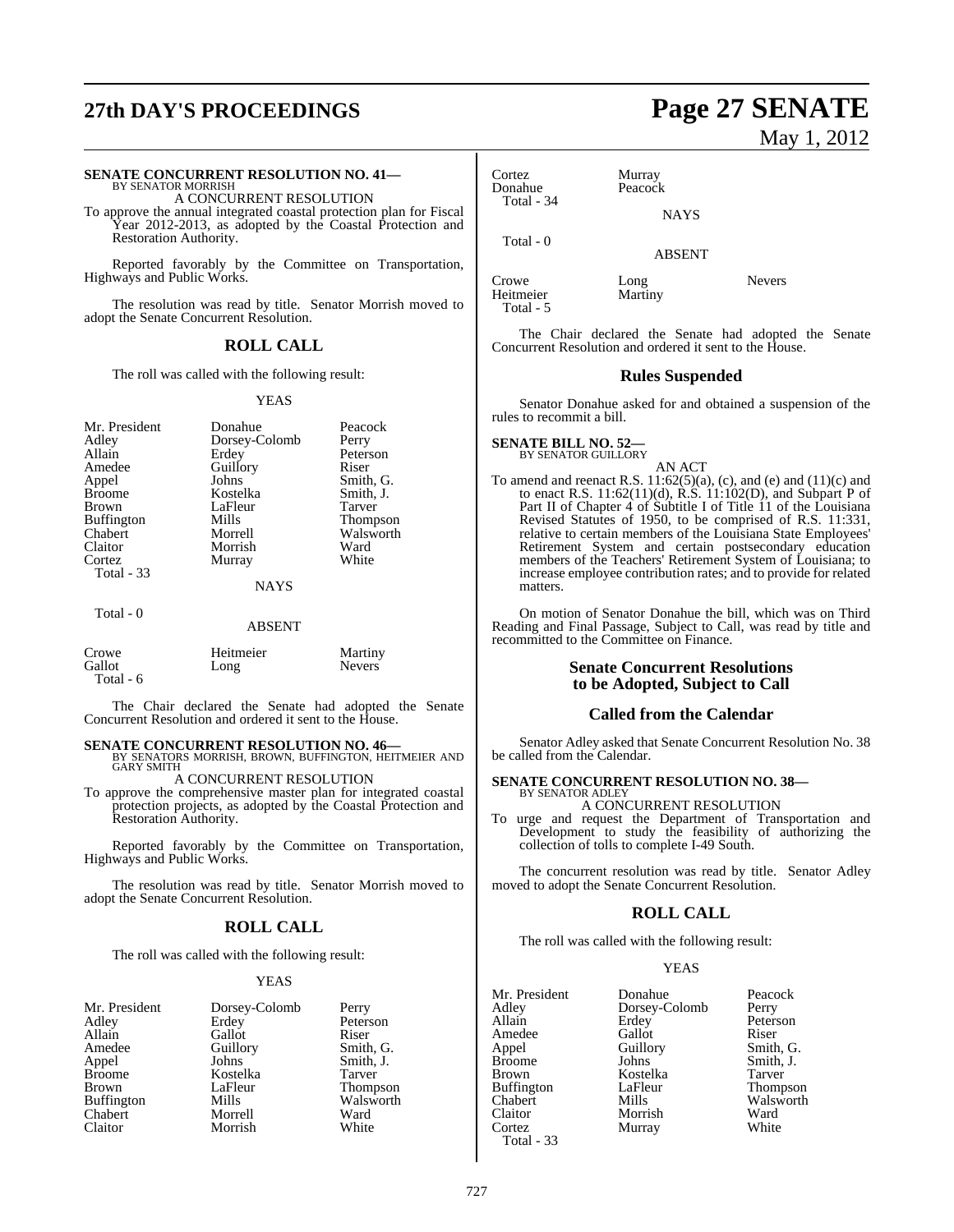## NAYS

| Total - 0                       | <b>ABSENT</b>   |                          |
|---------------------------------|-----------------|--------------------------|
| Crowe<br>Heitmeier<br>Total - 6 | Long<br>Martiny | Morrell<br><b>Nevers</b> |

The Chair declared the Senate adopted the Senate Concurrent Resolution and ordered it sent to the House.

### **Senate Bills and Joint Resolutions on Third Reading and Final Passage**

#### **SENATE BILL NO. 754— (Substitute of Senate Bill No. 81 by Senator Mills)** BY SENATOR MILLS

## AN ACT

To enact R.S. 42:1123(42), relative to the Code of Governmental Ethics; to provide for an exception to the provisions of law relative to ethical standards for public servants; to provide relative to a public servant doing business with a person who has a business relationship with the agency of the public servant under certain circumstances; and to provide for related matters.

#### **Floor Amendments**

Senator Martiny sent up floor amendments.

#### **SENATE FLOOR AMENDMENTS**

Amendments proposed by Senator Martiny on behalf of the Legislative Bureau to Engrossed Senate Bill No. 754 by Senator Mills

AMENDMENT NO. 1 On page 1, line 12, following "**Part,**" and before "**an**" insert "**the contracting for the sale of grain by**"

AMENDMENT NO. 2 On page 1, line 15, following "**commission**" delete the remainder of the line and insert "**,**"

On motion of Senator Martiny, the amendments were adopted.

#### **Floor Amendments**

Senator Riser proposed the following amendments.

#### **SENATE FLOOR AMENDMENTS**

Amendments proposed by Senator Riser to Engrossed Senate Bill No. 754 by Senator Mills

#### AMENDMENT NO. 1

On page 1, line 13, after "**commission, or**" delete "**a related**" and insert "**an immediate**"

On motion of Senator Riser, the amendments were adopted.

The bill was read by title. Senator Mills moved the final passage of the amended bill.

## **ROLL CALL**

The roll was called with the following result: **YEAS** 

| Mr. President | Crowe         | Peacock   |
|---------------|---------------|-----------|
| Adley         | Donahue       | Perry     |
| Allain        | Dorsey-Colomb | Riser     |
| Amedee        | Erdey         | Smith. G. |

## **Page 28 SENATE 27th DAY'S PROCEEDINGS**

| Appel<br><b>Broome</b><br><b>Brown</b><br><b>Buffington</b><br>Chabert<br>Cortez<br>Total $-30$ | Johns<br>Kostelka<br>LaFleur<br>Martiny<br>Mills<br>Morrish | Smith, J.<br>Tarver<br><b>Thompson</b><br>Walsworth<br>Ward<br>White |
|-------------------------------------------------------------------------------------------------|-------------------------------------------------------------|----------------------------------------------------------------------|
|                                                                                                 | <b>NAYS</b>                                                 |                                                                      |
| Claitor<br>Total - 3                                                                            | Murray                                                      | Peterson                                                             |
|                                                                                                 | <b>ABSENT</b>                                               |                                                                      |
| Gallot<br>Guillory<br>Total - 6                                                                 | Heitmeier<br>Long                                           | Morrell<br><b>Nevers</b>                                             |

The Chair declared the amended bill was passed, ordered reengrossed and sent to the House. Senator Mills moved to reconsider the vote by which the bill was passed and laid the motion on the table.

#### **SENATE BILL NO. 755— (Substitute of Senate Bill No. 191 by Senator Claitor)** BY SENATOR CLAITOR

AN ACT

To enact Part VII of Chapter 15 of Title 37 of the Louisiana Revised Statutes of 1950, to be comprised of R.S. 37:1360.81 through 1360.97, relative to behavior analysts; to provide for licensure of behavior analysts and certification for assistant behavior analysts; to provide for a board to develop standards and procedures and to promulgate rules and regulations with respect to the practice of behavior analysis; to provide for the future creation of an independent regulatory authority; to provide qualifications for licensure and certification; to provide for continuing education; to provide with respect to fees for licensure and certification; to provide for causes for refusal to issue, suspension, or revocation; to provide for penalties; and to provide for related matters.

### **Floor Amendments**

Senator Martiny sent up floor amendments.

#### **SENATE FLOOR AMENDMENTS**

Amendments proposed by Senator Martiny on behalf of the Legislative Bureau to Engrossed Senate Bill No. 755 by Senator Claitor

AMENDMENT NO. 1 On page 2, line 20, before "**ascribed**" change "**meaning**" to **meanings**"

AMENDMENT NO. 2 On page 9, line 28, following "**Knowingly**" and before "**,**" change "**make or present**" to "**making or presenting**"

AMENDMENT NO. 3 On page 10, line 6, following "**which**" change "**affects**" to "**affect**"

AMENDMENT NO. 4 On page 10, line 7, following "**which**" and before "**capable**" change "**is**" to "**are**"

#### AMENDMENT NO. 5

On page 10, line 8, following "**dependence**" delete the remainder of the line and insert "**of the applicant, licensee, or certificate holder, or affecting his physical**"

#### AMENDMENT NO. 6

On page 12, line 17, following "**by**" and before "**certification**" change "**the**" to "**a**"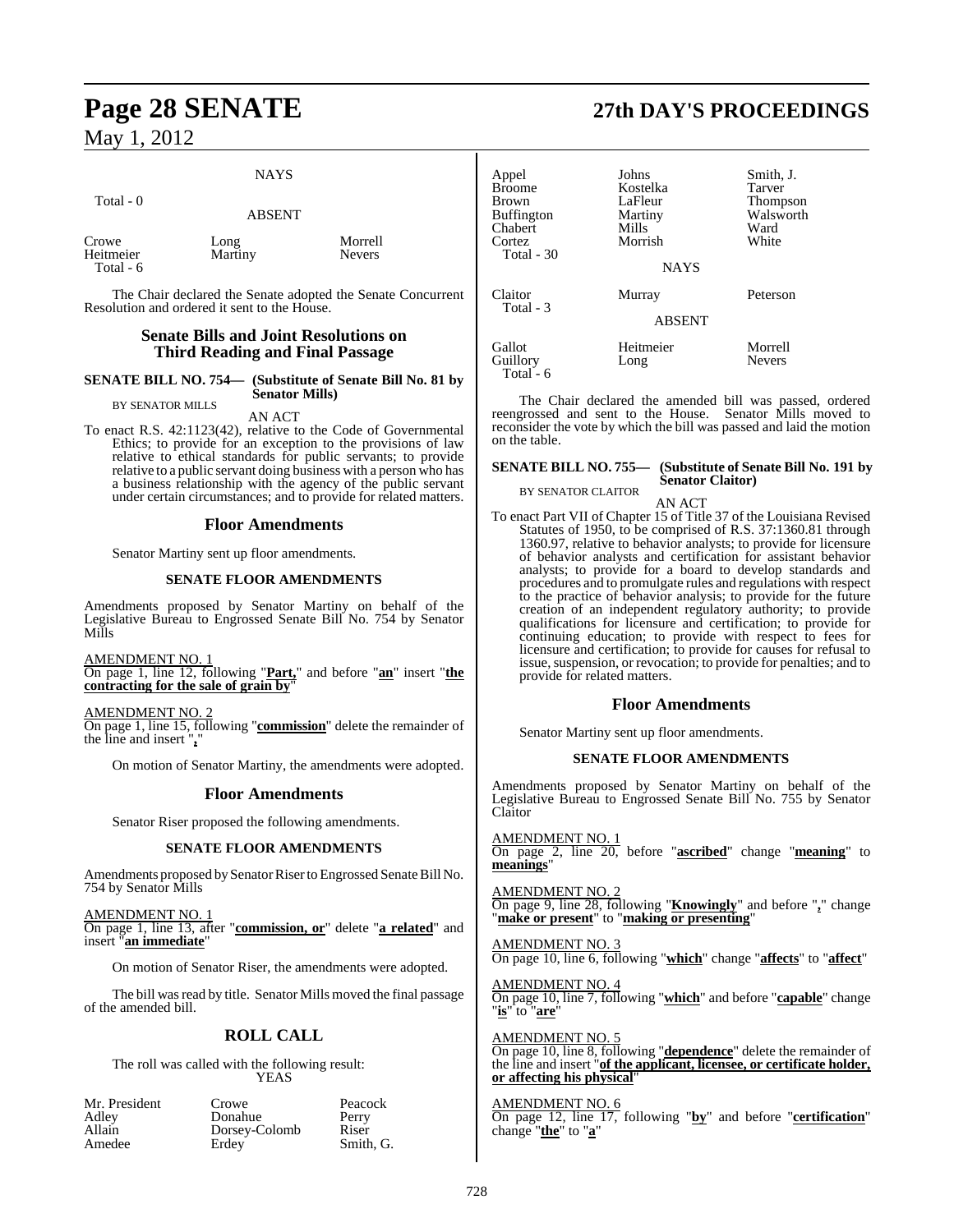# **27th DAY'S PROCEEDINGS Page 29 SENATE**

#### AMENDMENT NO. 7

On page 12, line 18, following "**board**" and before "**would**" insert "**which**"

AMENDMENT NO. 8

On page 13, line 13, following "**continuing**" and before "**adjudication**" change "**and**" to "**an**"

On motion of Senator Martiny, the amendments were adopted.

Senator Gallot moved to recommit the amended bill to the Committee on Commerce, Consumer Protection, and International Affairs.

Senator Claitor objected.

#### **ROLL CALL**

The roll was called with the following result:

#### YEAS

| Mr. President<br>Amedee<br>Appel<br><b>Broome</b><br>Cortez<br>Crowe<br>Donahue<br>Total - 21 | Dorsey-Colomb<br>Gallot<br>Guillory<br>Johns<br>Kostelka<br>LaFleur<br>Mills<br><b>NAYS</b> | Morrell<br>Murray<br>Perry<br>Peterson<br>Riser<br>Tarver<br>Thompson |
|-----------------------------------------------------------------------------------------------|---------------------------------------------------------------------------------------------|-----------------------------------------------------------------------|
| Adley<br>Allain<br><b>Buffington</b><br>Chabert<br>Total - 12                                 | Claitor<br>Erdey<br>Martiny<br>Morrish<br><b>ABSENT</b>                                     | Peacock<br>Smith, G.<br>Smith, J.<br>Walsworth                        |
| Brown<br>Heitmeier                                                                            | Long<br>Nevers                                                                              | Ward<br>White                                                         |

The Chair declared the bill was recommitted.

Senator Gallot moved to reconsider the vote by which the bill was recommitted and laid that motion on the table.

#### **SENATE BILL NO. 756— (Substitute of Senate Bill No. 373 by Senator Mills)** BY SENATOR MILLS

AN ACT

To enact R.S. 22:1856.1, relative to the audit of pharmacy records by certain entities including pharmacy benefit managers; to provide for definitions; to provide with respect to an appeals process; and to provide for related matters.

#### **Floor Amendments**

Senator Martiny sent up floor amendments.

#### **SENATE FLOOR AMENDMENTS**

Amendments proposed by Senator Martiny on behalf of the Legislative Bureau to Engrossed Senate Bill No. 756 by Senator Mills

#### AMENDMENT NO. 1

Total - 6

On page 4, line 22, following "**is**" and before "**on**" change "**solely based**" to "**based solely**"

#### AMENDMENT NO. 2

On page 5, line 25, following "Section 2." and before "provisions" change "This" to "The"

# May 1, 2012

On motion of Senator Martiny, the amendments were adopted.

#### **Floor Amendments**

Senator Mills proposed the following amendments.

#### **SENATE FLOOR AMENDMENTS**

Amendments proposed by Senator Mills to Engrossed Senate Bill No. 756 by Senator Mills

AMENDMENT NO. 1 On page 1, line 15, change "**three**" to"**five**"

#### AMENDMENT NO. 2 On page 5, between lines 24 and 25, insert: "**(4) Any audit conducted pursuant to the participation of a**

## **pharmacy in the Louisiana Medicaid Program.**"

On motion of Senator Mills, the amendments were adopted.

The bill was read by title. Senator Mills moved the final passage of the amended bill.

## **ROLL CALL**

The roll was called with the following result:

#### YEAS

Mr. President Donahue Perry<br>Adley Dorsey-Colomb Peters Allain Erdey<br>Amedee Gallot Amedee Gallot Smith, G.<br>Appel Johns Smith, J. Appel Johns Smith, J. Broome Kostelka<br>Brown LaFleur Buffington Martiny Walsworth<br>Chabert Mills Ward Chabert Mills Ward<br>Cortez Morrish White Cortez Morrish<br>Crowe Murray Total - 32 Claitor Peacock Total - 2

Murray

Dorsey-Colomb Peterson<br>Erdey Riser LaFleur Thompson<br>Martiny Walsworth

ABSENT

**NAYS** 

Guillory Long Nevers Heitmeier Total - 5

The Chair declared the amended bill was passed, ordered reengrossed and sent to the House. Senator Mills moved to reconsider the vote by which the bill was passed and laid the motion on the table.

#### **SENATE BILL NO. 757— (Substitute of Senate Bill No. 388 by Senator Martiny)**

BY SENATOR MARTINY AN ACT

To enact R.S.  $51:705(C)(1)(p)$ , relative to securities; to provide relative to the registration of securities subject to certain laws or practices; to provide certain terms, conditions, procedures, and requirements; and to provide for related matters.

The bill was read by title. Senator Martiny moved the final passage of the bill.

## **ROLL CALL**

The roll was called with the following result: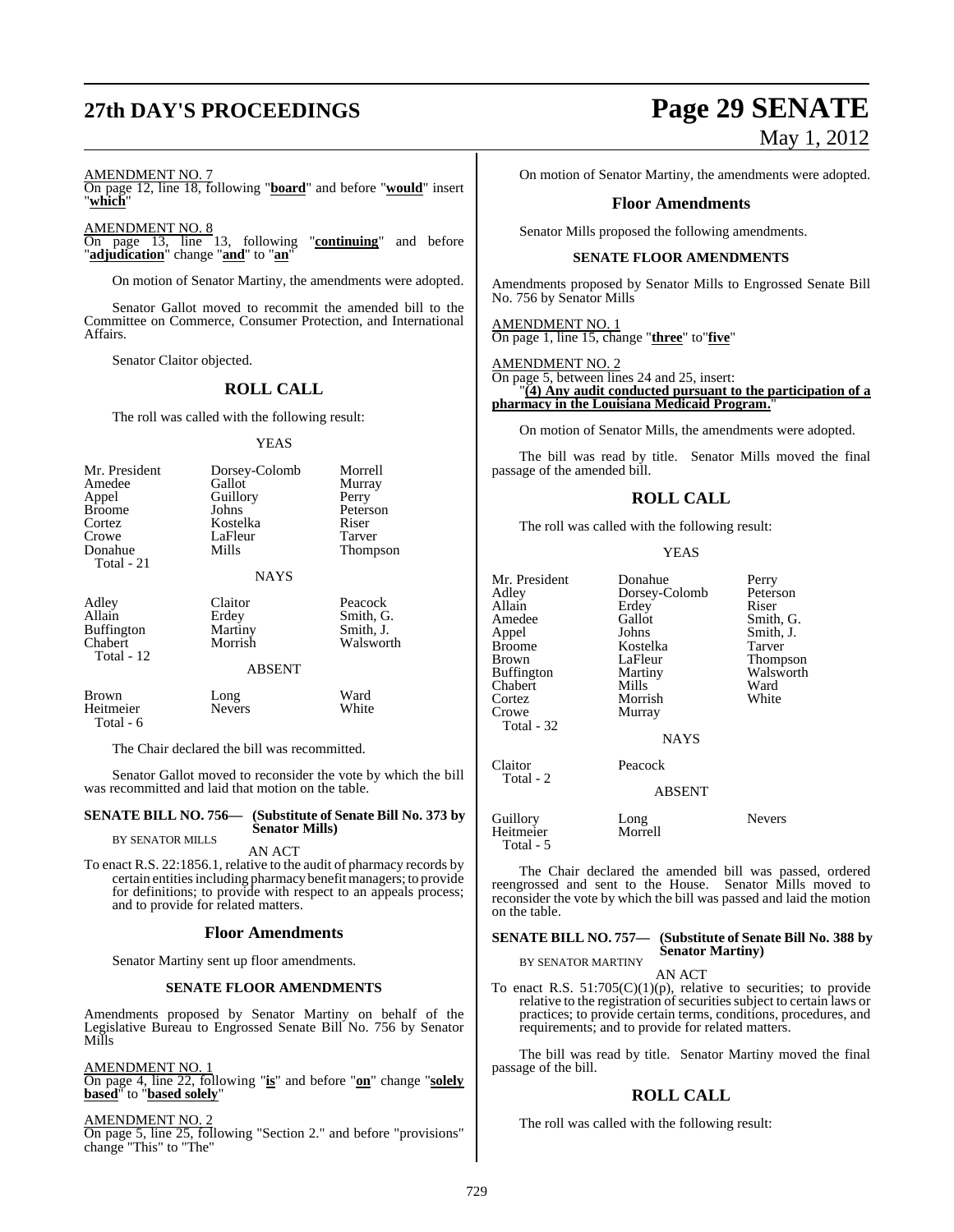Total - 6

|                                                                                                                                         | <b>YEAS</b>                                                                                                                        |                                                                                                          |
|-----------------------------------------------------------------------------------------------------------------------------------------|------------------------------------------------------------------------------------------------------------------------------------|----------------------------------------------------------------------------------------------------------|
| Mr. President<br>Adley<br>Allain<br>Amedee<br>Appel<br>Broome<br>Brown<br>Buffington<br>Chabert<br>Cortez<br>Crowe<br><b>Total - 32</b> | Donahue<br>Dorsey-Colomb<br>Erdey<br>Gallot<br>Johns<br>LaFleur<br>Martiny<br>Mills<br>Morrish<br>Murray<br>Peacock<br><b>NAYS</b> | Perry<br>Peterson<br>Riser<br>Smith, G.<br>Smith, J.<br>Tarver<br>Thompson<br>Walsworth<br>Ward<br>White |
| Claitor<br>Total - 1                                                                                                                    | <b>ABSENT</b>                                                                                                                      |                                                                                                          |
| Guillory<br>Heitmeier                                                                                                                   | Kostelka<br>Long                                                                                                                   | Morrell<br><b>Nevers</b>                                                                                 |

The Chair declared the bill was passed and ordered it sent to the House. Senator Martiny moved to reconsider the vote by which the bill was passed and laid the motion on the table.

#### **SENATE BILL NO. 758— (Substitute of Senate Bill No. 571 by Senator Mills)** BY SENATOR MILLS

#### AN ACT

To enact Chapter 10-D of Title 46 of the Louisiana Revised Statutes of 1950, to be comprised ofR.S. 46:1191 through 1197, relative to a healthcare service district within Department of Health and Hospitals' Region IV; to provide such authority to create the healthcare service district; to provide forthe governing board for the healthcare service district; to provide for the membership of the governing board and for the appointment, terms, and compensation of the board; and to provide for related matters.

#### **Floor Amendments**

Senator Martiny sent up floor amendments.

#### **SENATE FLOOR AMENDMENTS**

Amendments proposed by Senator Martiny on behalf of the Legislative Bureau to Engrossed Senate Bill No. 758 by Senator Mills

AMENDMENT NO. 1 On page 1, lines 3 and 11, change "1197" to "1196"

AMENDMENT NO. 2 On page 4, line 11, change "**1197**" to "**1196**"

On motion of Senator Martiny, the amendments were adopted.

#### **Floor Amendments**

Senator Mills proposed the following amendments.

#### **SENATE FLOOR AMENDMENTS**

Amendments proposed by Senator Mills to Engrossed Senate Bill No. 758 by Senator Mills

AMENDMENT NO. 1

On page 2, line 25, after "**district.**" insert "**Notwithstanding any other provision of law to the contrary, the district or governing board shall have no authority or governance of the hospital service districts and shall have no authority to collect or cause to be collected any hospitalservice district monies, funds, or assets.**"

## **Page 30 SENATE 27th DAY'S PROCEEDINGS**

#### AMENDMENT NO. 2

On page 3, line 24, change "**funding**" to "**finding**"

AMENDMENT NO. 3

On page 5, line 22, after "**district.**" insert "**The prohibition provided for in this Subsection shall not prohibit members of the governing board from having contracts or employment agreements with healthcare institutions or organizations whose purpose is directly related to health care.**"

On motion of Senator Mills, the amendments were adopted.

The bill was read by title. Senator Mills moved the final passage of the amended bill.

#### **ROLL CALL**

The roll was called with the following result:

YEAS

Adley **Donahue** Perry<br>Allain Dorsey-Colomb Peterson Amedee Erdey<br>Appel Gallot Appel Gallot Smith, G.<br>Broome Johns Smith, J. Broome Johns Smith, J.<br>Brown LaFleur Tarver Buffington Martiny Thom<br>
Chabert Mills Ward Chabert Mills Ward<br>
Cortez Morrish White Cortez

Mr. President Crowe Murray **Dorsey-Colomb** Peters<br>Erdev Riser LaFleur Tarver<br>
Martiny Thompson

**NAYS** 

Peacock Total - 1

Total - 30

ABSENT

Claitor Kostelka Nevers Guillory Long Walsworth Heitmeier Total - 8

The Chair declared the amended bill was passed, ordered reengrossed and sent to the House. Senator Mills moved to reconsider the vote by which the bill was passed and laid the motion on the table.

### **Senate Bills and Joint Resolutions on Third Reading and Final Passage, Subject to Call**

#### **Called from the Calendar**

Senator Adley asked that Senate Bill No. 599 be called from the Calendar.

**SENATE BILL NO. 599—** BY SENATOR ADLEY

AN ACT

To amend and reenact R.S. 36:508.2(A) and R.S. 48:1161; to enact R.S. 36:509(F)(11), R.S. 48:25.1, 197, 1161.1, 1161.2, and 1167.1; to repeal R.S. 33:2201(B)(17), R.S. 35:408, R.S. 36:504(A)(9) and 509(M), R.S. 47:820.5, 820.5.2, and 820.5.3, and R.S. 48:1092.1 and 1101.1, relative to the Department of Transportation and Development; provides relative to termination of the Crescent City Connection Division; provides relative to the Crescent City Connection Bridge and ferries; provides relative to the Mississippi River Bridge Authority; to create the Crescent City Transition Fund as a special fund in the state treasury; to provide for the use of monies in the fund; provides relative to transfer of funds, property, buildings, and improvements; and to provide for related matters.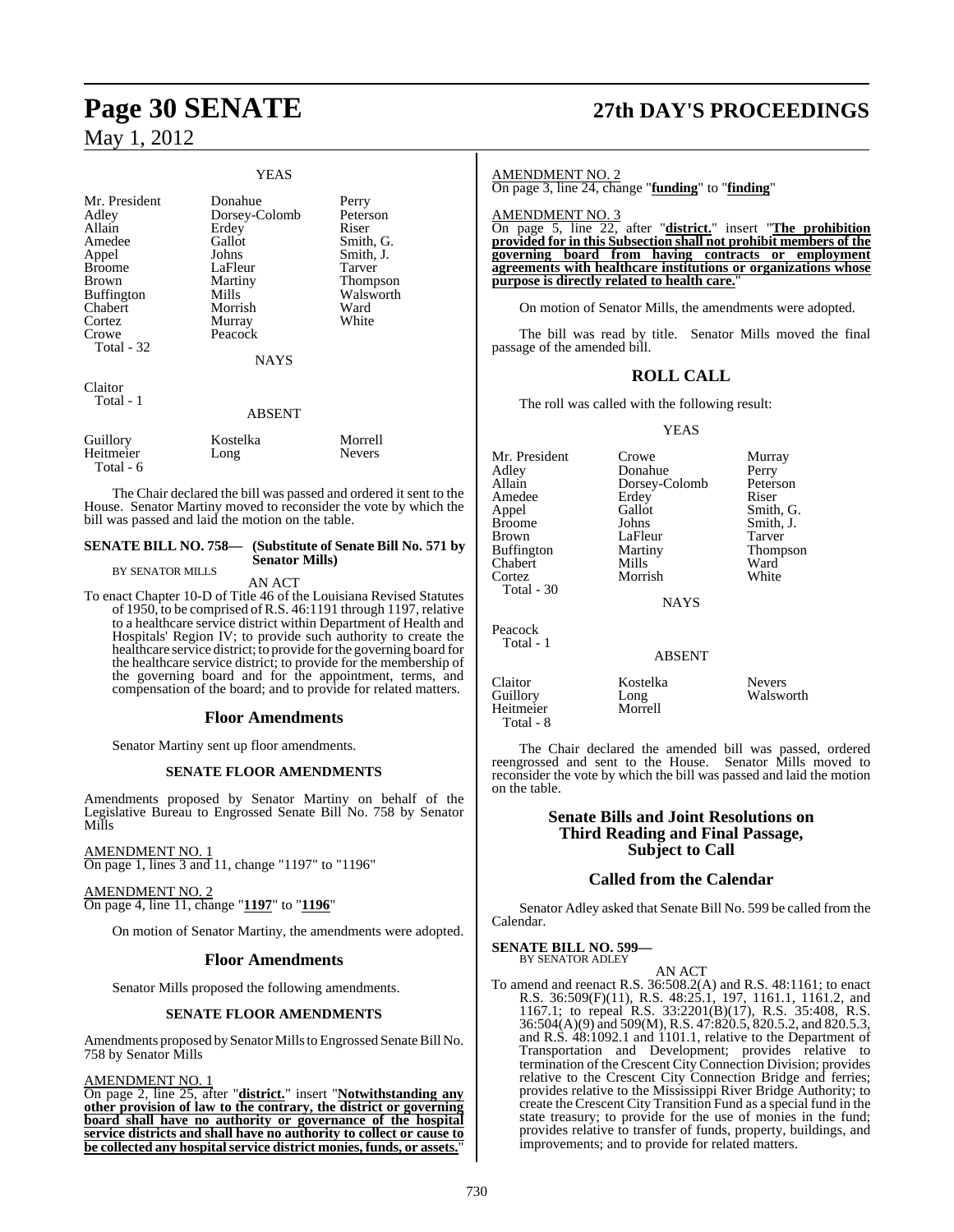## **27th DAY'S PROCEEDINGS Page 31 SENATE**

# May 1, 2012

The bill was read by title. Senator Adley moved the final passage of the previously amended bill. **ROLL CALL** The roll was called with the following result: YEAS Mr. President Cortez Peacock<br>Adley Donahue Perry Donahue Perry<br>Erdey Riser Allain Erdey<br>Amedee Gallot Gallot Smith, J.<br>Johns Tarver Appel Johns Tarver<br>Brown Kostelka Thomp Brown Kostelka Thompson<br>Buffington LaFleur Walsworth Buffington LaFleur Walsworth<br>
Chabert Martiny Ward Chabert Martiny Ward<br>Claitor Morrish White Morrish Total - 27 NAYS Crowe Mills Murray Dorsey-Colomb Morrell Smith, G. Total - 6 ABSENT Broome Heitmeier Nevers<br>
Guillory Long Peterson Guillory Long Total - 6 The Chair declared the amended bill was passed, ordered reengrossed and sent to the House. Senator Adley moved to reconsider the vote by which the bill was passed and laid the motion on the table. **Called from the Calendar** Senator Appel asked that Senate Bill No. 723 be called from the Calendar.  $\begin{tabular}{lcl} \bf SENATE~BILL~NO. 723--\\ &\rm BY~SENATORS APPEL. CHABERT. CORTEZ. CROWE, MARTINY AND MORRELL AND REPRESENTATIVES LEGER AND BROSSETT AND SENATORS ALARIO, ALLAIN, BROME, DONAHUE, DORSEY-COLOMB, ERDEF, GALLOT, JOHNS, KOSTELKA, LAFLEUR, MILIS, MOLSWORTH, WARD AND WHTE \end{tabular}$ AN ACT To enact Chapter 54 of Title 51 of the Louisiana Revised Statutes of 1950, to be comprised of R.S. 51:3111 through 3118, relative to the Louisiana International Trade Initiative; to create the office of international commerce within the Department of Economic Development; to create the Louisiana Board of International Commerce; to provide for membership of the board; to provide for powers and duties of the board; to provide for definitions, terms, procedures, and conditions; to provide for development of a master international trade plan and an annual report; to provide for legislative oversight; and to provide for related matters. **Floor Amendments** Senator Martiny sent up floor amendments. **SENATE FLOOR AMENDMENTS** Amendments proposed by Senator Martiny on behalf of the Legislative Bureau to Engrossed Senate Bill No. 723 by Senator Appel AMENDMENT NO. 1 On page 1, line 11, following "Statutes" and before "to" insert "of  $1950$ . AMENDMENT NO. 2 On page 3, line 5, following "**including**" change "**, but not limited to,**" to "**but not limited to**" AMENDMENT NO. 3 On page 3, line 11, following "**means**" and before "**the**" change "**, but is not limited to,**" to "**but is not limited to**" AMENDMENT NO. 4 On page 3, line 21, following "**as**" and before "**office**" change "**the**" to "**an**" AMENDMENT NO. 5 On page 4, line 6, following "**include**" and before "**the**" change "**, but are not limited to,**" to "**but are not limited to**" AMENDMENT NO. 6 On page 5, line 8, following "**use**" and before "**criteria**" change "**this**" to "**these**" AMENDMENT NO. 7 On page 5, line 10, following "**Paragraph**" and before "**.**" change "**(B)(2) of this Section**" to "**(2) of this Subsection**" AMENDMENT NO. 8 On page 5, line 17, following "**Paragraph**" and before "**in**" change "**(B)(2) of this Section**" to "**(2) of this Subsection**" AMENDMENT NO. 9 On page 6, line 2, following "**include**" and before "**the**" change "**, but are not limited to,**" to "**but are not limited to**" AMENDMENT NO. 10 On page 6, line 14, following "**Paragraph**" and before "**to**" change "**(B)(2) of this Section**" to "**(2) of this Subsection**" AMENDMENT NO. 11 On page 9, line 10, following "**(i)**" change "**Baton Rouge Metro Airport**" to "**Baton Rouge Metropolitan Airport**" AMENDMENT NO. 12 On page 9, line 12, following "**(iii)**" and before "**New**" insert "**Louis Armstrong**" AMENDMENT NO. 13 On page 10, line 25, change "**herein**" to "**in this Chapter**" AMENDMENT NO. 14 On page 10, line 28, following "**forth**" change "**herein**" to "**in this Chapter**" AMENDMENT NO. 15 On page 11, line 23, following "**project**" and before "**projects**" change "**, and shall only include in the master plan,**" to "**and shall include in the master plan only**" AMENDMENT NO. 16 On page 12, line 11, following "**Paragraph**" and before "**of**" change "**(B)(3)**" to "**(3)**" AMENDMENT NO. 17 On page 12, line 12, change "**Section**" to "**Subsection**" AMENDMENT NO. 18 On page 12, line 17, following "**with**" change "**Paragraph**" to "**Subparagraph**" On motion of Senator Martiny, the amendments were adopted. **Floor Amendments** Senator Appel proposed the following amendments.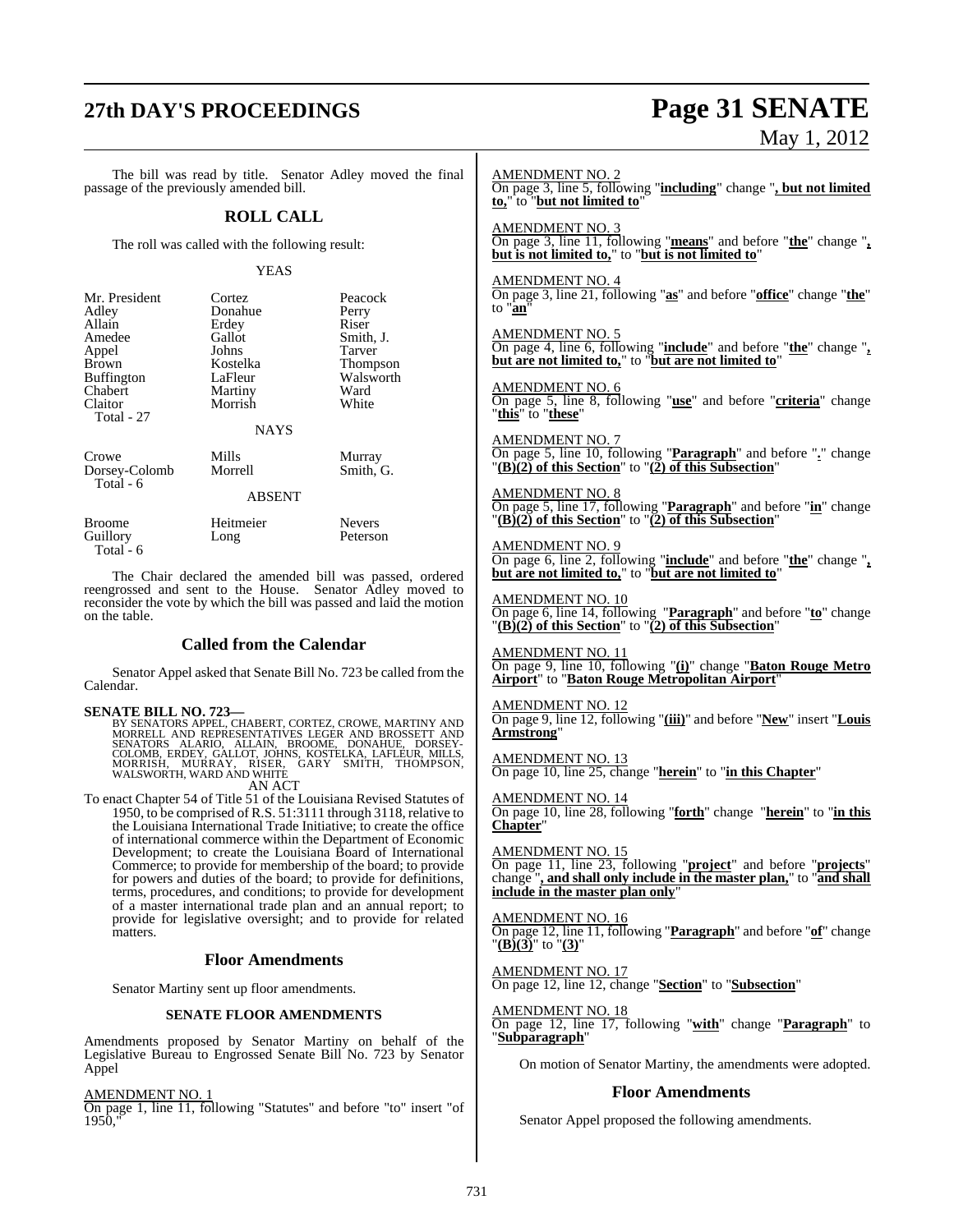# **Page 32 SENATE 27th DAY'S PROCEEDINGS**

**SENATE FLOOR AMENDMENTS** Amendments proposed by Senator Appel to Engrossed Senate Bill No. 723 by Senator Appel AMENDMENT NO. 1 On page 5, line 10, after"**Section.**" delete the remainder of the line and at the beginning of line 11, add "**(4) Include in the master plan projects approved**" AMENDMENT NO. 2 On page 5, line 11, after "**board.**" delete the remainder of the line and at the beginning of line 12, add "**(5) Include in the annual report a detailed description of each project**" AMENDMENT NO. 3 On page 5, at the beginning of line 13, add "**(6)**" AMENDMENT NO. 4 On page 5, line 16, change "**(4)**" to "**(7)**" AMENDMENT NO. 5 On page 5, line 24, change "**(5)**" to "**(8)**" AMENDMENT NO. 6 On page 5, line 27, change "**(6)**" to "**(9)**" AMENDMENT NO. 7 On page 6, line 6, change "**(7)**" to "**(10)**" AMENDMENT NO. 8 On page 6, at the beginning of line 9, add "**(11)**" AMENDMENT NO. 9 On page 6, line 12, change "**(8)**" to "**(12)**" AMENDMENT NO. 10 On page 6, line 17, change "**(9)**" to "**(13)**" AMENDMENT NO. 11 On page 6, line 18, change "**(10)**" to "**(14)**" AMENDMENT NO. 12 On page 6, line 20, change "**(11)**" to "**(15)**" AMENDMENT NO. 13 On page 7, line 1, change "**(12)**" to "**(16)**" AMENDMENT NO. 14 On page 7, line 7, change "**(13)**" to "**(17)**" AMENDMENT NO. 15 On page 7, line 8, change "**(14)**" to "**(18)**" AMENDMENT NO. 16 On page 7, line 12, change "**(15)**" to "**(19)**" AMENDMENT NO. 17 On page 7, line 14, change "**(16)**" to "**(20)**" AMENDMENT NO. 18 On page 7, line 19, change "**(17)**" to "**(21)**"

AMENDMENT NO. 19 On page 11, line 14, change "**R.S. 51:3115(B)(12)**" to "**R.S. 51:3115(B)(16)**"

On motion of Senator Appel, the amendments were adopted.

### **Floor Amendments**

Senator Appel proposed the following amendments.

#### **SENATE FLOOR AMENDMENTS**

Amendments proposed by Senator Appel to Engrossed Senate Bill No. 723 by Senator Appel

AMENDMENT NO. 1 On page 1, line 3, change "Trade" to "Commerce"

AMENDMENT NO. 2 On page 1, line 13, change "**TRADE**" to "**COMMERCE**"

AMENDMENT NO. 3 On page 1, line 15, change "**Louisiana International**" to "**office of international commerce**"

AMENDMENT NO. 4 On page 1, line 16, delete "**Trade Initiative**"

AMENDMENT NO. 5 On page 2, line 1, change "**Louisiana International Trade Initiative**" to "**office of international commerce**"

AMENDMENT NO. 6 On page 2, line 12, change "**Trade**" to "**Commerce**"

AMENDMENT NO. 7 On page 3, line 8, on page 10, line 23, and on page 10, line 25, change "**Master International Trade Plan**" to "**Master Plan of International Commerce**"

#### AMENDMENT NO. 8

On page 3, line 17, after "**Chapter.**" insert "**For purposes of this Chapter, each project shall have a cost of more than one million dollars. As it relates to ports, projects of any inland port or projects from any port or harbor district other than an international port shall not be included in the meaning of "project".**"

AMENDMENT NO. 9 On page 5, line 24, change "**Develop and coordinate**" to "**Develop, coordinate, and monitor**"

AMENDMENT NO. 10 On page 8, delete line 7, and insert "**(iii) Central Louisiana Economic Development Alliance.**"

AMENDMENT NO. 11 On page 10, line 5, delete "**voting**"

AMENDMENT NO. 12 On page 10, line 10, change "**quarterly**" to "**monthly**"

AMENDMENT NO. 13 On page 11, line 15, change "**Only**" to "**Except as specified in Paragraph (4) of this Subsection, only**"

AMENDMENT NO. 14 On page 11, line 23, after "**shall**" delete the remainder of the line and insert "**approve such projectsfor inclusion in the master plan only if they are** 

AMENDMENT NO. 15 On page 11, line 24, after "**plan.**" insert "**Every project submitted to the board shall include a return on investment analysis in a form acceptable to the department. The board shall place emphasis on the results of the return on investment analysis when determining whether to approve the project.**"

AMENDMENT NO. 16 On page 12, line 1, after "**evaluation**" insert "**, including the return on investment analysis,**"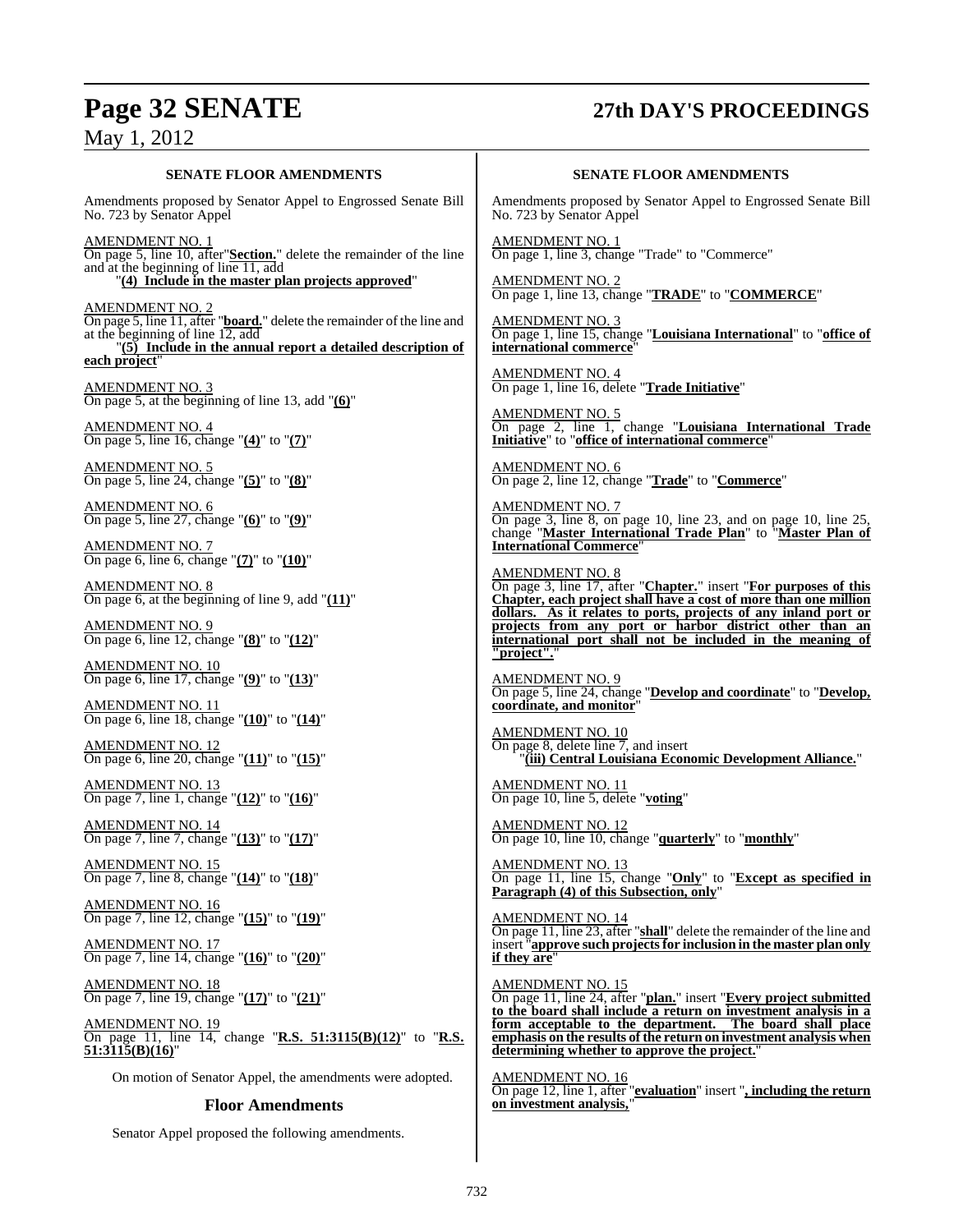# **27th DAY'S PROCEEDINGS Page 33 SENATE**

# May 1, 2012

AMENDMENT NO. 17

On page 12, between lines 19 and 20, insert the following: "**(4) The department may identify, plan, and develop**

**projects including those relating to international trade without submitting them to the board for approval as being consistent with the master plan. Such projects may be developed by the department independent of the board.**"

#### AMENDMENT NO. 18

On page 13, delete lines 6 through 9 and insert the following:

"**B. Notwithstanding any provision of law to the contrary, nothing in this Chapter shall be construed to affect the Airport Construction and Development Priority Program, R.S. 2:801 et seq.**"

On motion of Senator Appel, the amendments were adopted.

#### **Floor Amendments**

Senator Gallot proposed the following amendments.

#### **SENATE FLOOR AMENDMENTS**

Amendments proposed by Senator Gallot to Engrossed Senate Bill No. 723 by Senator Appel

AMENDMENT NO. 1

On page 11, delete line 15 and 16 and on line 17 delete "**state.**" and insert the following:

"**B.(1) Only projects included in the master plan shall be eligible for assistance, financial, technical, or otherwise, from the office or department.**"

AMENDMENT NO. 2

On page 12, delete lines 11 and 12 and insert: "**assistance of the office or the department, except as provided in Paragraph (3) of this Subsection.**"

AMENDMENT NO. 3 On page 12, line 16, change "**utilize**" to "**be provided**"

Senator Gallot moved the adoption of the amendments.

Senator Appel objected.

## **ROLL CALL**

The roll was called with the following result:

#### YEAS

| Adley<br><b>Broome</b><br>Brown<br><b>Buffington</b><br>Dorsey-Colomb<br>Gallot<br>Total - 17 | Kostelka<br>LaFleur<br>Mills<br>Morrell<br>Murray<br>Peacock | Riser<br>Smith, J.<br>Tarver<br>Walsworth<br>Ward    |
|-----------------------------------------------------------------------------------------------|--------------------------------------------------------------|------------------------------------------------------|
|                                                                                               | <b>NAYS</b>                                                  |                                                      |
| Mr. President<br>Allain<br>Amedee<br>Appel<br>Chabert<br>Claitor<br>Total - 17                | Cortez<br>Crowe<br>Donahue<br>Erdey<br>Guillory<br>Johns     | Martiny<br>Morrish<br>Smith, G.<br>Thompson<br>White |
|                                                                                               | <b>ABSENT</b>                                                |                                                      |
| Heitmeier<br>Long                                                                             | <b>Nevers</b><br>Perry                                       | Peterson                                             |

Total - 5

The Chair declared the amendments were rejected.

#### **Floor Amendments**

Senator Crowe proposed the following amendments.

#### **SENATE FLOOR AMENDMENTS**

Amendments proposed by Senators Crowe and Alario to Engrossed Senate Bill No. 723 by Senator Appel

#### AMENDMENT NO. 1

On page 8, line 26, change "**Four**" to "**Six**"

## AMEND<u>MENT NO. 2</u>

On page 9, at the end of line 6, insert "**The governor shall select at least one representative from each of the ports submitting nominations.**"

Senator Crowe moved the adoption of the amendments.

Senator Appel objected.

## **ROLL CALL**

The roll was called with the following result:

Morrell<br>Perry

YEAS

Mr. President Guillory Riser<br>Amedee Johns Smith Amedee Johns Smith, G.<br>Broome Kostelka Thompson Broome Kostelka Thompson Dorsey-Colomb Mills Ward<br>Erdey Morrell White Gallot Total - 20

Buffington Total - 12 LaFleur Walsworth<br>
Mills Ward

NAYS

Adley Chabert Martiny<br>Appel Claitor Murray Appel Claitor<br>Brown Cortez

Cortez Peacock<br>
Donahue Tarver

## ABSENT

Allain Morrish Smith, J.<br>Heitmeier Nevers Heitmeier<br>Long Total - 7

Peterson

The Chair declared the amendments were adopted.

#### **Floor Amendments**

Senator Mills proposed the following amendments.

#### **SENATE FLOOR AMENDMENTS**

Amendments proposed by Senator Mills to Engrossed Senate Bill No. 723 by Senator Appel

AMENDMENT NO. 1

On page 8, line delete line 10 and insert "**(vi) Acadiana Economic Development Authority.**"

On motion of Senator Mills, the amendments were adopted.

#### **Floor Amendments**

Senator Cortez proposed the following amendments.

#### **SENATE FLOOR AMENDMENTS**

Amendments proposed by Senator Cortez to Engrossed Senate Bill No. 723 by Senator Appel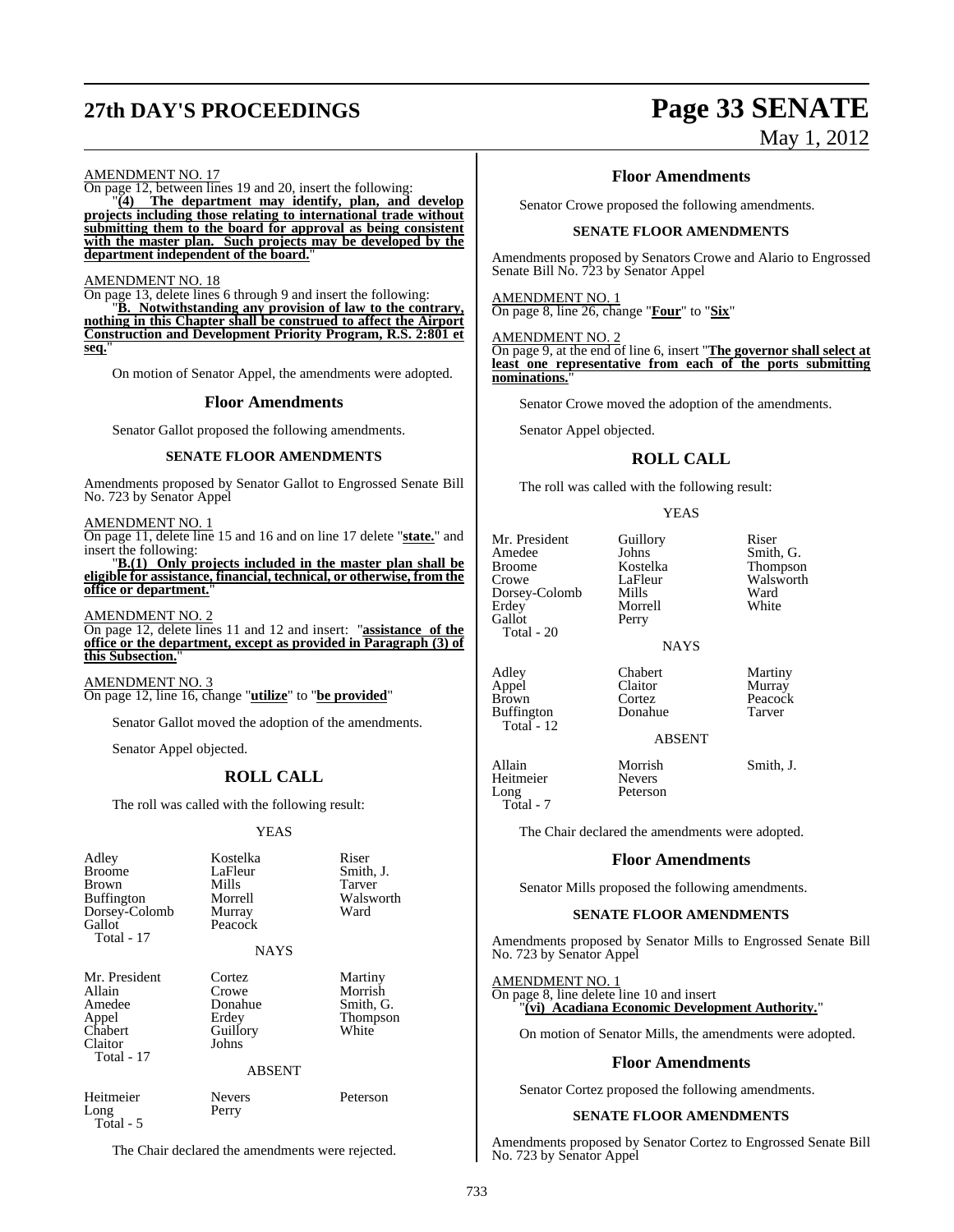# **Page 34 SENATE 27th DAY'S PROCEEDINGS**

AMENDMENT NO. 1

On page 10, line 28, after "**herein**" insert "**including legislative approval,**"

AMENDMENT NO. 2 On page 12, delete line 20 and insert: "**C.(1)(a) The master plan shall be**"

AMENDMENT NO. 3

On page 12, line 24, delete "**Works.**" and insert the following: "**Works for approval on or before the fifteenth day of the regular legislative session of each year.**

**(b) If any committee disapproves the master plan, it shall send the master plan back to the board together with a brief summary of the reasons for disapproval and may make recommendations concerning changes it deems necessary or appropriate to remedy any deficiencies in the plan.**

**(c) After approval of the committees, the legislature may approve or disapprove the master plan by resolution adopted by a majority vote of the members of each house of the legislature. If the legislature disapproves the master plan, it shall include in the resolution a briefsummary of the reasonsfor disapproval and may make recommendations concerning any changes it deems necessary or appropriate to remedy any deficienciesin the master plan.**

**(d) If the legislature approves the master plan, or if the legislature fails to take action on the master plan within sixty days after the plan is submitted, the board shall implement the** plan as submitted.<br>(e) At an

**(e) At any time subsequent to the adoption or implementation of the master plan in accordance with the procedure set forth in this Chapter, the board may amend or supplement the plan or add or delete projects. No project shall be added or deleted unless and until the amendment to the master plan is approved as provided by this Section. However, if such project is added or deleted while the legislature is not in session, the board shall submit the addition or deletion to the master plan to the Joint Legislative Committee on the Budget for approval.**"

On motion of Senator Cortez, the amendments were adopted.

#### **Floor Amendments**

Senator Morrish proposed the following amendments.

#### **SENATE FLOOR AMENDMENTS**

Amendments proposed by Senator Morrish to Engrossed Senate Bill No. 723 by Senator Appel

#### AMENDMENT NO. 1

On page 9, delete line 11, and insert: "**(ii) The Chennault International Airport Authority.**"

On motion of Senator Morrish, the amendments were adopted.

#### **Floor Amendments**

Senator Appel proposed the following amendments.

#### **SENATE FLOOR AMENDMENTS**

Amendments proposed by Senator Appel to Engrossed Senate Bill No. 723 by Senator Appel

AMENDMENT NO. 1

On page 7, line 29, change "**Four**" to "**Eight**"

On motion of Senator Appel, the amendments were adopted.

### **Floor Amendments**

Senator Gallot proposed the following amendments.

#### **SENATE FLOOR AMENDMENTS**

Amendments proposed by Senator Gallot to Engrossed Senate Bill No. 723 by Senator Appel

#### AMENDMENT NO. 1

On page 11, delete line 15 and 16 and on line 17 delete "**state.**" and insert the following:

"**B.(1) Only projects included in the master plan shall be eligible for assistance, financial, technical, or otherwise, from the office or department.**"

#### AMENDMENT NO. 2

On page 12, delete lines 11 and 12 and insert: "**assistance of the office or the department, except as provided in Paragraph (3) of this Subsection.**"

#### AMENDMENT NO. 3

On page 12, line 16, change "**utilize**" to "**be provided**"

Senator Gallot moved the adoption of the amendments.

Senator Appel objected.

#### **ROLL CALL**

The roll was called with the following result:

#### YEAS

Adley Johns Riser Amedee Kostelka Smith, G. Buffington Mills<br>Cortez Morrish Cortez Morrish Thompson Dorsey-Colomb Peaco<br>Erdey Perry Erdey<br>Gallot Total - 25

LaFleur Smith, J.<br>Mills Tarver Murray Walsworth<br>Peacock Ward Peterson

Donahue<br>Guillory

#### NAYS

Mr. President Chabert Martiny<br>
Allain Claitor Morrell Allain Claitor Morre<br>
Appel Donahue White Broome Total - 11

#### ABSENT

Heitmeier Long Nevers Total - 3

The Chair declared the amendments were adopted.

#### **Floor Amendments**

Senator Thompson proposed the following amendments.

#### **SENATE FLOOR AMENDMENTS**

Amendments proposed by Senator Thompson to Engrossed Senate Bill No. 723 by Senator Appel

AMENDMENT NO. 1

On page 9, between lines 15 and 16, insert: "**(vii) Monroe Regional Airport.**"

On motion of Senator Thompson, the amendments were adopted.

The bill was read by title. Senator Appel moved the final passage of the amended bill.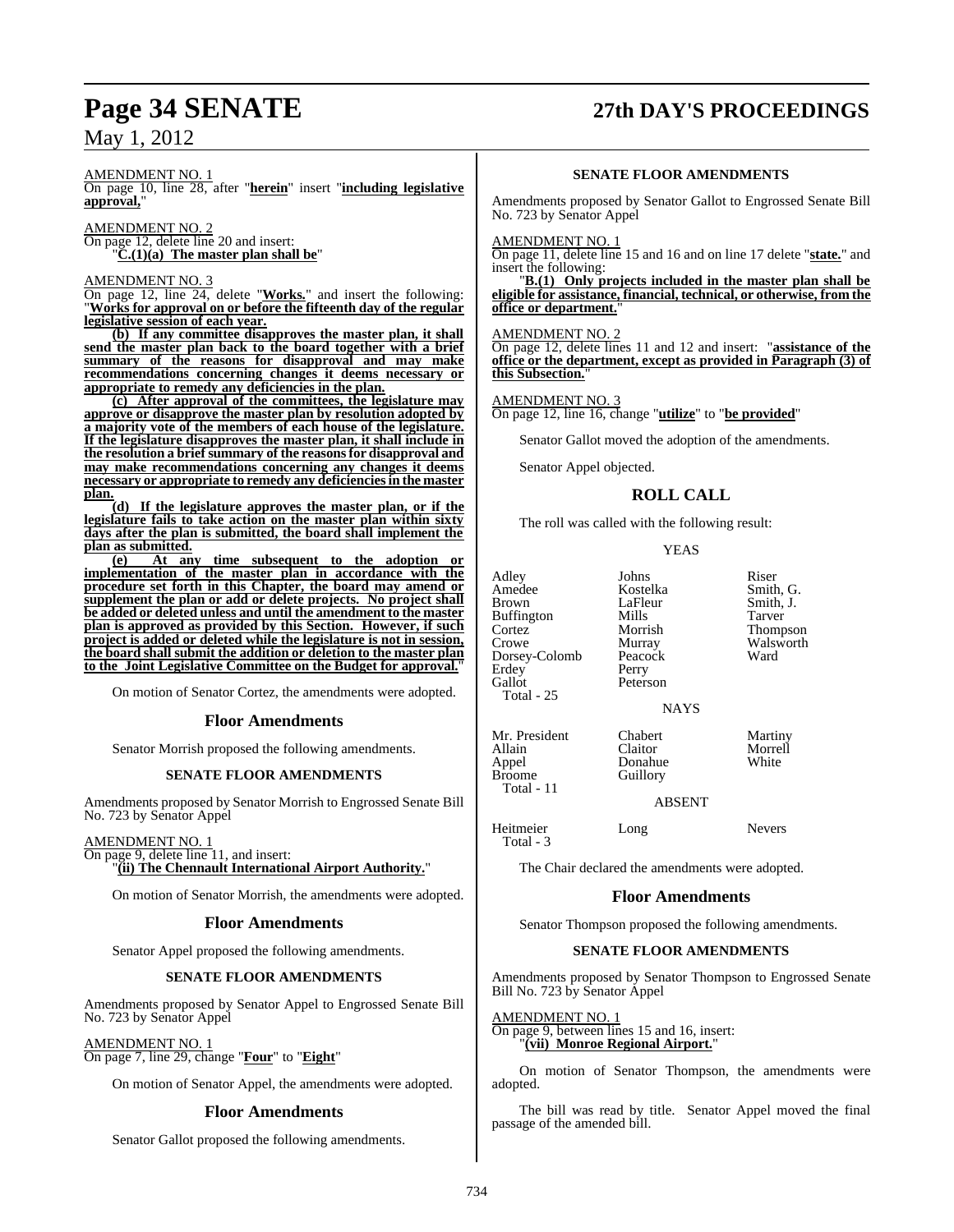## **27th DAY'S PROCEEDINGS Page 35 SENATE**

## **ROLL CALL**

The roll was called with the following result:

#### YEAS

| Mr. President<br>Allain<br>Amedee<br>Appel<br><b>Broome</b><br><b>Brown</b><br><b>Buffington</b><br>Chabert<br>Claitor<br>Cortez<br>Crowe<br>Donahue<br>Total - 34 | Dorsey-Colomb<br>Erdey<br>Gallot<br>Guillory<br>Johns<br>Kostelka<br>LaFleur<br>Martiny<br>Mills<br>Morrell<br>Morrish<br>Murray<br><b>NAYS</b> | Peacock<br>Perry<br>Riser<br>Smith, G.<br>Smith, J.<br><b>Tarver</b><br><b>Thompson</b><br>Walsworth<br>Ward<br>White |
|--------------------------------------------------------------------------------------------------------------------------------------------------------------------|-------------------------------------------------------------------------------------------------------------------------------------------------|-----------------------------------------------------------------------------------------------------------------------|
|                                                                                                                                                                    |                                                                                                                                                 |                                                                                                                       |
| Total - 0                                                                                                                                                          | ABSENT                                                                                                                                          |                                                                                                                       |

| Adley<br>Heitmeier<br>Total - 5 | Long<br><b>Nevers</b> | Peterson |
|---------------------------------|-----------------------|----------|
|                                 |                       |          |

The Chair declared the amended bill was passed, ordered reengrossed and sent to the House. Senator Appel moved to reconsider the vote by which the bill was passed and laid the motion on the table.

#### **House Concurrent Resolutions on Second Reading Reported by Committees**

## **HOUSE CONCURRENT RESOLUTION NO. 46—** BY REPRESENTATIVE ORTEGO A CONCURRENT RESOLUTION

To urge and request state agencies, when translating information from the English language to the French language, to make

every effort tomake such translations using Louisiana French by utilizing dictionaries and other resources dedicated to the preservation and celebration of this unique language.

Reported favorably by the Committee on Senate and Governmental Affairs.

The resolution was read by title. Senator Perry moved to concur in the House Concurrent Resolution.

## **ROLL CALL**

The roll was called with the following result:

#### **YEAS**

| Mr. President | Cortez          | Morrish       |
|---------------|-----------------|---------------|
| Adley         | Crowe           | Murray        |
| Allain        | Dorsey-Colomb   | Perry         |
| Amedee        | Erdey           | Riser         |
| Appel         | Guillory        | Smith, C      |
| <b>Broome</b> | Johns           | Tarver        |
| Brown         | Kostelka        | <b>Thomps</b> |
| Buffington    | LaFleur         | Walswo        |
| Chabert       | Martiny         | White         |
| Claitor       | Mills           |               |
| Total - 29    |                 |               |
|               | <b>ATA SZCI</b> |               |

rowe Murray<br>Morsey-Colomb Perry Porsey-Colomb Perry<br>
Perry Riser Appel Guillory Smith, G. Expedience Thompson<br>Brown Kostelland Thompson<br>Alsworth **Tartiny**  $\overline{\text{fills}}$ 

Walsworth<br>White

NAYS

Total - 0

# May 1, 2012

#### ABSENT

| Donahue      | Morrell       | Smith, J. |
|--------------|---------------|-----------|
| Gallot       | <b>Nevers</b> | Ward      |
| Heitmeier    | Peacock       |           |
| Long         | Peterson      |           |
| Total - $10$ |               |           |
|              |               |           |

The Chair declared the Senate concurred in the House Concurrent Resolution and ordered it returned to the House.

## **HOUSE CONCURRENT RESOLUTION NO. 58—** BY REPRESENTATIVE NORTON

A CONCURRENT RESOLUTION

To direct the presiding officers of the Legislature of Louisiana to ensure that appropriate recognition of the sacrifices of Louisianians who have served as members of the Armed Forces of the United States in Iraq be displayed on the website of the legislature.

Reported with amendments by the Committee on Senate and Governmental Affairs.

#### **SENATE COMMITTEE AMENDMENTS**

Amendments proposed by Senate Committee on Senate and Governmental Affairs to Original House Concurrent Resolution No. 58 by Representative Norton

#### AMENDMENT NO. 1

On page 1, line 2, change "direct" to "urge and request"

AMENDMENT NO. 2 On page 2, line 1, change "direct" to "urge and request"

On motion of Senator Amedee, the committee amendment was adopted.

#### **Floor Amendments**

Senator Amedee proposed the following amendments.

#### **SENATE FLOOR AMENDMENTS**

Amendments proposed by Senator Amedee to Original House Concurrent Resolution No. 58 by Representative Norton

AMENDMENT NO. 1

On page 1, line 4 after "in" delete "Iraq" and insert "the War on Terror<sup>'</sup>

#### AMENDMENT NO. 2

On page 1. delete line 8 and insert "of the United States in the War on Terror; and"

#### AMENDMENT NO. 3

On page 1, delete line 10 and insert the following: "have been withdrawn from Iraq and the draw-down of troops from Afghanistan has begun, it is appropriate for the State of Louisiana to formally"

#### AMENDMENT NO. 4

On page 1, line 15 after "in" delete "Iraq" and insert "the War on Terror

On motion of Senator Amedee, the amendments were adopted.

The resolution was read by title. Senator Amedee moved to concur in the amended House Concurrent Resolution.

#### **ROLL CALL**

The roll was called with the following result: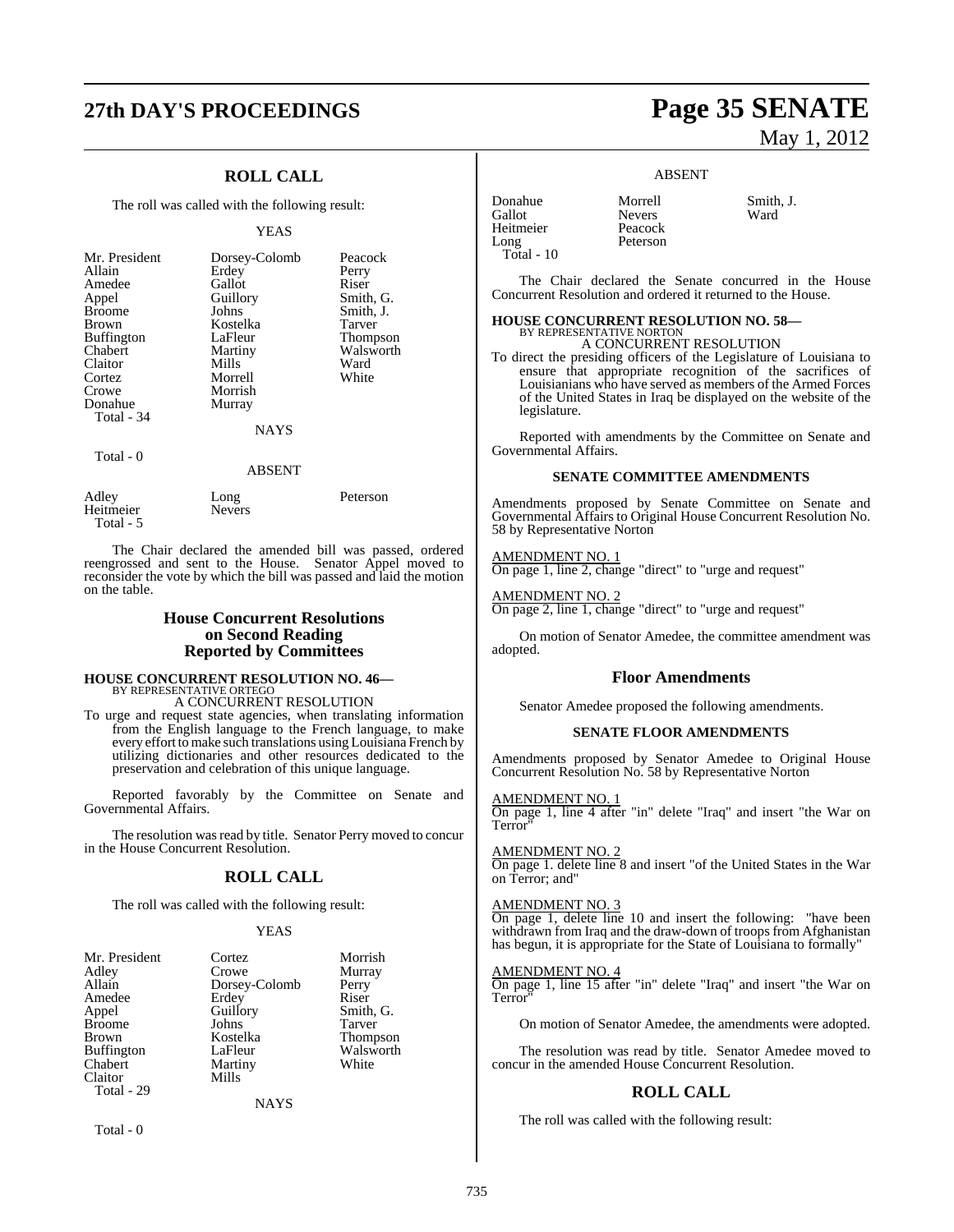#### YEAS

| Mr. President<br>Adley<br>Allain<br>Amedee<br>Appel<br><b>Broome</b><br><b>Buffington</b><br>Chabert<br>Claitor<br>Cortez<br>Donahue<br>Total - 32 | Dorsey-Colomb<br>Erdey<br>Gallot<br>Guillory<br>Johns<br>Kostelka<br>LaFleur<br>Martiny<br>Mills<br>Morrish<br>Murray | Peacock<br>Perry<br>Riser<br>Smith, G.<br>Smith, J.<br>Tarver<br>Thompson<br>Walsworth<br>Ward<br>White |
|----------------------------------------------------------------------------------------------------------------------------------------------------|-----------------------------------------------------------------------------------------------------------------------|---------------------------------------------------------------------------------------------------------|
|                                                                                                                                                    | <b>NAYS</b>                                                                                                           |                                                                                                         |
| Total - 0                                                                                                                                          | <b>ABSENT</b>                                                                                                         |                                                                                                         |
| Brown<br>Crowe<br>Heitmeier<br>Total - 7                                                                                                           | Long<br>Morrell<br><b>Nevers</b>                                                                                      | Peterson                                                                                                |

The Chair declared the Senate had concurred in the amended House Concurrent Resolution and ordered it returned to the House.

## **HOUSE CONCURRENT RESOLUTION NO. 6—** BY REPRESENTATIVE STUART BISHOP A CONCURRENT RESOLUTION

To amend the Department of Wildlife and Fisheries rule (LAC  $76:V.115(E)(1)$ , which provides exemptions from the

department's rules governing private possession of potentially dangerous quadrupeds, exotic cats, and nonhuman primates, to include in those exemptions the Zoo of Acadiana so long as it meets the American Zoo and Aquarium Association standards for enclosures and to direct the office of the state register to print the amendments in the Louisiana Administrative Code.

Reported favorably by the Committee on Natural Resources.

The resolution was read by title. Senator Murray moved to concur in the House Concurrent Resolution.

### **ROLL CALL**

The roll was called with the following result:

#### YEAS

| Mr. President<br>Adley<br>Allain<br>Amedee<br>Appel<br><b>Brown</b><br><b>Buffington</b><br>Chabert<br>Cortez<br>Donahue<br>Dorsey-Colomb<br>Total - 31 | Erdey<br>Gallot<br>Guillory<br>Johns<br>Kostelka<br>LaFleur<br>Martiny<br>Mills<br>Morrell<br>Morrish<br>Murray<br><b>NAYS</b> | Perry<br>Riser<br>Smith, G.<br>Smith, J.<br>Tarver<br>Thompson<br>Walsworth<br>Ward<br>White |
|---------------------------------------------------------------------------------------------------------------------------------------------------------|--------------------------------------------------------------------------------------------------------------------------------|----------------------------------------------------------------------------------------------|
| Total - 0                                                                                                                                               | <b>ABSENT</b>                                                                                                                  |                                                                                              |
| <b>Broome</b><br>Claitor<br>Crowe                                                                                                                       | Heitmeier<br>Long<br><b>Nevers</b>                                                                                             | Peacock<br>Peterson                                                                          |

The Chair declared the Senate concurred in the House Concurrent Resolution and ordered it returned to the House.

Total - 8

## **Page 36 SENATE 27th DAY'S PROCEEDINGS**

#### **Rules Suspended**

Senator Murray asked for and obtained a suspension of the rules to advance to:

### **House Bills and Joint Resolutions on Third Reading and Final Passage**

#### **HOUSE BILL NO. 113—**

BY REPRESENTATIVE SCHEXNAYDER AN ACT

To amend and reenact R.S.  $51:656(C)(1)(f)$  and  $658(B)$  and to enact R.S. 51:650(13), relative to fireworks; to define resident; to establish a resident and nonresident subclassification of fireworks retailer; to establish fees for the resident and nonresident subclassification of fireworks retailer; to increase the maximum criminal fine for operating without a permit; and to provide for related matters.

The bill was read by title. Senator Amedee moved the final passage of the bill.

#### **ROLL CALL**

The roll was called with the following result:

#### YEAS

| Mr. President | Crowe         | Morrish   |
|---------------|---------------|-----------|
| Adley         | Dorsey-Colomb | Murray    |
| Allain        | Erdey         |           |
|               |               | Perry     |
| Amedee        | Gallot        | Riser     |
| Appel         | Guillory      | Smith, G. |
| Broome        | Johns         | Smith, J. |
| Brown         | Kostelka      | Tarver    |
| Buffington    | LaFleur       | Thompson  |
| Chabert       | Martiny       | Walsworth |
| Claitor       | Mills         | Ward      |
| Cortez        | Morrell       | White     |
|               |               |           |
| Total - 33    |               |           |
|               | <b>NAYS</b>   |           |
|               |               |           |
| Peacock       |               |           |
| Total - 1     |               |           |
|               | <b>ABSENT</b> |           |
|               |               |           |
| Donahue       | Long          | Peterson  |
| Heitmeier     | <b>Nevers</b> |           |
| Total - 5     |               |           |

The Chair declared the bill was passed and ordered it returned to the House. Senator Amedee moved to reconsider the vote by which the bill was passed and laid the motion on the table.

## **HOUSE BILL NO. 122—** BY REPRESENTATIVE LOPINTO

AN ACT To amend and reenact R.S. 15:824(A) and (C), relative to the commitment of persons to the custody of the Department of Public Safety and Corrections; to authorize the commitment of certain persons to the custody of the Department of Public Safety and Corrections prior to conviction or sentencing; to provide for the housing of those persons; to provide for reimbursement to the department; and to provide for related matters.

#### **Floor Amendments**

Senator Brown proposed the following amendments.

#### **SENATE FLOOR AMENDMENTS**

Amendments proposed by Senator Brown to Engrossed House Bill No. 122 by Representative Lopinto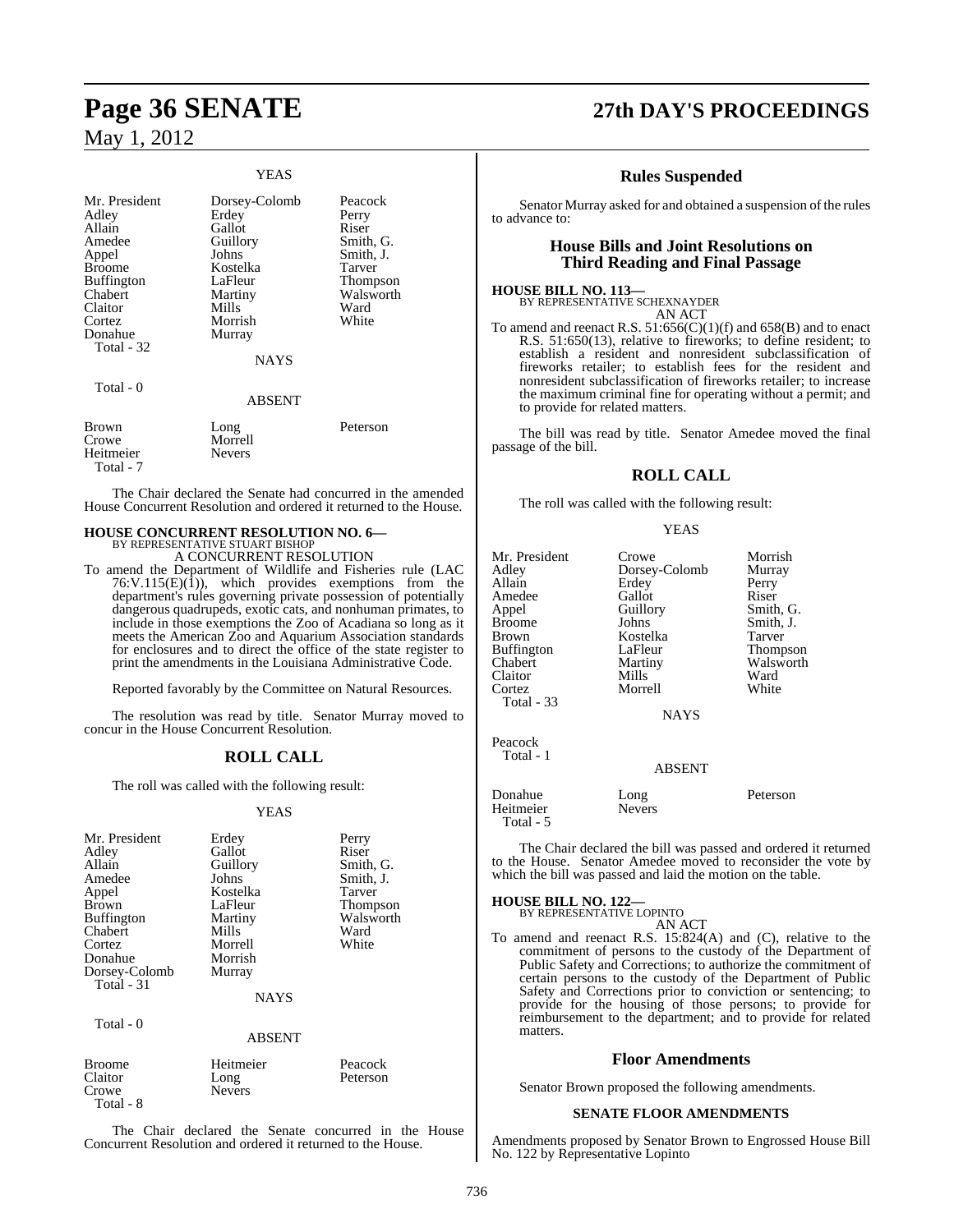# **27th DAY'S PROCEEDINGS Page 37 SENATE**

#### AMENDMENT NO. 1

On page 2, line 5, between "contrary" and the comma "," insert "and except as provided in Paragraphs (2) and (3) of this Subsection"

### AMENDMENT NO. 2

On page 2, between lines 7 and 8, insert the following:

 $(2)$  A person ordered held in custody following indictment for any of the following offenses shall be confined at the Louisiana State Penitentiary while awaiting trial or other disposition of his case:

(a) First degree murder, R.S. 14:30, when the offender has a specific intent to kill or to inflict great bodily harm upon more than one person.

(b) First degree murder, R.S. 14:30, when the offender has a specific intent to kill or to inflict great bodily harm upon a victim who is under the age of twelve or sixty-five years of age or older.

(c) First degree murder, R.S. 14:30, or second degree murder,  $\overline{14:30.1}$ , when the offender has a specific intent to kill or to inflict great bodily harm upon a victim who is mentally or developmentally disabled.

(d) First degree murder, R.S. 14:30, or second degree murder, R.S. 14:30.1, when the offender has a specific intent to kill or to inflict great bodily harm upon a victim who is a minister, priest, rabbi, or other member of the clergy.

(e) First degree murder, R.S. 14:30, or second degree murder, 14:30.1, when the offender has a specific intent to kill or to inflict great bodily harm upon a victim who is an elected public official.

(f) First degree murder, R.S. 14:30, or second degree murder, R.S. 14:30.1, when the offender has a specific intent to kill or to inflict great bodily harm upon a victim who is a law enforcement officer.

 $\overline{g}$ ) First degree murder, R.S. 14:30, and intimidating, impeding, or injuring witnesses, R.S. 14:129.1.

#### AMENDMENT NO. 3

On page 2, line 8, change " $(2)$  However, in" to " $(3)$  In"

## AMENDMENT NO. 4

On page 2, line 18, change "(3)" to "(4)" and change "Paragraph (2)" to "Paragraphs  $(2)$  or  $(3)$ "

AMENDMENT NO. 5 On page 2, line 20, change " $(4)$ " to " $(5)$ "

## AMENDMENT NO. 6

On page 3, line 1, change " $(5)$ " to " $(6)$ "

AMENDMENT NO. 7 On page 3, line 4, change " $(6)$ " to " $(7)$ "

Senator Brown moved the adoption of the amendments.

Senator Morrell objected.

## **ROLL CALL**

The roll was called with the following result:

#### YEAS

Brown

Total - 1

#### NAYS

Mr. President Donahue Murray<br>Allain Erdey Peacocl Amedee Gallot Perry<br>
Appel Johns Riser Appel Johns<br>Broome Kostelka Buffington LaFleur Smith,<br>
Chabert Martiny Tarver Chabert Martiny<br>Claitor Mills

Erdey Peacock<br>Gallot Perry Kostelka Smith, G.<br>LaFleur Smith, J.

Thompson

Cortez Morrell Walsworth Total - 30

Morrish

ABSENT

Adley Heitmeier Peterson<br>Dorsey-Colomb Long Ward Dorsey-Colomb Long<br>Guillory Nevers Guillory Total - 8

The Chair declared the amendments were rejected.

#### **Floor Amendments**

Senator Peterson proposed the following amendments.

#### **SENATE FLOOR AMENDMENTS**

Amendments proposed by Senator Peterson to Engrossed House Bill No. 122 by Representative Lopinto

#### AMENDMENT NO. 1

On page 1, line 2, after "reenact" insert "Children's Code Art. 901.1(A) and"

#### AMENDMENT NO. 2

On page 1, line 2, after "C," insert "relative to probation and parole supervision fees; to provide with respect to a reduction in supervision fees for juveniles;

#### AMENDMENT NO. 3

On page 1, between lines 8 and 9 insert the following:

"Section 1. Children's Code Art. 901.1(A) is hereby amended and reenacted to read as follows:

Art. 901.1. Probation and parole supervision fees

A. When the court suspends the imposition or execution of sentence and places the child or his parent or both on supervised probation or grants the child supervised parole, and the probationer or parolee is to be supervised by the Department of Public Safety and Corrections or any other agency, the court shall order payment, as a condition of probation or parole, of a monthly supervision fee. The supervision fee imposed shall be not less than ten nor more than one hundred **not exceed fifty** dollars per month and shall be payable to the department or other supervising agency to defray the costs of supervision. These funds are only to supplement the level of funds that would ordinarily be available from regular state or other appropriations. \* \* \*"

#### AMENDMENT NO. 4

On page 1, line 9, after "Section" change "1" to "2"

On motion of Senator Peterson, the amendments were adopted.

The bill was read by title. Senator Morrell moved the final passage of the amended bill.

### **ROLL CALL**

The roll was called with the following result:

#### YEAS

| Mr. President     | Donahue       | Murray    |
|-------------------|---------------|-----------|
| Adley             | Dorsey-Colomb | Peacock   |
| Allain            | Erdey         | Perry     |
| Amedee            | Gallot        | Peterson  |
| Appel             | Guillory      | Riser     |
| <b>Broome</b>     | Johns         | Smith, G. |
| Brown             | Kostelka      | Smith, J. |
| <b>Buffington</b> | LaFleur       | Tarver    |
| Chabert           | Martiny       | Thompson  |
| Claitor           | Mills         | Walsworth |

May 1, 2012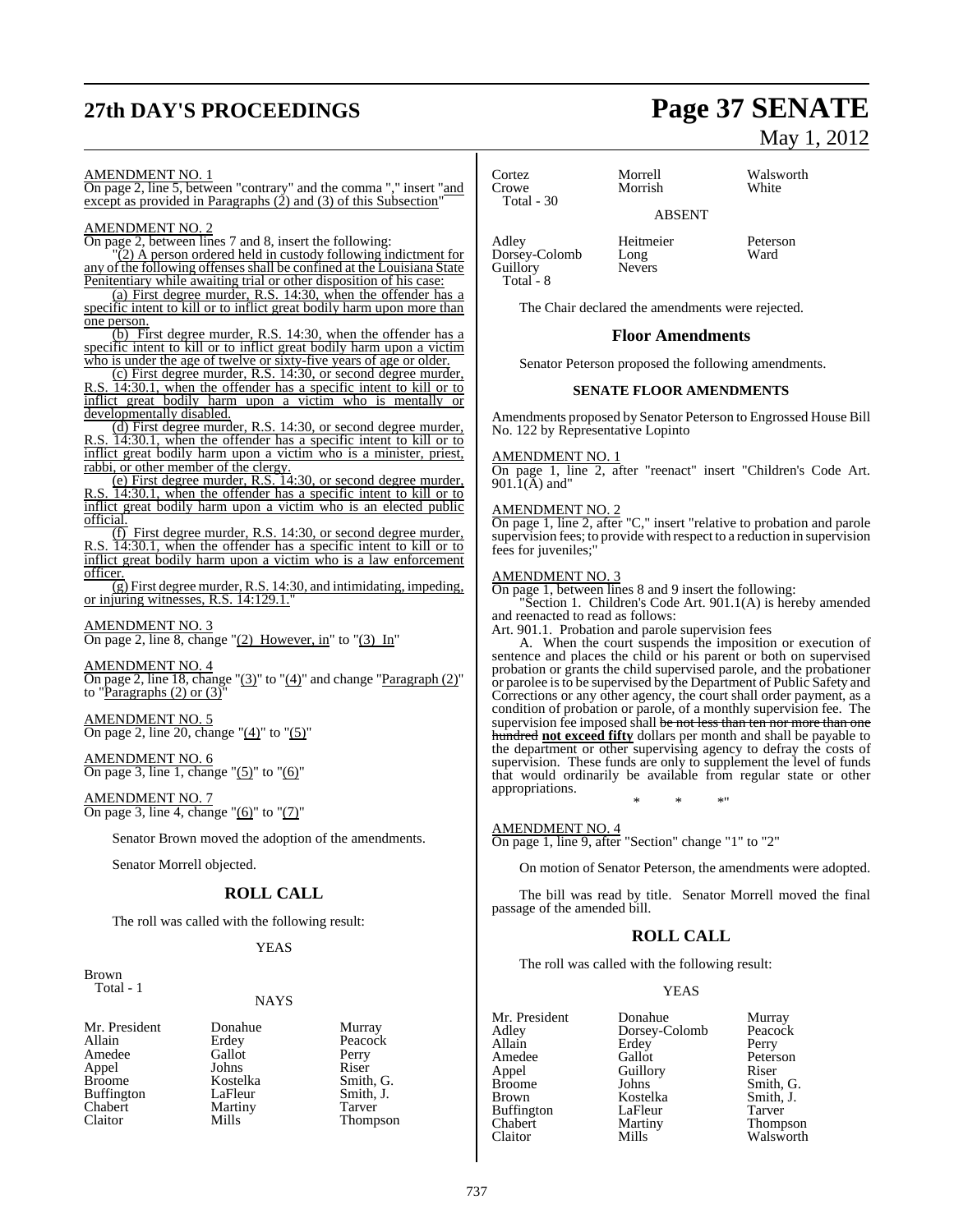| Cortez<br>Crowe<br><b>Total - 36</b> | Morrell<br>Morrish | Ward<br>White |
|--------------------------------------|--------------------|---------------|
|                                      | <b>NAYS</b>        |               |
| Total - 0                            | <b>ABSENT</b>      |               |
| Heitmeier<br>Total - 3               | Long               | <b>Nevers</b> |

The Chair declared the amended bill was passed and ordered it returned to the House. Senator Morrell moved to reconsider the vote by which the bill was passed and laid the motion on the table.

#### **HOUSE BILL NO. 994—** BY REPRESENTATIVE LOPINTO

AN ACT

To amend and reenact R.S. 15:571.3(B)(1)(a), relative to diminution ofsentence for good behavior; to change the rate that diminution of sentence is calculated for certain offenders; to provide for applicability; and to provide for related matters.

The bill was read by title. Senator Morrell moved the final passage of the bill.

## **ROLL CALL**

The roll was called with the following result:

#### YEAS

| Mr. President<br>Adley<br>Allain<br>Amedee<br>Appel<br><b>Broome</b><br>Brown<br><b>Buffington</b><br>Chabert | Donahue<br>Dorsey-Colomb<br>Erdey<br>Gallot<br>Guillory<br>LaFleur<br>Martiny<br>Mills<br>Morrell | Peacock<br>Perry<br>Peterson<br>Riser<br>Smith, G.<br>Smith, J.<br>Tarver<br><b>Thompson</b><br>Walsworth |
|---------------------------------------------------------------------------------------------------------------|---------------------------------------------------------------------------------------------------|-----------------------------------------------------------------------------------------------------------|
| Cortez<br>Total - 33                                                                                          | Murray<br><b>NAYS</b>                                                                             | White                                                                                                     |
| Total - 0                                                                                                     | <b>ABSENT</b>                                                                                     |                                                                                                           |

| Crowe     | Johns    | Long          |
|-----------|----------|---------------|
| Heitmeier | Kostelka | <b>Nevers</b> |
| Total - 6 |          |               |

The Chair declared the bill was passed and ordered it returned to the House. Senator Morrell moved to reconsider the vote by which the bill was passed and laid the motion on the table.

#### **HOUSE BILL NO. 81—** BY REPRESENTATIVE LIGI

AN ACT

To amend and reenact R.S.  $32:1253(A)(2)$ , relative to the Louisiana Motor Vehicle Commission; to provide for membership; and to provide for related matters.

#### **Floor Amendments**

Senator Martiny proposed the following amendments.

#### **SENATE FLOOR AMENDMENTS**

Amendments proposed by Senator Martiny to Reengrossed House Bill No. 81 by Representative Ligi

# **Page 38 SENATE 27th DAY'S PROCEEDINGS**

#### AMENDMENT NO. 1

Delete Legislative Bureau Amendment No. 1 proposed by the Legislative Bureau and adopted by the Senate on April 23, 2012.

AMENDMENT NO. 2

On page 1, line 2, change "32:1253(A)(2)," to "32:1253(A)"

#### AMENDMENT NO. 3

On page 1, line 5, change "32:1253(A)(2)" to "32:1253(A)"

#### AMENDMENT NO. 4

On page 1, line 10, change "eighteen" to "eighteen twenty-one"

AMENDMENT NO. 5 On page 1, delete line 12 and insert the following:

 $\Gamma(1)$  A chairman of the commission shall be appointed from the state at large. Fourteen Seventeen members shall be appointed in such manner that at least one, but no more than two, shall be from each of the commission districts as listed below:

(a) Commission District 1 shall consist of the following parishes: Orleans, Plaquemines, St. Bernard, St. Tammany, and Washington.

(b) Commission District 2 shall consist of the following parishes: Jefferson, St. Charles, St. John, St. James, and Tangipahoa.

(c) Commission District 3 shall consist of the following parishes: East Baton Rouge, West Baton Rouge, Iberville, Ascension, East Feliciana, West Feliciana, St. Helena, Livingston, Assumption, and Pointe Coupee.

(d) Commission District 4 shall consist of the following parishes: Richland, Franklin, Union, Lincoln, Jackson, Winn, Caldwell, Ouachita, Morehouse, West Carroll, East Carroll, and Madison.

(e) Commission District 5 shall consist of the following parishes: Caddo, Bossier, Webster, DeSoto, Red River, Bienville, Claiborne, and Sabine.

 $(f)$ Commission District 6 shall consist of the following parishes: Rapides, Grant, LaSalle, Catahoula, Concordia, Avoyelles, Vernon, Tensas, and Natchitoches.

(g) Commission District 7 shall consist of the following parishes: Beauregard, Allen, Calcasieu, Cameron, Jefferson Davis, Acadia, and Evangeline.

(h) Commission District 8 shall consist of the following parishes: Lafayette, St. Landry, St. Martin, St. Mary, Iberia, Terrebonne, Lafourche, and Vermilion."

#### AMENDMENT NO. 6

On page 1, line 16, after "appointment" insert "or shall be the employee designee of a licensee" and after "holder" insert "or the employee designee of a holder"

#### AMENDMENT NO. 7

 $\frac{\text{AMENDMEN1 WOL}}{\text{On page 2, line 3, after "products,"}$  delete the remainder of the line and delete lines  $\acute{4}$  and  $5$  and on line 6 delete "vehicle sales," and insert the following: "six members shall be licensed motor vehicle dealers, two members shall be designees of motor vehicles manufacturers, one member shall be a licensed marine dealer, one member shall be the designee of a marine manufacturer, one member shall be a licensed recreational vehicle dealer, one member shall be the designee of a recreational vehicle manufacturer, one member shall be a licensed motorcycle dealer, one member shall be the designee of a motorcycle manufacturer, one member shall be a licensed motor vehicle and recreational products show producer,

## AMENDMENT NO. 8

On page 2, between lines 7 and 8 insert the following:

 $\overline{3}$ (a) Each of the three remaining appointive members shall be a public member who is not a licensee under this Chapter and shall be appointed from the state at large. These three commissioners shall have the sole additional function of hearing and deciding matters concerning brokers and disputes between manufacturers, distributors, converters, motor vehicle lessor franchisors, or representatives and motor vehicle dealers, recreational products dealers, specialty vehicle dealers, and motor vehicle lessors.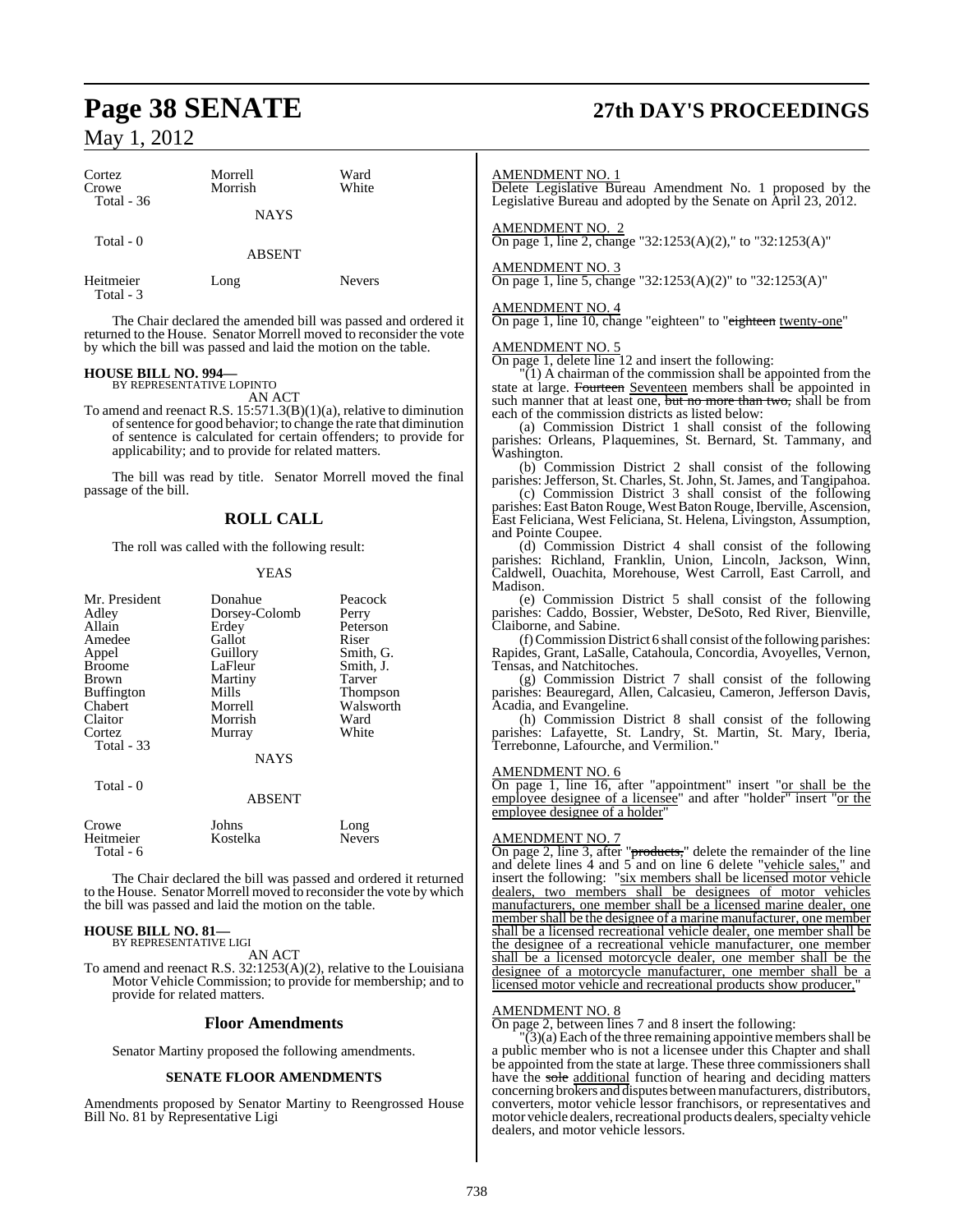# **27th DAY'S PROCEEDINGS Page 39 SENATE**

(b) This function shall be performed only when so requested in writing at the time of the filing of the initial protest or initial answer to the protest. If no party requests a hearing before these commissioners, the commissioners appointed pursuant to Paragraph (1) ofthis Subsection shall retain jurisdiction over the dispute. Should a consumer, broker, manufacturer, distributor, converter, motor vehicle lessor franchisor, representative, motor vehicle lessor, specialty vehicle dealer, recreational product dealer, or motor vehicle dealer make the request as set forth above, the commissioners appointed pursuant to Paragraph (1) of this Subsection shall not participate, deliberate, or in any way take part in the hearing.

(c) The three commissioners shall elect among themselves a chairman to serve as presiding officer of the hearing.

(4) The governor shall appoint members of the commission based on the membership criteria provided in Paragraphs (2) and (3) of this Subsection, to begin serving terms on the commission beginning January 1, 2013.

(4) (5) Each appointment to the commission by the governor shall be submitted to the Senate for confirmation. Each commissioner shall at the time of appointment be a resident of this state and shall be of good moral character."

On motion of Senator Martiny, the amendments were adopted.

#### **Floor Amendments**

Senator Adley proposed the following amendments.

#### **SENATE FLOOR AMENDMENTS**

Amendments proposed by Senator Adley to Reengrossed House Bill No. 81 by Representative Ligi

#### AMENDMENT NO. 1

On page 1, line 2, after "R.S. 32:1253(A)(2)" insert "and 1253(H)"

#### AMENDMENT NO. 2

On page 1, line 3, after "membership;" insert "to provide for an appeal of decision of the commission; to provide for venue;"

#### AMENDMENT NO. 3

On page 1, line 5, change "R.S. 32:1253(A)(2) is" to "and 1253(H) are"

#### AMENDMENT NO. 4

On page 2, after line 8, insert the following:

"H.**(1)** The commission shall, in addition to the powers herein conferred, be constituted a body politic or political corporation, invested with the powers inherent in corporations, including but not limited to the power and authority to own immovable property. It may sue and be sued under the style of the commission, and all process against the commission shall be served on the chairman or executive director in person, and all suits on behalf of the commission shall be brought by the chairman. The domicile for the purpose of being sued shall be Jefferson Parish. No member of the commission, or the executive director, shall be subject to suit or be held liable as an individual in any suit against the commission.

**(2) An appeal of any decision of the commission shall be brought in the Nineteenth Judicial District Court.**"

On motion of Senator Adley, the amendments were adopted.

The bill was read by title. Senator Martiny moved the final passage of the amended bill.

### **ROLL CALL**

The roll was called with the following result:

#### YEAS

| Mr. Preside |  |  |
|-------------|--|--|
| Adley       |  |  |
| Allain      |  |  |

nt Crowe Morrish<br>Donahue Murray Donahue Murray<br>Dorsey-Colomb Peacock Dorsey-Colomb

May 1, 2012

Amedee Erdey Perry<br>Appel Gallot Peters Appel Gallot Peterson<br>Broome Guillory Riser Broome Guillory<br>Brown Johns Johns Smith, G.<br>LaFleur Smith, J. Buffington LaFleur Smith,<br>
Chabert Martiny Tarver Chabert Martiny<br>Claitor Mills Claitor<br>Cortez Morrell Total - 31 NAYS Kostelka Walsworth<br>Thompson White Thompson Total - 4 ABSENT Heitmeier Nevers<br>Long Ward Long Total - 4

The Chair declared the amended bill was passed and ordered it returned to the House. Senator Martiny moved to reconsider the vote by which the bill was passed and laid the motion on the table.

#### **HOUSE BILL NO. 386—**

BY REPRESENTATIVE PONTI

AN ACT To amend and reenact R.S. 37:2175.1(A)(introductory paragraph),  $2175.2(C)$ , and  $2175.3(B)$  and to enact R.S. 37:2175.1(A)(6) and (7) and (D) and 2175.3(A)(9), relative to home improvement contracting; to lower the minimum threshold amount for home improvement contracting; to provide for a right to cancel a contract for home improvement contracting; to require notice of the right to cancel; to provide for refund of payments; to require proof of general liability insurance in a minimum amount; to prohibit a home improvement contractor from advertising or promising to pay or rebate all or any portion of an applicable insurance deductible as an inducement to the sale of goods or service; to provide for nullification of the contract and a cause of action for violations; to provide for an unfair trade practice violation; to provide for remedies for violations; and to provide for related matters.

#### **Floor Amendments**

Senator Johns proposed the following amendments.

#### **SENATE FLOOR AMENDMENTS**

Amendments proposed by Senator Johns to Reengrossed House Bill No. 386 by Representative Ponti

#### AMENDMENT NO. 1

On page 1, delete line 3 and insert: "and to enact R.S.  $37:2\overline{175}.1(A)(6)$  and  $(7)$ ,  $(D)$ , and  $(E)$  and  $2175.3(A)(9)$  and  $(10)$ , relative to"

#### AMENDMENT NO. 2

On page 1, delete line 4 and insert: "home improvement contracting in connection with the repair or replacement of a roof system; to provide for definitions; to lower the minimum threshold amount for home"

#### AMENDMENT NO. 3

On page 1, delete line 15 and insert: "hereby amended and reenacted and R.S. 37:2175.1(A)(6) and (7), (D), and (E) and 2175.3(A)(9) and  $(10)'$ 

#### AMENDMENT NO. 4

On page 2, line 1, after "services" and before "to be" insert "in connection with the repair or replacement of a roof system"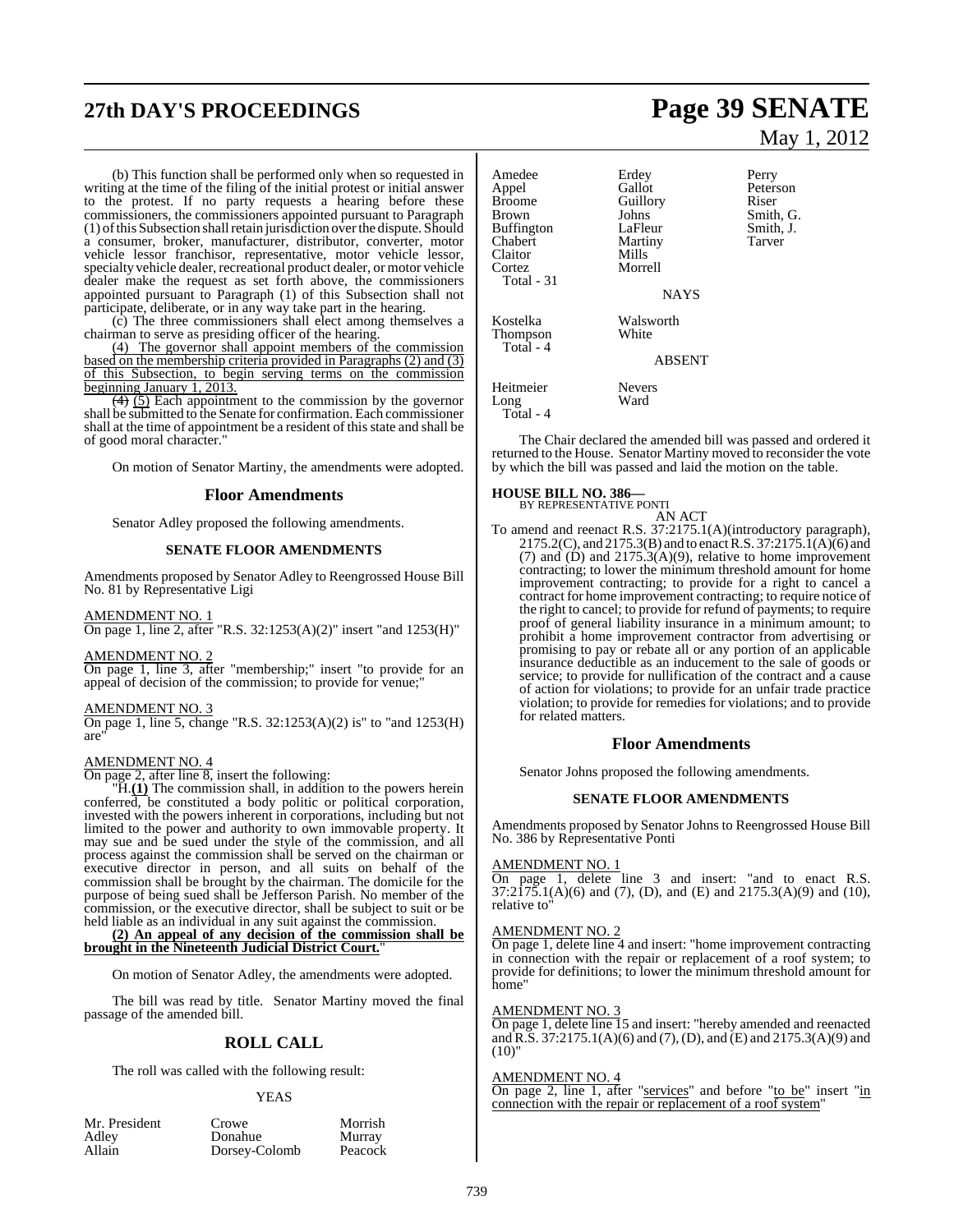# **Page 40 SENATE 27th DAY'S PROCEEDINGS**

#### AMENDMENT NO. 5

On page 2, line 4, after "contract" and before "at any" insert "in connection with the repair or replacement of a roof system"

### AMENDMENT NO. 6

On page 2, line 8, after "services" and before "to be" insert "in connection with the repair or replacement of a roof system"

#### AMENDMENT NO. 7

On page 2, line 15, after "services" and before "to be" insert "in connection with the repair or replacement of a roof system"

#### AMENDMENT NO. 8

On page 3, line 2, after "services" and before "to be" insert "in connection with the repair or replacement of a roof system"

#### AMENDMENT NO. 9

On page 3, at the end of line 7, insert "by certified mail, return receipt requested, and shall be"

#### AMENDMENT NO. 10

On page 3, between lines 18 and 19, insert the following: E. For the purposes of this Part, "roof system" means the components of a roof, including but not limited to covering, insulation, and ventilation.

#### AMENDMENT NO. 11

On page 4, at the end of line 2, after "services" and before the period "." insert "in connection with the repair or replacement of a roof system"

#### AMENDMENT NO. 12

On page 4, between lines 14 and 15 insert the following:  $\sqrt{10}$  Failing to obtain any insurance required by federal law."

On motion of Senator Johns, the amendments were adopted.

The bill was read by title. Senator Johns moved the final passage of the amended bill.

## **ROLL CALL**

The roll was called with the following result:

#### YEAS

| Mr. President     | Donahue       | Peacock         |
|-------------------|---------------|-----------------|
|                   |               |                 |
| Adley             | Dorsey-Colomb | Perry           |
| Allain            | Erdey         | Peterson        |
| Amedee            | Gallot        | Riser           |
| Appel             | Guillory      | Smith, G.       |
| <b>Broome</b>     | Johns         | Smith, J.       |
| <b>Brown</b>      | LaFleur       | Tarver          |
| <b>Buffington</b> | Martiny       | <b>Thompson</b> |
| Chabert           | Mills         | Walsworth       |
| Claitor           | Morrell       | Ward            |
| Cortez            | Morrish       | White           |
| Crowe             | Murray        |                 |
| <b>Total - 35</b> |               |                 |
|                   | <b>NAYS</b>   |                 |
| Total - 0         |               |                 |
|                   | ABSENT        |                 |

Heitmeier Long<br>Kostelka Nevers Kostelka Total - 4

The Chair declared the amended bill was passed and ordered it returned to the House. Senator Johns moved to reconsider the vote by which the bill was passed and laid the motion on the table.

**HOUSE BILL NO. 71—** BY REPRESENTATIVE BERTHELOT AN ACT

To enact R.S. 40:1602, relative to the state fire marshal; to authorize the state fire marshal to issue a burn ban; to authorize the state fire marshal and the commissioner of agriculture to issue civil fines for violations; to provide for the amount of the civil fine; to provide for the appeal of the civil fines; to provide for the deposit of monies collected in the Life Safety and Property Protection Trust Fund; to exempt prescribed burning; and to provide for related matters.

On motion of Senator Amedee, the bill was read by title and returned to the Calendar, subject to call.

#### **HOUSE BILL NO. 89—**

BY REPRESENTATIVE LIGI AN ACT

To enact Part IV of Chapter 1 of Title 44 of the Louisiana Revised Statutes of 1950, to be comprised of R.S. 44:67.1 and 67.2, relative to collective bargaining involving public entities; to provide relative to acceptance or offering for acceptance of certain collective bargaining agreements; to provide for public availability of certain documents; and to provide for related matters.

The bill was read by title. Senator Appel moved the final passage of the bill.

## **ROLL CALL**

The roll was called with the following result:

#### YEAS

Mr. President Donahue Peacock<br>Adlev Dorsey-Colomb Perry Dorsey-Colomb Allain Erdey Riser<br>
Amedee Gallot Smith Amedee Gallot Smith, G.<br>
Appel Guillory Smith, J. Guillory Smith, J.<br>Johns Tarver Broome Johns<br>Brown Kostelka Kostelka Thompson<br>LaFleur Walsworth Buffington LaFleur Walsworth<br>
Chabert Martiny Ward Martiny Ward<br>
Mills White Claitor<br>Cortez Cortez Morrish Murray Total - 34 NAYS Morrell Total - 1 ABSENT Heitmeier Nevers Long

| tmeier   | <b>Nevers</b> |
|----------|---------------|
| ıg       | Peterson      |
| otal - 4 |               |

The Chair declared the bill was passed and ordered it returned to the House. Senator Appel moved to reconsider the vote by which the bill was passed and laid the motion on the table.

## **HOUSE BILL NO. 111—** BY REPRESENTATIVE GUILLORY

 $T<sub>0</sub>$ 

AN ACT

To authorize and provide for the transfer of certain state property; to authorize the transfer of certain state property in St. Landry Parish; to provide for the property description; to provide for reservation of mineral rights; to provide terms and conditions; to provide an effective date; and to provide for related matters.

The bill was read by title. Senator LaFleur moved the final passage of the bill.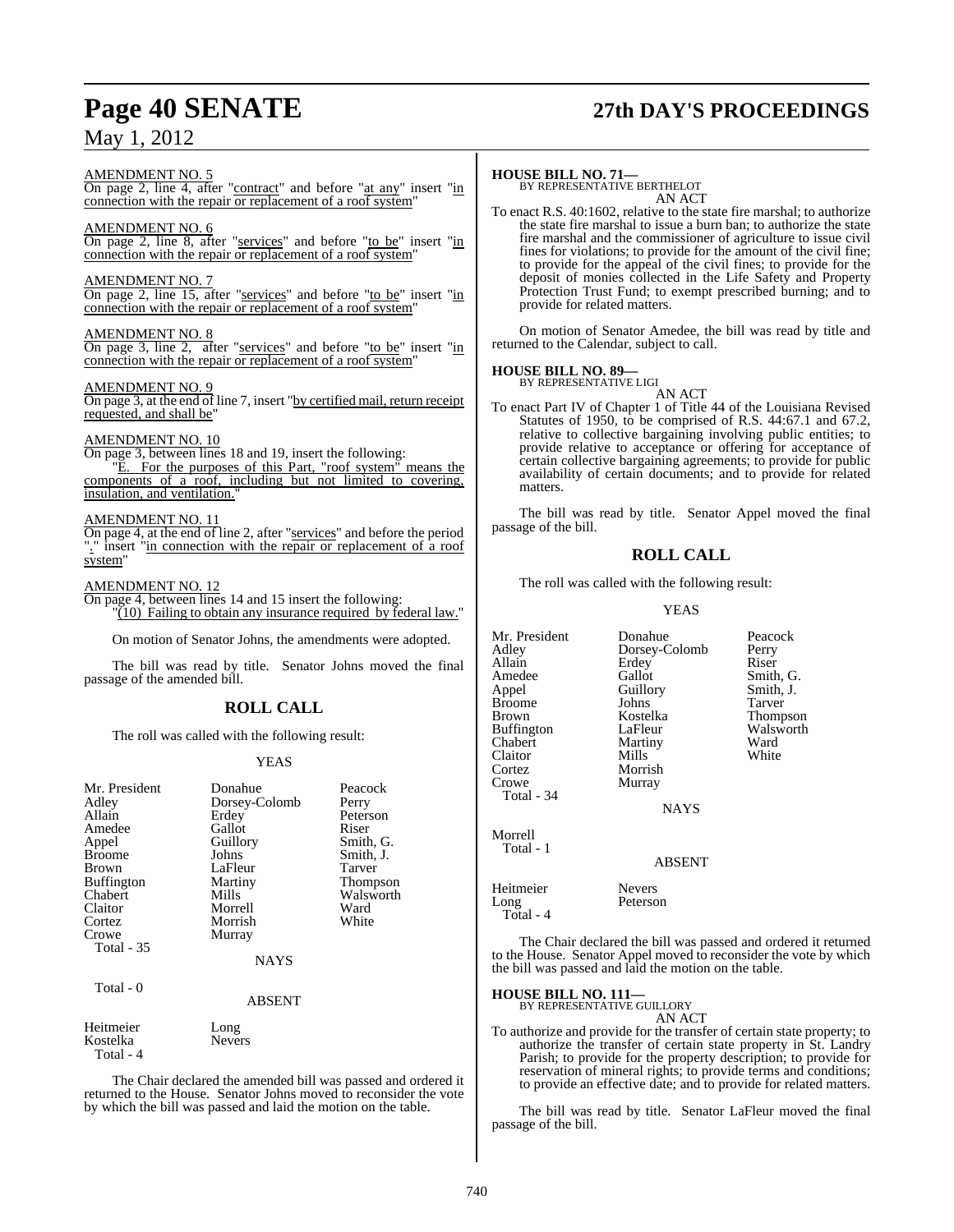## **ROLL CALL**

The roll was called with the following result:

#### YEAS

| Mr. President<br>Allain<br>Amedee<br>Appel<br><b>Broome</b><br><b>Brown</b><br><b>Buffington</b><br>Chabert<br>Claitor<br>Cortez<br>Crowe<br>Total - 32 | Dorsey-Colomb<br>Erdey<br>Gallot<br>Guillory<br>Johns<br>Kostelka<br>LaFleur<br>Martiny<br>Mills<br>Morrell<br>Morrish<br><b>NAYS</b> | Murray<br>Peacock<br>Perry<br>Riser<br>Smith, G.<br>Smith, J.<br><b>Tarver</b><br>Walsworth<br>Ward<br>White |
|---------------------------------------------------------------------------------------------------------------------------------------------------------|---------------------------------------------------------------------------------------------------------------------------------------|--------------------------------------------------------------------------------------------------------------|
| Total - 0                                                                                                                                               | <b>ABSENT</b>                                                                                                                         |                                                                                                              |
| $A$ dlay                                                                                                                                                | Ina                                                                                                                                   | Thompson                                                                                                     |

Adley Long Thompson Donahue Nevers<br>Heitmeier Peterson Heitmeier Total - 7

The Chair declared the bill was passed and ordered it returned to the House. Senator LaFleur moved to reconsider the vote by which the bill was passed and laid the motion on the table.

## **HOUSE BILL NO. 217—** BY REPRESENTATIVE PUGH

AN ACT

To enact R.S. 33:3887.6, relative to Tangipahoa Parish; to provide relative to the governing board of the Tangipahoa Parish Sewerage District No. 1; to increase the maximum per diem authorized to be paid to members of such board for attending board meetings; to provide relative to the number of meetings for which board members may be paid; and to provide for related matters.

The bill was read by title. Senator White moved the final passage of the bill.

#### **ROLL CALL**

The roll was called with the following result:

### YEAS

| Mr. President<br>Adley<br>Allain<br>Amedee<br>Appel<br><b>Broome</b><br><b>Brown</b><br><b>Buffington</b><br>Chabert<br>Claitor<br>Cortez<br>Crowe<br><b>Total</b> - 35 | Donahue<br>Dorsey-Colomb<br>Erdey<br>Gallot<br>Guillory<br>Johns<br>Kostelka<br>LaFleur<br>Martiny<br>Mills<br>Morrell<br>Morrish<br><b>NAYS</b> | Murray<br>Peacock<br>Perry<br>Riser<br>Smith, G.<br>Smith, J.<br><b>Tarver</b><br>Thompson<br>Walsworth<br>Ward<br>White |
|-------------------------------------------------------------------------------------------------------------------------------------------------------------------------|--------------------------------------------------------------------------------------------------------------------------------------------------|--------------------------------------------------------------------------------------------------------------------------|
| Total - 0                                                                                                                                                               | <b>ABSENT</b>                                                                                                                                    |                                                                                                                          |
| $- -$                                                                                                                                                                   |                                                                                                                                                  |                                                                                                                          |

Peterson

Heitmeier Nevers<br>Long Peterso Total - 4

**27th DAY'S PROCEEDINGS Page 41 SENATE** May 1, 2012

> The Chair declared the bill was passed and ordered it returned to the House. Senator White moved to reconsider the vote by which the bill was passed and laid the motion on the table.

**HOUSE BILL NO. 298—** BY REPRESENTATIVE BROADWATER AN ACT

To amend and reenact R.S. 23:1127(C)(3), relative to written communication in workers' compensation claims; to provide for transmission by electronic mail in certain circumstances; and to provide for related matters.

The bill was read by title. Senator Riser moved the final passage of the bill.

### **ROLL CALL**

The roll was called with the following result:

#### YEAS

| Mr. President     | Donahue       | Murray    |
|-------------------|---------------|-----------|
| Adley             | Dorsey-Colomb | Peacock   |
| Allain            | Erdey         | Perry     |
| Amedee            | Gallot        | Riser     |
| Appel             | Guillory      | Smith, G. |
| Broome            | Johns         | Smith, J. |
| Brown             | Kostelka      | Tarver    |
| Buffington        | LaFleur       | Thompson  |
| Chabert           | Martiny       | Walsworth |
| Claitor           | Mills         | Ward      |
| Cortez            | Morrell       | White     |
| Crowe             | Morrish       |           |
| <b>Total - 35</b> |               |           |
|                   | <b>NAYS</b>   |           |
| Total - 0         |               |           |
|                   | <b>ABSENT</b> |           |
| Heitmeier         | <b>Nevers</b> |           |

Long Peterson Total - 4

The Chair declared the bill was passed and ordered it returned to the House. Senator Riser moved to reconsider the vote by which the bill was passed and laid the motion on the table.

## **HOUSE BILL NO. 309—** BY REPRESENTATIVE JAMES

AN ACT To enact R.S. 33:9097.13, relative to East Baton Rouge Parish; to create the Park Forest Crime Prevention and Improvement District in East Baton Rouge Parish; to provide relative to the boundaries, purpose, and governance of the district; to provide relative to the powers and duties of the district; to provide for the levy of a parcel fee within the district; and to provide for related matters.

The bill was read by title. Senator Broome moved the final passage of the bill.

## **ROLL CALL**

The roll was called with the following result:

#### YEAS

| Mr. President | Donahue       | Murray    |
|---------------|---------------|-----------|
| Adley         | Dorsey-Colomb | Perry     |
| Allain        | Erdey         | Riser     |
| Amedee        | Gallot        | Smith, G. |
| Appel         | Guillory      | Smith, J. |
| <b>Broome</b> | Johns         | Tarver    |
| <b>Brown</b>  | Kostelka      | Thompson  |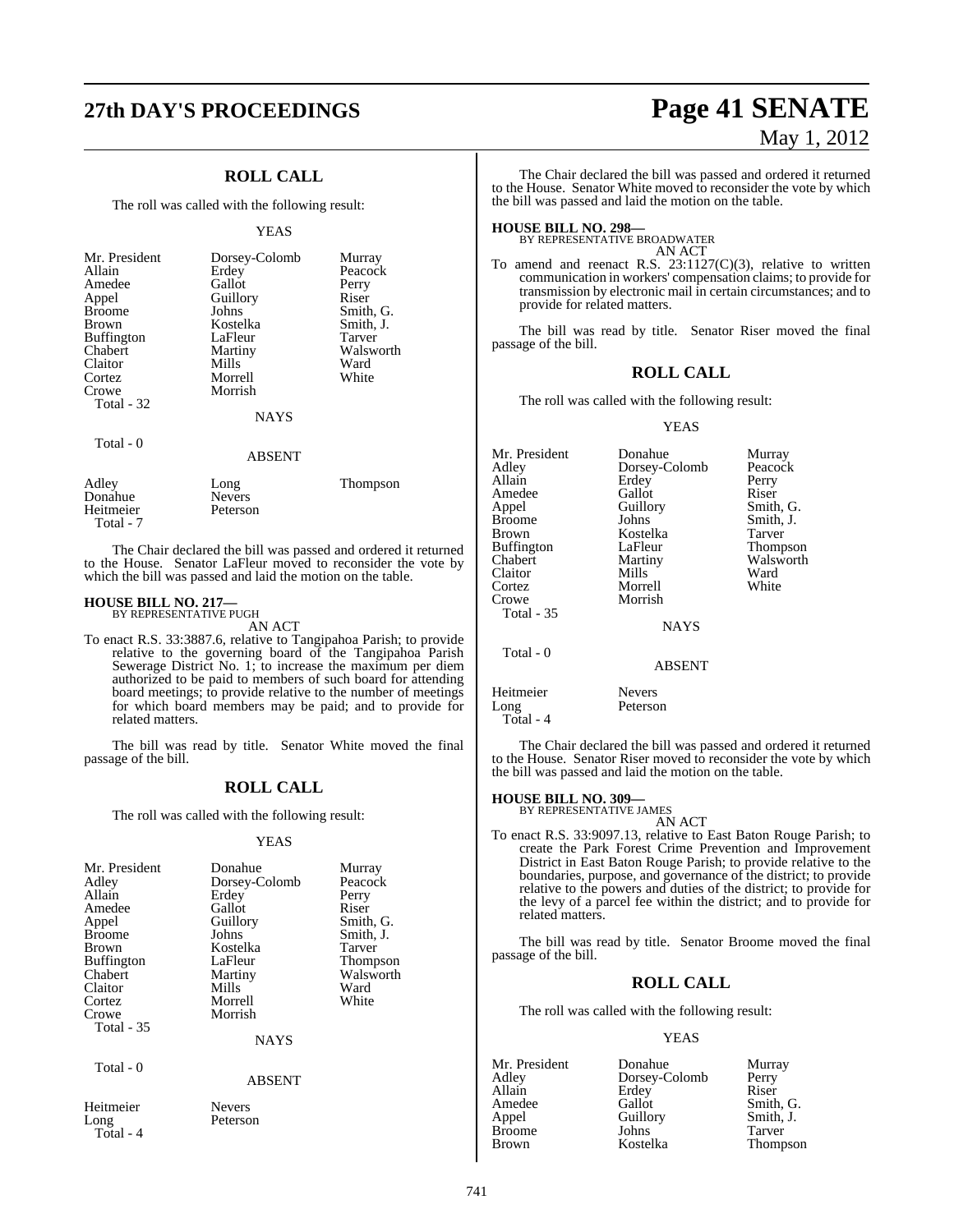| Buffington | LaFleur | Walsworth |
|------------|---------|-----------|
| Chabert    | Martiny | Ward      |
| Claitor    | Mills   | White     |
| Cortez     | Morrell |           |
| Crowe      | Morrish |           |
| Total - 34 |         |           |

Peacock Total - 1

ABSENT

**NAYS** 

| Heitmeier | <b>Nevers</b> |
|-----------|---------------|
| Long      | Peterson      |
| Total - 4 |               |

The Chair declared the bill was passed and ordered it returned to the House. Senator Broome moved to reconsider the vote by which the bill was passed and laid the motion on the table.

# **HOUSE BILL NO. 320—** BY REPRESENTATIVE DANAHAY

AN ACT

To enact R.S.  $25:151(B)(4)$  and  $(C)(3)$ , relative to the Calcasieu Parish Library; to provide relative to the disposition of surplus library books; to authorize the library, subject to the approval of its governing board, to sell such books; to provide relative to the disposition of proceeds collected from such sales; to provide relative to the location of such sales; and to provide for related matters.

The bill was read by title. Senator Johns moved the final passage of the bill.

### **ROLL CALL**

The roll was called with the following result:

#### YEAS

| Mr. President<br>Adley<br>Allain<br>Amedee<br>Appel<br><b>Broome</b><br><b>Brown</b><br><b>Buffington</b><br>Chabert<br>Claitor<br>Cortez<br>Crowe<br>Total - 35 | Donahue<br>Dorsey-Colomb<br>Erdey<br>Gallot<br>Guillory<br>Johns<br>Kostelka<br>LaFleur<br>Martiny<br>Mills<br>Morrell<br>Morrish<br><b>NAYS</b> | Murray<br>Peacock<br>Perry<br>Riser<br>Smith, G.<br>Smith, J.<br>Tarver<br><b>Thompson</b><br>Walsworth<br>Ward<br>White |
|------------------------------------------------------------------------------------------------------------------------------------------------------------------|--------------------------------------------------------------------------------------------------------------------------------------------------|--------------------------------------------------------------------------------------------------------------------------|
|                                                                                                                                                                  |                                                                                                                                                  |                                                                                                                          |
|                                                                                                                                                                  |                                                                                                                                                  |                                                                                                                          |

Total - 0

ABSENT

| Heitmeier | <b>Nevers</b> |
|-----------|---------------|
| Long      | Peterson      |

Total - 4

The Chair declared the bill was passed and ordered it returned to the House. Senator Johns moved to reconsider the vote by which the bill was passed and laid the motion on the table.

#### **HOUSE BILL NO. 456—**

BY REPRESENTATIVES BURRELL AND RICHARD AN ACT

To repeal R.S. 33:4874 and R.S. 48:492 through 495, relative to revision of local government laws pursuant to House Concurrent Resolution No. 218 of the 2009 Regular Session of the Legislature; to repeal certain obsolete or ineffective provisions, specifically provisions relative to the power of local governments to punish vagrancy and provisions for laying out of public roads by a jury of freeholders, including provisions for

# **Page 42 SENATE 27th DAY'S PROCEEDINGS**

an oath, for compensation of owners, for an appeal, and for the width of the roads and causeways; and to provide for related matters.

On motion of Senator Peacock, the bill was read by title and returned to the Calendar, subject to call.

#### **HOUSE BILL NO. 571—**

BY REPRESENTATIVE ST. GERMAIN AN ACT

To amend and reenact R.S. 30:2000.6(A)(11) and (12) and (D) and 2000.11(B), relative to the Atchafalaya Basin Research and Promotion Board; to provide relative to voting members of the board; and to provide for related matters.

The bill was read by title. Senator Ward moved the final passage of the bill.

## **ROLL CALL**

The roll was called with the following result:

#### YEAS

| Mr. President<br>Adley<br>Allain<br>Amedee<br>Appel<br>Broome<br>Brown<br>Buffington<br>Chabert<br>Claitor<br>Cortez<br>Crowe<br><b>Total - 35</b> | Donahue<br>Dorsey-Colomb<br>Erdey<br>Gallot<br>Guillory<br>Johns<br>Kostelka<br>LaFleur<br>Martiny<br>Mills<br>Morrell<br>Morrish<br><b>NAYS</b> | Murray<br>Peacock<br>Perry<br>Riser<br>Smith, G.<br>Smith, J.<br>Tarver<br>Thompson<br>Walsworth<br>Ward<br>White |
|----------------------------------------------------------------------------------------------------------------------------------------------------|--------------------------------------------------------------------------------------------------------------------------------------------------|-------------------------------------------------------------------------------------------------------------------|
| Total - 0                                                                                                                                          | <b>ABSENT</b>                                                                                                                                    |                                                                                                                   |
| Heitmeier<br>Long<br>Total - 4                                                                                                                     | <b>Nevers</b><br>Peterson                                                                                                                        |                                                                                                                   |

The Chair declared the bill was passed and ordered it returned to the House. Senator Ward moved to reconsider the vote by which the bill was passed and laid the motion on the table.

#### **HOUSE BILL NO. 737—**

BY REPRESENTATIVE BROADWATER AN ACT

To amend and reenact R.S. 23:1231(B)(2) and to enact R.S. 23:1231(B)(3) and 1251(3), relative to workers' compensation; to provide death benefits to living descendants of a deceased employee; and to provide for related matters.

The bill was read by title. Senator Walsworth moved the final passage of the bill.

### **ROLL CALL**

The roll was called with the following result:

#### YEAS

| Mr. President | Dorsey-Colomb | Peacock   |
|---------------|---------------|-----------|
| Adley         | Erdey         | Perry     |
| Allain        | Gallot        | Riser     |
| Amedee        | Guillory      | Smith, G. |
| Appel         | Johns         | Smith, J. |
| <b>Broome</b> | Kostelka      | Tarver    |
| <b>Brown</b>  | LaFleur       | Thompson  |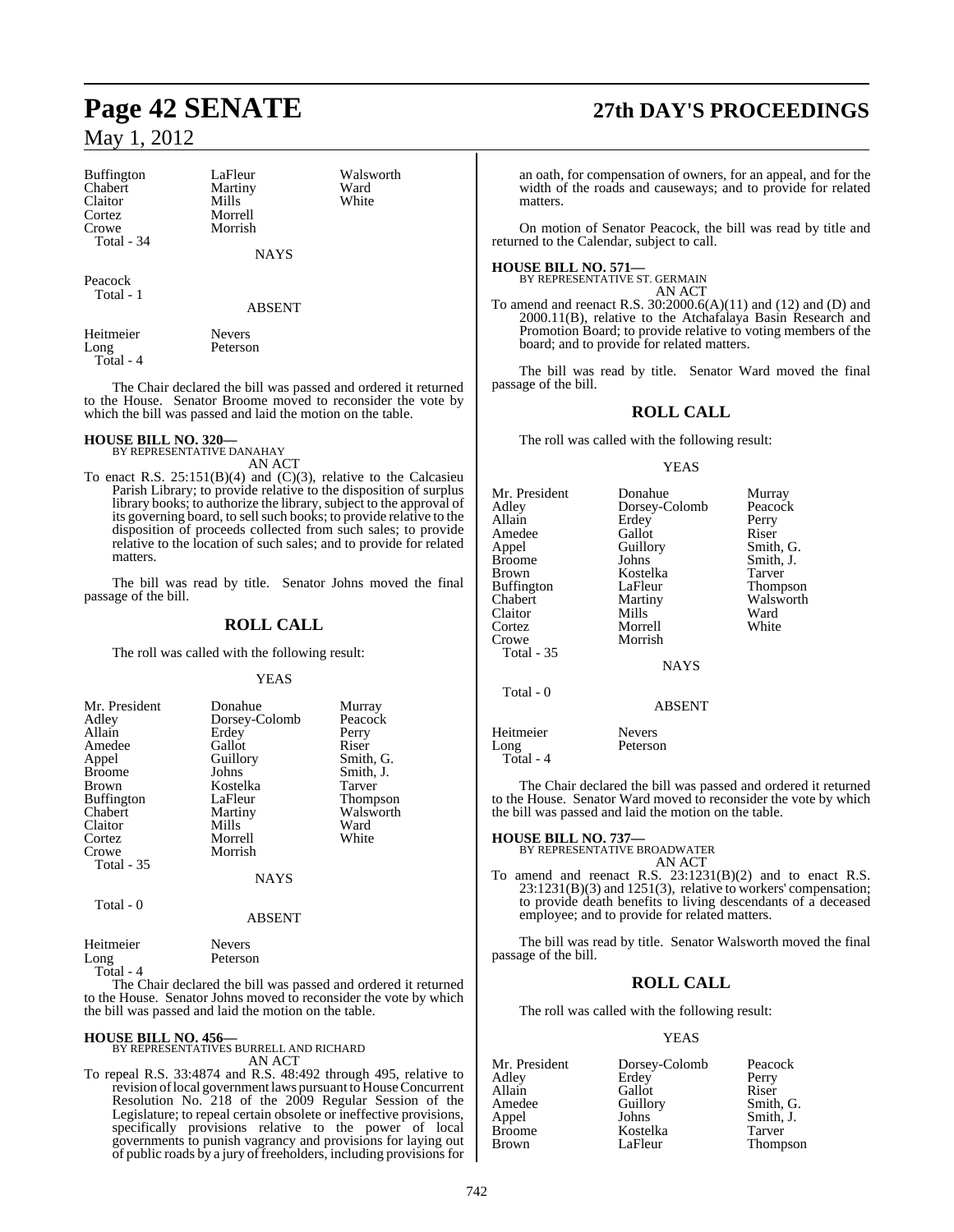# **27th DAY'S PROCEEDINGS Page 43 SENATE**

| <b>Buffington</b><br>Claitor<br>Cortez<br>Crowe<br>Donahue<br>Total - 34 | Martiny<br>Mills<br>Morrell<br>Morrish<br>Murray | Walsworth<br>Ward<br>White |
|--------------------------------------------------------------------------|--------------------------------------------------|----------------------------|
|                                                                          | <b>NAYS</b>                                      |                            |
| Total - 0                                                                | <b>ABSENT</b>                                    |                            |
| Chabert<br>Heitmeier<br>Total - 5                                        | Long<br><b>Nevers</b>                            | Peterson                   |

The Chair declared the bill was passed and ordered it returned to the House. Senator Walsworth moved to reconsider the vote by which the bill was passed and laid the motion on the table.

#### **HOUSE BILL NO. 809—**

BY REPRESENTATIVE HAVARD AN ACT

To authorize and provide for the transfer of certain state property; to authorize the transfer of certain state property in East Feliciana Parish; to provide for the property description; to provide for reservation of mineral rights; to provide terms and conditions; to provide an effective date; and to provide for related matters.

The bill was read by title. Senator Ward moved the final passage of the bill.

### **ROLL CALL**

The roll was called with the following result:

#### YEAS

| Mr. President<br>Adley<br>Allain<br>Amedee<br>Appel<br><b>Broome</b><br>Brown<br>Buffington<br>Chabert<br>Claitor<br>Cortez<br>Crowe<br>Total - 34 | Donahue<br>Dorsey-Colomb<br>Erdey<br>Gallot<br>Guillory<br>Johns<br>Kostelka<br>LaFleur<br>Martiny<br>Mills<br>Morrish<br>Murray<br><b>NAYS</b> | Peacock<br>Perry<br>Riser<br>Smith, G.<br>Smith, J.<br>Tarver<br><b>Thompson</b><br>Walsworth<br>Ward<br>White |
|----------------------------------------------------------------------------------------------------------------------------------------------------|-------------------------------------------------------------------------------------------------------------------------------------------------|----------------------------------------------------------------------------------------------------------------|
| Total $-0$                                                                                                                                         | <b>ABSENT</b>                                                                                                                                   |                                                                                                                |
| Heitmeier                                                                                                                                          | Morrell                                                                                                                                         | Peterson                                                                                                       |

The Chair declared the bill was passed and ordered it returned to the House. Senator Ward moved to reconsider the vote by which the bill was passed and laid the motion on the table.

## **HOUSE BILL NO. 23—** BY REPRESENTATIVE SEABAUGH

Long Nevers

Total - 5

AN ACT

To enact R.S. 13:1565.1(C), relative to the Caddo Parish juvenile court; to authorize the clerk of the Juvenile Court for Caddo Parish to lease or purchase an automobile for office use; to provide for the purchase of insurance for the automobile; and to provide for related matters.

On motion of Senator Broome, the bill was read by title and returned to the Calendar, subject to call.

# May 1, 2012

### **HOUSE BILL NO. 48—**

BY REPRESENTATIVE HARRIS AN ACT

To enact R.S. 14:67.28, relative to misappropriation without violence; to create the crime of theft of copper or other metals; to provide for a determination of the value of the copper or other metals taken; to provide for definitions; to provide for penalties; and to provide for related matters.

The bill was read by title. Senator Kostelka moved the final passage of the bill.

### **ROLL CALL**

The roll was called with the following result:

#### YEAS

| Mr. President     | Donahue       | Peacock         |
|-------------------|---------------|-----------------|
| Adley             | Erdey         | Perry           |
| Allain            | Gallot        | Peterson        |
| Amedee            | Guillory      | Riser           |
| Appel             | Johns         | Smith, G.       |
| <b>Broome</b>     | Kostelka      | Smith, J.       |
| Brown             | LaFleur       | Tarver          |
| Buffington        | Martiny       | <b>Thompson</b> |
| Chabert           | Mills         | Walsworth       |
| Claitor           | Morrell       | Ward            |
| Cortez            | Morrish       | White           |
| Crowe             | Murray        |                 |
| <b>Total - 35</b> |               |                 |
|                   | <b>NAYS</b>   |                 |
| Total - 0         |               |                 |
|                   | <b>ABSENT</b> |                 |
|                   |               |                 |

Dorsey-Colomb Long Heitmeier Total - 4

The Chair declared the bill was passed and ordered it returned to the House. Senator Kostelka moved to reconsider the vote by which the bill was passed and laid the motion on the table.

#### **HOUSE BILL NO. 68—**

BY REPRESENTATIVE SEABAUGH AN ACT

To amend and reenact R.S. 13:2583.3(A) and (B), relative to constables; to provide with respect to the constable of a justice of the peace court in Caddo Parish; to provide for the appointment of one or more deputy constables; and to provide for related matters.

#### **Floor Amendments**

Senator Peacock proposed the following amendments.

#### **SENATE FLOOR AMENDMENTS**

Amendments proposed by Senator Peacock to Engrossed House Bill No. 68 by Representative Seabaugh

#### AMENDMENT NO. 1

On page 2, line 4, after "qualifications" insert "and training"

On motion of Senator Peacock, the amendments were adopted.

The bill was read by title. Senator Peacock moved the final passage of the amended bill.

#### **ROLL CALL**

The roll was called with the following result: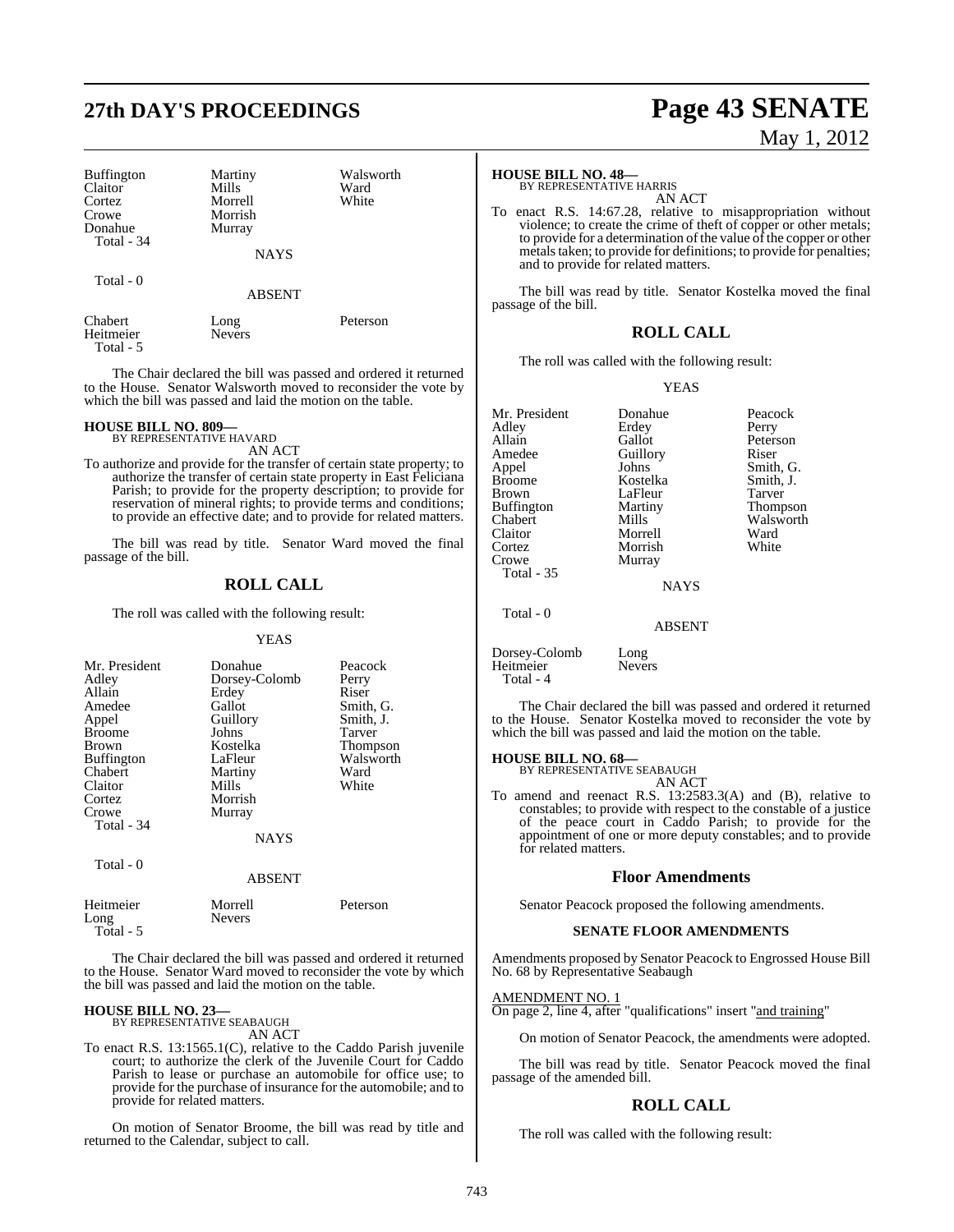#### YEAS Mr. President Donahue Murray<br>Adley Dorsey-Colomb Peacock Adley Dorsey-Colomb Peaco<br>Allain Erdey Perry Erdey<br>Gallot Amedee Gallot Peterson<br>
Appel Guillory Riser Guillory Riser<br>
Johns Smith G Broome Johns Smith, G.<br>Broome Johns Smith, G.<br>Brown Kostelka Smith, J. Brown Kostelka Smith,<br>Buffington LaFleur Tarver Buffington LaFleur<br>Chabert Martiny Chabert Martiny Thompson Walsworth<br>Ward Cortez Morrell Ward<br>Crowe Morrish White Morrish Total - 36 **NAYS**  Total - 0 ABSENT Heitmeier Long Nevers Total - 3

The Chair declared the amended bill was passed and ordered it returned to the House. Senator Peacock moved to reconsider the vote by which the bill was passed and laid the motion on the table.

## **HOUSE BILL NO. 74—** BY REPRESENTATIVE SEABAUGH

AN ACT

To enact Code of Criminal Procedure Articles 163(D) and 163.1(D), relative to search warrants; to provide relative to the examination and testing of property and bodily samples seized pursuant to a search warrant; to provide relative to the timing of the examination or testing; and to provide for related matters.

The bill was read by title. Senator White moved the final passage of the bill.

## **ROLL CALL**

The roll was called with the following result:

#### YEAS

| Mr. President<br>Allain<br>Amedee<br>Appel<br><b>Broome</b><br>Brown<br>Buffington<br>Chabert<br>Cortez<br>Crowe<br>Donahue<br>Total - 32 | Dorsey-Colomb<br>Erdey<br>Gallot<br>Guillory<br>Johns<br>Kostelka<br>LaFleur<br>Mills<br>Morrell<br>Morrish<br>Murray<br>NAYS | Peacock<br>Perry<br>Peterson<br>Riser<br>Smith, G.<br>Tarver<br>Thompson<br>Walsworth<br>Ward<br>White |
|-------------------------------------------------------------------------------------------------------------------------------------------|-------------------------------------------------------------------------------------------------------------------------------|--------------------------------------------------------------------------------------------------------|
| Adley<br>Total - 2                                                                                                                        | Claitor<br><b>ABSENT</b>                                                                                                      |                                                                                                        |
| Heitmeier<br>Long<br>Total - 5                                                                                                            | Martiny<br><b>Nevers</b>                                                                                                      | Smith, J.                                                                                              |

The Chair declared the bill was passed and ordered it returned to the House. Senator White moved to reconsider the vote by which the bill was passed and laid the motion on the table.

# **Page 44 SENATE 27th DAY'S PROCEEDINGS**

## **HOUSE BILL NO. 121—** BY REPRESENTATIVE LOPINTO

AN ACT

To amend and reenact R.S.  $15:574.4.2(A)(2)$  and  $(3)$  and to enact R.S. 15:574.4.2(A)(4) and (5), relative to conditions of parole; to revise statutory provisions regarding conditions of parole; to provide for the forfeiture of good time or credits earned; and to provide for related matters.

The bill was read by title. Senator Morrell moved the final passage of the bill.

### **ROLL CALL**

The roll was called with the following result:

#### YEAS

| Mr. President<br>Adley<br>Allain<br>Amedee<br>Appel<br><b>Broome</b><br>Brown<br><b>Buffington</b><br>Chabert<br>Cortez<br>Crowe<br>Donahue | Dorsey-Colomb<br>Gallot<br>Guillory<br>Johns<br>Kostelka<br>LaFleur<br>Martiny<br>Mills<br>Morrell<br>Morrish<br>Murray<br>Peacock | Perry<br>Peterson<br>Riser<br>Smith, G.<br>Smith, J.<br>Tarver<br>Thompson<br>Walsworth<br>Ward<br>White |
|---------------------------------------------------------------------------------------------------------------------------------------------|------------------------------------------------------------------------------------------------------------------------------------|----------------------------------------------------------------------------------------------------------|
| Total - 34                                                                                                                                  | <b>NAYS</b>                                                                                                                        |                                                                                                          |
| Total - 0                                                                                                                                   | <b>ABSENT</b>                                                                                                                      |                                                                                                          |
| Claitor<br>Erdey<br>Total - 5                                                                                                               | Heitmeier<br>Long                                                                                                                  | <b>Nevers</b>                                                                                            |

The Chair declared the bill was passed and ordered it returned to the House. Senator Morrell moved to reconsider the vote by which the bill was passed and laid the motion on the table.

#### **HOUSE BILL NO. 138—** BY REPRESENTATIVE LOPINTO

AN ACT

To amend and reenact R.S. 15:536(A), 537(A), 541(2)(n) and (o),  $542.1(A)(2)(d)$ , and  $543.1(8)$ , relative to sex offender registration and notification; to make technical corrections to sex offender registration and notification provisions; to make technical corrections to sex offender registration and notification provisions relative to crime against nature and crime against nature by solicitation; and to provide for related matters.

The bill was read by title. Senator Morrell moved the final passage of the bill.

## **ROLL CALL**

The roll was called with the following result:

#### YEAS

| Mr. President     | Donahue       | Perry           |
|-------------------|---------------|-----------------|
| Adley             | Dorsey-Colomb | Peterson        |
| Allain            | Guillory      | Riser           |
| Amedee            | Johns         | Smith, G.       |
| Appel             | Kostelka      | Smith, J.       |
| <b>Broome</b>     | LaFleur       | Tarver          |
| Brown             | Martiny       | <b>Thompson</b> |
| <b>Buffington</b> | Mills         | Walsworth       |
| Chabert           | Morrell       | Ward            |
| Claitor           | Morrish       | White           |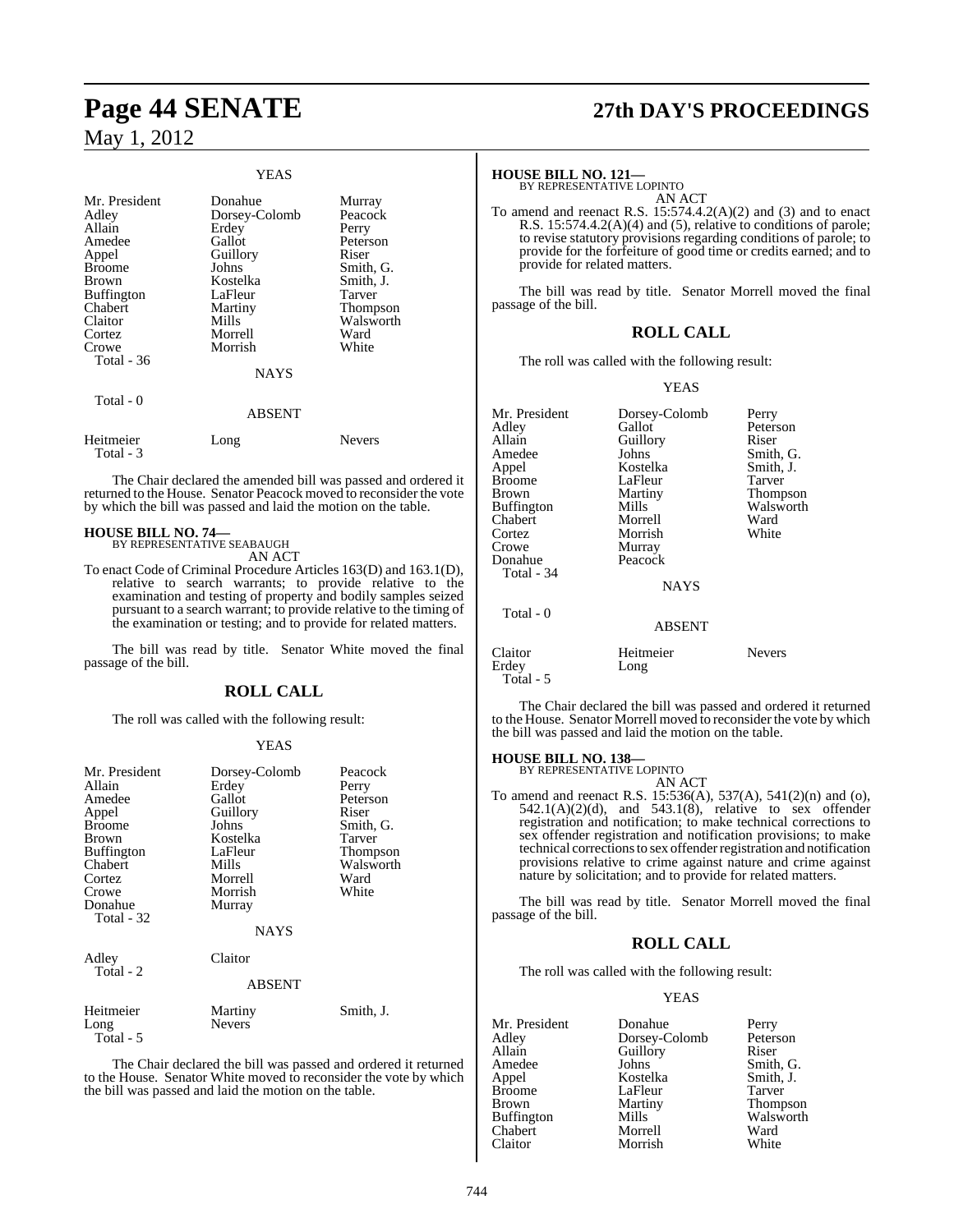# **27th DAY'S PROCEEDINGS Page 45 SENATE**

Cortez Murray<br>Crowe Peacocl Total - 34

**NAYS** 

Peacock

Total - 0

ABSENT

Gallot Total - 5

Erdey Heitmeier Nevers<br>Gallot Long

The Chair declared the bill was passed and ordered it returned to the House. Senator Morrell moved to reconsider the vote by which the bill was passed and laid the motion on the table.

## **HOUSE BILL NO. 146—** BY REPRESENTATIVE GREENE

AN ACT

To amend and reenact R.S. 27:65(B)(11), 239.1, and 361(F), relative to gaming; to provide with respect to the methods of wagering at gaming facilities; to prohibit the use of debit cards for wagering; and to provide for related matters.

On motion of Senator Broome, the bill was read by title and returned to the Calendar, subject to call.

#### **HOUSE BILL NO. 190—**

BY REPRESENTATIVE GREENE AN ACT

To amend and reenact Code of Criminal Procedure Article 349.3(A)(1), relative to bail; to provide relative to notice provided to a commercial surety upon a judgment of bond forfeiture; to provide relative to the registered address of a commercial surety; to provide for an effective date; and to provide for related matters.

The bill was read by title. Senator Claitor moved the final passage of the bill.

## **ROLL CALL**

The roll was called with the following result:

#### YEAS

| Mr. President<br>Adley<br>Allain<br>Amedee<br>Appel<br><b>Broome</b><br>Brown<br><b>Buffington</b><br>Chabert<br>Claitor<br>Cortez<br>Crowe | Donahue<br>Dorsey-Colomb<br>Gallot<br>Guillory<br>Johns<br>Kostelka<br>LaFleur<br>Martiny<br>Mills<br>Morrell<br>Morrish<br>Murray | Peacock<br>Perry<br>Peterson<br>Riser<br>Smith, G.<br>Smith, J.<br>Tarver<br>Thompson<br>Walsworth<br>Ward<br>White |
|---------------------------------------------------------------------------------------------------------------------------------------------|------------------------------------------------------------------------------------------------------------------------------------|---------------------------------------------------------------------------------------------------------------------|
| Total - 35                                                                                                                                  | <b>NAYS</b>                                                                                                                        |                                                                                                                     |
| Total - 0                                                                                                                                   | <b>ABSENT</b>                                                                                                                      |                                                                                                                     |
| Erdey<br>Heitmeier<br>Total - 4                                                                                                             | Long<br><b>Nevers</b>                                                                                                              |                                                                                                                     |

The Chair declared the bill was passed and ordered it returned to the House. Senator Claitor moved to reconsider the vote by which the bill was passed and laid the motion on the table.

# May 1, 2012

#### **HOUSE BILL NO. 237—**

BY REPRESENTATIVE THOMPSON AN ACT

To amend and reenact R.S. 15:499(A)(introductory paragraph), relative to certificates of analysis; to provide with respect to proof of analysis or examination of physical evidence; and to provide for related matters.

The bill was read by title. Senator Peacock moved the final passage of the bill.

### **ROLL CALL**

The roll was called with the following result:

Mr. President Donahue Peacock

YEAS

| Adley             | Dorsey-Colomb | Perry         |
|-------------------|---------------|---------------|
| Allain            | Guillory      | Riser         |
| Amedee            | Johns         | Smith, G.     |
| Appel             | Kostelka      | Smith, J.     |
| <b>Broome</b>     | LaFleur       | Tarver        |
| Brown             | Martiny       | Thompson      |
| <b>Buffington</b> | Mills         | Walsworth     |
| Chabert           | Morrell       | Ward          |
| Cortez            | Morrish       | White         |
| Crowe             | Murray        |               |
| Total - 32        |               |               |
|                   | <b>NAYS</b>   |               |
| Claitor           |               |               |
| Total - 1         |               |               |
|                   | <b>ABSENT</b> |               |
| Erdey             | Heitmeier     | <b>Nevers</b> |
| Gallot            | Long          | Peterson      |
| Total - 6         |               |               |

The Chair declared the bill was passed and ordered it returned to the House. Senator Peacock moved to reconsider the vote by which the bill was passed and laid the motion on the table.

## **HOUSE BILL NO. 447—** BY REPRESENTATIVE LOPINTO

AN ACT

To amend and reenact R.S. 27:44(3), 45(A)(introductory paragraph), 52(introductory paragraph) and (3) and (4), and  $\overline{65(B)(2)}$ , (5), (13), and (15) and to repeal R.S. 27:46, 48, 51, 88, and 97, relative to the Riverboat Gaming Commission; to repeal antiquated references to the Riverboat Gaming Commission; and to provide for related matters.

#### **Floor Amendments**

Senator Morrell proposed the following amendments.

#### **SENATE FLOOR AMENDMENTS**

Amendments proposed by Senator Appel to Engrossed House Bill No. 447 by Representative Lopinto

#### AMENDMENT NO. 1

On page 1, line 3, delete the third "and" and insert "57(B)(4), 59(B) and  $(D)$ , 63(A), (B), and (C)(1), (3), (4), and (5)," and between "(15)" and "and" insert "and  $93(A)(1)$ "

#### AMENDMENT NO. 2

On page 1, line 9, delete the third "and" and insert "57(B)(4), 59(B) and  $(D)$ , 63(A), (B), and (C)(1), (3), (4), and (5)," and between "(15)" and "are" insert "and  $93(A)(1)$ "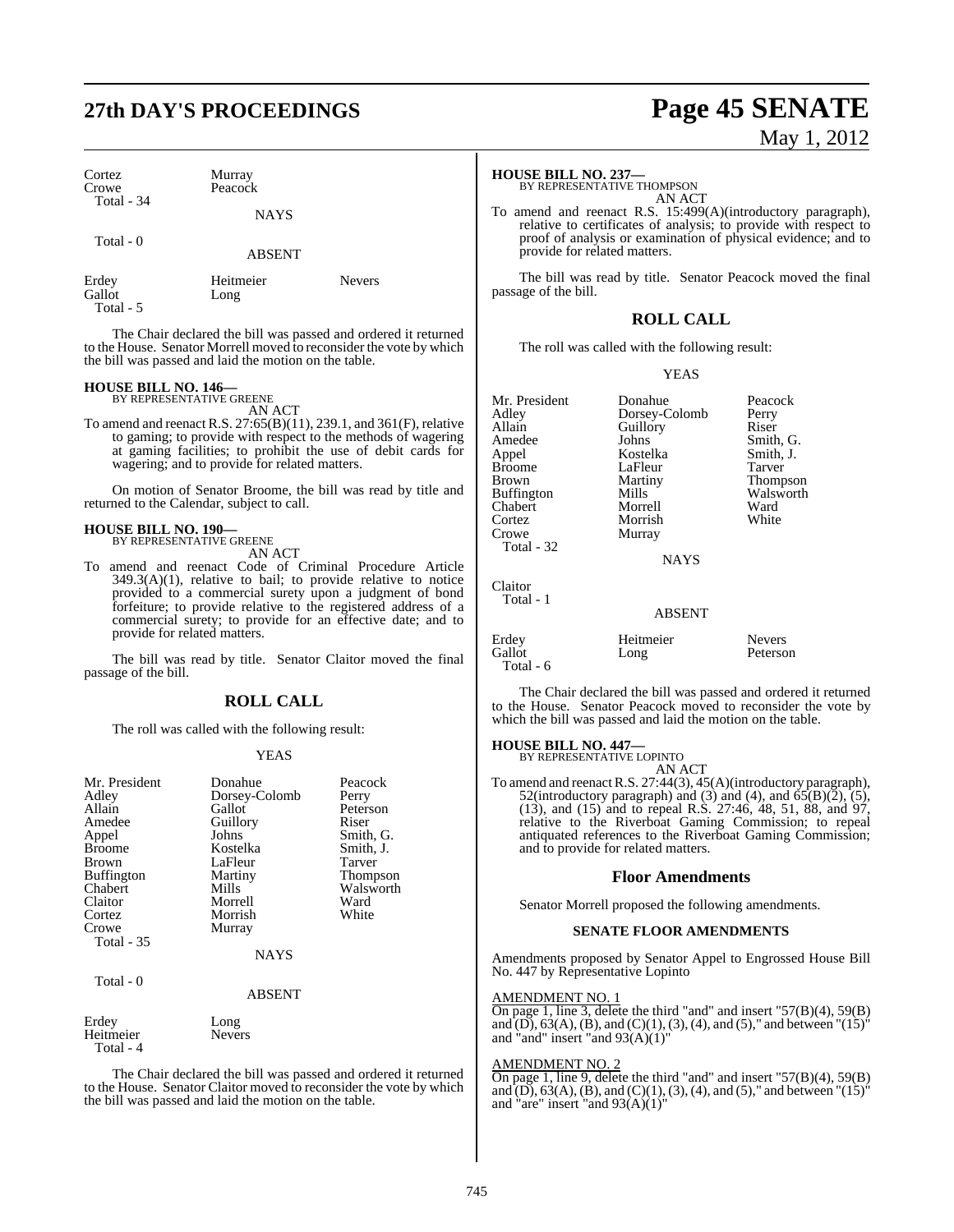# **Page 46 SENATE 27th DAY'S PROCEEDINGS**

May 1, 2012

AMENDMENT NO. 3

On page 2, between lines 15 and 16, insert the following: "§57. General powers and duties of division

\* \* \* B. The division and its agents may:

\* \* \*

(4) Initiate actions for violations of this Chapter or of rules of the commission board or the division and defend appeals therefrom. \* \* \*

§59. Division; rules and regulations

\* \* \* B. The division shall submit any proposed rule or regulation to the commission board prior to attempting to promulgate the rule in accordance with the provisions of the Administrative Procedure Act. The commission board may reject any rule or regulation so submitted and any rule rejected by the commission board shall not be promulgated by the division.

\* \* \* D. All rules and regulations promulgated by the division and the commission board shall be in accordance with the Administrative Procedure Act and shall be subject to legislative oversight by the House of Representatives Committee on Administration of Criminal Justice and the Senate Committee on Judiciary B. \* \* \*

#### §63. Standards of conduct

A. Each member of the commission board and the supervisor shall file with the Board of Ethics at the time of appointment and annually thereafter, a financial disclosure statement listing all assets and liabilities, property and businessinterests, and sources of income of the member or supervisor, the spouse of the member or supervisor, and minor children of the member or supervisor.

B. Each employee of the commission board, except secretarial and clerical personnel, and each employee  $\overline{or}$  agent of the division, except secretarial and clerical personnel, shall file with the Board of Ethics, at the time of appointment and annually thereafter, an affidavit affirming that the employee or agent and the spouse of the employee or agent does not have an interest in an applicant licensee or permittee.

 $C(1)$  The members of the commission board, the supervisor, and all employees of the commission board and the division shall be subject to the Code of Governmental Ethics. In addition, the commission board shall adopt a code of ethics for officers and employees.

\* \* \* (3) Ethics codes adopted by the commission board and the division shall include but not be limited to the following:

(a) A commission board member, employee or agent, the supervisor, or a division employee or agent shall not be permitted to engage in gaming activities in an establishment licensed by the division, except in the course of the person's duties.

(b) A commission board member, employee or agent, the supervisor, or a division employee or agent shall not solicit or accept employment from a licensee or permittee for a period of two years after termination of service with the commission board or the division.

(c) A commission board member, employee or agent, the supervisor, or a division employee or agent shall not act in an official capacity in a matter concerning a licensee or a permittee who is the employer of a spouse, child, parent, or sibling, when such action might reasonably be expected to impair the objectivity of the person.

(d) A spouse, child, parent, or sibling of a commission board member shall not be employed by a licensee under this Chapter, or a holding, intermediary, or subsidiary company of a licensee.

(e) A commission board member, employee or agent, the supervisor, or a division employee or agent shall not have a direct or indirect interest in a licensee or permittee during the term of office or employment of the member, employee, supervisor, or agent.

(f) A commission board member, employee or agent, the supervisor, or a division employee or agent shall not use the person's official authority for the purpose of affecting the result of an election or nomination for office; directly or indirectly coerce, attempt to coerce, command, or advise a person to pay, lend, or contribute anything of value to a party, a committee, an organization, an agency,

or a person for political purposes; or take part in a political campaign or the management of a political campaign.

(4) The following persons shall not pay, lend, or contribute anything of value to a political candidate, political organization, political party, or political action committee: a member of the commission, the supervisor, or a spouse or minor child of a commission board member or the supervisor.

 $(5)(a)$  Except as provided in Subparagraph (e) of this Paragraph, a member of the commission board shall not acquire a direct or indirect interest in or be employed by a licensee for a period of two years following the date the member's term expires.

(b) Except as provided in Subparagraph (e) ofthis Paragraph, an employee or agent of the commission board, the supervisor, or an employee or agent of the division shall not acquire a direct or an indirect interest in, or be employed by a licensee for a period of two years following the termination of the person's employment with the commission board or the division.

(c) A commission board member, the supervisor, or a person employed by the commission board or the division shall not represent a party other than the state before or against the commission board for a period of two years following the termination of the person's term or employment with the commission board or the division.

(d) A consultant or person under contract for services to the commission board or division may not represent a person other than the division or commission board before the division or commission board.

 $\overline{e}$  However, a former commission board member, former commission board employee or agent, former supervisor, or former division employee or agent is not prohibited, following termination of the person's membership or employment, from acquiring an interest in or soliciting or obtaining employment with a person involved in a riverboat service industry which is not a licensee or permittee.

\* \* \*"

#### AMENDMENT NO. 4

On page 3, between lines 6 and 7, insert the following: "\* \* \*

§93. Authorization of local governing authorities; fees; regulation; local option

A.(1) The local governing authority of the parish or municipality in which the licensed berth of a riverboat is located may levy an admission fee of up to two and one-half dollars for each passenger boarding or embarking upon a riverboat, provided that in Bossier Parish, other than in Bossier City, and Caddo Parish an admission fee of up to three dollars may be levied. The governing authority of Bossier City, for each riverboat located in Bossier City in Bossier Parish, shall levy an assessment in the amount of four and five-tenths percent of the monthly net gaming proceeds as defined in R.S. 27:44(15) as the admission fee. For purposes of this Section, "licensed berth" shall mean the berth, dock, facility, or boarding area from which a riverboat excursion is authorized to originate by the commission board or from which a riverboat is authorized by the commission board to operate. The authority granted to local governing authorities in Calcasieu Parish in this Subsection may be assigned to a gaming district established in accordance with R.S. 33:9576.

\* \* \*"

On motion of Senator Morrell, the amendments were adopted.

The bill was read by title. Senator Morrell moved the final passage of the amended bill.

### **ROLL CALL**

The roll was called with the following result:

Donahue

#### YEAS

Amedee Gallot Riser

Crowe Murray<br>
Donahue Peacock **Dorsey-Colomb** Perry<br>Gallot Riser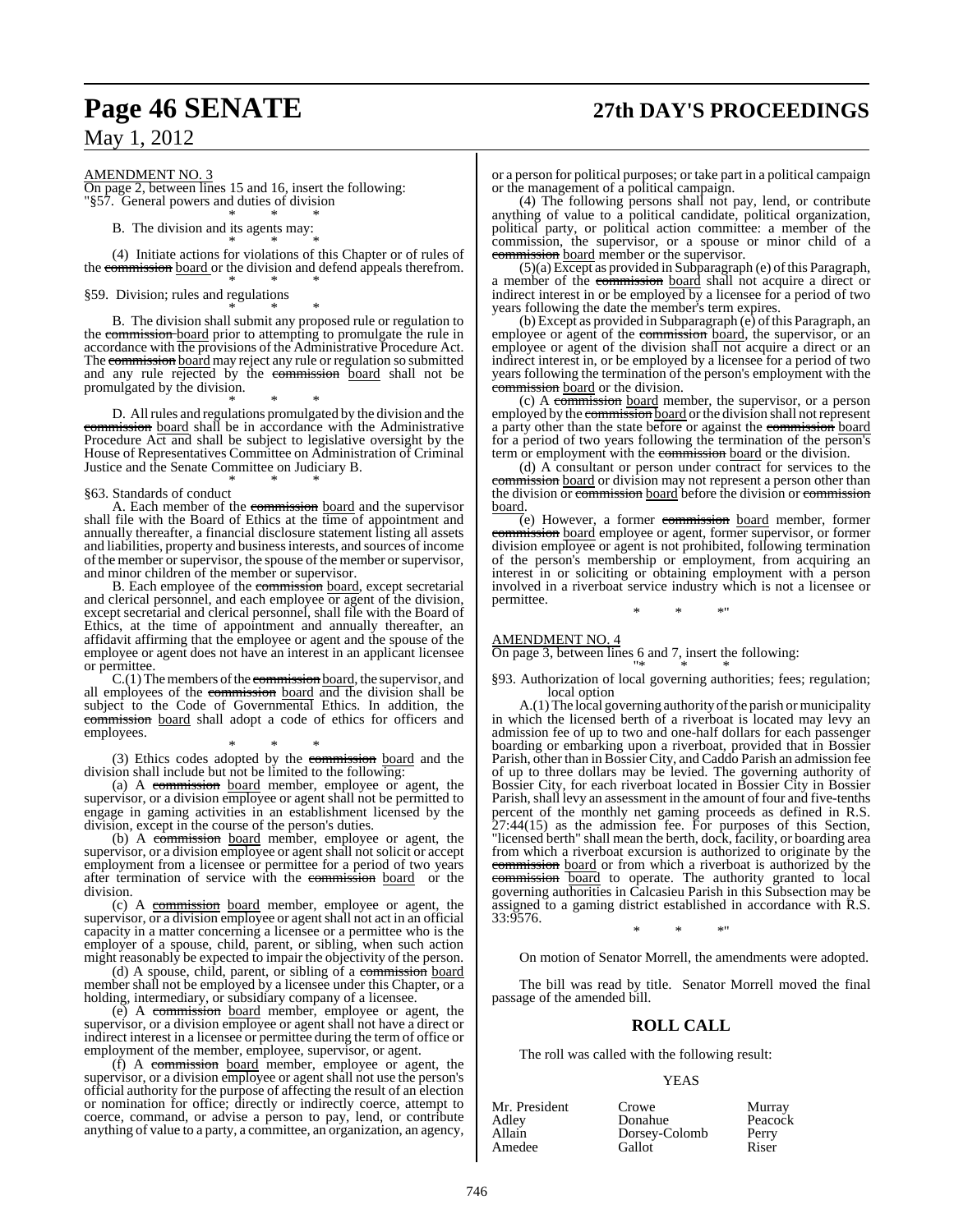# **27th DAY'S PROCEEDINGS Page 47 SENATE**

| Appel         |
|---------------|
|               |
| <b>Broome</b> |
| Brown         |
| Buffington    |
| Chabert       |
| Claitor       |
| Cortez        |
| Total<br>37   |

Guillory Smith, G.<br>
Johns Smith, J. Kostelka<br>LaFleur LaFleur Thompson<br>Mills Walsworth **Morrell** Morrish

Smith, J.<br>Tarver

Walsworth<br>White

**NAYS** 

Martiny Total - 1

#### ABSENT

| Erdey     | Long          | Peterson |
|-----------|---------------|----------|
| Heitmeier | <b>Nevers</b> | Ward     |
| Total - 6 |               |          |

The Chair declared the amended bill was passed and ordered it returned to the House. Senator Morrell moved to reconsider the vote by which the bill was passed and laid the motion on the table.

## **HOUSE BILL NO. 248—** BY REPRESENTATIVE RICHARD

AN ACT

To amend and reenact R.S.  $15:571.35.1(C)(2)(e)$ , relative to the Lafourche Parish Pretrial Home Incarceration Program; to authorize the earning of credit for time served participating in the program under certain conditions; and to provide for related matters.

The bill was read by title. Senator Chabert moved the final passage of the bill.

#### **ROLL CALL**

The roll was called with the following result:

#### YEAS

| Mr. President<br>Adley<br>Allain<br>Amedee<br>Appel<br><b>Broome</b><br><b>Brown</b><br><b>Buffington</b><br>Chabert<br>Claitor<br>Cortez<br>Crowe | Donahue<br>Dorsey-Colomb<br>Gallot<br>Guillory<br>Johns<br>Kostelka<br>LaFleur<br>Martiny<br>Mills<br>Morrell<br>Morrish<br>Murray | Peacock<br>Perry<br>Peterson<br>Riser<br>Smith, G.<br>Smith, J.<br><b>Tarver</b><br><b>Thompson</b><br>Walsworth<br>Ward<br>White |
|----------------------------------------------------------------------------------------------------------------------------------------------------|------------------------------------------------------------------------------------------------------------------------------------|-----------------------------------------------------------------------------------------------------------------------------------|
| <b>Total - 35</b>                                                                                                                                  | <b>NAYS</b>                                                                                                                        |                                                                                                                                   |

Total - 0

ABSENT

## Erdey Long

| <b>Liuv</b> | <b>LUILE</b>  |
|-------------|---------------|
| Heitmeier   | <b>Nevers</b> |
| Total - 4   |               |

The Chair declared the bill was passed and ordered it returned to the House. Senator Chabert moved to reconsider the vote by which the bill was passed and laid the motion on the table.

**HOUSE BILL NO. 759—**<br>BY REPRESENTATIVES NANCY LANDRY, ADAMS, ANDERS,<br>ARNOLD, BARROW, WESLEY BISHOP, BURRELL, CHAMPAGNE,<br>KATRINA JACKSON, LEBAS, NORTON, PYLANT, REYNOLDS,<br>ROBIDEAUX, AND WILLMOTT AN ACT

To enact R.S. 14:43.4, relative to rape and sexual battery; to create the crime of female genital mutilation; to provide for the elements of such offense; to provide for exceptions; to provide

# May 1, 2012

for definitions; to provide for criminal penalties; and to provide for related matters.

The bill was read by title. Senator Mills moved the final passage of the bill.

## **ROLL CALL**

The roll was called with the following result:

#### YEAS

| Mr. President<br>Adley<br>Allain<br>Amedee<br>Appel<br><b>Broome</b><br>Brown<br><b>Buffington</b><br>Chabert<br>Claitor<br>Cortez<br>Crowe<br>Total - 34 | Donahue<br>Dorsey-Colomb<br>Gallot<br>Guillory<br>Johns<br>Kostelka<br>LaFleur<br>Martiny<br>Mills<br>Morrell<br>Morrish<br>Murray<br><b>NAYS</b> | Peacock<br>Perry<br>Riser<br>Smith, G.<br>Smith, J.<br>Tarver<br>Thompson<br>Walsworth<br>Ward<br>White |
|-----------------------------------------------------------------------------------------------------------------------------------------------------------|---------------------------------------------------------------------------------------------------------------------------------------------------|---------------------------------------------------------------------------------------------------------|
| Total - 0                                                                                                                                                 | <b>ABSENT</b>                                                                                                                                     |                                                                                                         |
| Erdey<br>Heitmeier<br>Total - 5                                                                                                                           | Long<br><b>Nevers</b>                                                                                                                             | Peterson                                                                                                |

The Chair declared the bill was passed and ordered it returned to the House. Senator Mills moved to reconsider the vote by which the bill was passed and laid the motion on the table.

#### **HOUSE BILL NO. 826—**

BY REPRESENTATIVE HAZEL AN ACT

To amend and reenact R.S. 44:9(E)(2), relative to arrest and prosecution records; to make a technical correction to the provision regarding the expungement of arrest and prosecution records of sex offenders; and to provide for related matters.

The bill was read by title. Senator Claitor moved the final passage of the bill.

#### **ROLL CALL**

The roll was called with the following result:

#### YEAS

Mr. President Donahue Peacock<br>Adley Dorsey-Colomb Perry Adley Dorsey-Colomb<br>Allain Gallot Allain Gallot Peterson<br>
Amedee Guillory Riser Amedee Guillory<br>Appel Johns Appel Johns Smith, G.<br>Broome Kostelka Smith, J. Brown LaFleur Tarver<br>
Buffington Martiny Thompson Buffington Marti<br>Chabert Mills Chabert Mills Walsworth<br>Claitor Morrell Ward Claitor Morrell Ward Cortez Morrish<br>Crowe Murray Total - 35

Total - 0

Kostelka

**NAYS** 

Murray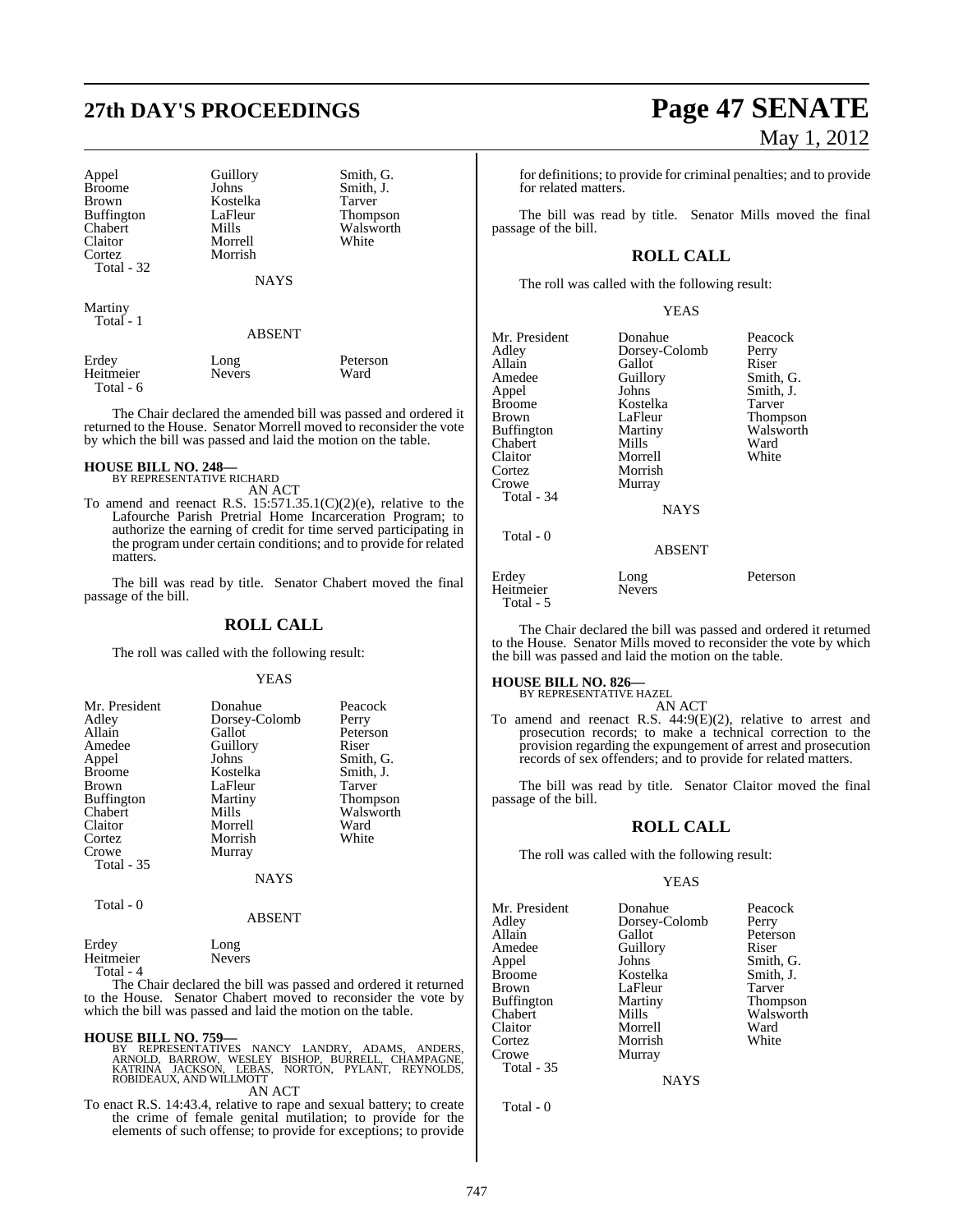#### ABSENT

Erdey Long<br>Heitmeier Nevers Heitmeier Total - 4

The Chair declared the bill was passed and ordered it returned to the House. Senator Claitor moved to reconsider the vote by which the bill was passed and laid the motion on the table.

#### **HOUSE BILL NO. 827—** BY REPRESENTATIVE HAZEL

AN ACT

To amend and reenact R.S. 14:110(B)(3) and (E) and to enact R.S. 14:110(B)(4), relative to escape; to provide relative to the crime of simple and aggravated escape; to expand the listing of prison facilities to include home incarceration; to provide for penalties; and to provide for related matters.

On motion of Senator Gallot, the bill was read by title and returned to the Calendar, subject to call.

#### **HOUSE BILL NO. 865—** BY REPRESENTATIVE BARROW

AN ACT

To amend and reenact R.S. 48:1456(A), (C), and (E) and 1460(9), relative to the Capital Area Transit System; to provide relative to membership of the board of commissioners, including qualifications and procedures for appointment; to provide for appointment of new members; to provide for powers and duties of the board; to remove a requirement for approval of certain board actions by the appropriate parish governing authority; to provide relative to fare increases by the board; and to provide for related matters.

On motion of Senator Broome, the bill was read by title and returned to the Calendar, subject to call.

## **Rules Suspended**

Senator Thompson asked for and obtained a suspension of the rules to revert to the Morning Hour.

### **Message from the House**

#### **CONCURRING IN SENATE CONCURRENT RESOLUTIONS**

#### May 1, 2012

To the Honorable President and Members of the Senate:

I am directed to inform your honorable body that the House of Representatives has finally concurred in the following Senate Concurrent Resolutions:

**SENATE CONCURRENT RESOLUTION NO. 74—** BY SENATOR PEACOCK AND REPRESENTATIVES CARMODY AND **THOMPSON** 

A CONCURRENT RESOLUTION To commend and congratulate Clifford Harris LeBlanc on being selected as Louisiana Non-Public 8<sup>th</sup> Grade Student of the Year.

Reported without amendments.

**SENATE CONCURRENT RESOLUTION NO. 75—<br>
BY SENATORS PEACOCK AND ADLEY AND REPRESENTATIVE<br>
THOMPSON** 

## A CONCURRENT RESOLUTION

To commend and congratulate Taylor Cox on being elected President of the Student Government Association at Louisiana State University in Baton Rouge.

Reported without amendments.

# **Page 48 SENATE 27th DAY'S PROCEEDINGS**

#### **SENATE CONCURRENT RESOLUTION NO. 78—** BY SENATOR ADLEY

A CONCURRENT RESOLUTION

To commend William H. Hutchinson, Bishop of the Louisiana Area of the United Methodist Church and Episcopal Director of the Foundation for Evangelism, for his many years of leadership and to congratulate him upon the occasion of his retirement.

Reported without amendments.

Respectfully submitted, ALFRED W. SPEER Clerk of the House of Representatives

#### **Introduction of Senate Resolutions**

**SENATE RESOLUTION NO. 91—** BY SENATOR MURRAY

A RESOLUTION

To commend Dt. Ruth Mayfield Ellerbe on her election as the fortythird Imperial Commandress of the Imperial Court Daughters of Isis Auxiliary to the Ancient Egyptian Arabic Order Nobles Mystic Shrine of North and South America and its Jurisdictions, Inc.

The resolution was read by title and placed on the Calendar for a second reading.

#### **SENATE RESOLUTION NO. 92—** BY SENATOR MURRAY

A RESOLUTION

To commend and congratulate Noble DonaldR. Parks on his election as the Thirty-ninth Imperial Potentate of the Ancient Egyptian Arabic Order Nobles Mystic Shrine of North and South America and its Jurisdictions, Inc.

The resolution was read by title and placed on the Calendar for a second reading.

#### **SENATE RESOLUTION NO. 93—** BY SENATOR MORRISH

A RESOLUTION

To recognize the essential role the chemical industry plays in Louisiana's economic development and designate May 2, 2012, as "Louisiana Chemical Industry Day".

The resolution was read by title and placed on the Calendar for a second reading.

#### **SENATE RESOLUTION NO. 94—** BY SENATOR BROOME

A RESOLUTION

To recognize April of 2012 as Sarcoidosis Awareness Month in Louisiana and to commend the Sarcoidosis Awareness Support Group of Greater Baton Rouge.

The resolution was read by title and placed on the Calendar for a second reading.

#### **SENATE RESOLUTION NO. 95—** BY SENATOR MILLS

A RESOLUTION

To urge and request the Louisiana Department of Transportation and Development to proceed with the Vida Shaw Bridge replacement project.

The resolution was read by title and placed on the Calendar for a second reading.

#### **SENATE RESOLUTION NO. 96—** BY SENATOR ALARIO

A RESOLUTION

commend The Interfraternity Council at Louisiana State University for its campus-wide achievements.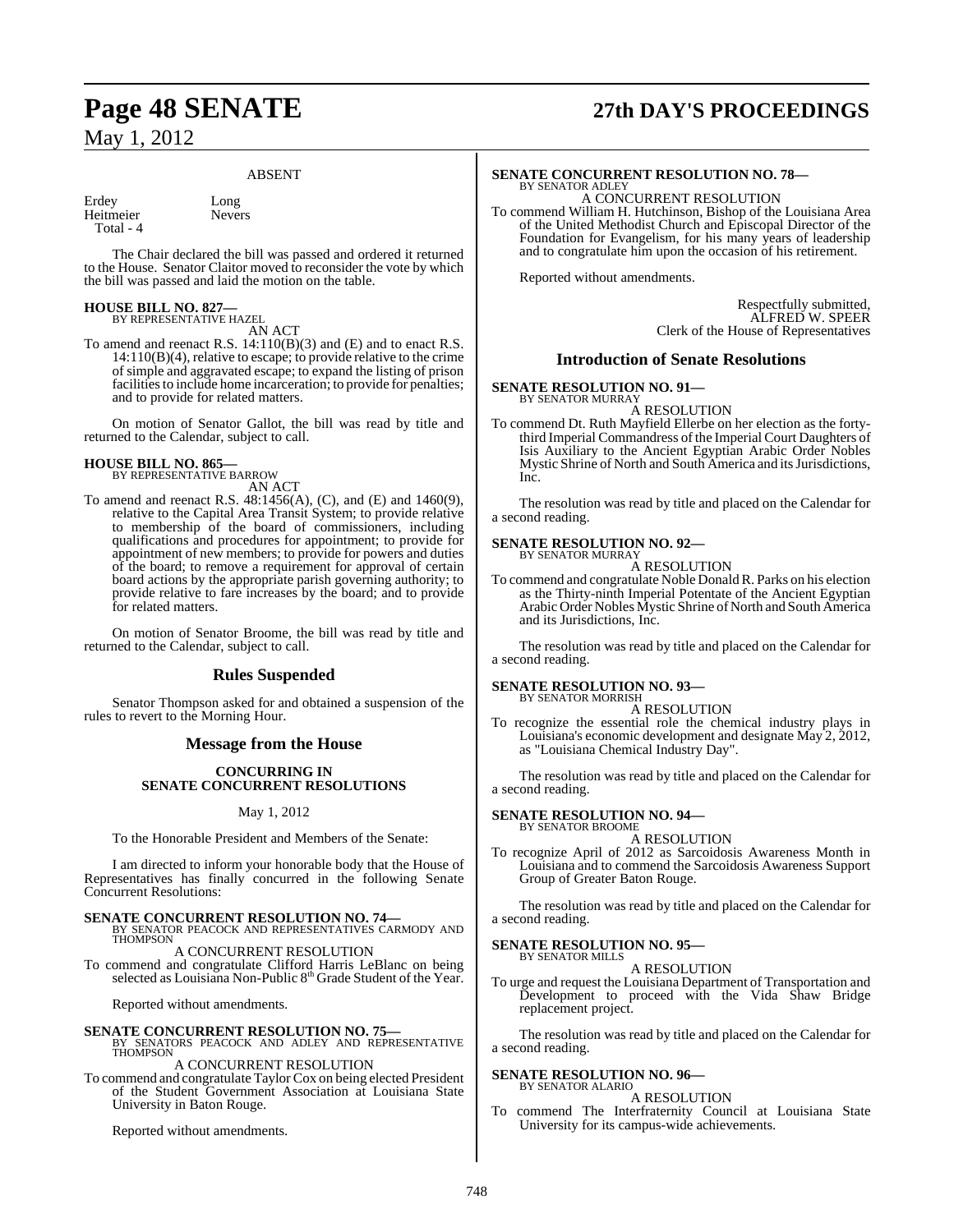# **27th DAY'S PROCEEDINGS Page 49 SENATE**

May 1, 2012

The resolution was read by title and placed on the Calendar for a second reading.

#### **Introduction of Senate Concurrent Resolutions**

## **SENATE CONCURRENT RESOLUTION NO. 88—**

BY SENATOR GARY SMITH A CONCURRENT RESOLUTION

To commend Lily Acosta Galland, Norco Communications and Social Performance Manager, upon the occasion of her retirement after thirty-three years of service.

The resolution was read by title and placed on the Calendar for a second reading.

#### **SENATE CONCURRENT RESOLUTION NO. 89—**

BY SENATOR CROWE A CONCURRENT RESOLUTION

To urge and request the Senate Committee on Senate and Governmental Affairs and the House Committee on House and Governmental Affairs to meet and function as a joint committee to study and make recommendations with respect to the period of time between the dates of election of local and parishwide officials and the dates of assumption of office by such officials.

The resolution was read by title and placed on the Calendar for a second reading.

#### **SENATE CONCURRENT RESOLUTION NO. 90—** BY SENATOR BROOME

A CONCURRENT RESOLUTION

To commend and congratulate Senator Karen Carter Peterson on being elected as the chair of the Louisiana Democratic Party, the first female to hold the post.

The resolution was read by title and placed on the Calendar for a second reading.

#### **SENATE CONCURRENT RESOLUTION NO. 91—** BY SENATOR GARY SMITH

A CONCURRENT RESOLUTION

To commend and congratulate the St. Charles Catholic High School Football Team upon its nonpareil excellence during the 2011 football season that culminated in winning the 2011 Louisiana High School Athletic Association Class 3A State Championship.

The resolution was read by title and placed on the Calendar for a second reading.

### **Message from the House**

#### **ASKING CONCURRENCE IN HOUSE BILLS AND JOINT RESOLUTIONS**

#### May 1, 2012

To the Honorable President and Members of the Senate:

I am directed to inform your honorable body that the House of Representatives has finally passed and asks your concurrence in the following House Bills and Joint Resolutions:

| HB NO. 313        | <b>HB NO. 883</b> | HB NO. 1090        |
|-------------------|-------------------|--------------------|
| HB NO. 1109       | <b>HB NO. 715</b> | <b>HB NO. 718</b>  |
| <b>HB NO. 771</b> | HB NO. 1116       | <b>HB NO. 1201</b> |

Respectfully submitted, ALFRED W. SPEER Clerk of the House of Representatives

#### **House Bills and Joint Resolutions on First Reading**

**HOUSE BILL NO. 313—**

BY REPRESENTATIVE JAMES AN ACT

To enact R.S. 24:202(A)(23), relative to the council of the Louisiana State Law Institute; to provide for the membership of the council; and to provide for related matters.

The bill was read by title and placed on the Calendar for a second reading.

## **HOUSE BILL NO. 715—** BY REPRESENTATIVE LEGER

AN ACT

To enact R.S. 49:222(B)(13), relative to the powers of the secretary of state; to provide relative to the fees chargeable by the secretary of state; to authorize fees relative to cable service or video service; and to provide for related matters.

The bill was read by title and placed on the Calendar for a second reading.

## **HOUSE BILL NO. 718—** BY REPRESENTATIVE WESLEY BISHOP

AN ACT

To amend and reenact R.S. 32:295.1(G)(2) and to enact R.S.  $15:571.11(A)(1)(d)$  and R.S.  $32:295.1(G)(3)$ , relative to the disposition of fines collected for safety belt violations; to provide for an additional penalty for safety belt violations in Orleans Parish; to provide for the use of funds received from that assessment; and to provide for related matters.

The bill was read by title and placed on the Calendar for a second reading.

**HOUSE BILL NO. 771—**<br>BY REPRESENTATIVES FOIL, BROSSETT, CONNICK, DOVE, HAZEL,<br>HUVAL, LAMBERT, LEGER, MACK, MORENO, PUGH, THIBAUT,<br>THIERRY, AND PATRICK WILLIAMS AN ACT

To amend and reenact R.S.  $22:1050(A)(1)$  and  $(D)(1)$  and to repeal R.S. 22:1050(H)(1), relative to the mandate for coverage of diagnosis and treatment of autism spectrum disorders; to raise the age forsuch coverage; to eliminate the limitation on lifetime benefits; to provide relative to applicability; and to provide for related matters.

The bill was read by title and placed on the Calendar for a second reading.

#### **HOUSE BILL NO. 883—**

BY REPRESENTATIVES HENRY BURNS AND LEGER AN ACT

To amend and reenact R.S.  $17:1808(C)(1)(d)$ ; to provide relative to licensure of postsecondary, academic degree-granting institutions; to authorize the Board of Regents to increase the license fee for such institutions; and to provide for related matters.

The bill was read by title and placed on the Calendar for a second reading.

## **HOUSE BILL NO. 1090—** BY REPRESENTATIVE LIGI

AN ACT

To amend and reenact R.S. 49:958 and 964(B), relative to decisions and orders in adjudication proceedings; to provide for notice of decisions and orders in adjudication proceedings; to authorize the use of electronic means of notification; and to provide for related matters.

The bill was read by title and placed on the Calendar for a second reading.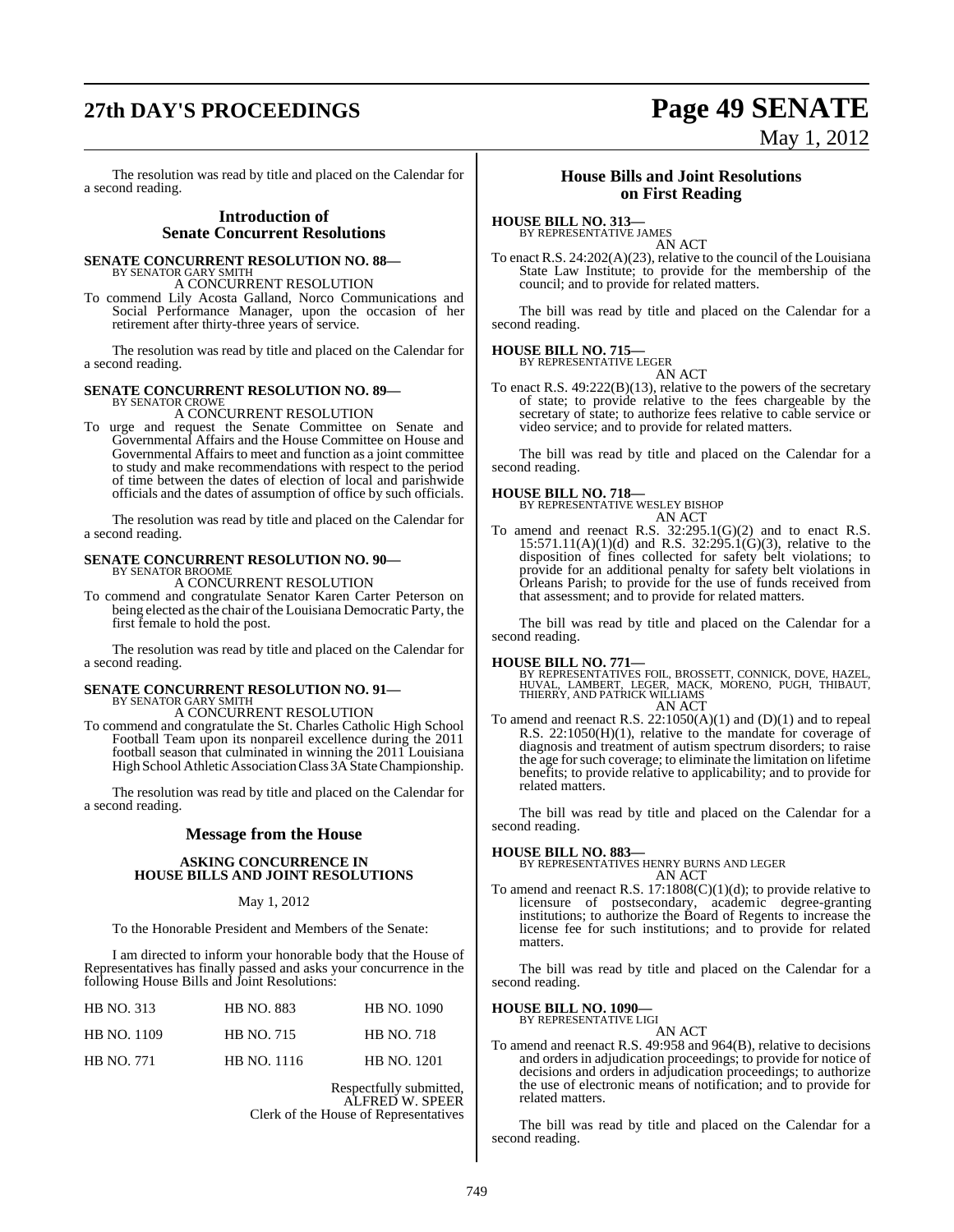# **Page 50 SENATE 27th DAY'S PROCEEDINGS**

May 1, 2012

#### **HOUSE BILL NO. 1109—** BY REPRESENTATIVE PRICE

AN ACT

To enact R.S. 17:87.6(C), relative to alienation of school property by school boards; to authorize local public school boards to sell certain used individual computing devices at private sale to students or their parents, tutors, or legal guardians; to provide limitations on such sales and for the deposit and use of funds derived from such sales; and to provide for related matters.

The bill was read by title and placed on the Calendar for a second reading.

#### **HOUSE BILL NO. 1116—** BY REPRESENTATIVE BADON

AN ACT

To amend and reenact R.S. 14:35.3(D)(introductory paragraph), relative to domestic abuse battery; to increase the minimum mandatory sentence for second offense domestic abuse battery; to require participation in a domestic abuse prevention program; and to provide for related matters.

The bill was read by title and placed on the Calendar for a second reading.

## **HOUSE BILL NO. 1201— (Substitute for House Bill No. 1118 by Representatives Moreno and**

**Leger)** BY REPRESENTATIVES MORENO AND LEGER AN ACT

To amend and reenact R.S. 14:91.3(A), relative to the unlawful participation in a child-related business; to prohibit certain persons from engaging in certain acts relative to child care facilities and family child day care homes; and to provide for related matters.

The bill was read by title and placed on the Calendar for a second reading.

## **Message from the House**

#### **ASKING CONCURRENCE IN HOUSE CONCURRENT RESOLUTIONS**

May 1, 2012

To the Honorable President and Members of the Senate:

I am directed to inform your honorable body that the House of Representatives has finally passed and asks your concurrence in the following House Concurrent Resolutions:

HCR NO. 117 HCR NO. 118

Respectfully submitted, ALFRED W. SPEER Clerk of the House of Representatives

## **House Concurrent Resolutions on First Reading**

### **HOUSE CONCURRENT RESOLUTION NO. 117—**

BY REPRESENTATIVES ST. GERMAIN, BARRAS, BERTHELOT,<br>CHAMPAGNE, DOVE, GUILLORY, HARRISON, HUVAL, JONES,<br>LAMBERT, TERRY LANDRY, LEBAS, LEGER, MONTOUCET, JIM<br>MORRIS,ORTEGO,PIERRE,SCHEXNAYDER,THIBAUT,ANDTHIERRY

#### A CONCURRENT RESOLUTION

To urge and request the governor of the state of Louisiana to submit a request on behalf of the state of Louisiana to the Major General of the Mississippi River Commission and the Mississippi Valley Division of the United States ArmyCorps of Engineers to increase the water flow at the Old River Control structure from the Mississippi River into the Atchafalaya River

in an amount necessary to effect a stage change increase of approximately six inches at the Butte La Rose gauge.

The resolution was read by title and placed on the Calendar for a second reading.

# **HOUSE CONCURRENT RESOLUTION NO. 118—** BY REPRESENTATIVE KATRINA JACKSON

A CONCURRENT RESOLUTION

To commend Pastor Ronnie L. Traylor upon his ninth anniversary as pastor of the Marion Missionary Baptist Church in Marion, Louisiana.

The resolution was read by title and placed on the Calendar for a second reading.

### **Rules Suspended**

Senator Morrell asked for and obtained a suspension of the rules to recall Senate Bill No. 400 from the Committee on Judiciary B.

#### **SENATE BILL NO. 400—** BY SENATOR MORRELL

AN ACT

To amend and reenactR.S. 15:572.1(A)(1) and 574.2(A),(B),(C)(1), (2)(introductory paragraph), and (3), (D)(introductory paragraph),  $(4)$ ,  $(9)$ , and  $(11)$ ,  $(E)$ ,  $(F)(1)$ (introductory paragraph), (G), and (H)(1) and (2), relative to the Board of Pardons; to merge the functions and duties of the Board of Parole into the Board of Pardons; to create a committee on parole; to provide for the membership, duties, and functions of the committee on parole; to provide for transitional provisions; and to provide for related matters.

On motion of Senator Morrell the bill was read by title and withdrawn from the files of the Senate.

### **Rules Suspended**

Senator Morrell asked for and obtained a suspension of the rules to recall Senate Bill No. 401 from the Committee on Judiciary B.

# **SENATE BILL NO. 401—** BY SENATOR MORRELL

AN ACT

To enact Code of Criminal Procedure Article 890.1, relative to criminal sentencing; to provide that certain sentences may be served with the benefit of parole, probation, or suspension of sentence under certain circumstances; to provide for applicability; to provide for limitations; to provide for exceptions; and to provide for related matters.

On motion of Senator Morrell the bill was read by title and withdrawn from the files of the Senate.

### **Rules Suspended**

Senator Morrell asked for and obtained a suspension of the rules to recall Senate Bill No. 402 from the Committee on Judiciary B.

## **SENATE BILL NO. 402—** BY SENATOR MORRELL

AN ACT

To amend and reenact R.S. 15:542.1.3(A) and 544, relative to sex offender registration and notification; to provide relative to the duration of sex offender registration and notification for certain offenders; to amend procedures relative to petitions to reduce the sex offender registration and notification period; to provide relative to sex offenders convicted under the laws of another state; and to provide for related matters.

On motion of Senator Morrell the bill was read by title and withdrawn from the files of the Senate.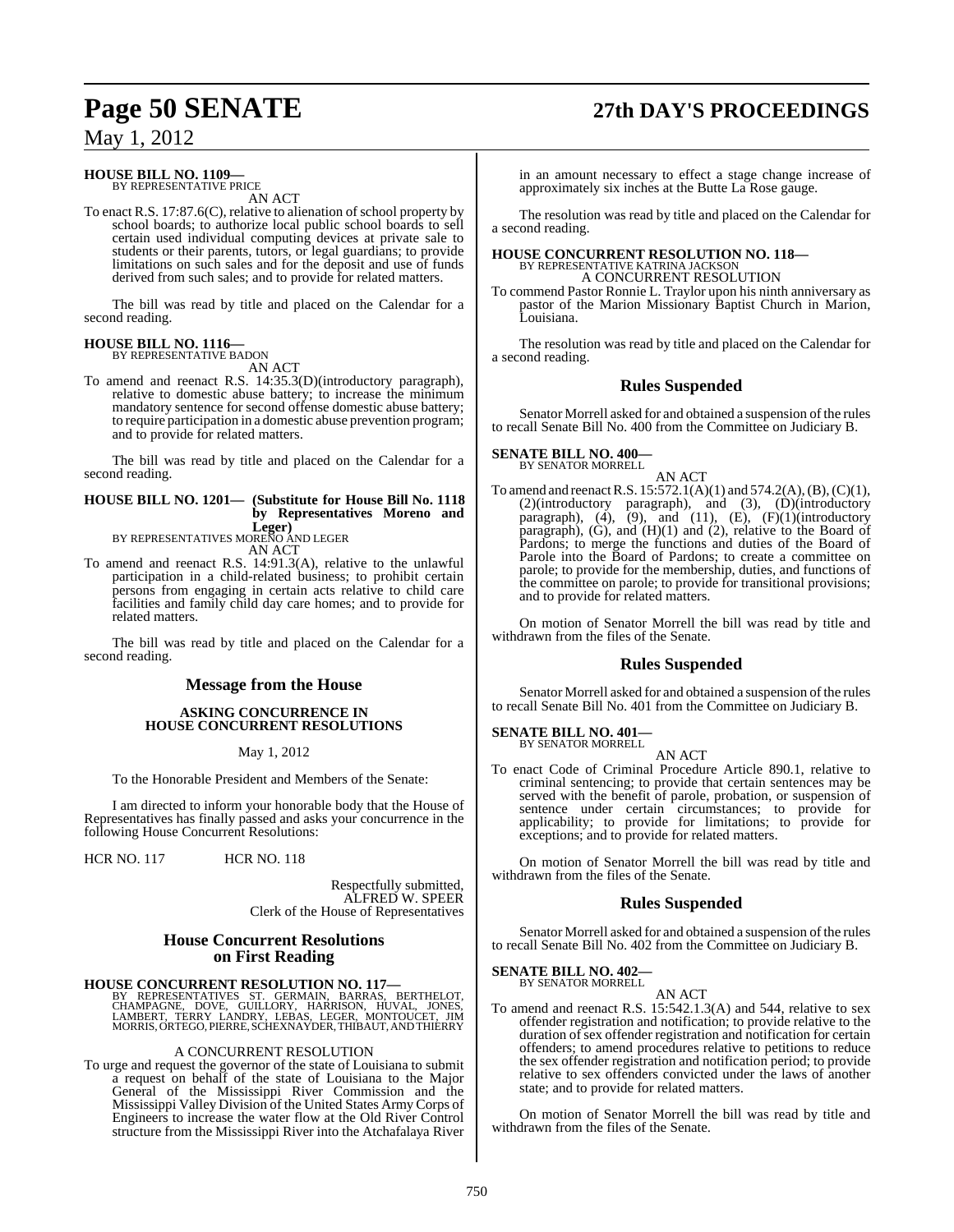# **27th DAY'S PROCEEDINGS Page 51 SENATE** May 1, 2012

### **Rules Suspended**

Senator Morrell asked for and obtained a suspension of the rules to recall Senate Bill No. 442 from the Committee on Judiciary B.

#### **SENATE BILL NO. 442—**

BY SENATOR MORRELL

AN ACT

To amend and reenact R.S. 14:91.5 and to enact R.S. 15:543.1(18), relative to the crime of unlawful use of social media; to amend the crime of unlawful use of social media to the crime of unlawful use of a social networking website; to provide for definitions; to remove the exception allowing the use of social media by certain registered sex offenders under certain circumstances; to provide relative to notice of this crime to offenders; and to provide for related matters.

On motion of Senator Morrell the bill was read by title and withdrawn from the files of the Senate.

#### **Rules Suspended**

Senator Morrell asked for and obtained a suspension of the rules to recall Senate Bill No. 490 from the Committee on Judiciary B.

## **SENATE BILL NO. 490—** BY SENATOR MORRELL

AN ACT

To amend and reenact Chapter 34 of Title 13 of the Louisiana Revised Statutes of 1950, to be comprised of R.S. 13:5401, to enact Chapter 34-A of Title 13 of the Louisiana Revised Statutes of 1950, to be comprised of R.S. 13:5501, and to repeal R.S. 13:621.41(J) and 1343(C), relative to reentry courts; to authorize the creation of reentry divisions of court in certain judicial district courts in the state; to provide for the implementation of the workforce development sentencing program in the reentry division; to provide for conditions and procedures; to provide for applicability; to repeal provisions related to the Criminal District Court of Orleans Parish or the Forty-First Judicial District workforce development program; and to provide for related matters.

On motion of Senator Morrell the bill was read by title and withdrawn from the files of the Senate.

#### **Rules Suspended**

Senator Morrell asked for and obtained a suspension of the rules to recall Senate Bill No. 497 from the Committee on Judiciary B.

#### **SENATE BILL NO. 497—** BY SENATOR MORRELL

AN ACT

To repeal R.S. 15:308(C) and 574.22, relative to the Louisiana Risk Review Panel; to repeal the statutory authority for the panel; and to provide for related matters.

On motion of Senator Morrell the bill was read by title and withdrawn from the files of the Senate.

#### **Privilege Report of the Committee on Senate and Governmental Affairs**

#### **ENROLLMENTS**

Senator Amedee, Chairman on behalf of the Committee on Senate and Governmental Affairs, submitted the following report:

#### May 1, 2012

To the President and Members of the Senate:

I am directed by your Committee on Senate and Governmental Affairs to submit the following report:

The following Senate Concurrent Resolution has been properly enrolled:

**SENATE CONCURRENT RESOLUTION NO. 76—**<br>BY SENATORS ALARIO, ALLAIN, AMAIDDER, APPEL, BROWNE, BROWN, BUFFINGTON, CHABERT, CLAITOR, CORTEZ, CROWE, DONNEHUE, DORSEY-COLOMB, ERDEY, GALLOT, GUILLORY, THEITMEIRS MORRELL, MORRISH,

To commemorate the Louisiana Bicentennial of statehood and to encourage civic participation in local activities and statewide observances throughout the anniversary year of 2012.

> Respectfully submitted, "JODY" AMEDEE Chairman

The foregoing Senate Concurrent Resolution was signed by the President of the Senate.

#### **Privilege Report of the Committee on Senate and Governmental Affairs**

## **ENROLLMENTS**

Senator Amedee, Chairman on behalf of the Committee on Senate and Governmental Affairs, submitted the following report:

#### May 1, 2012

To the President and Members of the Senate:

I am directed by your Committee on Senate and Governmental Affairs to submit the following report:

The following Senate Bills have been properly enrolled:

#### **SENATE BILL NO. 109—** BY SENATOR MORRELL

AN ACT

To amend and reenact the introductory paragraph of R.S. 26:71(A), the introductory paragraph of  $R.S. 26:271(A)$ , and the introductory paragraph of R.S. 26:903, relative to alcohol and tobacco permits; to establish permit fees not to exceed a maximum amount for a particular permit; to provide for rule making authority to set these fees; and to provide for related matters.

**SENATE BILL NO. 117—** BY SENATOR MORRELL

AN ACT

To amend and reenact R.S. 26:90(A)(12) and 286(A)(12), and to enact R.S. 26:911(A)(5) and (6), relative to the office of alcohol and tobacco control; to prohibit the acceptance of nutritional assistance benefits for the purchase of alcohol or tobacco